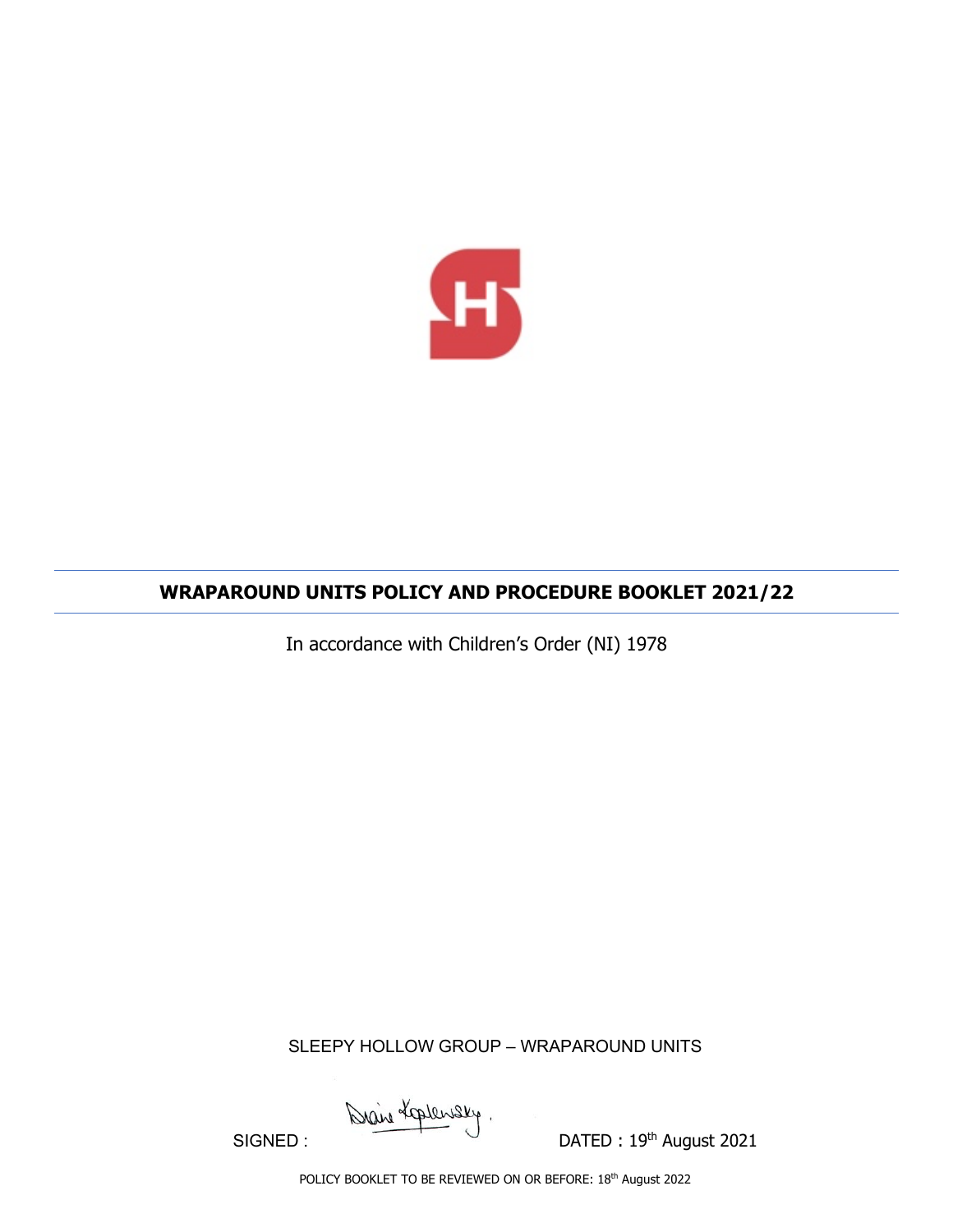### SLEEPY HOLLOW UNITS POLICES AND PROCEDURES

- Mission Statement
- Absence of Manager or Key Personnel Policy
- Accident Policy
- Anti Bullying Policy
- Admission Statement
- Alcohol Policy
- Allergy Policy
- Arrival and Departure Policy
- Babysitting Policy
- CCTV and Security of the Setting policy
- Child Protection Policy
- Children who require additional support
- Complaints Procedure
- Confidentiality Policy
- Consents Policy
- COSHH Policy
- COVID-19 Policy
- GDPR Policy and Privacy Policy
- Diet and Nutrition Policy
- Drop off and Collection Policy
- Emergency Policy and Procedure
- Emergency Closure Policy
- Epidemic Policy
- Equal Opportunity Policy
- Equipment /toy selection
- Fire drill policy and procedure
- Fundraising Policy
- Glass Policy
- Hairbrushing Policy
- Health and Safety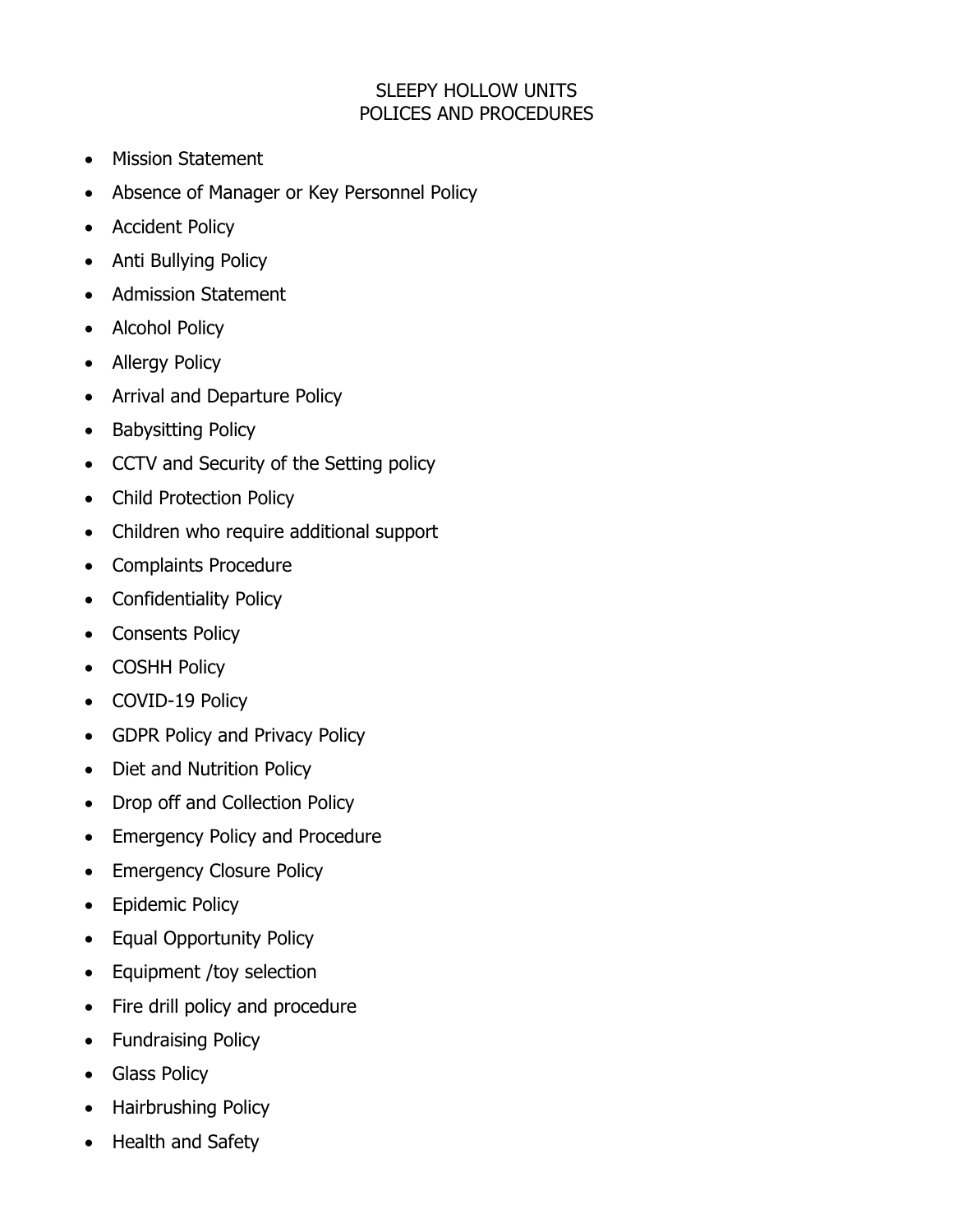- Illness and Medical administration policy
- Infection control policy
- Managing children's behaviour
- Manual Handling policy and procedure
- Multi media policy
- Outings and community links policy
- Partnership with parents
- Play policy
- Recruitment, selection and redundancy policy
- Social Media Policy
- Smoking Policy
- Settling in policy
- Separated Family Policy
- Staff training & Development Policy
- Staff termination of Contract Policy
- Toileting and Intimate Care Policy
- Transport Policy
- Whistle blowing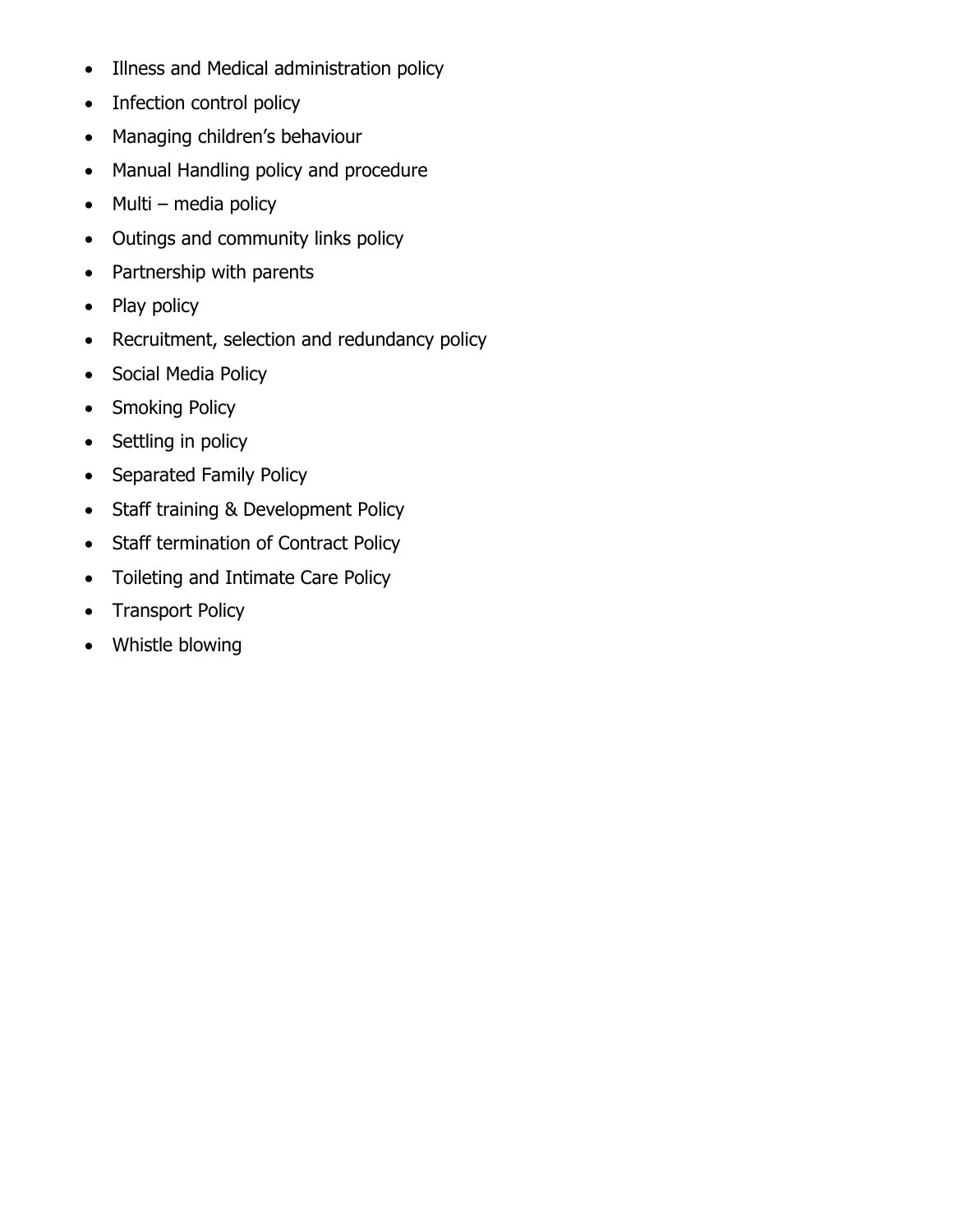## MISSION STATEMENT AND STATEMENT OF INTENT SLEEPY HOLLOW WRAPAROUND UNITS

### **Aims, Objectives and Ethos**

We aim to provide a secure, stimulating and caring environment that is welcoming and will encourage children to develop to their full potential.

We are committed to providing the highest standard of care in a homely atmosphere whilst actively promoting equal opportunities and continuing to provide effective learning opportunities for all children. Sleepy Hollow is where children can discover, achieve and express themselves through play and where parents/carers feel confident to leave their child in safety.

We are committed to providing a high level of care and therefore seek to recruit well trained qualified members of staff with a compassionate and caring outlook. We pride ourselves in ensuring our staff will be offered a full and varied program of training opportunities which will benefit both staff and the children as individuals in our care.

**Admissions** :- See separate policy

**Hours of Opening** :- school finishing time until 5.45\*pm and 8am-6pm during school holidays. **\*some units may finish earlier** – all units normally close at 6pm but we are closing 15 minutes earlier due to covid19 cleaning requirements

**Contact Information** :- see our website for full list of contact information

**Routines:-** Weekly and monthly plans are displayed in unit

**Charges and Fees, Registration and Insurance** :- Our charges are on our website and on the noticeboard in each of our facilities.

We are registered with the Health and Social Care Trust and our certificate of registration is on display on our noticeboard. We are insured through Pound and Gates Insurance Company. A copy of our employers and public liability insurance is attached and also displayed on the notice board.

**Role of parents:-** parents must ensure that all enrolment forms are completed fully and that they make us aware of any changes. Parents or Guardians must ensure that they sign children in and out each day. We have a partnership with parents policy which covers all other information

**Range of resources :-** We have an inventory list available in our units. We are an afterschools unit and all of our toys are age appropriate. As we are playwork advocates we do not promote the use of electronic equipment in our facilities. We follow the Playwork Principles and Playtypes :-

1. Symbolic Play – play which allows control, gradual exploration and increased understanding without the risk of being out of depth e.g. using a piece of wood to symbolise a person or an object, or a piece of string to symbolise a wedding ring.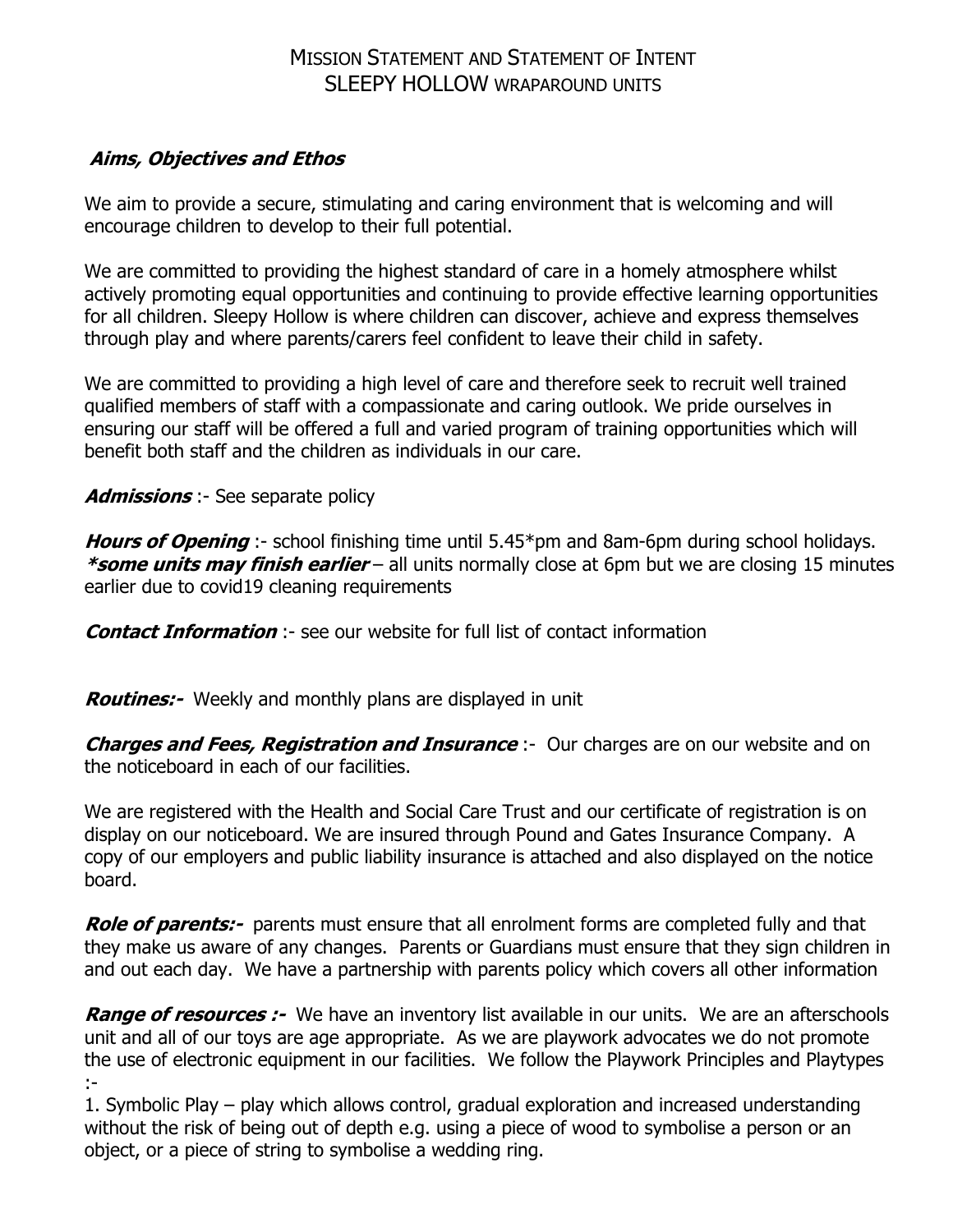2. Rough and Tumble Play – close encounter play which is less to do with fighting and more to do with touching, tickling, gauging relative strength. Discovering physical flexibility and the exhilaration of display. This type of play allows children to participate in physical contact that doesn't involved or result in someone being hurt. This type of play can use up lots of energy.

3. Socio-dramatic Play – the enactment of real and potential experiences of an intense personal, social, domestic or interpersonal nature e.g. playing at house, going to the shops, being mothers and fathers, organising a meal or even having a row

4. Social Play – play during which the rules and criteria for social engagement and interaction can be revealed, explored and amended. E.g. any social or interactive situation which contains an expectation on all parties that they will abide by the rules or protocols, i.e. games, conversations, making something together.

5. Creative Play – play which allows a new response, the transformation of information, awareness of new connections, with an element of surprise. Allows children to design, explore, try out new ideas and use their imagination. They can use lots of different tools, props, equipment. It can have a beginning and an end, texture and smell. e.g. enjoying creation with a range of materials and tools for its own sake. Self expression through any medium, making things, changing things.

6. Communication Play – play using words, nuances or gestures e.g. mime / charades, jokes, play acting, mickey taking, singing, whispering, pointing, debate, street slang, poetry, text messages, talking on mobiles / emails/ internet, skipping games, group and ball games.

7. Dramatic Play – play which dramatizes events in which the child is not a direct participator. For example presentation of a TV show, an event on the street, a religious or festive event, even a funeral.

8. Locomotor Play – movement in any or every direction for its own sake. E.g. chase, tag, hide and seek, tree climbing.

9. Deep Play – play which allows the child to encounter risky or even potentially life threatening experiences, to develop survival skills and conquer fear. E.g. light fires with matches, make weapons, conquer fear such as heights, snakes, and creepy crawlies. Some find strength they never knew they had to climb obstacles, lift large objects, etc.. E.g. leaping onto an aerial runway, riding a bike on a parapet, balancing on a high beam, roller skating, assault course, high jump.

10. Exploratory Play – play to access factual information consisting of manipulative behaviours such as handling, throwing, banging or mouthing objects. E.g. engaging with an object or area and, either by manipulation or movement, assessing its properties, possibilities and content, such as stacking bricks.

11. Fantasy Play –This is the make believe world of children. This type of play is where the child's imagination gets to run wild. Play, which rearranges the world in the child's way, a way that is unlikely to occur. E.g. playing at being a pilot flying around the world, pretend to be various characters/people, be where ever they want to be, drive a car, become be six feet nothing tall or as tiny as they want to be the list is endless as is a child's imagination.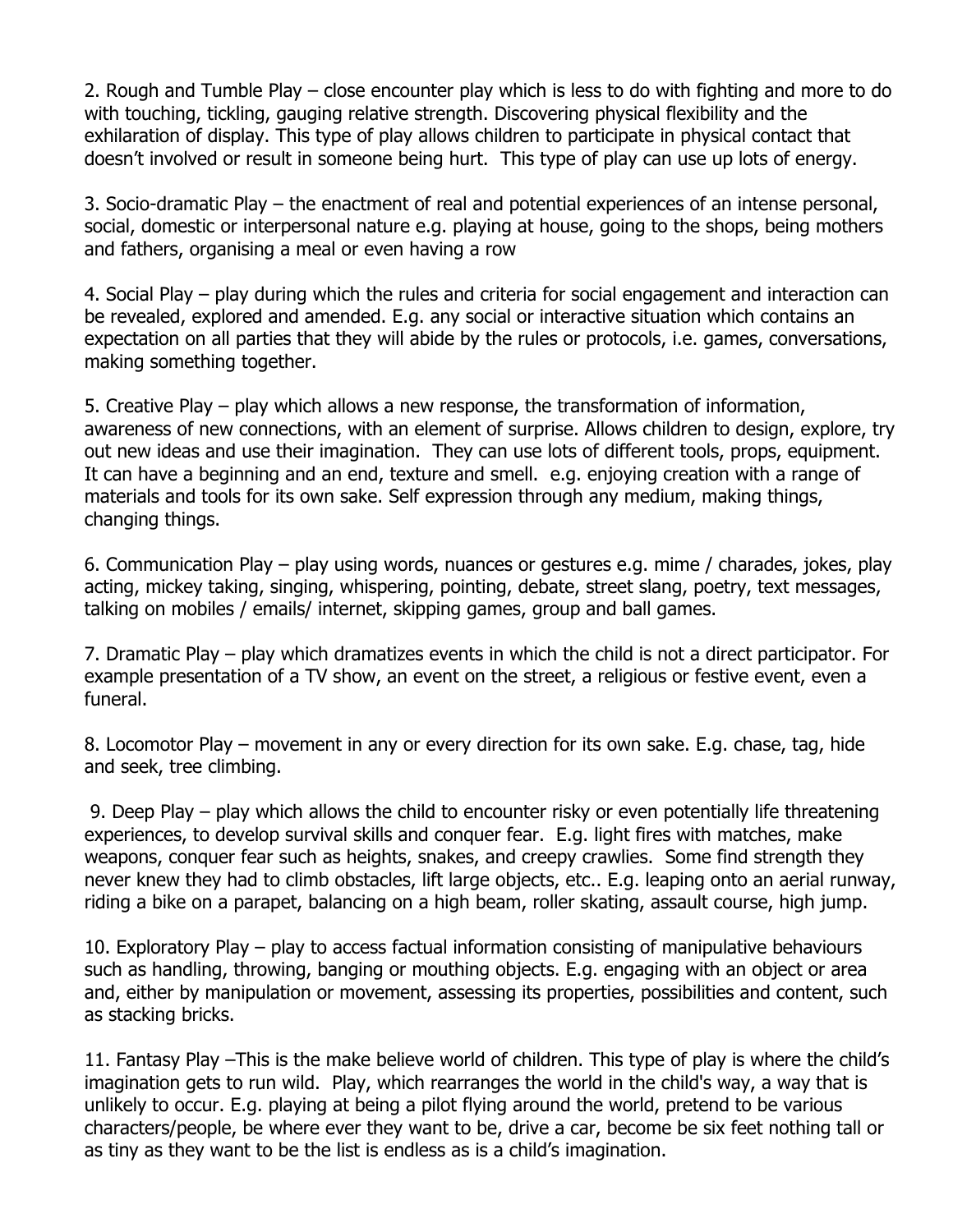12. Imaginative Play – play where the conventional rules, which govern the physical world, do not apply. E.g. imagining you are …, or pretending to be, a tree or ship, or patting a dog, which isn't there.

13. Mastery Play – control of the physical and affective ingredients of the environments. E.g. digging holes, changing the course of streams, constructing shelters, building fires.

14. Object Play – play which uses infinite and interesting sequences of hand-eye manipulations and movements. E.g. examination and novel use of any object e.g. cloth, paintbrush, cup.

15. Role Play – play exploring ways of being, although not normally of an intense personal, social, domestic or interpersonal nature. For example brushing with a broom, dialing with a telephone, driving a car.

16. Recapitulative Play – play that allows the child to explore ancestry, history, rituals, stories, rhymes, fire and darkness. Enables children to access play of earlier human evolutionary stages.

References Hughes, B. (2002) A Playworker's Taxonomy of Play Types, 2nd edition, London: PlayLink

**Social Services Early Years Team :-** are our regulating authority and can be contacted at any point. They register our facility and will inspect it annually.

**Please see a full list of all Early Years Teams with contact details at the back of this booklet.**

**Policies :-** a full and comprehensive list of policies are below.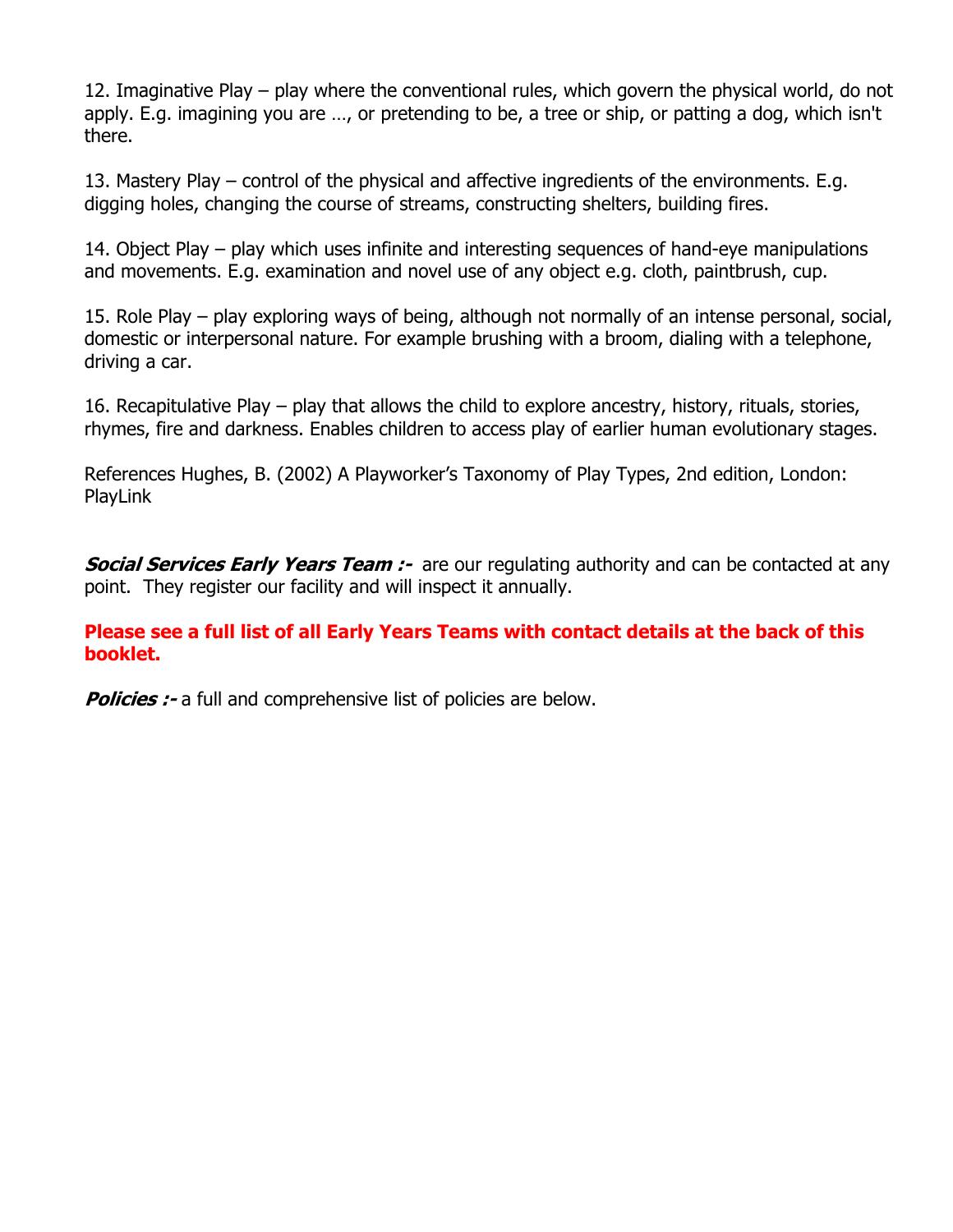#### **ABSENCE OF MANAGER OR KEY PERSONNEL POLICY**

#### **Principle**

The overall aim is to provide a safer and more secure environment for the benefit of children, parents and staff whilst also ensuring that the company fulfil the requirements laid down in legislation.

#### **Statement of Intent**

The nursery recognises the importance of providing and maintaining a safe environment for children, parents and staff members at Sleepy Hollow Group, which require that there are adequate levels of staff to meet ratios and that there is both a manager and deputy supernumerary if required under the childcare standards.

#### **Procedures**

Where a manager or deputy is off in our setting then this will be covered by one of the qualified staff members in the unit. The acting member of staff will in turn be covered by a relief staff member. If this is not possible either the Company Director or the Area Manager will act as Manager for the duration of absence of the management member.

In the absence of staff members (Childcare/playworkers) then a staff member will be appointed if necessary from relief staff. Often during peak holiday periods then cover may not be required as units or rooms within nursery may close.

Often during peak holiday periods then cover may not be required as units may close or fewer children attend meaning that fewer staff members are required. Two members of staff however will always be present even when numbers fall below 8 children.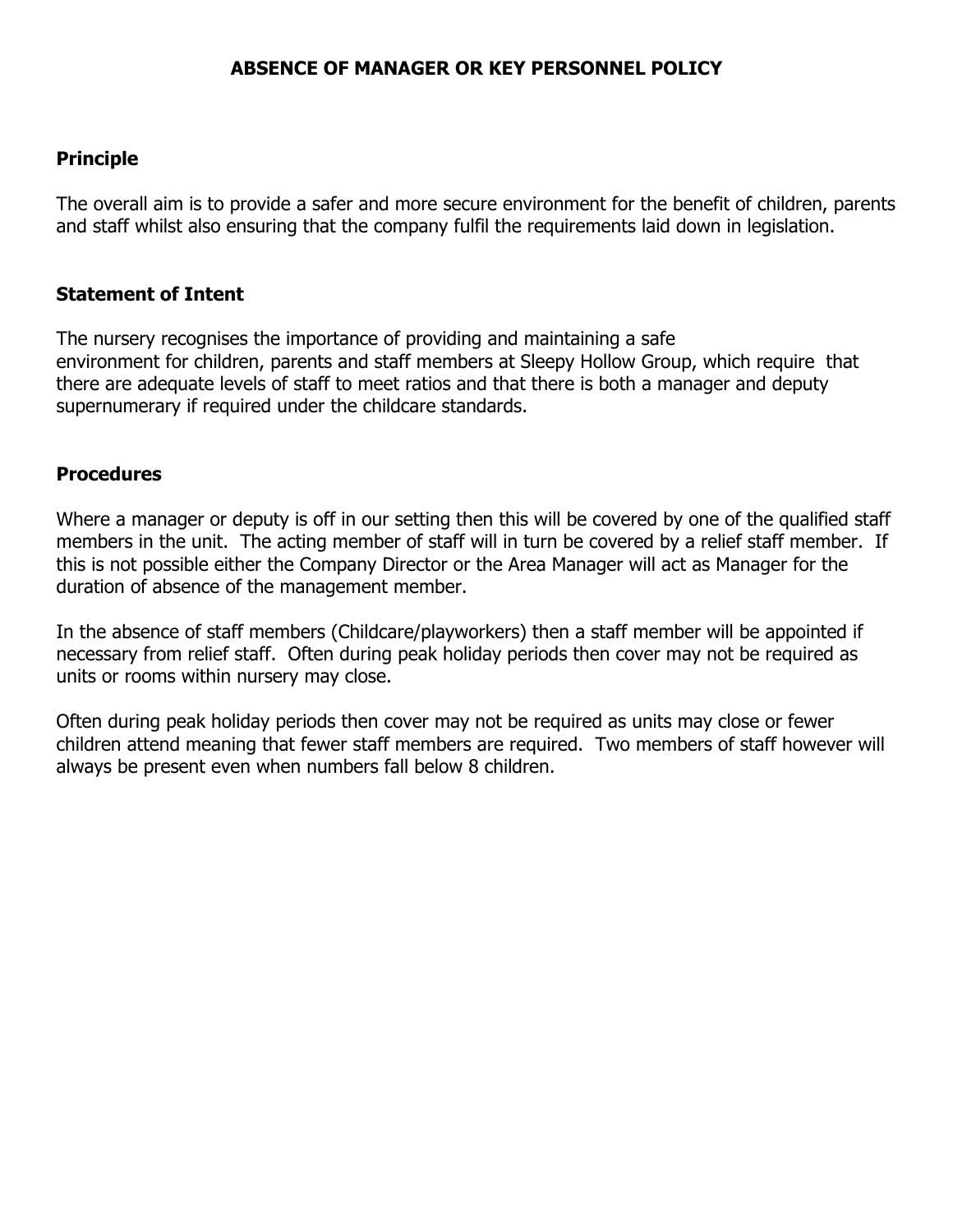### **ACCIDENT POLICY**

### **Principle**

We aim to provide a safe environment for children to play. Accidents and untoward incidences can be very distressing so we have a contingency plan in place should a child or staff member have an accident or untoward incident whilst at Sleepy Hollow.

Accident Definition :An accident is an undesired circumstance (s) which gives rise to ill health, injury, damage, production losses or increased liabilities (Health and Safety Executive)

Incident Definition: An incident is a minor event or occurrence attracting general attention of being noteworthy in some way.

### **Statement of Intent**

A plan of action is essential for the care of all children and staff in the event of somebody having an accident or untoward incident.

#### **Procedures**

### **Accident Prevention**

- As stated in Health and Safety Policy, Staff have a duty of care to ensure the workplace is kept clean and free of any hazards in accordance with the Control of Substances Hazardous to Health Regulations (NI) 2003 (COSHH).
- Staff also have a duty of care to report any accidents and to report any items of risk which may cause injury to children or staff to the nursery Manager, as stated in the staff handbook.
- As stated in the Health and Safety Policy all outside areas should be checked by a member of staff before children go outside to minimise any accidents occurring.
- All staff should follow all the relevant safety advice given, to minimise risk and accidents.
- Risk assessments should be completed of any medium or high risk areas or prior to going on trips.

#### Should an accident happen in Sleepy Hollow

### **Major Accident -**

- The first aider and the Manager in the group should assess the child and decide whether the child needs to go immediately to the hospital or whether they can wait for their parents/guardians to come. See emergency policy also
- If the child needs to go to straight to hospital, we will do this either by ambulance or using the company car/bus. The first aider will accompany the child and we will arrange to meet the child's parents/ guardians there.
- The manager must report any serious accidents to the managing director for further action to be taken e.g. new risk assessment, contact social services, and contact HSCNI if required under Health and Safety or RIDDOR legislation.

### **Minor accident**

If a child has a minor accident, the first aider should assess the child.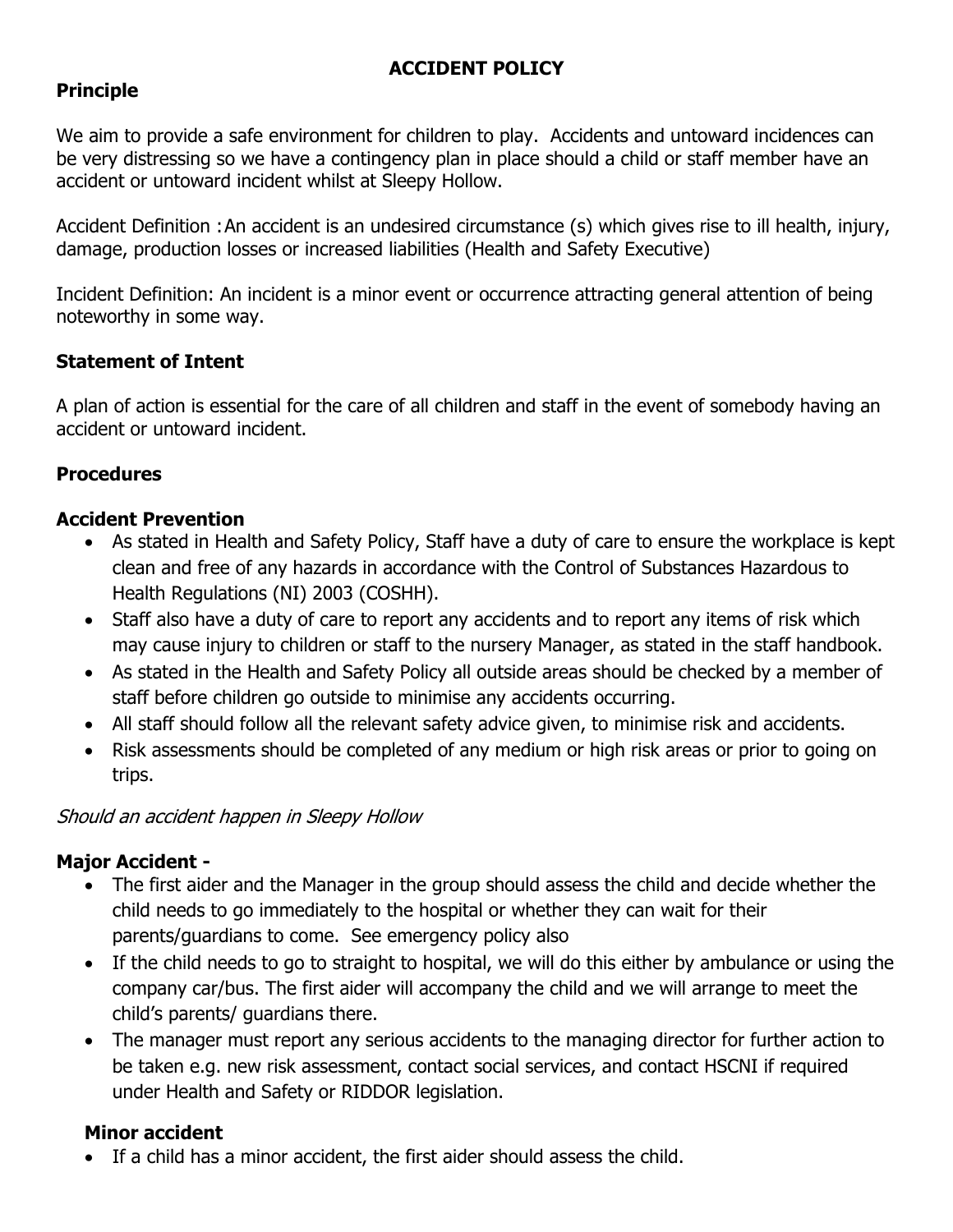- Gloves must be worn at all times
- If the child is bleeding, please ensure the allergy list is checked to ensure the child has no allergies against any of the materials that need to be used from the first aid box ie wipes, plasters etc
- In the event of any spillage we would ensure that this cleaned using disposable cloths and antibacterial cleaners. These should be disposed of straight away using double bags.
- The cold pack is kept within the kitchen fridge/freezers, and should be used if necessary.
- In the case of a head injury, please contact parents and make them aware what has happened and the child's condition, the child should then be monitored until collected.
- The first aid boxes are located in the following places: 1 in each wraparound setting.
- The contents of all first aid boxes and medicine cupboards will be checked on a monthly basis.

## **Untoward incident**

If staff feel there is an incident or event regarding a child or children in their group/care which has caused distress or is noteworthy, which is not directly as a result of an accident, then it should be recorded using an accident/incident form, obviously ticking that it is an incident.

### **Completing accident/incident forms.**

- An accident/incident report form should be completed for all children/staff who have an accident or are involved in an incident. Details should recorded immediately after all prior procedure has been followed and giving as much detail as possible by the member of staff who witnessed the accident.
- You are then required to make the manager aware of this and they will sign the form. This must be done at the earliest opportunity, and must be completed before the child has left Sleepy Hollow with their parent/guardian.
- When the child is collected, the staff member should explain the accident/incident to the child's parent and get them to sign the form also.
- The form is then to be taken to the office where it will be stored.
- The forms are checked monthly by the Manager at the end of the month and any patterns detected will be followed up on.

## **On an outing**

- When on an outing we always ensure that the group are accompanied by at least one member of staff who has first aid and we always carry a full first aid box in accordance with our Outings Policy and Procedures.
- In the event of accident happening, we would follow the procedure as above.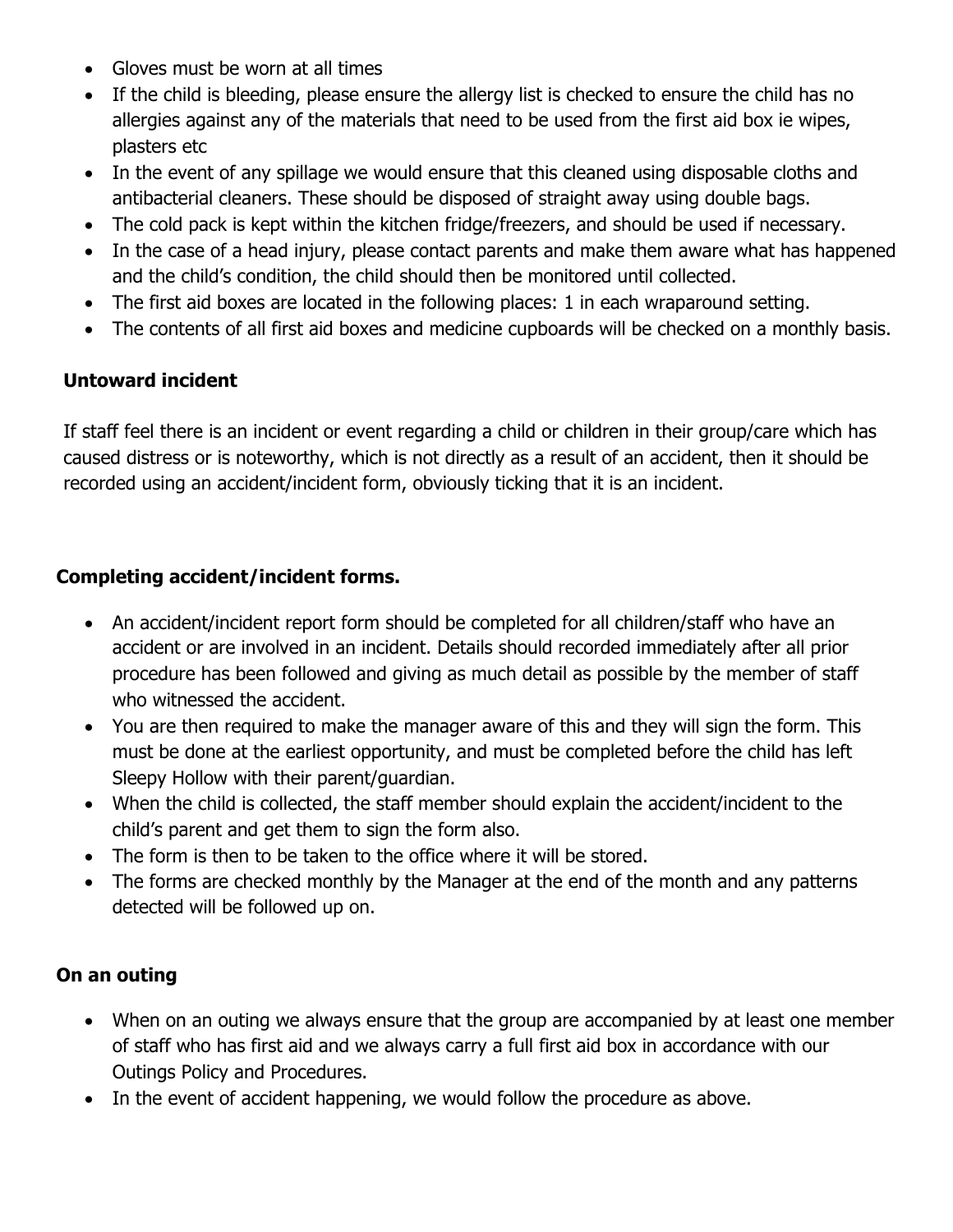## **Accident/Incident involving a member of staff**

- If a member of staff has accident whist in work, the first aider in the group would access the staff member, and carry out any first aid as necessary.
- As per guidelines of when an accident happens to a child, if the member of staff requires hospital treatment we will take them either by ambulance or company car.
- Contact their next of kin and advise them to meet us there.
- We ask staff to ensure they report all accidents to their manager no matter how minor. This also follows Procedures in the health and safety policy and manual handling policy.
- Staff should fill in an accident form if they have an accident, this should be signed by the manager.
- The Manager should inform one of the directors of any accidents involving a staff member
- Any accidents involving hospital treatment must be reported to HSCNI in accordance with RIDDOR Legislation and also to our registering social worker.
- Any incidences regarding staff members should also be recorded using the accident and incident report form.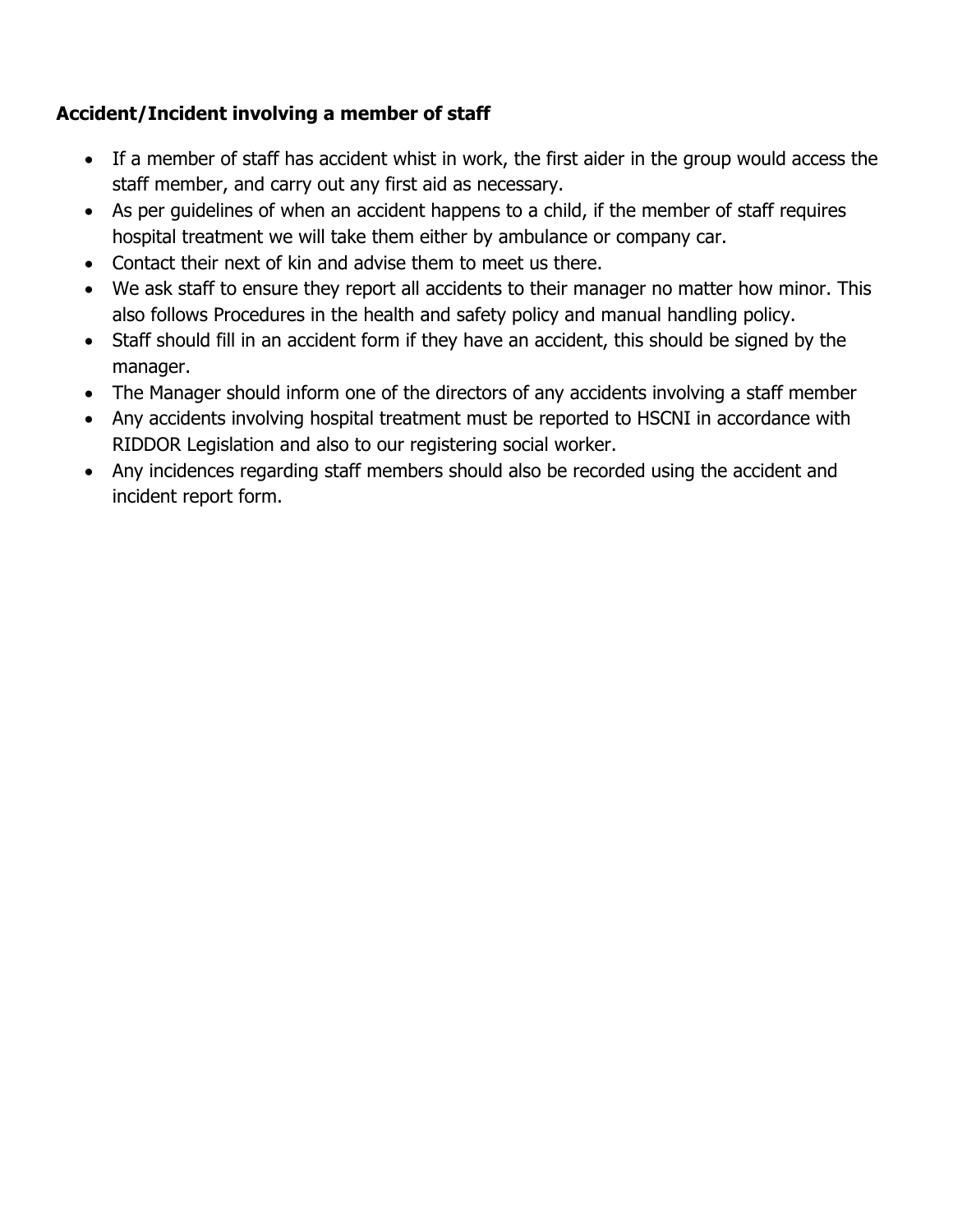# **ANTI BULLYING POLICY 'PART RELATING TO MANAGING AGRESSION AND CHALLENGING BEHAVIOUR, INCLUDING BULLYING'**

### 'Part relating to Managing Aggression and Challenging Behaviour including bullying'

Bullying can have a profound effect on children's lives and can have a lasting effect on them into adulthood. It can undermine their self-esteem and self- confidence and often result in them becoming bullies themselves. The policy on Anti-Bullying has been drawn up within the Groups ethos of promoting positive behaviour.

#### **Aims:**

To create within our Group, an atmosphere/ethos of trust, which values, respects and protects the rights of each of its members to be within a safe and secure environment?

To develop within the ethos and curriculum of our attitudes, skills and activities this will prevent all aspects of bullying.

To foster trust among members of the Group so that bullying incidents can be reported, discussed and dealt with appropriately.

To encourage and foster active parental support in achieving those aims.

### What is Bullying?

Bullying is repeated behaviour which uses power to hurt, frighten or cause unhappiness to another.

This behaviour includes:

- Name calling
- Hitting, kicking, punching
- Damaging or stealing property
- 'Ganging up' on people
- Teasing about personal or physical differences
- Teasing about family/domestic/cultural situations
- Threatening
- Shouting, swearing, verbal abuse
- Extortion
- Malicious gossip
- Forcing someone to do something they do not wish to do
- Isolating someone
- Sending offensive/threatening texts or e-mails

What can we do about it and how can we achieve our aims?

We aim to develop self esteem, self respect, self control, caring and respect for each other.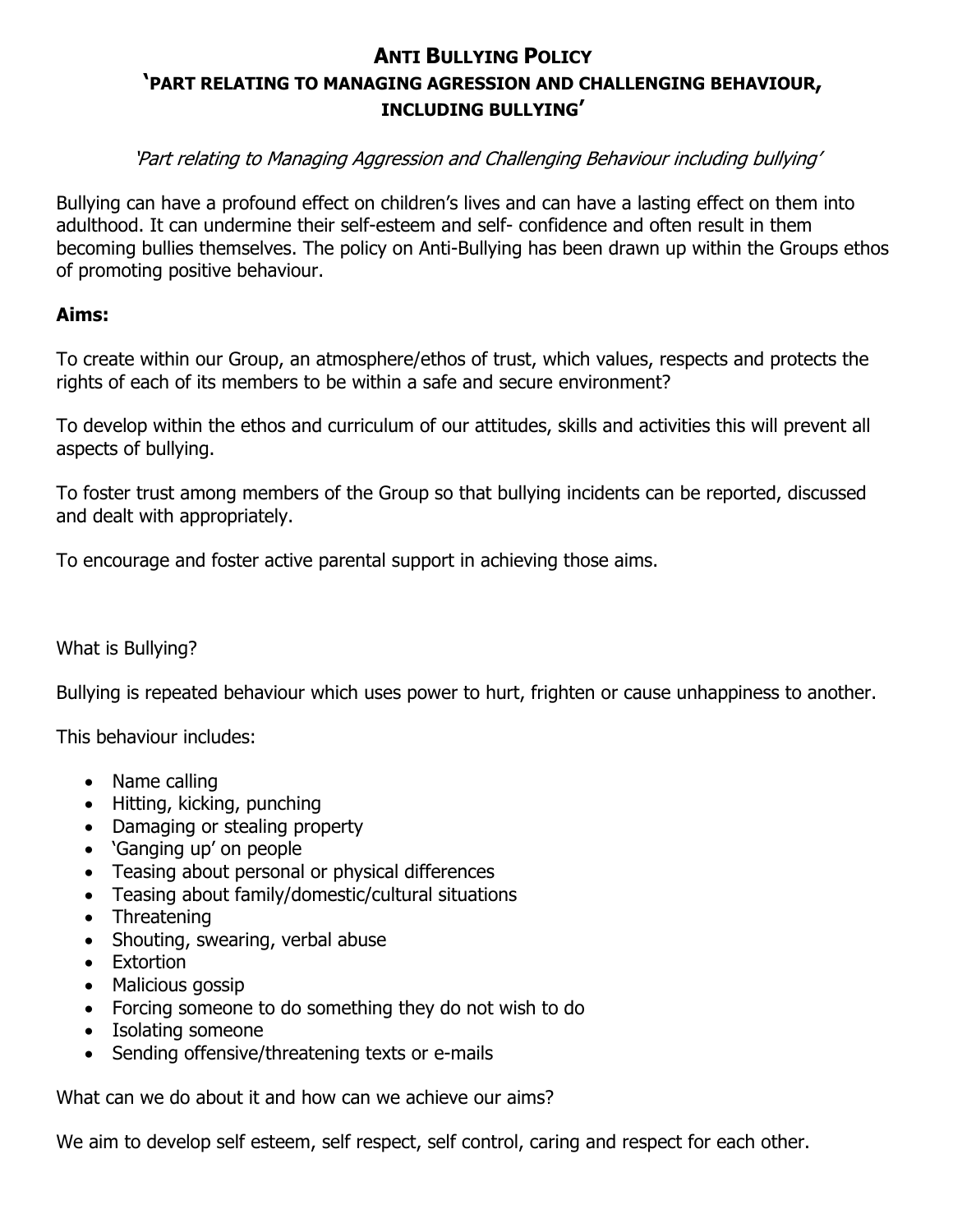As part of our strategy for promoting positive behaviour, we look at attitudes, skills and activities which will prevent bullying:

- $\checkmark$  We value and listen to children's contributions
- $\checkmark$  We help the children learn and practice the skills required to build good relationships with other children and adults within the school and the wider community.
- $\checkmark$  Raising Pupil Awareness:

Activities through which this can develop:

- playing games
- role play/simulations
- stories, poems, media
- poster campaigns
- play situations
- writing
- behaviour problem solving scenarios
- Circle Time
- 'buddying' and 'monitoring' systems
- peer mediation

Where does bullying occur?

Practical Advice to Share with Children:

If you are bullied, tell a member of staff and parent(s).

- 1. Try to ignore silly comments or teasing don't say anything back try to walk away.
- 2. Tell people who are bullying you 'NO!' or 'GO AWAY'. You must say it loudly and walk away immediately. Practice this in the mirror.
- 3. Stay with friends when playing you are more likely to be bullied if you are on your own.

Practical Advice for Parents:

- 1) Encourage your child to talk about what has been going on in nursery and talk through any minor incidents calmly to ascertain what has happened.
- 2) Inform the manager immediately if you feel there may be a bullying problem.
- 3) Watch out for signs of stress in your child headaches, sore stomachs, reluctance to come to after schools - they can be indications that all is not well.
- 4) Investigate if toys/ money start to go missing.
- 5) Take an active interest in friendships and out -of-school activities.
- 6) Avoid unsupervised exposure to violence on television / videos / computer games. Spend some time discussing the different forms of violence - reality versus fantasy.

Raising Staff Awareness:

Signs which may indicate bullying - The child may:

• Be unwilling to come to nursery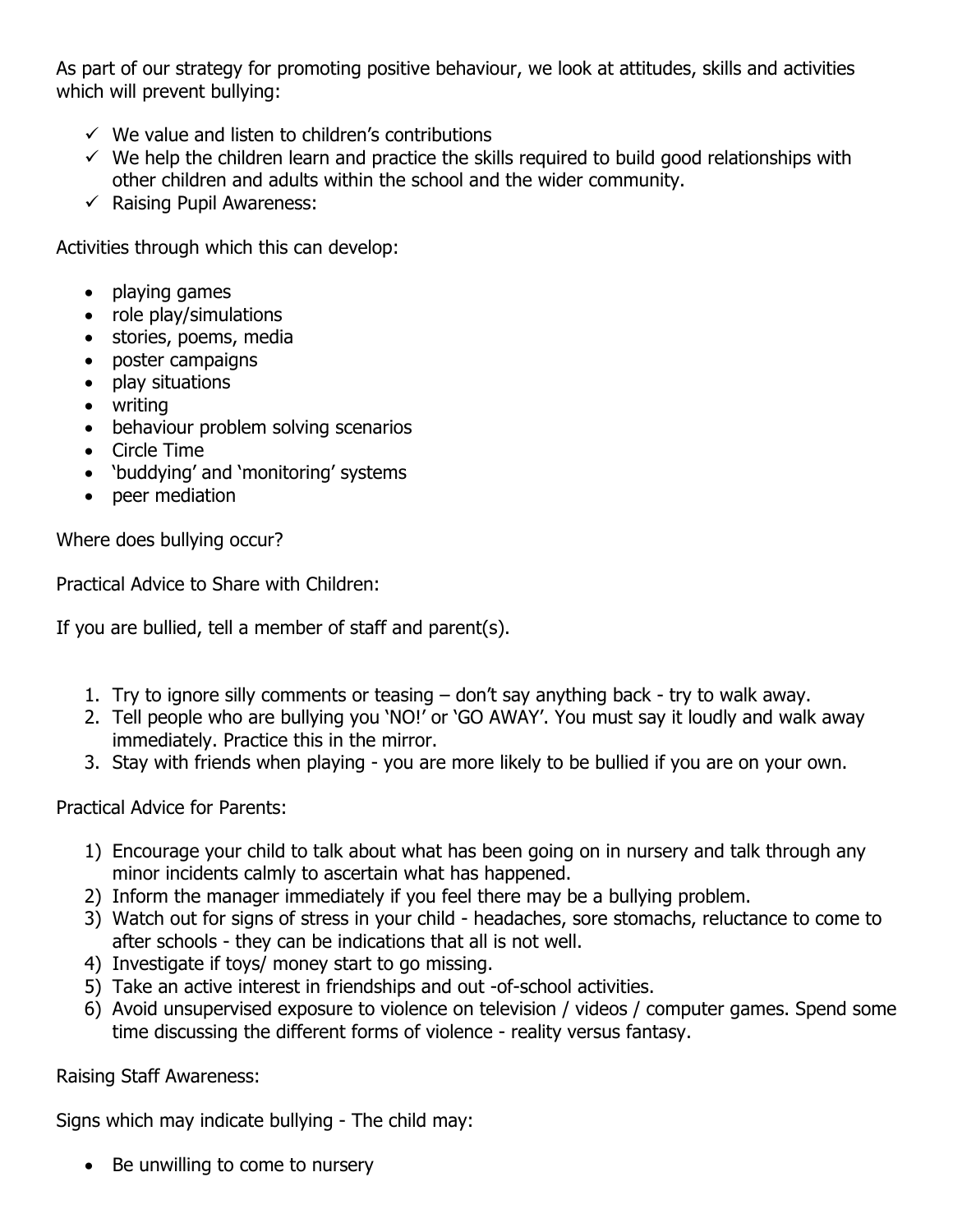- Become withdrawn
- Start acting out of character, by for example hitting other children
- Develop stomach aches or headaches

Staff need to:-

- Be aware of isolated children, and try to involve them in a sympathetic group.
- Keep a watchful eye on 'rough and tumble', to ensure that everyone is enjoying it!
- Never ignore aggressive or bullying behaviour
- When dealing with an act of aggression or bullying it is better to remove the victim from the scene as soon as possible.
- Incidents causing concern must be reported to a manager.
- Try to help children talk though minor incidents listen to both sides calmly.

How Do We Deal With Bullying?

We follow these Procedures when investigating an allegation of bullying in order to ensure consistency in the group.

All incidents are investigated, recorded, discussed and hopefully resolved, and the children involved supported. We try wherever possible to work in partnership with parents/carers to resolve incidents.

We investigate the incident to find out what has happened. We listen to the victim, the bully, and any witnesses and record the incident, and action taken, within the Group.

We deal with the incident if the investigation shows a need for disciplinary action to be taken and record the incident.

We support the victim and work with all concerned to resolve the incident.

If a child becomes a persistent bully, we may seek support/advice from outside agencies. E.g. Early Years Team.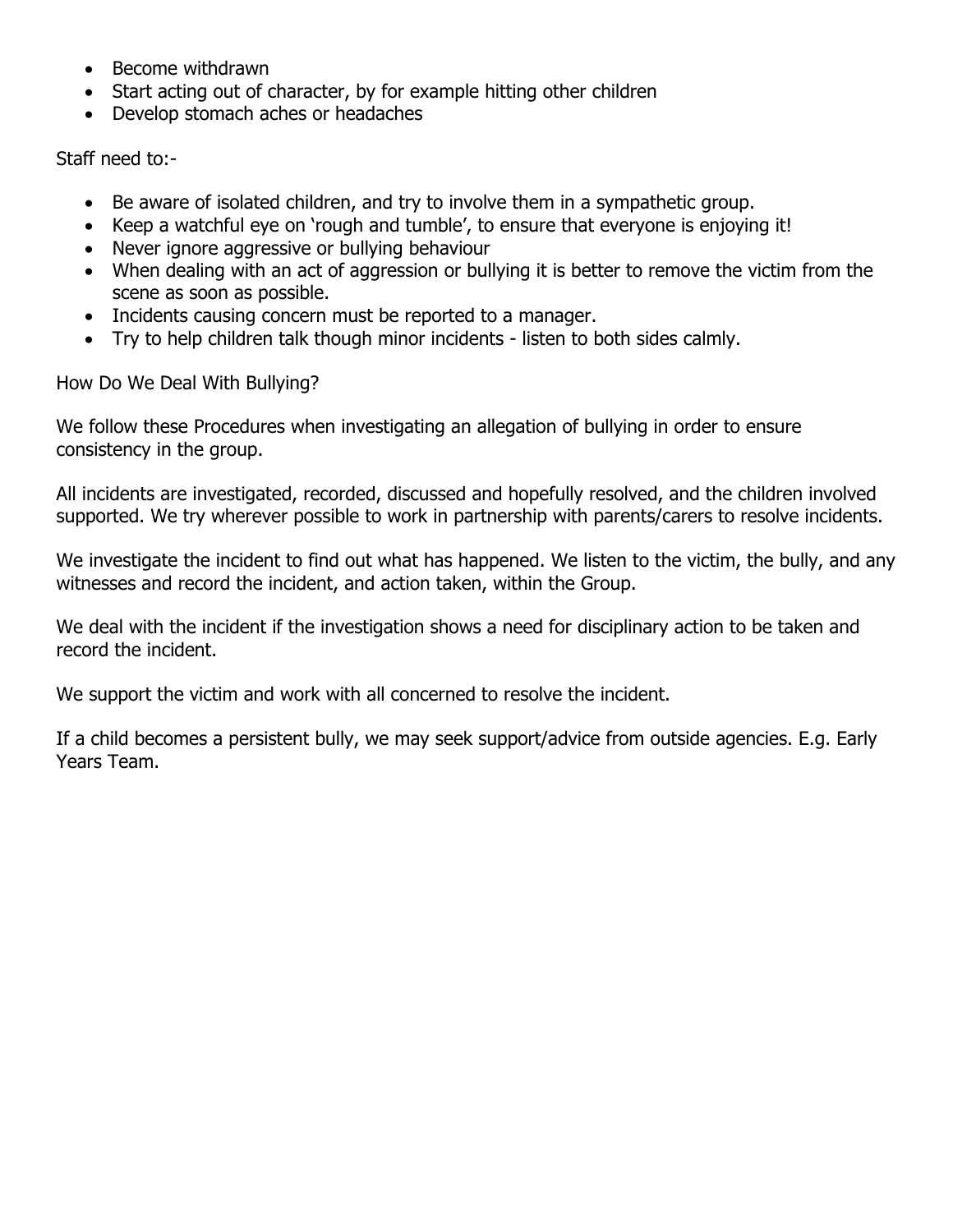# **ADMISSIONS POLICY**

### **Principle**

We aim to provide quality affordable childcare which can be accessed by all members within our community. In order to do so we keep our prices competitive, offer flexibility and promote the use of childcare vouchers as a means of payment whereby parents can save money on their childcare costs. We offer spaces to children in a fair and unbiased manner. The Group has no intention of discriminating against any child on the grounds of sex, race, religion, creed or disability.

### **Statement of Intent**

#### Sleepy Hollow believes that

- All families should be able to access quality affordable childcare and that siblings should be able to spend time together after school
- It is unadvisable for parents to use unregistered childcare providers.
- Children with a disability will be integrated into our setting if we are able to provide adequate levels of care to best suit the needs of the child, in terms of specialist equipment, carers, etc. We work closely with all of the child's health care specialists before determining if we are able to offer a space.
- The ratio in the setting is 1 member of staff to every 8 children, although two members of staff will be present as a minimum at all times.

### **Procedures**

- We encourage parents to visit our facility at any time to see the quality of childcare we provide.
- Parents should bear in mind that whilst an appointment is not always necessary to view the facility there are particularly busy times during the day when may not be convenient. Therefore it is best to contact the manager in advance to make a booking.
- Waiting lists will open for new P1 children due to start school in the September of the same calendar year on the second Monday in January. We cannot take applications prior to the same calendar year for P1 intake only. Existing pupils within a primary school setting where we operate wraparound facilities can apply to join our waiting lists at any time.
- We cannot guarantee your child a place at the time of joining the waiting list but we will keep you informed nearer to the time you'd like your child to start.
- If you are able to be flexible with the days you are requesting, then please do express this on the sign-up form.
- Please note that joining our waiting list **does not** guarantee a place for your child at one of our settings
- We will offer spaces primarily in accordance with our availability within the group ie. If we have a full time space available it will be offered to a person (matching the criteria below) who applies for a full time space, if we have availability for a specific day only we will offer to the person on our list (matching the criteria below) who has applied for that specific day. At all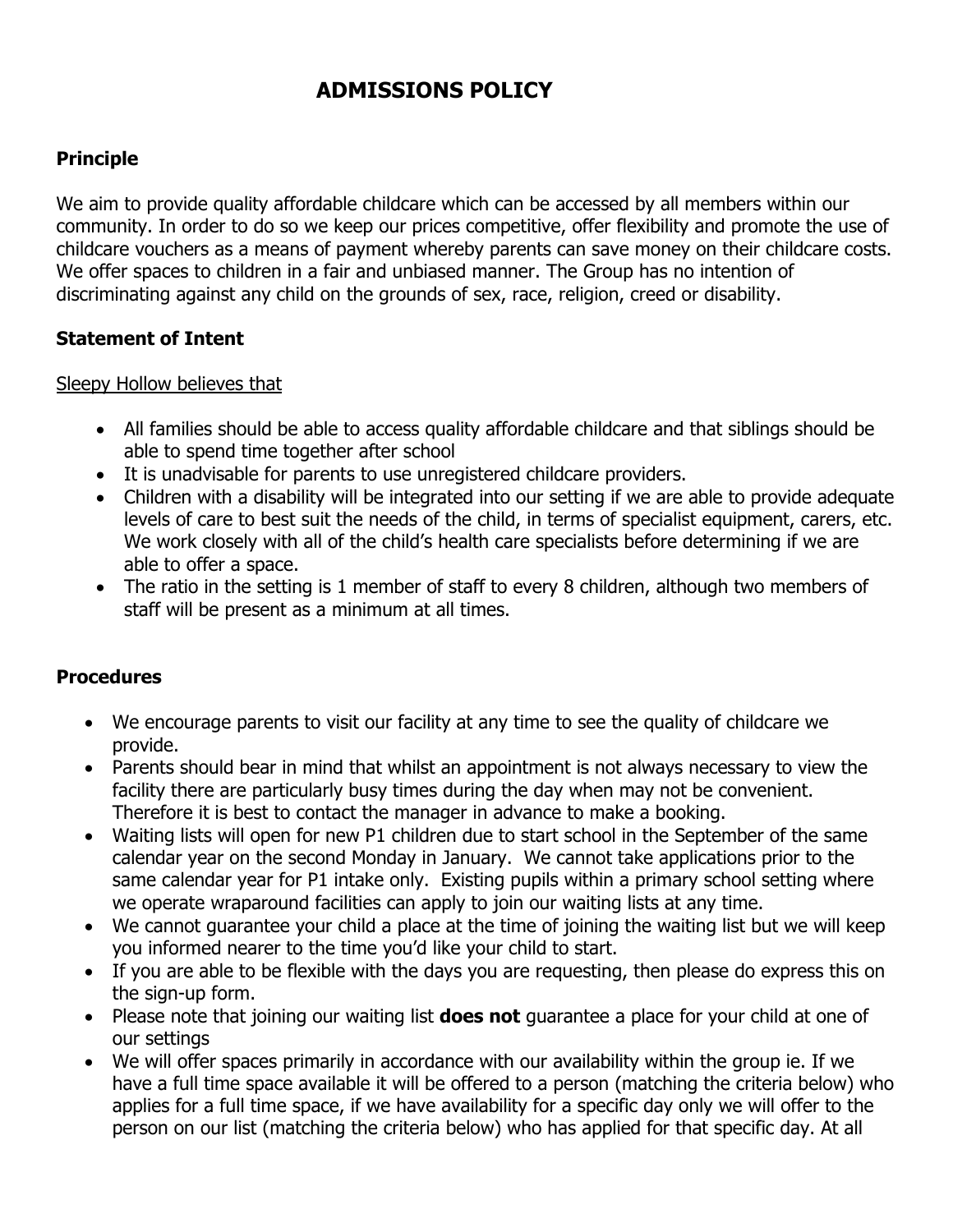times we will ensure that we are not exceeding our maximum number of children allowed in accordance with our registration certificate, and out criteria allocation (ranked 1-6)

- 1 Children with a brother or sister who currently attends or have previously Sleepy Hollow (providing parents have applied by Easter of the same calendar year their child is due to start primary one as all spaces will be offered out in May of each calendar year)
- 2 Children whose parent/carer is an employee of SHG (NI) Limited.
- 3 Children who are enrolled on a full time basis including all holidays.
- 4 Children who are enrolled on a part time basis including all holidays.
- 5 Children who are enrolled on a full time basis term time only.
- 6 Children who are enrolled on a part time basis term time only.
- When allocated a space, staff will create a basic online account and parents are sent a link log on and download the app "Famly". Parents should complete all sections, ensuring to agree/disagree to all consents and all relevant child information is up to date.
- \*Note there will be a timescale for offers to be accepted once spaces are offered. The date will be written clearly on the letter of offer\*
- Sleepy Hollow is on the list of approved settings to accept placements via social services referral.

We have a separate policy on equal opportunities, settling in and on children with special needs.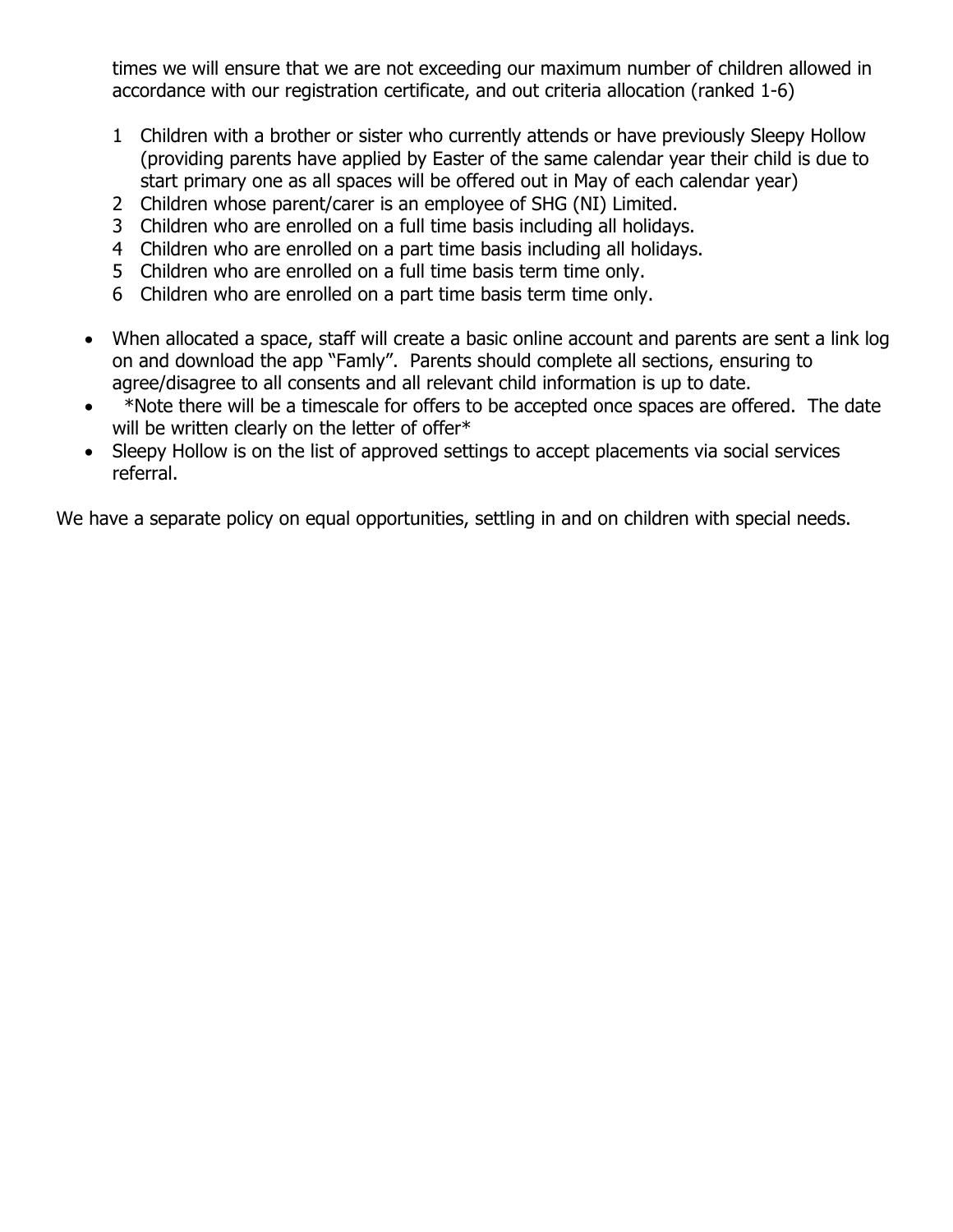## **ALCOHOL POLICY**

In order to safeguard children within our setting, Sleepy Hollow believes that no alcohol should be permitted within the premises.

- We ask all parents not to bring in gifts for staff which contain alcohol at any time.
- Staff are aware that alcohol is not to be brought into the setting and that disciplinary Procedures will be followed if anyone is found not adhering to this.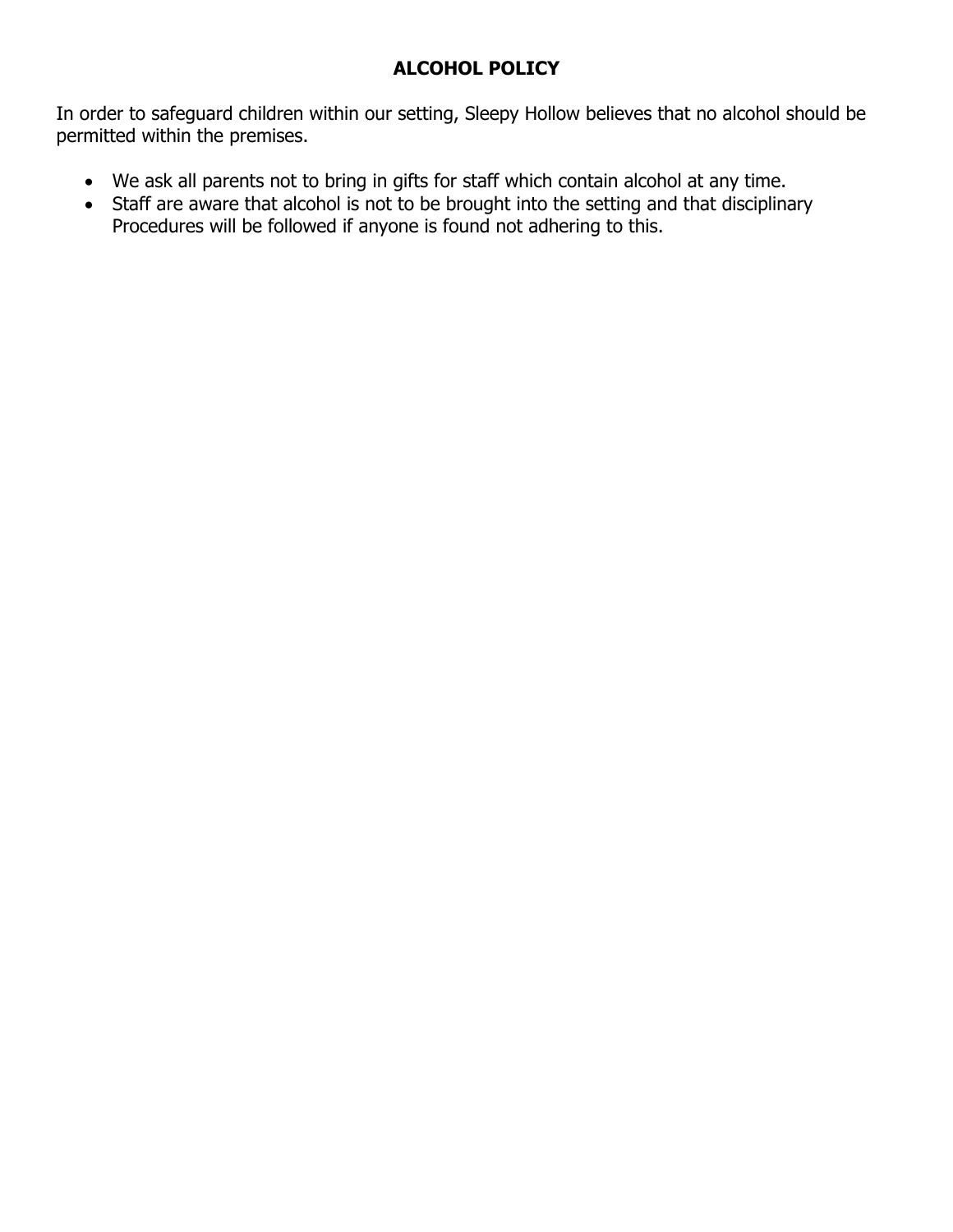### **Allergy Policy**

### **Principle**

At sleepy Hollow our main priority is to ensure all children are kept safe throughout their time with us. We work alongside the Health Promotion Agency for Northern Ireland, closely following their guidelines to develop this policy, raising awareness and to ensure all staff are allergy aware to protect both children and staff.

#### **Statement of Intent**

To minimise the risk of any child/staff member/visitor suffering a severe allergic reaction/ allergy induced anaphylaxis whilst in our care.

Sleepy hollow ensures that:

- Every child is kept safe.
- Every allergy is taken seriously, and every effort is taken to minimise the risk of exposure.
- Our environment is safe for every child/staff member and visitor. We understand that it is impossible to guarantee a completely allergen free environment, however, we will ensure that as far as practically possible, to minimize the risk of exposure and plan for effective response to any emergencies that may arise.
- We have robust plan in place to ensure an effective response to any possible emergencies.

The statutory Framework states that the provider must obtain information from the parent/guardian about any dietary requirements/allergies. They would be recorded on the children's enrolment forms before they begin. Staff members will record all relevant information on their personnel form before beginning work.

#### **Procedures**

- Individual care plans are displayed on the notice board in the kitchen and within each of the rooms. This enables all staff members to see which children have allergies and ensure they are not exposed to any food that may pose a risk.
- To ensure all staff are aware of children's/staff members allergies.
- Children are not permitted to bring in or share any food.
- All ingredients used within nursery are checked daily before given to the children.
- Snacks are monitored by staff and are peanut, nut free and free of other allergens depending on the children attending.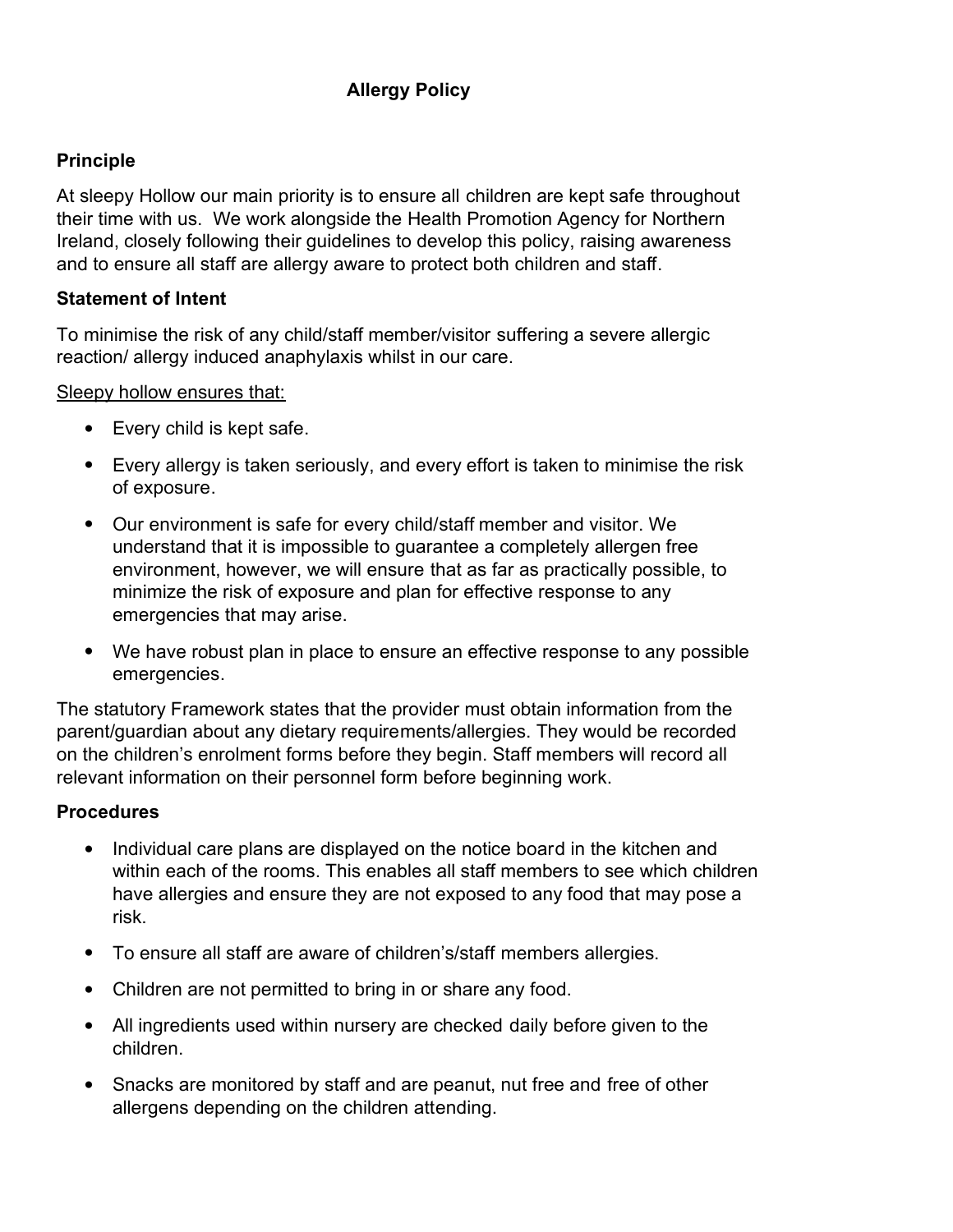#### **ARRIVAL AND DEPARTURE POLICY \*NOTE COVID POLICY MAY SUPERSEDE SOME ITEMS ON THIS POLICY TEMPORARILY\***

### **Priniciple**

We understand the importance of a warm and welcoming greeting when leaving your child off at Sleepy Hollow and equally the importance of sharing information when you collect him/her in the evenings. We emphasise that parents respect the opening and closing times of the unit as we are not insured outside of these times.

#### **Statement of Intent**

Sleepy Hollow believes that

- Every parent and child should be greeted by a member of staff on arrival with whom they are familiar.
- Staff must share the appropriate information when leaving in the evenings as this is extremely important to all parents.
- Staff will try and give time on arrival to those parents who wish to discuss any information about their child such as medicine or how there child is feeling that day.
- On arrival and departure parents and children should always be greeted in a friendly and polite manner.

### **Procedure**

When your child arrives at the unit

- We encourage parents to share important information, especially if the child has been unsettled during the night or has been given any medicine at home before coming in to the unit.
- We encourage all our parents to assist with their child/children with hanging up their coat or putting any belongs in there individual basket before leaving the unit. This may help with your child's belongings not getting swapped or mixed up with someone else's.
- We stress to all our parents or visitors in the unit to take into consideration the units health and safety policy when coming in and out, front door most be closed securely after each person.
- Staff will sign all children in/mark them absent on the online register .

#### When leaving the unit in the evenings

- We will only let your child leave with another person when we have written consent or the names and security password is displayed within the collectors information on the Famly website. Without any of this information we are unable to let any child leave the unit.
- All the current information must be given to parents when leaving the unit such as how he/she has been throughout the afternoon and how they have eaten. There may be other important things to discuss when collecting your child especially if he/she has had medicine during the afternoon or if there is an accident form to sign. We encourage parents to take the time in the evening to sign any additional information as it is a vital part of the units record keeping.
- Staff will help to gather the child's belongings to ensure that everything will go home, especially their schoolbags and uniforms.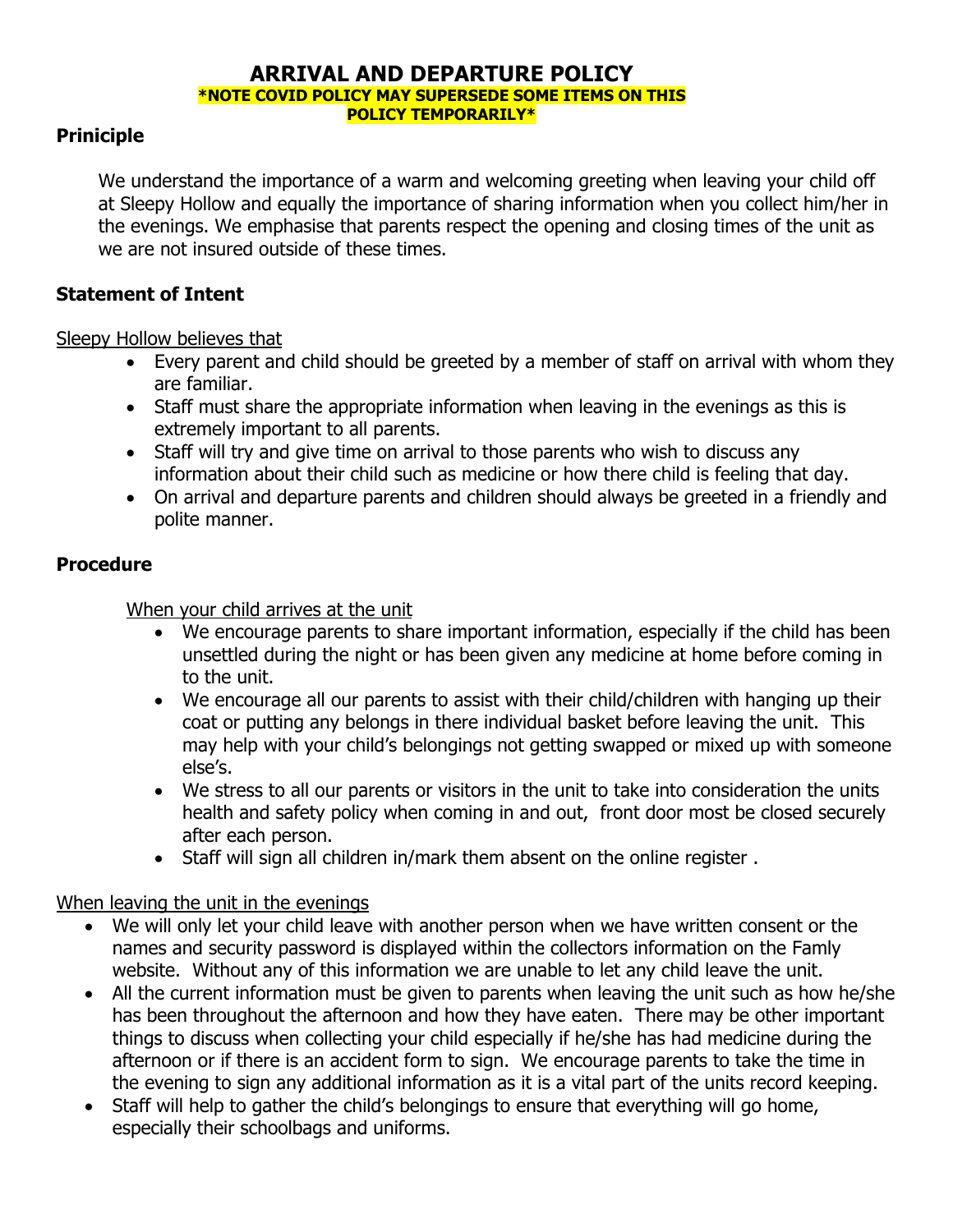- Any parent running late must inform staff so your children can be reassured that you are on your way. A late collection fee of £5 per 15 minutes will be enforced by staff. This is paid directly to staff in the unit and not to Sleepy Hollow. Managers will report to the Area Manager if a parent is persistently late in collecting children.
- Note that if a parent is persistently late on three occasions within a three month period we will ask parents to make alternative childcare arrangements.
- We do stress that on leaving the unit that your child is always beside you or holding hands especially going through the car park, we would ask that no child is left unattended on the school premises.
- If we notice children arriving or departing who, for example, aren't using age appropriate child car seats, car seat belts, aren't dressed appropriately for the season (eg no winter coat) we will highlight this as a concern to the adult dropping off/picking up. We are duty bound to do so as Early Years professionals to address any such concerns.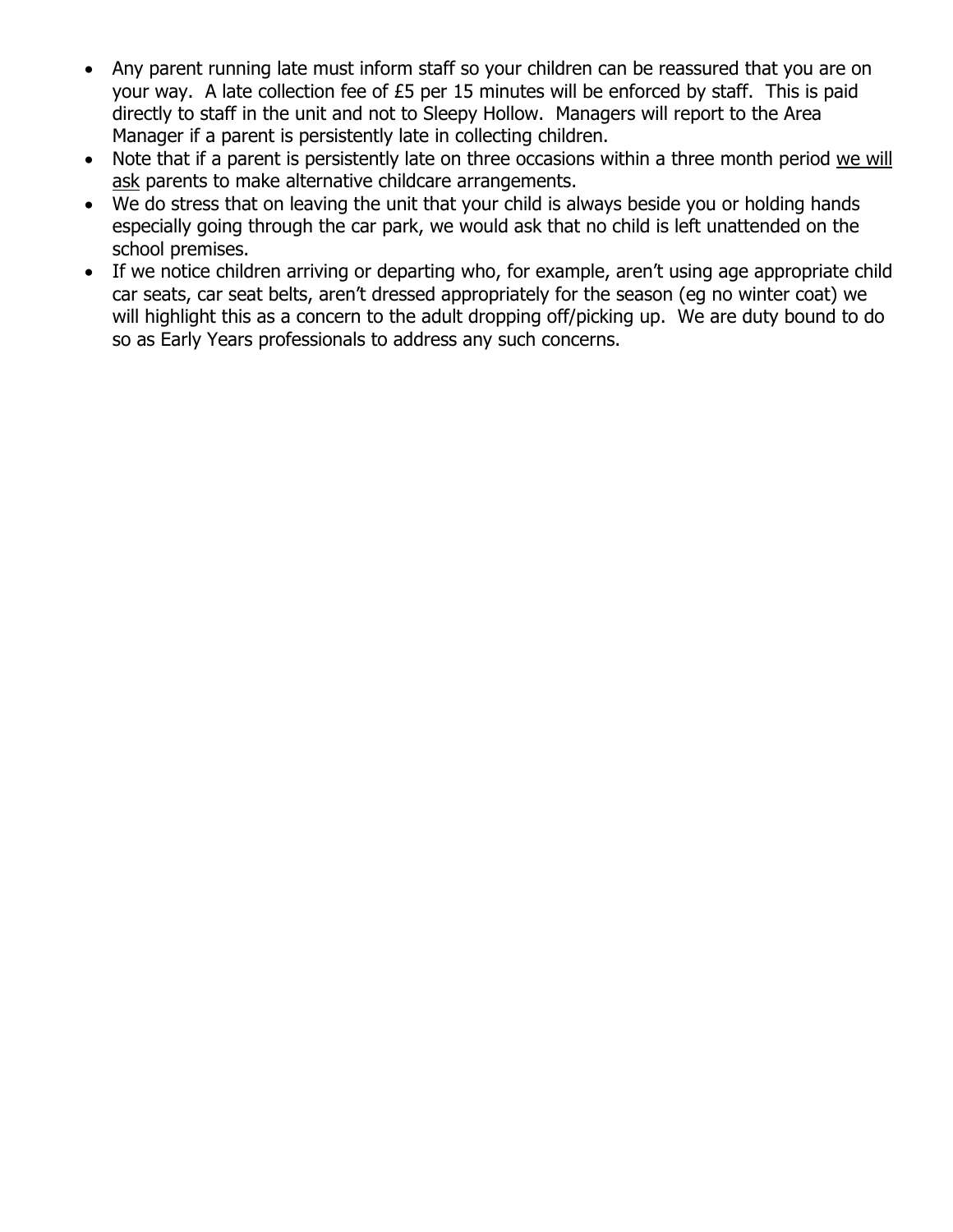### **CCTV POLICY AND SECURITY OF THE SETTING**

### **Principle**

The overall aim is to provide a safer and more secure environment for the benefit of the children, parents and staff

#### **Procedures**

There is no CCTV in operation in this facility.

All external doors will be kept closed at all times. Parents can only gain access via our designated doorway. This will be kept locked at all times.

Parents and visitors can only gain access through a door bell buzzer and will be greeted by a member of staff. Staff who are not familiar with the parent must ask for a ID and check permissions with management.

All visitors will be required to sign into and out of the setting, stating their arrival time and nature of their visit.

Any visitors who will be interacting with children ie. Photographers, providers of extra curricular activites such as music, dance classes will be required to provide a copy of their Access NI clearance.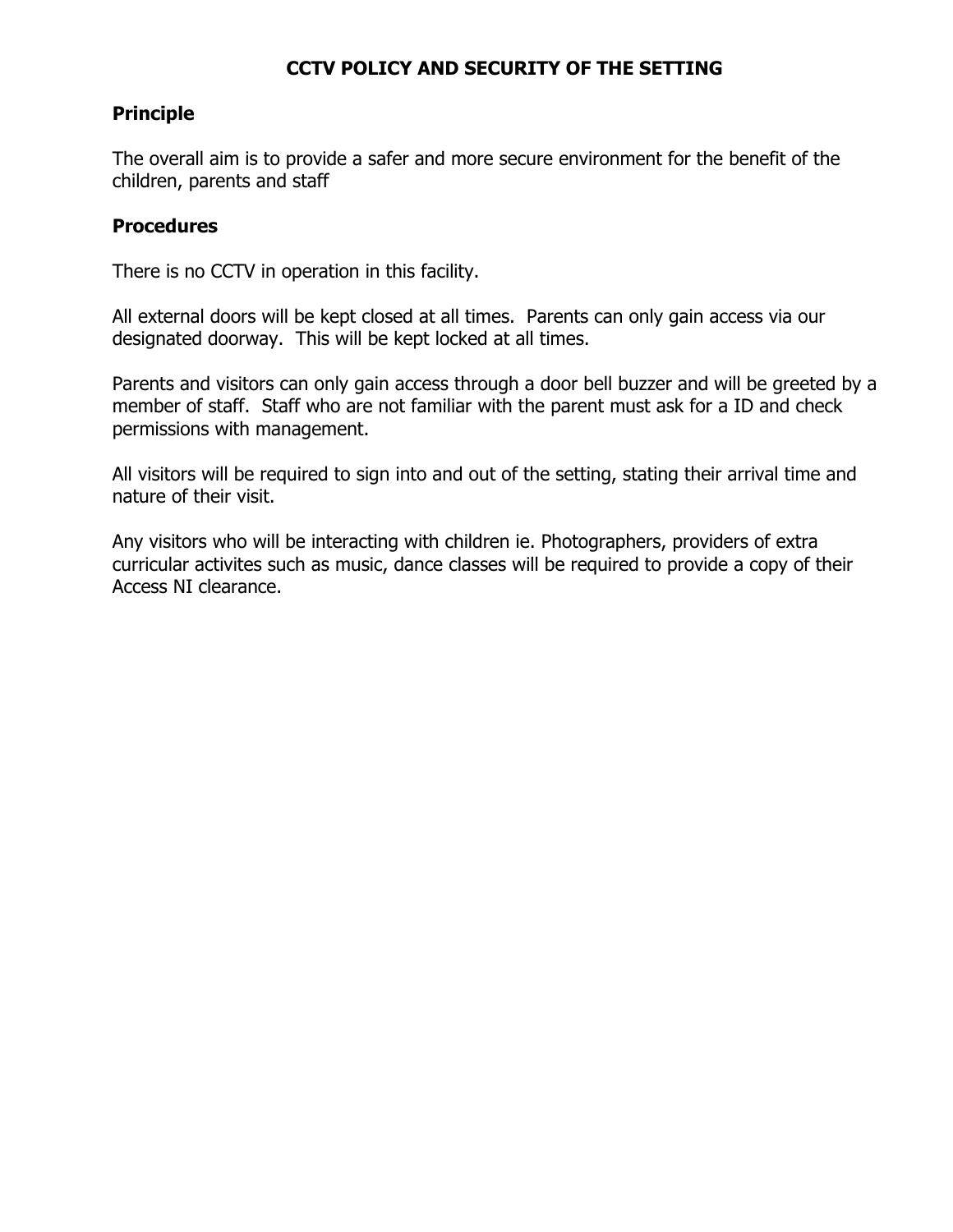### **CHILD PROTECTION POLICY**

### **'Reporting Adverse and untoward incidents and safeguarding and child protection'**

### **Principle**

Sleepy Hollow Group is committed to safeguarding the welfare of all children by protecting them from physical, sexual and emotional harm. The welfare of the children in our care is of paramount importance.

### **Statement of Intent**

It is important that staff make themselves aware of the Child Protection Handbook issued by the Health & Social Services Trust, which is available for all staff to consult.

Our policy is to ensure that children are never placed in risk whilst in the charge of our staff. Our staff to be vigilant about the signs of abuse and how to respond to any disclosure.

All of our staff are vetted and cleared through HSCT early years team and undergo an induction program which includes a staff handbook and sign copies of all of our policies. Employment is always subject to a probationary period and staff are not confirmed in their post until a satisfactory period is reached. All staff are encouraged to participate in training on Child Protection regularly.

### **Procedures**

Staff Code of Conduct

At times it is necessary for staff to carry out tasks of a personal nature due to the age of the child in our care. In order to safe guard both staff and children the following code of conduct must be adhered to at all times.

- A minimum of 2 adults will be present in each of the childcare facilities at all times;
- When taking children to the toilet you must inform your room colleague how many children you are taking with you to the toilet;
- Trained vetted permanent staff are only permitted to accompany children to the toilet;
- Written permission is request from parents to change children's clothes:
- When toileting or adjusting clothing children are encouraged to do things for themselves
- If children need changed, this will be done discreetly but within sight of other adults.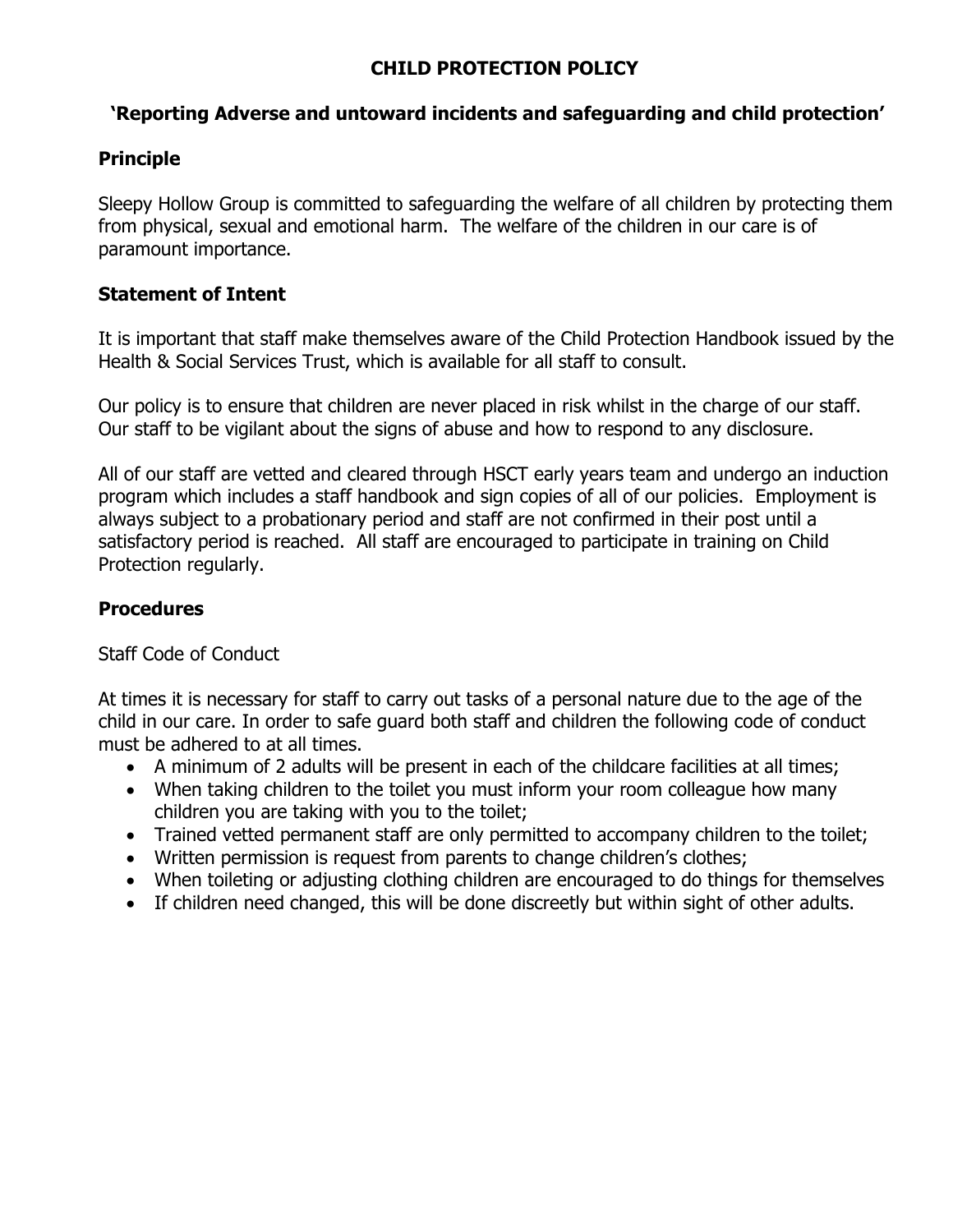### Suspected abuse

It is our duty to be aware of the signs and symptoms of abuse. There are four different types of abuse.

| Actual, persistent or significant neglect of a child or the failure to protect a child                                                                                                               |
|------------------------------------------------------------------------------------------------------------------------------------------------------------------------------------------------------|
| from exposure to any kind of danger, including cold and hunger                                                                                                                                       |
| The actual or likely physical injury to a child, or willful neglectful failure to prevent                                                                                                            |
| physical injury or suffering to a child                                                                                                                                                              |
| The actual or likely sexual exploitation of a child. The involvement of children                                                                                                                     |
| and adolescents in sexual activities they do not comprehend.                                                                                                                                         |
| The actual or likely persistent or significant emotional ill treatment or rejection,<br>resulting in severe adverse effects on the emotional, physical and/or behavioural<br>development of a child. |
|                                                                                                                                                                                                      |

Even for those experienced in working with child abuse it is not always easy to recognise a situation where abuse may occur or has already taken place. It is important to recognise therefore that under the Children's (NI) Order 1995 the Department of Health & Social Services have a statutory duty to ensure the welfare of a child. The onus on Sleepy Hollow is to provide a safe environment by employing people who are suitable for working with children and by having effective Procedures for reporting any suspicions through their own structures to the relevant Gateway Services.

Indications that a child may be abused include:-

- Unexplained or suspicious injuries such as bruising, cuts or burns, particularly if situated on a part of the body not normally prone to injuries;
- An injury for which the explanation seems inconsistent;
- The child describes what appears to be an abusive act;
- Someone else child, or adult, expressing concern about the welfare of another child;
- Unexplained changes in behaviour over time, eg. Becoming quiet, withdrawn or displaying sudden bursts of temper
- Inappropriate sexual awareness;
- Engagement in sexually explicit behaviour in games;
- Distrust of adults, particularly those with whom a close relationship will normally be expected
- Difficulty in making friends
- Prevented from socialising with other children
- Loss of weight for no apparent reason
- Increasingly dirty appearance

This list is not exhaustive, but any staff member who works closely with a child in their group are trained so should be able to pick up on any changes to a child in their care and have a duty of care to act on their concerns.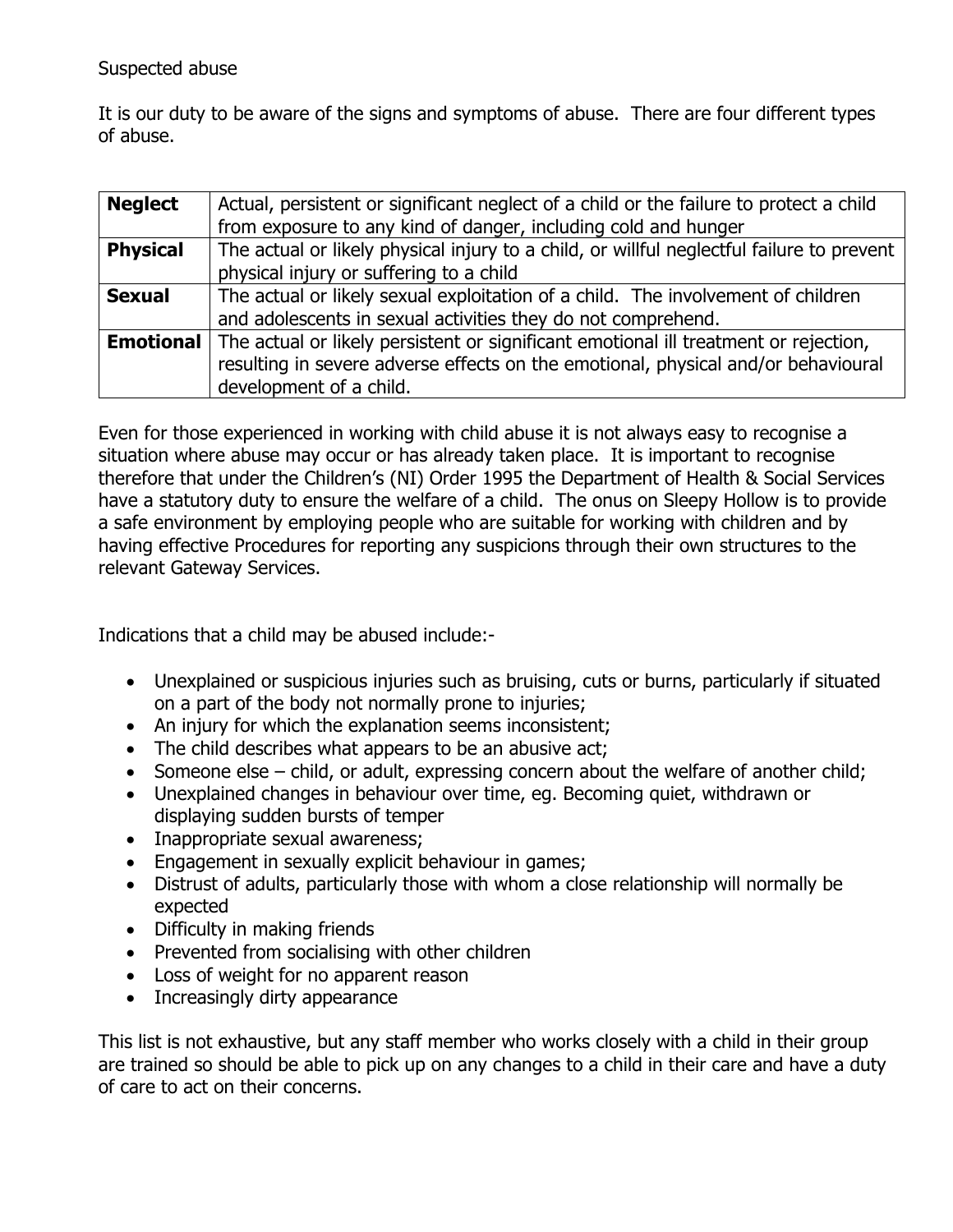It is inappropriate for Sleepy Hollow to inform parents of suspected abuse because:-

- It may put the child at greater risk if it is a family member who is abusing the child;
- Social Services will have the opportunity to assess possible risk to the risk when they inform the parents
- Social services can ensure that the child is protected or removed if necessary, when the parents are informed.

#### **Reporting Procedures**

Staff must report any concerns to one of the groups Designated Safeguarding Childrens Officers (DSO)

**Bronagh Creery (Director) 02890 941695/ 07920111417 Diane Koplewsky (Director) 02890 941695/07872019888 Dee Edwards (Area Manager) 07908538401 Karen Larkin (Nursery Manager) 02894453976 ext 1**

The Designated Officer will then make contact with the appropriate link social worker in Gateway Services. GATEWAY SERVICES (see below)

> **Northern Trust Units Referral Number 0300 1234 333 (Single Point of Entry Team) Early Years Team Ballymena 028 2563 5111 Carrick: 028 93315112 Regional Emergency Social Work Services (02895 049999)**

> **Belfast Trust Units Referral Number 02890 507000 (Single Point of Entry Team) Early Years Team 02895 042811 Regional Emergency Social Work Services (02895 049999)**

> **South Eastern Trust Trust Units Referral Number 0300 100 0300 (Single Point of Entry Team) Early Years Team 02844 513807 Emergency Duty Service: (028) 9056 5444 Regional Emergency Social Work Services (02895 049999)**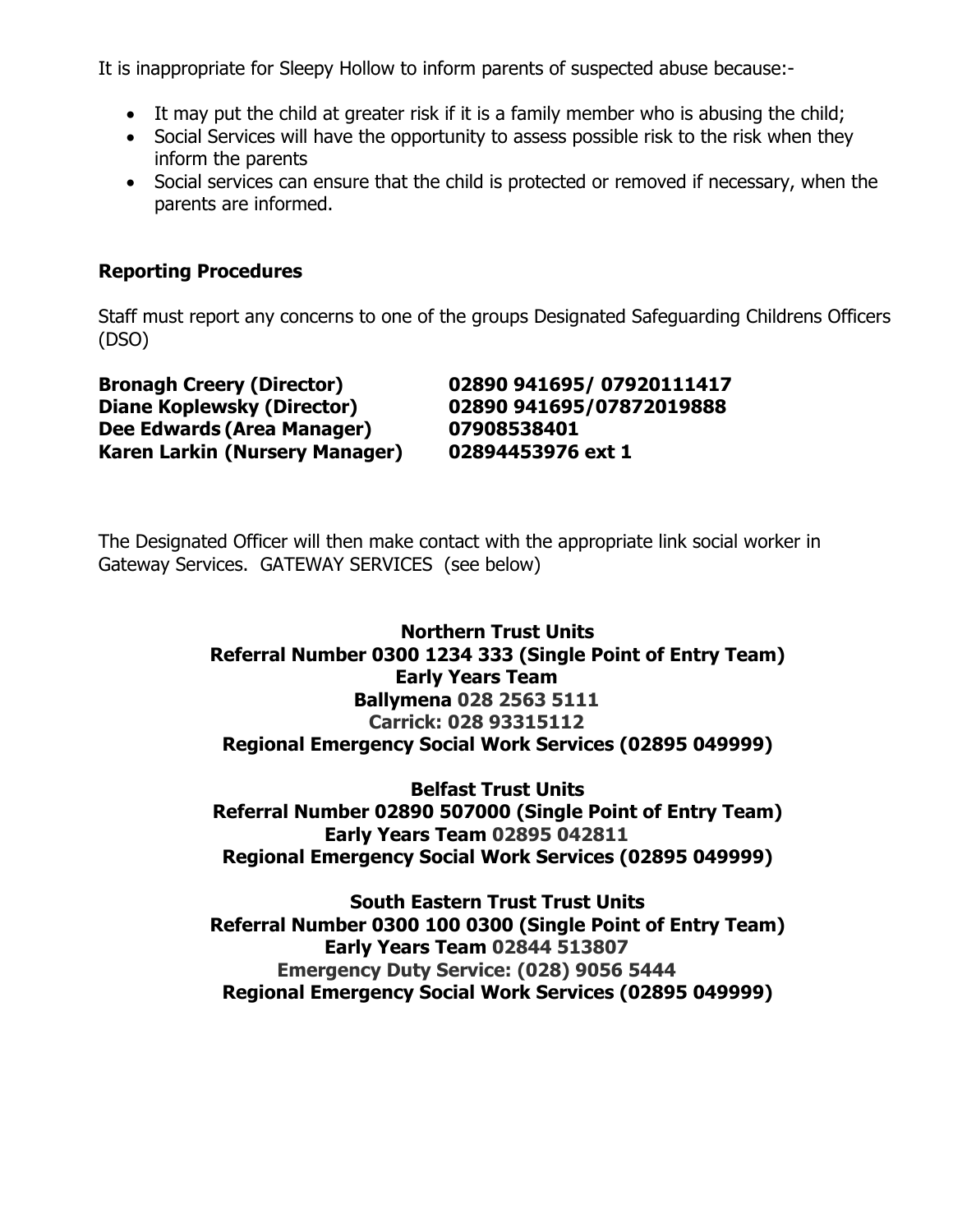### **The role of the DSO is to :-**

- Receive and record information from anyone who has concerns;
- Assess the information promptly and carefully, clarifying or obtaining more information when they need to;
- Consult initially with a statutory child protection agency, to talk about any doubts;
- Make a form referral to a statutory child protection agency or the police.

It is important to know how to react to a child's disclosure of abuse:-

- Listen
- Stay calm
- Reassure, but remember not to ask leading questions and do not keep asking the child to repeat
- Record
- Report to the manager immediately  $-$  do not delay

Always remember:-

- Never agree to keep a secret with the child
- Never buy the children gifts as a means of building a relationship or trust
- Never show disgust when the child is telling you something
- Do not smother a child with care and attention empathy rather than sympathy
- Always convey admiration/praise to the child for telling you
- Always act on what a child has told you
- Always explain and reassure the child what is going to happen next.

### **Record**

Use the incident report in your accident manual to record all relevant details and also keep a written statement of all events surrounding the incident.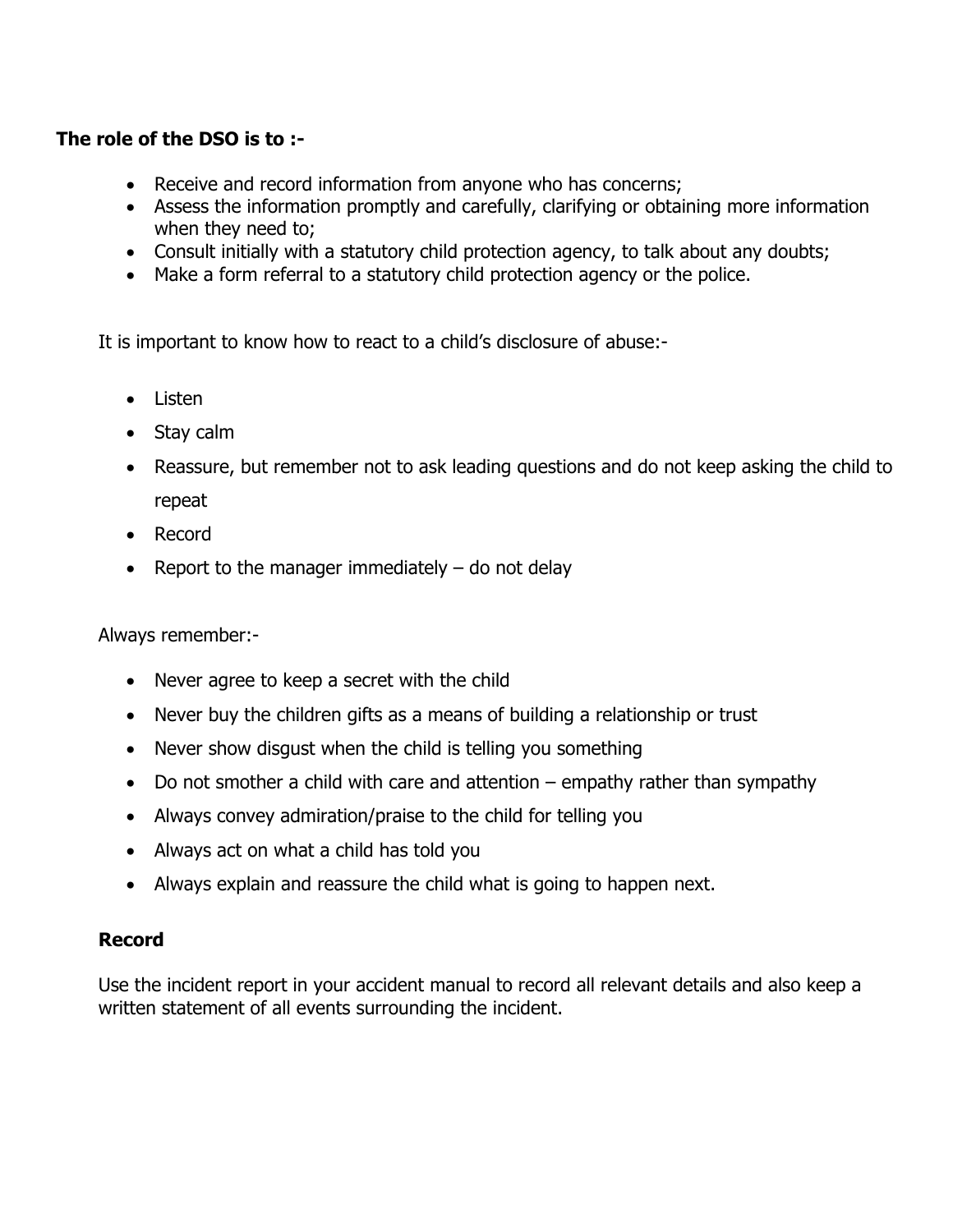### **Allegations against staff**

- Sleepy Hollow ensures that all parents know the complaints policy if they have concerns regarding the behaviour or actions of staff/students/trainees/volunteers within the setting;
- Sleepy Hollow will follow the guidance of the HSC Trust when responding to any complaint that a parent/carer has put forward
- Sleepy Hollow will respond to any disclosure by children or staff that abuse by a member of staff, student/trainee/volunteer within the setting, by first recording the details of any such incident
- Management will refer any such complaint immediately to the Gateway team and the link social worker to investigate. Sleepy Hollow is aware that it is an offence not to do this.
- The Management of Sleepy Hollow will co-operate fully with any investigation carried out by the Gateway Team/Early Years Team.
- Where the management team and the HSC Trust agree it is appropriate in the circumstance, management will suspend the member of staff/volunteer/student/trainee for the duration of the investigation. This is not an indication of admission that the alleged incident has taken place, but is to protect the staff as well as the children and families throughout the process.
- If the allegation is about Directors of the Company or a DSO then they will stay away from any of the premises until such allegations have been thoroughly investigated following the same steps as above. It will be another of the DSO's who will oversee the reporting of any such allegations.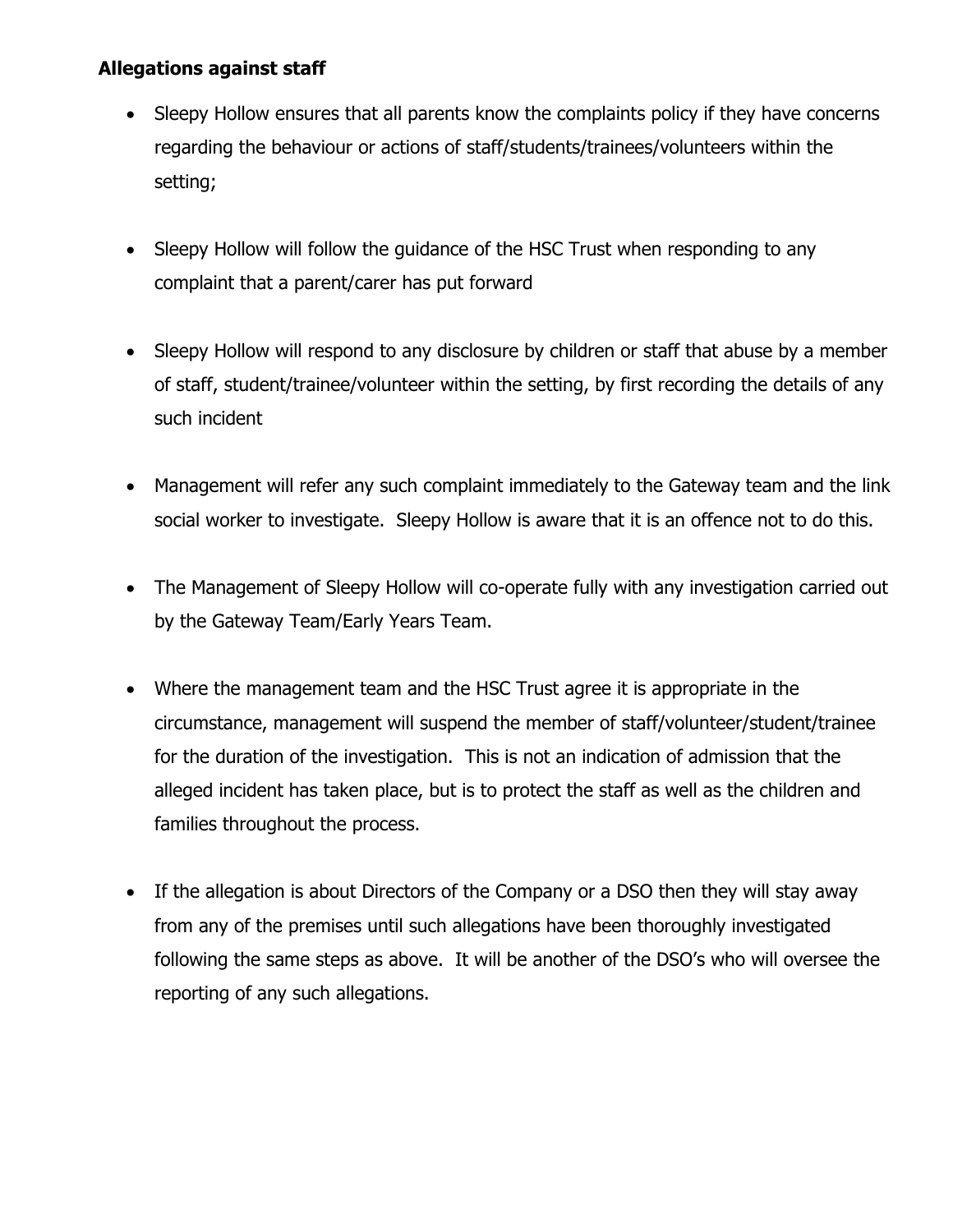### **THIS FLOW CHART SHOWS THE REPORTING PROCEDURE WHICH WILL BE FOLLOWED IF A STAFF MEMBER IS CONCERNED ABOUT ABUSE FROM A PARENT/CARER OR ANOTHER PERSON TO WHOM A CHILD MAY HAVE COME INTO CONTACT WITH.**

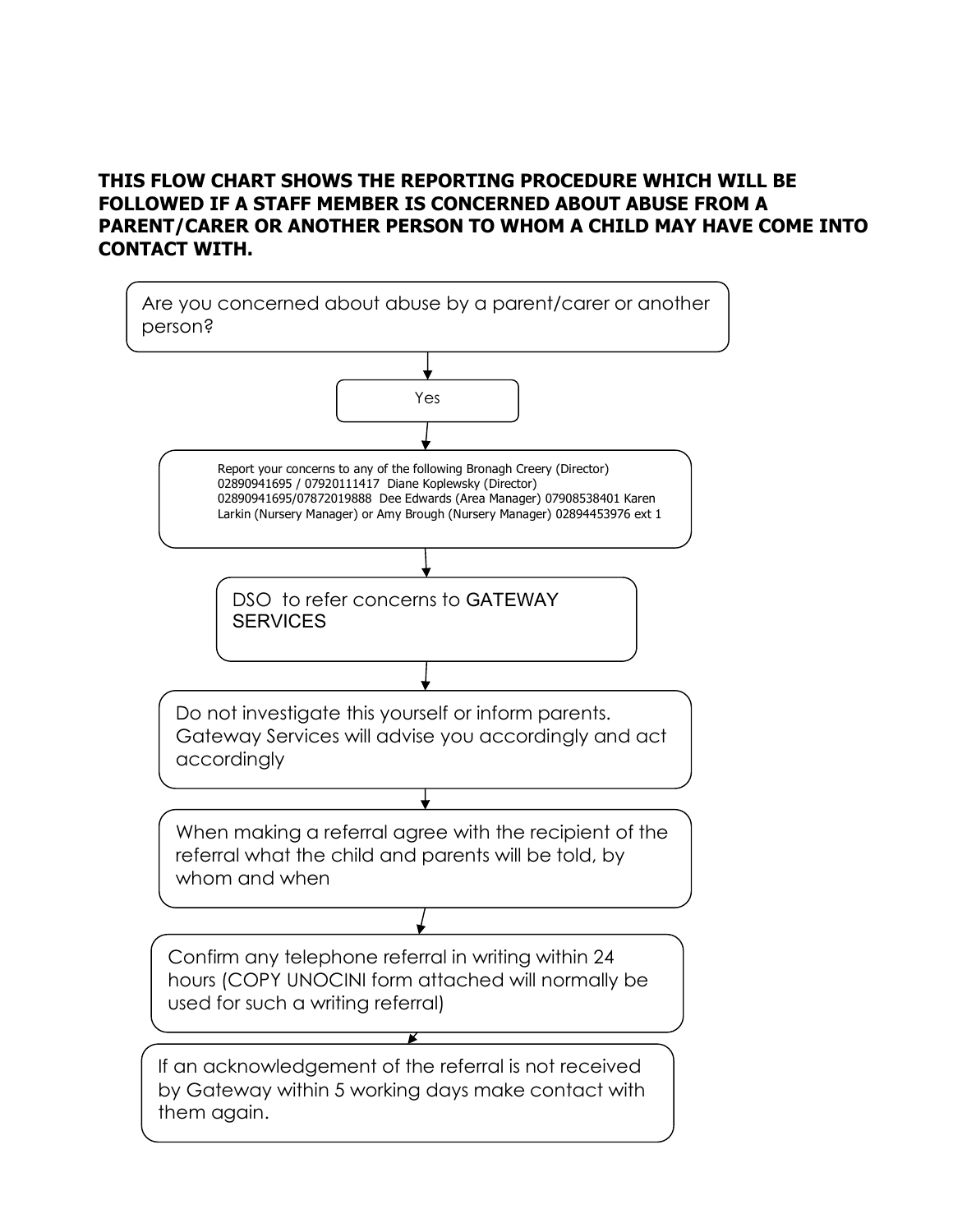As these Procedures show, any disclosure should be recorded, dated any relevant information added and this should be kept in a confidential file.

It is important to do this as soon as possible and as accurately as possible as it may be necessary to provide information to other professionals about child abuse and it may need to be used later for example, in a legal matter.

In accordance with our confidentiality policy, any relating to a child's safety is kept in a confidential file and not discussed within the group (any information given would be on a need to know basis) except with key staff in child's room. In order to decide whether it is appropriate to share confidential information one should consider the following relevant factors:-

- What is the purpose of the disclosure?
- What is the nature and the extent of the information to be disclosed?
- To whom is the disclosure to be made (and is the recipient under a duty to treat the material as confidential)?
- Is the proposed disclosure a proportionate response to the need to safeguard the wellbeing of a child to whom the confidential information relates?

The person designated with dealing with suspected abuse should be informed at once and this person decides whether or not there are grounds for involving the statutory sectors.

If a member of staff is not happy with the way the matter has been dealt with they should make a complaint following the company complaints procedure.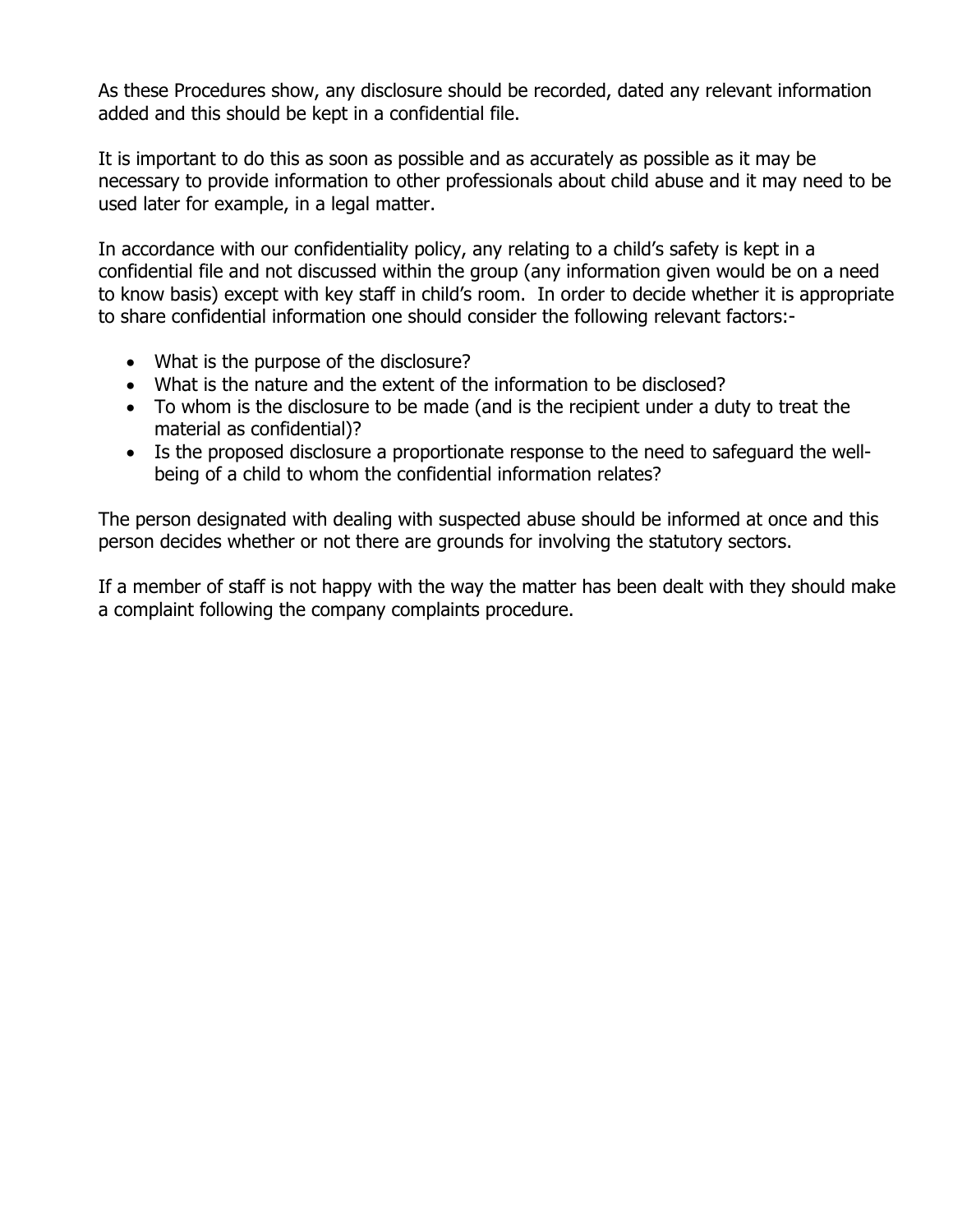### **CHILDREN WHO REQUIRE ADDITIONAL SUPPORT POLICY 'ADDITIONAL NEEDS'**

### **Principle**

Each child within the setting develops and grows at their own pace. Some children may require additional support or a specific care plan to be put in place. Therefore to enable the care environment to become a more inclusive place for all, we endeavour to follow four main general Principles of the UN Convention of the Rights of the Child (1992). These Principles apply to all children within the setting (1) Non discrimination; (2) the best interest of the child; (3) The right to life, survival development and (4) the voice of the child. By upholding these Principles we aim to adapt our care environment to promote a holistic development and well being for all children.

### **Statement of Intent**

#### We at Sleepy Hollow believe

- All children should be treated with the same respect;
- Children with special needs may need additional support to help progress towards their individual developmental milestones;
- As early years workers it is our duty to help assist and support a child with a disability or impairment;
- We strongly believe in 'See the child not the disability'.

### **Procedure**

- Before children attend Sleepy Hollow parents are asked to complete an enrolment form which includes questions relating to children with additional or special needs.
- Once this is received and completed it helps the unit manager to have an awareness of any specific support or assistance which may need to be put into place, for the individual child.
- An appointment will be made for parents to visit and discuss in more depth their child's individual needs and for to decide if the unit can provide the best care for their child.
- The child's health workers will be invited to attend this meeting to provide support and offer their opinion as to whether the setting can meet the needs of the child.
- Once this has been decided we will assign a key worker who if required will take extra training to help provide the best care for the child.
- While the child is cared for within the setting training may need to be reviewed on a regular basis to help meet the child's needs.
- Outside professionals working with the family are also invited in during the settling in process. This is good practice to have these professionals involved from the start.
- Outside professionals are invited into the setting on a regular basis to give advice or refresh the staff on the individual needs.
- Once the child and parents are comfortable and settled then their placement begins. We understand this may be a longer period of time.This also applies to the unit manager and staff who are caring for the child. They also must feel satisfied that they are able to care for the child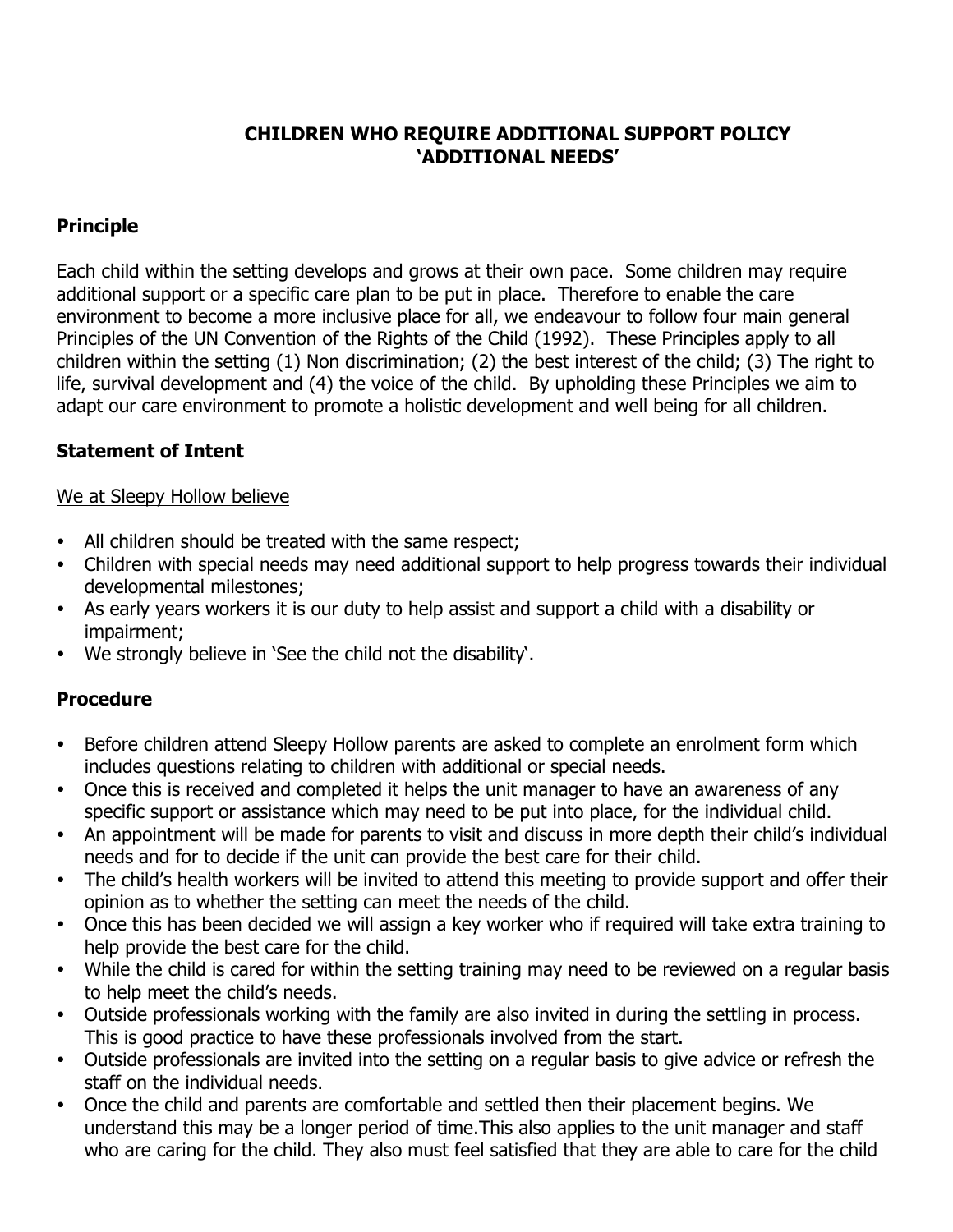to their best ability.

- Whilst the child is cared for within the setting a number of individual play plans will be drawn up with the assistance of the parents and outside professionals to help the child achieve their full potential.
- If medication is required to be given to the child on a regular basis a consent form before the child's placement begins at the unit must be signed. Any medicine will be given by the unit manager.
- It is the parents responsibility to inform the unit manager of any change to medication or the child's individual needs.
- It is also the responsibility of the key worker and staff to keep parents informed of the progress which their child is achieving within the unit or to let them know of any concerns or difficulties which they have come across relating to the child's needs. In this case we may need to review play plans or the child's routine.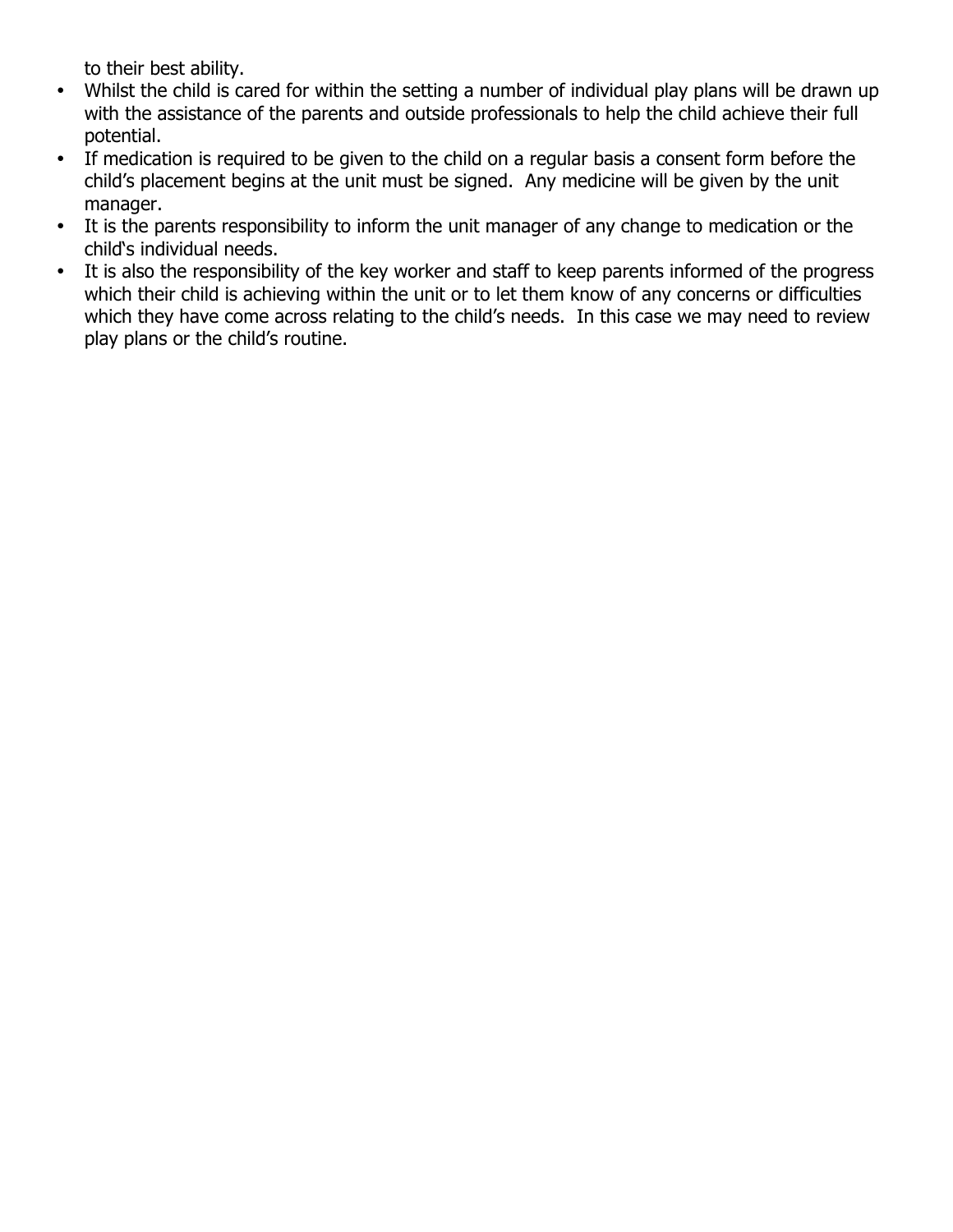## **COMPLAINTS AND COMMENTS POLICY**

### **'COMPLAINTS'**

### **Principle**

We are fully committed to high quality care within the setting. To maintain and ensure these standards staff will work together with, parents and other professional within the childcare or early years field, sharing information and ideas to promote the quality of care in the nursery.

### **Statement of Intent**

#### Sleepy Hollow believes

- Parents / Carers views and opinions are valued and acted upon when necessary.
- We value and respect the children's views and opinions, again acting upon when necessary.
- We understand and appreciate the advice and guidance which is offered to the setting from outside professionals.
- We are committed to working in partnership with parents / carers.

### **Procedures**

- A comments box is located in each wraparound unit, this ensures parents have the opportunity to express any comments which they may have on an anonymous basis.
- All comments or complaints are dealt with confidentially
- If a parent / carer feels that they have a concern which they feel needs to be raised or addressed they must inform the wraparound unit manager immediately. In the absence of the wraparound unit manager, parents / carers can speak to the deputy in charge.
- A meeting will be arranged immediately between the manager and parents / carers.
- Before this commences all relevant information relating to the complaint will be gathered.
- During the meeting parents / carers will be able to express their concerns with the nursery manager.
- At this stage their complaint or concern will try to be resolved.
- If the parent / carers feel that the complaint has been resolved then a report will be written up and placed in the incident report file and no further action will be taken.
- If a resolution cannot be reached we will encourage the complaint be put in writing.
- Once the written complaint has been received from the parent / carer an independent member of the management team will begin an investigation into the matter.
- This will be carried out and dealt with within a short timescale to ensure that the matter is quickly and promptly resolved, in any event before five working days of the complaint being received.
- If after this investigation parents / carers still have concerns they will be encouraged to contact the registering body (details at the back of this booklet).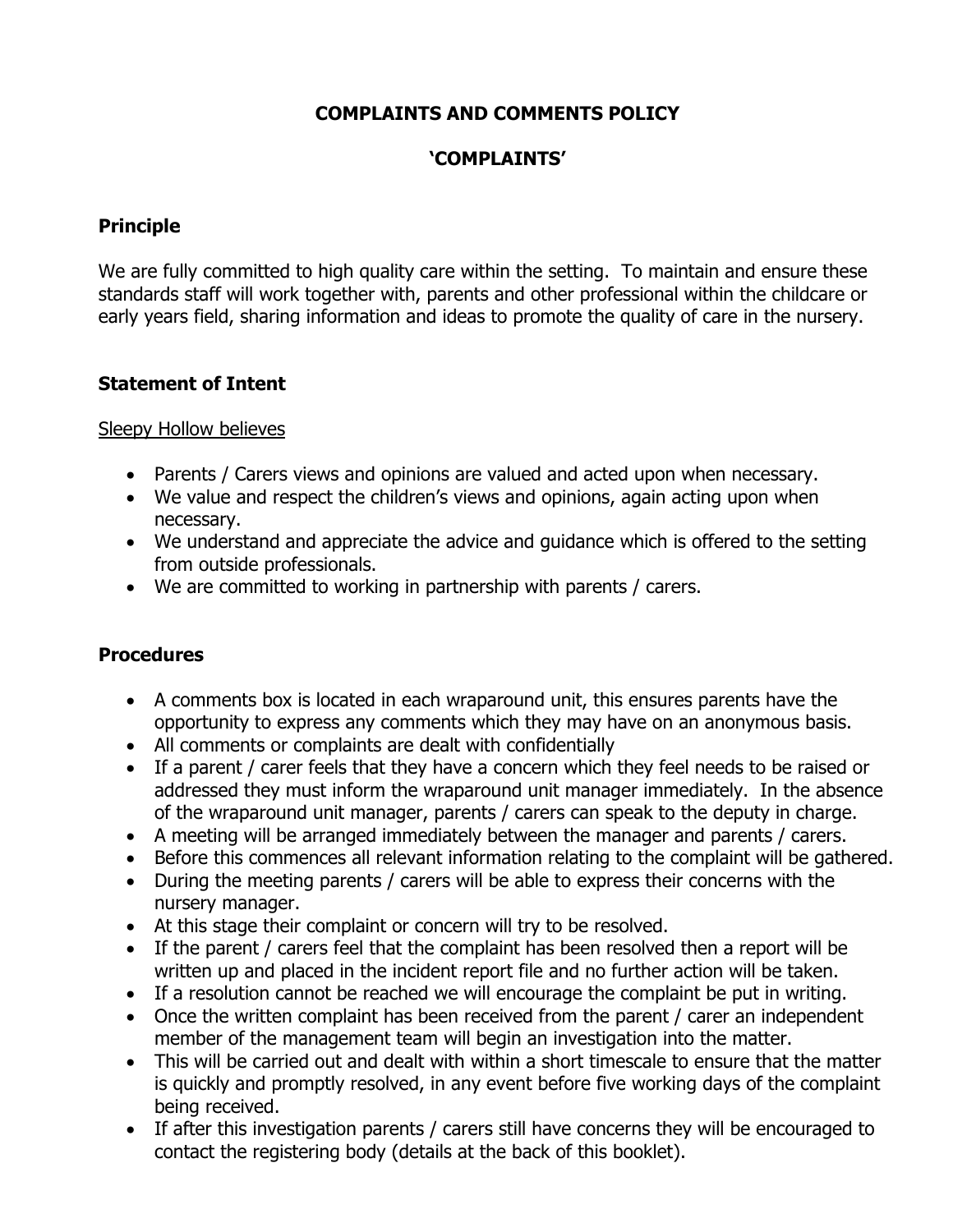- Parents have the right to contact the Early Years Team at any Stage.
- We will complete complaints form and ask parents to sign to agree the steps that have been taken are accurately recorded and to sign to state whether or not the agree with the outcome of the complaint. If they do not agree with the outcome then we will pass this on to the Early Years Team.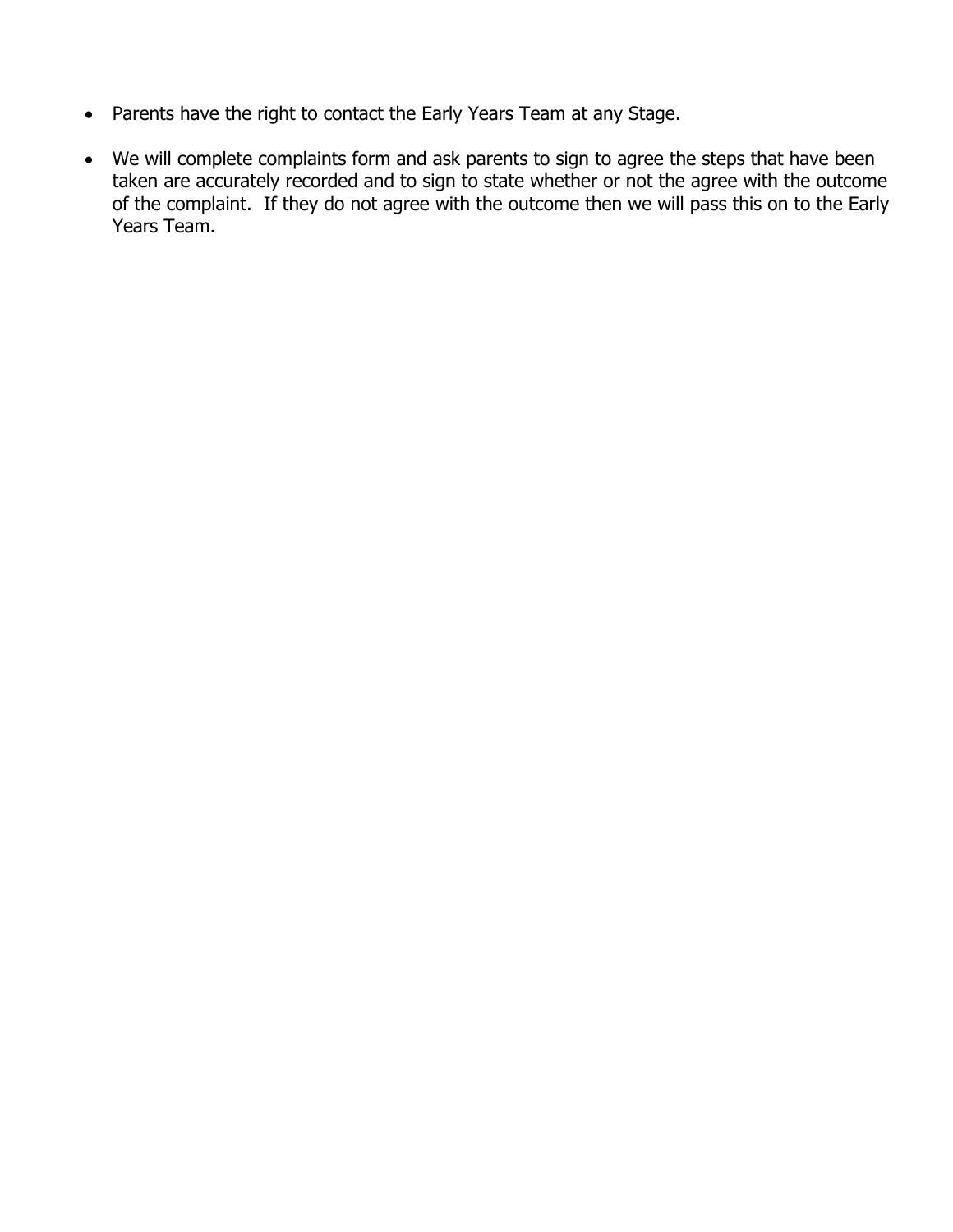Stage One Have you any concerns about Sleepy Hollow or your childs care whilst in Sleepy Hollow

### **If yes – please proceed to next stage**

Stage Two Report your concerns to the Nursery or Unit Manager

**If yes – please proceed to next stage**

Stage Three Manager will arrange to meet with you to discuss these concerns as soon as is practically possible

**If yes – please proceed to next stage**

Stage Four If you are unhappy with the outcome of the meeting with the Manager then a further meeting can be arrange with any of the Company Directors.

#### **If yes – please proceed to next stage**

Stage Five **If you remain unhappy with the investigation into your** complaint then please contact the relevant Early Years Team (details at back of this booklet).

> Note you can contact Early Years at any point with any concerns you you do not have to wait to raise these with any member of Sleepy Hollow Management

\*\*If your complaint is about a manager, speak directly with any of the Directors (Bronagh Creery or Diane Koplewsky). If they are not able to reoslve your issue, you then refer on to the Early years Team (See details at the back of this booklet). This flow chart applies to parents, staff, carers or anyone who comes into contact with our settings.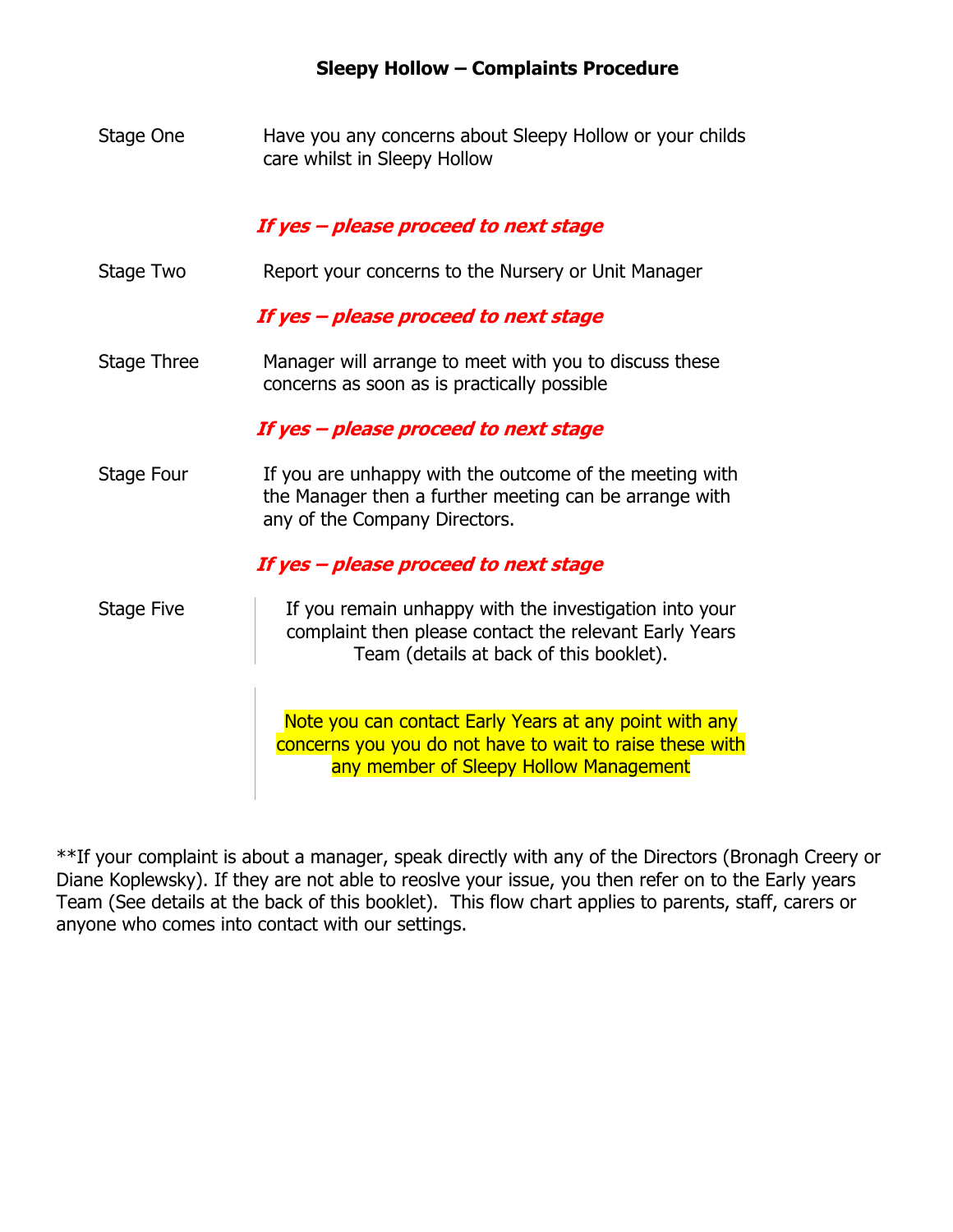### **COMPLAINT –REPORT FORM**

This form will be completed and forwarded to the next stage of the process where:

- a complaint has not been resolved at the current stage or
- the complainant has taken the complaint to the Early Years Team of the local HSC Trust

| <b>Sleepy Hollow Section</b>                                                                                                                                                      |        |
|-----------------------------------------------------------------------------------------------------------------------------------------------------------------------------------|--------|
| Name of Parent or Complainant                                                                                                                                                     |        |
| Childs Name if applicable (initials only)                                                                                                                                         |        |
| <b>Unit Name</b>                                                                                                                                                                  |        |
| Name of member/s of Sleepy Hollow Staff dealing<br>with the complaint                                                                                                             |        |
| Was the complaint informal or<br>formal                                                                                                                                           |        |
| Summary of the Complaint                                                                                                                                                          |        |
| Summary of the Investigation (attach an<br>appropriate documentation).                                                                                                            |        |
| Summary of outcomes, including an explanation<br>of why it was not possible to resolve the<br>complaint if that was the case                                                      |        |
| Signed (Sleepy Hollow Senior Manager)                                                                                                                                             |        |
| <b>Complainant Section</b><br>Was this matter resolved to your satisfaction                                                                                                       | Yes/No |
| If No please advise what action you would have<br>required for this to be completed to your<br>satisfaction                                                                       |        |
| Please sign to confirm you are aware that you<br>can complain at any stage to the Early Years<br>Team in the HSCT as listed on the complaints<br>procedure.<br>Signed Complainant |        |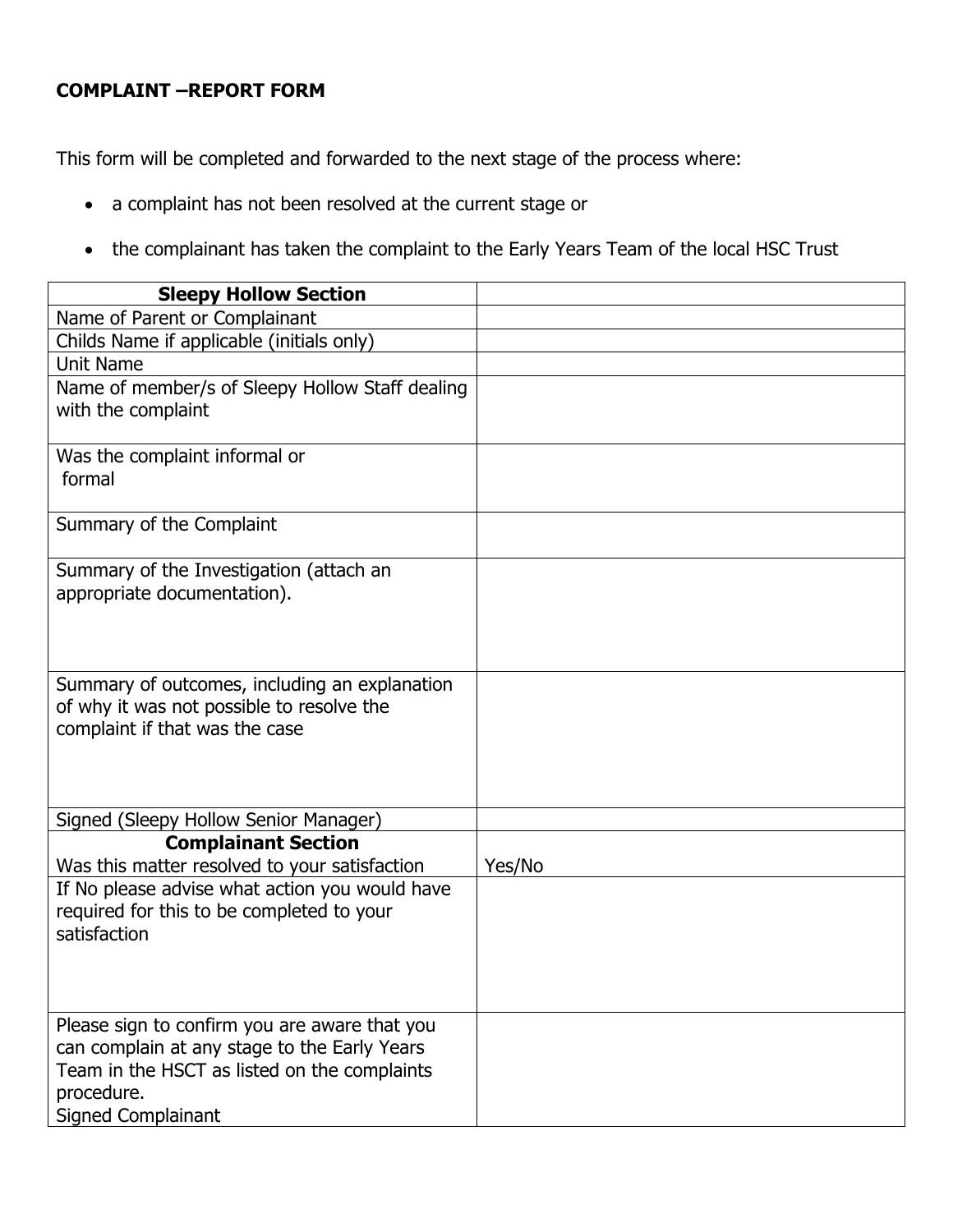### **CONFIDENTIALITY POLICY 'INCLUDING MANAGEMENT OF RECORDS'**

### **Principle**

We hold a high standard of confidentiality for children, parents and staff. We understand that the information which is given and recorded within the setting is private and personal to those who it is relating to. Staff within the wrap around units understand the importance of confidentiality and any information which is given to them must be held in the strictest confidence.

### **Statement of Intent**

Sleepy Hollow believes that

- Parents can access their children's records on request at time.
- All children's details and information are kept confidential.
- All information which is held relating to children, parents and staff is kept under the guidelines of the Data Protection Act 1998, please refer to this policy for more information.
- No information relating to children or staff should be discussed outside the setting unless they have a professional relationship with that setting and we are legally required to share such information.

### **Procedures**

- All children and staff within the setting are required to have personal written information about them which is kept on file.
- The records held within the units are kept within a locked storage facility when not in use.
- This topic is always discussed at staff meetings to raise the awareness of the importance of confidentiality.
- If at any time the staff within the setting has breached the confidentiality policy this will result in disciplinary action which is stated in each staff members employment contract.
- All written records about individual children must be kept in secure storage until the child reaches 21 years of age.
- There is one exception to this policy where staff and management have concerns about a childs welfare (refer to child protection policy) or if there is a medical emergency in which case we are required to share the relevant information with the appropriate parties involved.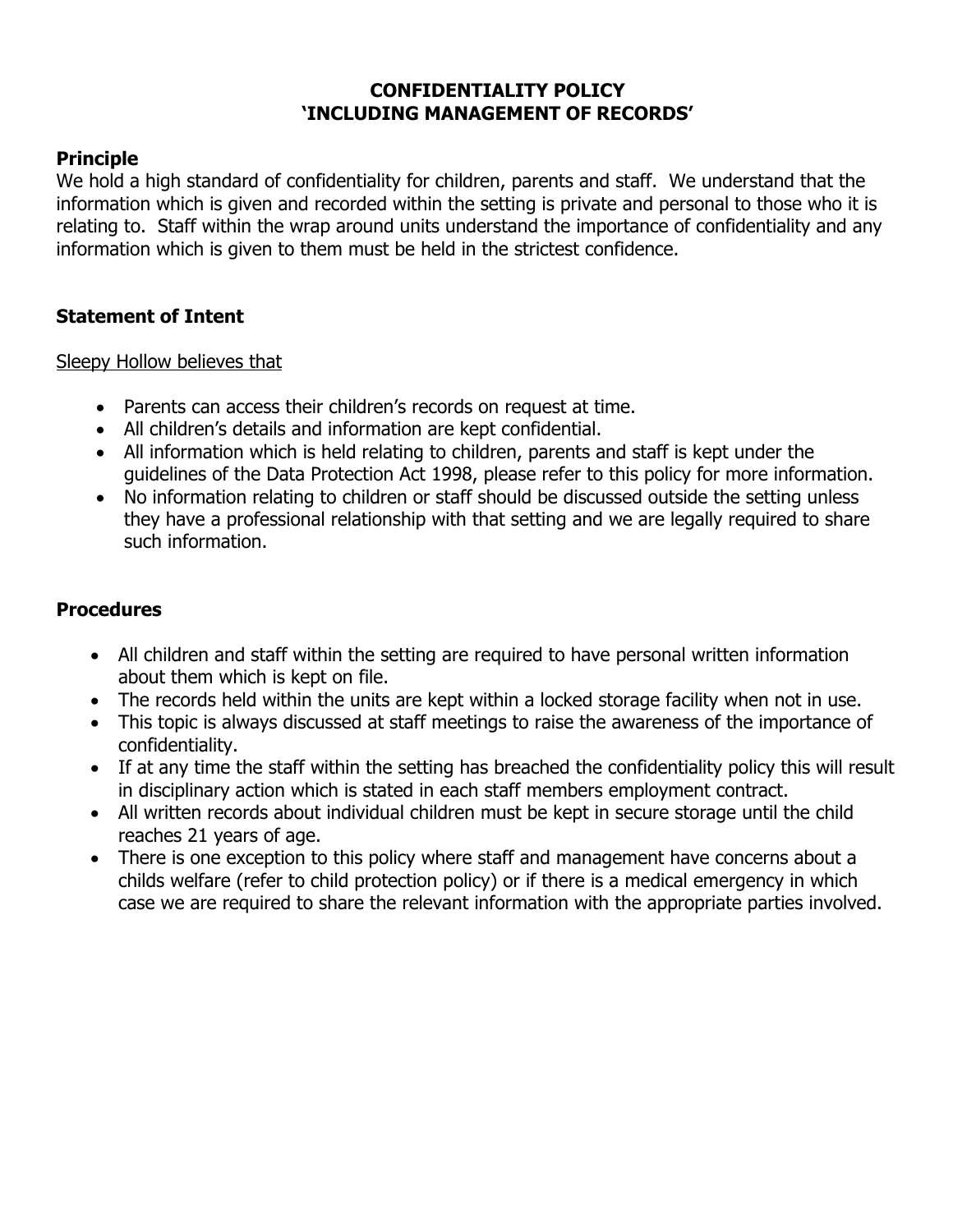## **CONSENT POLICY**

### **Principle**

Sleepy Hollow has a comprehensive enrolment form which lists parental consents and vital information required as childcare providers.

Sleepy Hollow feel that from time to time additional consents may be required.

#### **Procedure**

All children at Sleepy Hollow have an enrolment form including consents, which form the basis of a contract between parents and nursery.

Consents on enrolment forms are held for local walks, outings, attending emergency department or doctors in case of emergency, photographs, press release, observations, calpol, toileting and intimate care, nursery vehicles and application of arnica, sudocream or sun cream.

Additional consents will be required for visits outside or some visits from outside professionals into nursery

Additional consents will be required from time to time should management deem it necessary.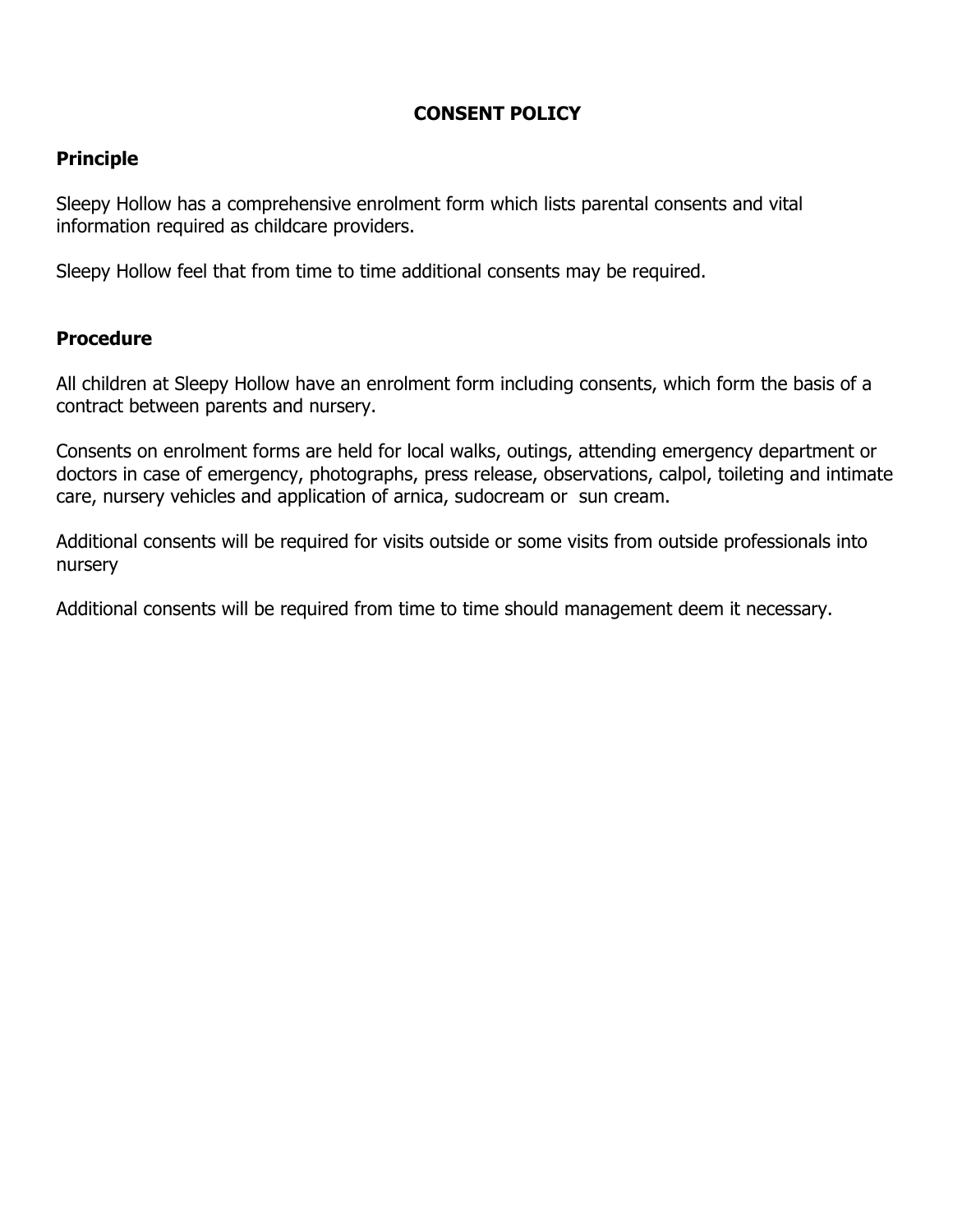## **CONTROL OF SUBSTANCES HAZARDOUS TO HEALTH (COSHH) POLICY**

### **Principle**

We wish to protect everyone in our setting against risks to their health from hazardous substances arising from a work activity.

### **Statement of Intent**

Sleepy Hollow believes that

- Employees should be aware of the hazards of the products they use, always read the manufacturers instructions on the labelling;
- All substances should be locked away in a secure cupboard
- Only antibacterial spray (which states on the label or packaging that it kills germs to 99.9%) and Milton solution can be used in the room.

### **Procedure**

- All cleaning equipment must be stored in the cleaning cupboard in the hallway which is kept locked at all times
- A data sheet is kept in the office with all substances which are stored in the cupboard
- COSHH substances are the responsibility of Nursery Managers and the cleaner who will use such products when the building is closed to the public.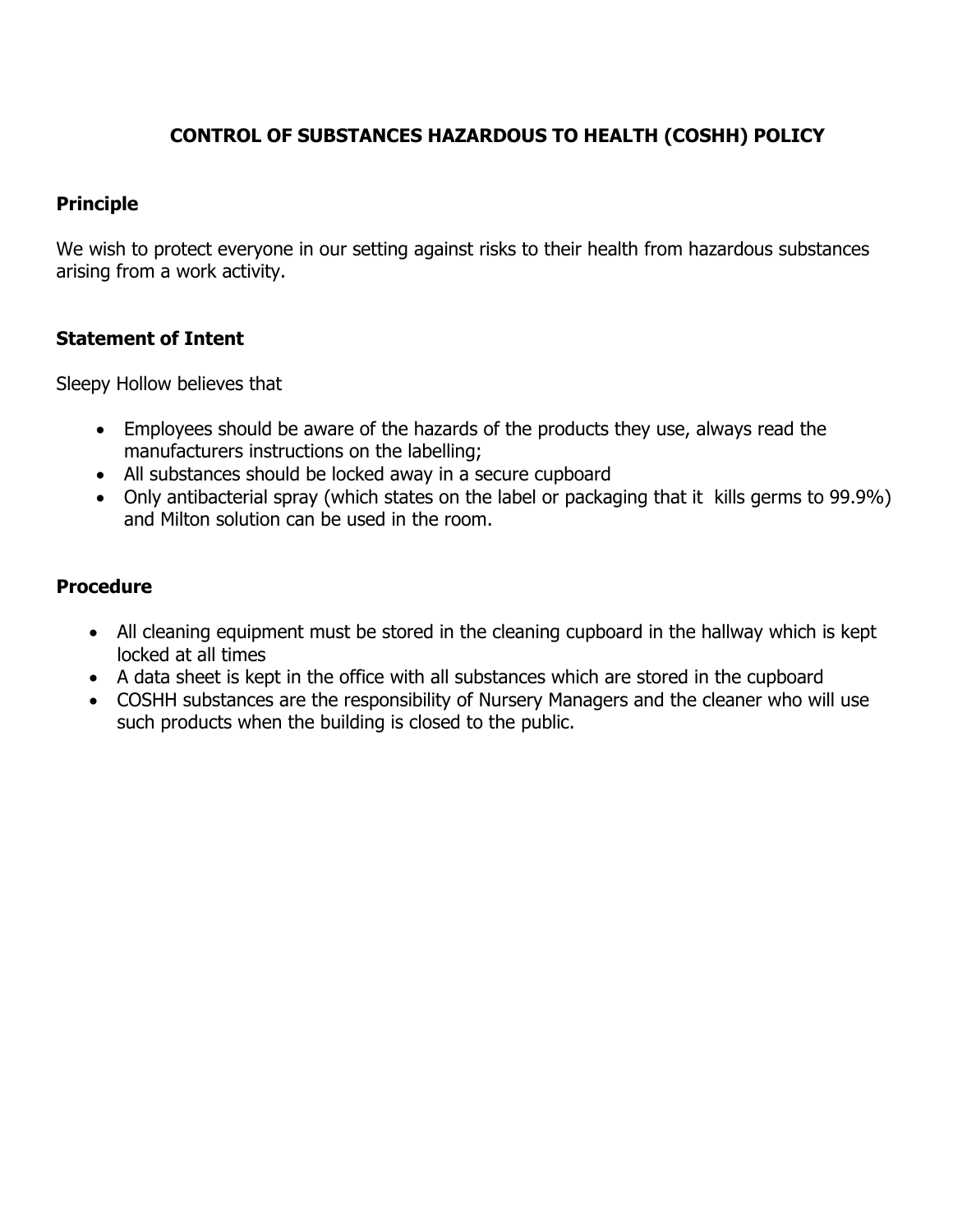# **COVID-19 Policy Sleepy Hollow Group – Wraparound Units**

#### **Principle**

The COVID-19 policy has been implemented to ensure the health and safety of children and staff within our settings. It is vital that this procedure is practiced and strictly adhered to during this pandemic. This is for the benefit of children, staff, and our wider community.

#### **Statement of Intent**

We have followed government guidelines in the development of this policy and the policy is subject to change. We will liaise with the Early Years Team of the Health & Social Care Trusts immediately if any incident arises. Whilst we understand that we are amid a global pandemic, we at Sleepy Hollow Group still believe in the importance of play and in providing a safe and happy environment for children.

#### **Procedures**

## **On Arrival & Departure:**

We will have a designated arrival and departure door.

- All staff and children will have their temperature checked and recorded on arrival to the setting, anyone with a temperature over 37.8° will not be allowed to enter the setting.
- Parents should adhere to social distancing rules and stand 2 meters away. Only one parent should be at the door at any one time.
- Parents will not be allowed to enter the setting and children will be dropped off and greeted by staff at the point of entry. We would encourage that only one parent should drop off or collect their child.
- A staggered approach may be implemented if deemed necessary.
- Staff will wear face masks during arrival and departure periods

## **\*During COVID-19 all settings will close 15 minutes earlier than normal to allow for cleaning.\***

## **Children:**

Any child who displays symptoms or become unwell, parents will be contacted to collect their child, without delay and seek medical advice. This child will wait with a member of staff in the designated area until the parents arrive. Staff will wear all necessary P.P.E during this time with windows open for necessary ventilation.

Children will be supported in an age appropriate way to help them understand the social distancing, handwashing and hygiene requirements that are being used during this time. Children's emotional requirements will be of paramount concern to Sleepy Hollow during this time and we would ask that only essential comforters are brought in from home during this time.

Children will no longer be required to remain in consistent pods, but where possible Sleepy Hollow will continue, as always, to care for children in one main room.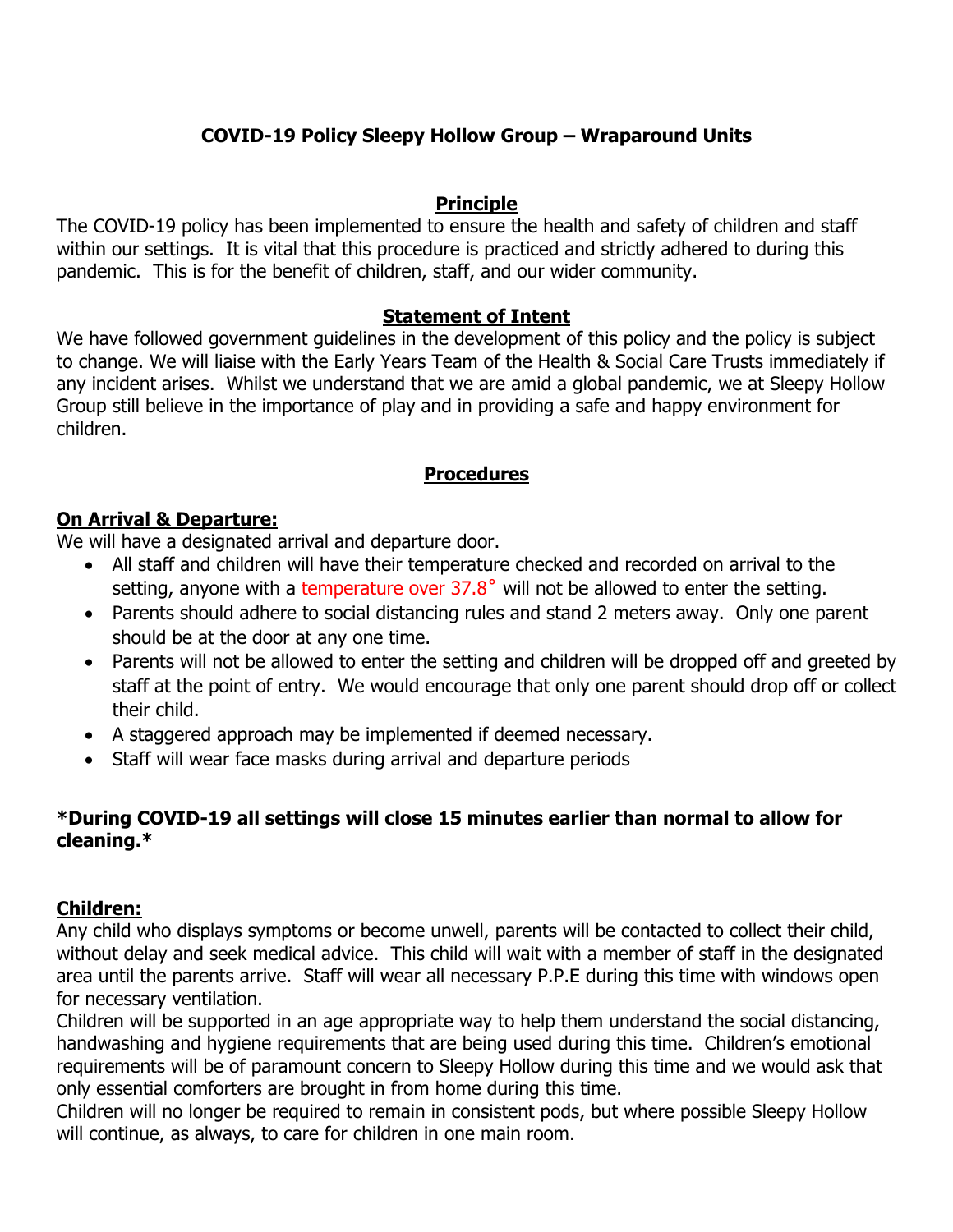# **Staff:**

Only staff who are symptom free, have completed the required isolation period or have achieved a negative COVID-19 test result can attend the setting. Sleepy Hollow also participate in weekly lateral flow testing for staff. Staff are required to inform their manager of any changes in their health as soon as possible.

Staff will for the most part remain with the same group, where possible, following their weekly lateral flow testing. If staff move between branches, to cover sickness or absence, they are asked to take a lateral flow test.

Staff will wear a clean uniform each day.

Staff members will avoid contact with each other including handshakes, hugs and will adhere to social distancing rules.

Where possible training and meetings will be held via virtual conferencing facilities.

All staff have received training in COVID-19 prevention and infection control.

Sleepy Hollow Group recognise this is a difficult time and will continue to support their employee's wellbeing - any staff with concerns should approach their managers as soon as possible. We are putting in a lot of measures to protect staff and children's welfare.

## **Parents:**

We would encourage that only one parent should drop off or collect at any one time. Parents are asked to wear facemasks on school premises unless there is a medical reason for not doing so.

**If any member of your household develops symptoms (high temperature, new continuous cough, loss or change to sense or smell or taste) of COVID-19, or is waiting for a coronavirus test result, has tested positive you must isolate for a period of 10 days from the first day any person in your home displayed symptoms.** (reference: www.nhs.uk) Parents are invited to either text, famly message, e-mail or phone with concerns or queries rather than discuss with staff face to face at the setting, please be aware that this is very much a temporary arrangement during this time.

## **Visitors:**

We have suspended all visits at the present time. Attendance will be restricted to children and staff only. Any essential building maintenance will be done outside operational hours unless extremely urgent. All viewings are being suspended and parents can request a virtual tour of our facilities.

# **Hygiene and Health & Safety:**

**Ventilation** – windows will be open during the day to ensure good ventilation.

**Handwashing** – all children and staff must wash hands using liquid soap and water for a minimum of 20 seconds and dry with disposable hand towels (where hand washing facilities are not readily available hand sanitiser 70% ethanol will be used):

- on arrival
- frequently throughout the day
- before and after mealtimes
- before and after administering medication
- after any coughing or sneezing
- to remove any physical dirt
- after administering any first aid
- after using the bathroom, nappy changing and handling bodily fluids, waste or soiled items
- after handling waste baskets
- when moving from one play area to another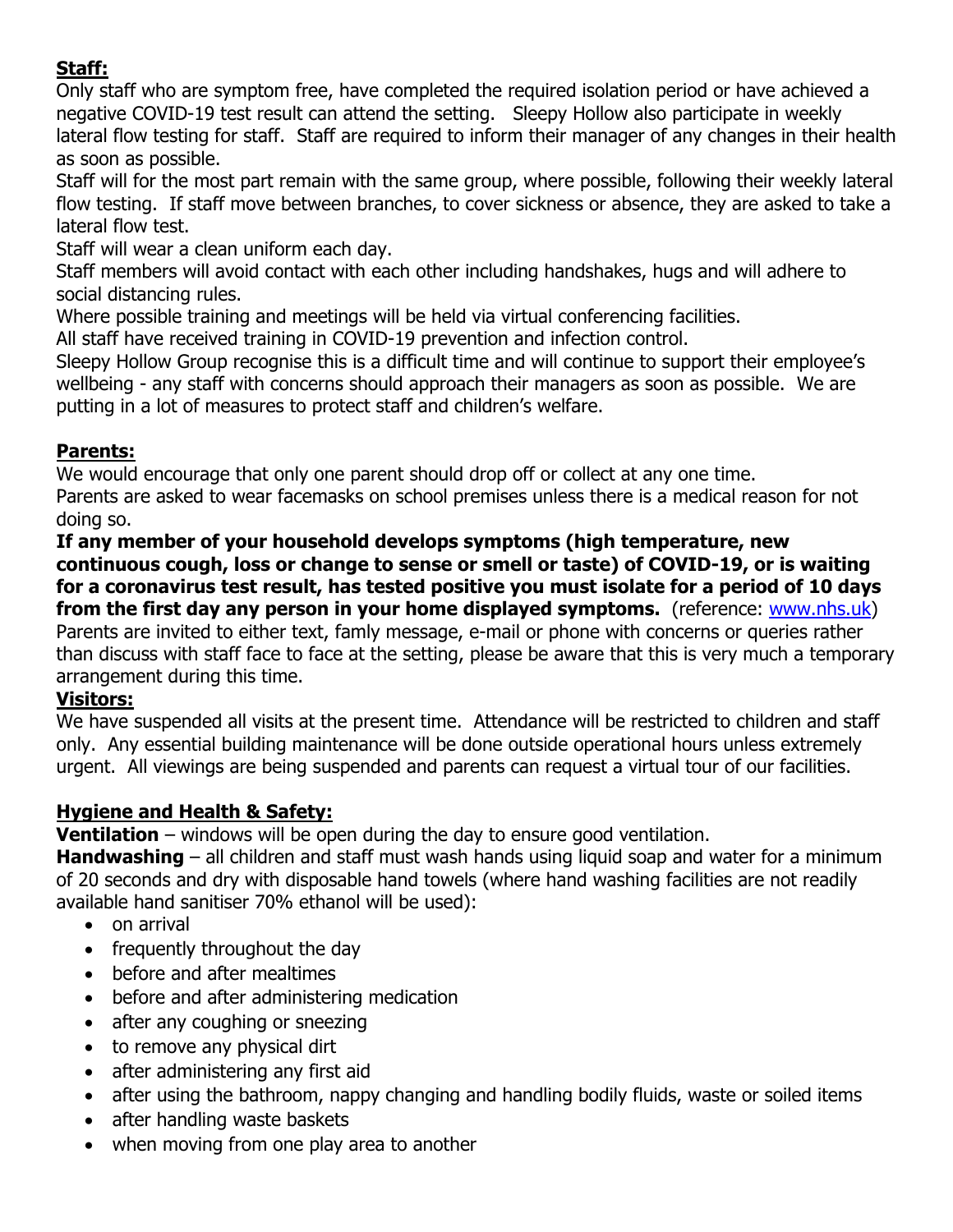- after physical contact with others
- prior to departure

**P.P.E** – government guidance states that P.P.E is not required for general use in early years settings to protect against COVID-19 transmission at this time. However, P.P.E (gloves and aprons) will be used as normal during nappy changing and toilet , first aid.

Masks will only be used during handover (when parents meet with staff on arrival/departure) or in the event of a child becoming unwell.

We will ensure good respiratory hygiene by implementing the 'cough or sneeze, elbow please' approach. Tissues are available throughout the setting.

**Cleaning** – we have an enhanced cleaning schedule implemented and recorded daily, that includes furniture, surfaces, toys, and equipment.

- Toilets: cleaned twice daily using standard cleaning materials followed by disinfectant spray after each use (including touch points of surfaces in the bathroom).
- High contact surfaces: touch points of light switches, faucets, door handles, tables, handrails, bannisters, doorbells will be disinfected twice daily.
- Electronic devices: tablets, phones, computers, laptops projectors & lightboxes, will be disinfected before and after each use.
- Children's toys & equipment: will be cleaned at the end of each day, any toys/equipment that are not easily disinfected will be put away until the end of the COVID-19 pandemic.
- Laundry: will be washed daily at 60° minimum with disinfectant added to the washing machine alongside standard washing powder. Laundry including bedding, blankets etc. will not be shared between children. Soiled items will be placed in a sealed, waterproof bag and returned to parents for washing.
- In the event of a child being unwell staff will wash their hands thoroughly and clean the affected area with disinfectant to reduce any risk of passing infection on to others.
- Fogging machines are used in any areas where we share a room/facility in a school so we can safely sanitise it afterwards.

# **Food/Meals:**

- Kitchen/food preparation areas dishwasher will be set at 70° for each cycle, where washing dishes by hand, dishes will be washed with warm soapy water and dried with disposable paper towel. All surfaces will be cleaned & disinfected before and after each use.
- Lunch boxes/water bottles must be in a sealed, labelled container, will be stored on arrival until lunchtime and returned at the end of the day.
- Any items that meet mouths such as cups, bottles and straws, cutlery will not be shared.
- Children will eat within their allocated group and meals will be brought to them in their designated area.
- Our cook will wear gloves and aprons when preparing and handling food.
- All staff have received food hygiene training.

# **Play & Activities:**

Young children cannot be expected to remain 2 metres apart from each other. We aim for children will be outside as much as possible to play.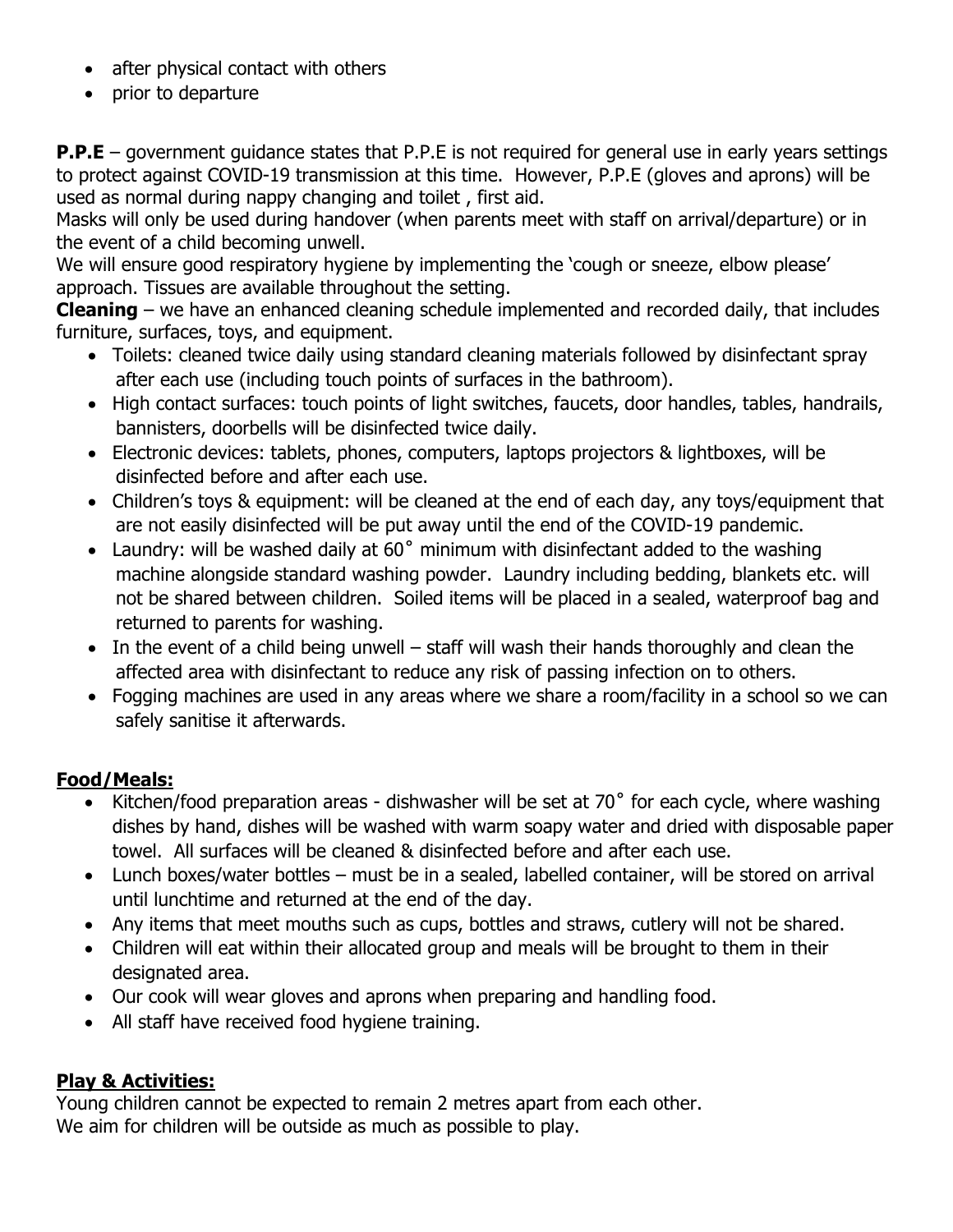Children will stay in their own group and use their own play area at any one time, all play areas will be sanitised before and after use.

If a member of staff in childcare becomes unwell with a new persistent cough or high temperature, or shows any of the normal symptoms of the virus, they will be send home immediately and advised to follow the COVID19 guidance for households with possible coronavirus (COVID19) infection guidance.

A child with nasal or other cold symptoms may continue to attend childcare provided: the child is otherwise well and active; the child does not have any of the above symptoms of COVID-19; and no other person in the child's household has a suspected or confirmed case of COVID-19.

Children with gastrointestinal symptoms such as vomiting or diarrhoea do not therefore require a COVID-19 test. However, they should not attend childcare until after their symptoms have resolved for at least 2 days (this means they should not have been sick or had diarrhoea for at least 2 days before they return to childcare).

If a member of staff has helped someone with symptoms, they do not need to go home unless they develop symptoms themselves (and in which case a test is available) or the child subsequently tests positive (we will follow the steps below). They should wash their hands thoroughly for 20 seconds after any contact with someone who is unwell. Cleaning the affected area with disinfectant after someone with symptoms has left will reduce the risk of passing the infection on to other people.

#### **In the event of a positive COVID-19 case:**

Where the child, young person or staff member tests positive, they will have to self-isolate for 10 days (or whatever the current guidance is from PHA).

We will contact the Public Health Department and seek further advice in the event of a positive case and liaise with relevant parties/persons.

#### **Close contacts of COVID-19**

From Monday 16 August, adults who are fully vaccinated (more than 14 days since you received the second dose of an approved COVID-19 vaccine), no longer need to self-isolate for 10 days if someone they have been in close contact with tests positive for COVID-19. Instead of staying at home and isolating, they should get a PCR test on day two and day eight of the 10 day period following last contact with the positive person.

If the PCR test is positive, the person should complete a period of 10 days self-isolation from the date of symptom onset, or the test was taken if there were no symptoms.

Anyone identified as a close contact of a confirmed case who is fully vaccinated, is advised not to visit hospitals or care homes for 10 days and to minimise contact with those known to be at higher risk if they contract COVID-19, such as the Clinically Extremely Vulnerable Group (CEV) for 10 days. This applies to close contacts only. Anyone who has symptoms of coronavirus (COVID-19), whether vaccinated or not, should immediately isolate and book a PCR test.

**Children and young people (aged five to 17)** who are not fully vaccinated and are identified as a close contacts should self-isolate and book a PCR test as soon as possible. If the PCR test is negative, they can end their self-isolation and should arrange to take another PCR test eight days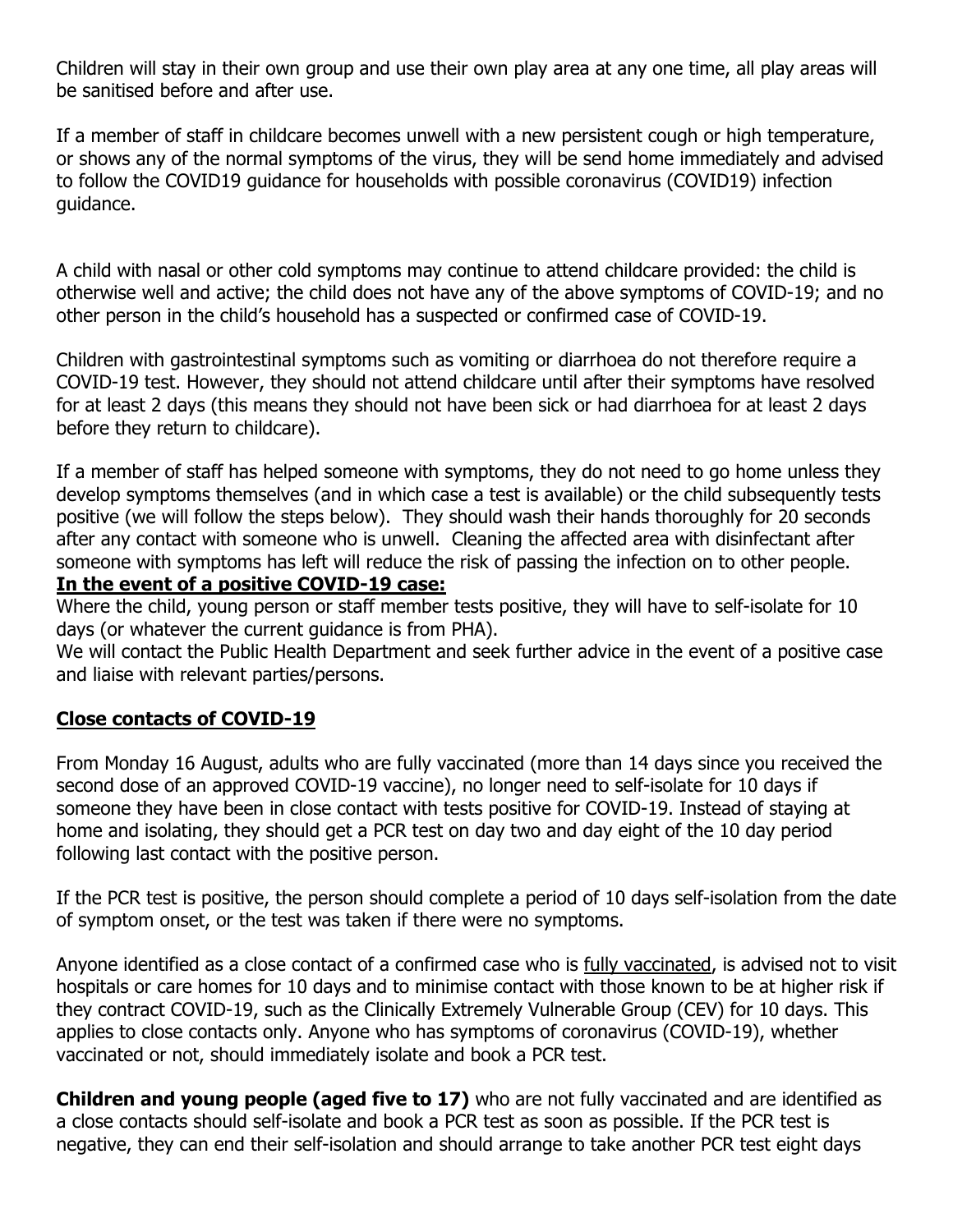after the last known contact. If the child or young person who is a close contact develops symptoms at any time they should immediately self-isolate and book a PCR test, even if the earlier PCR tests were negative. If any of the PCR tests are positive, this means they have the infection and they should self-isolate for 10 days, in line with advice for confirmed cases.

Children no longer need to self-isolate, following negative result, if a close family member or close contact tests positive. However, the family member or close contact will not be able to drop off or collect from our settings during their period of isolation.

**Children under the age under the age of five** will be encouraged, but not required, to take a PCR test. They do not need to isolate unless they develop symptoms or have a positive PCR result. Children no longer need to self isolate if a close family member or close contact tests positive. However the family member or close contact will not be able to drop off or collect from our settings during their period of isolation.

A close contact who is fully vaccinated, or under the age of 18 and has had a positive PCR test within 90 days of the date of contact with a person testing positive for COVID-19, does not need to isolate and does not need to book tests at day two and day eight. However, if symptoms develop, they should isolate and book a PCR test.

## **We will continue to review this policy as new guidance is issued. (updated August 2021)**

#### **Contact Details:**

If parents have any concerns, they can contact the manager directly via phone or: Head Office (mornings only) info@sleepyhollowgroup.com tel: 02894339031/07719550094 Dee Edwards, Regional Manager dee@sleepyhollowgroup.com tel: 07908538401 COVID Officer : Bronagh Creery, Director, bronagh@sleepyhollowgroup.com tel: 07920111417 : 07920111417

See attached step by step guide to coronavirus related absences.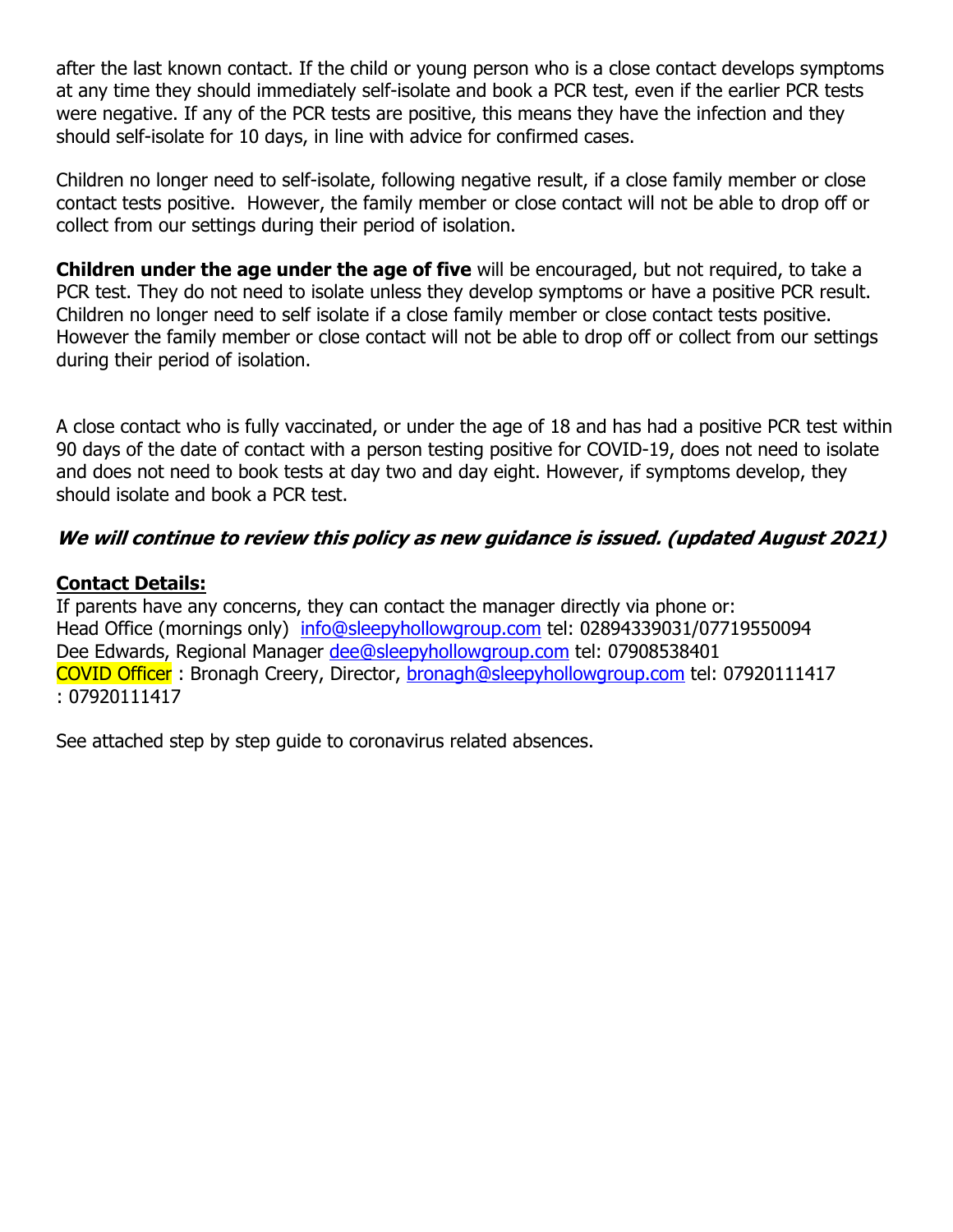| What to do if               | <b>Action Needed</b>                                           | Return to Sleepy Hollow when                   |
|-----------------------------|----------------------------------------------------------------|------------------------------------------------|
| My child has coronavirus    | $\Rightarrow$ Do not attend Sleepy                             | $\Rightarrow$ If you have been advised         |
| symptoms                    | Hollow                                                         | to take a test your child                      |
|                             | $\Rightarrow$ Contact your childs GP or                        | can return when the test                       |
|                             | call 111                                                       | returns negative and it                        |
|                             | $\Rightarrow$ If advised by your GP or                         | has been 48 hours since                        |
|                             | 111 Arrange for a test                                         | child last had a                               |
|                             | www.nhs.uk/ask-for-a-                                          | temperature of 37.8 or                         |
|                             | coronavirus-test                                               | above.                                         |
|                             | Or call 119                                                    | $\Rightarrow$ If you have been advised         |
|                             | $\Rightarrow$ All household members                            | not to have your child                         |
|                             | need to self-isolate until                                     | tested then your child can                     |
|                             | test results are returned                                      | return 48 hours since child                    |
|                             | $\Rightarrow$ Inform Sleepy Hollow                             | last had a temperature of                      |
|                             | immediately of test result                                     | 37.8 or above                                  |
| My child tests positive     | $\Rightarrow$ Inform Sleepy Hollow                             | $\Rightarrow$ Child can attend after 10        |
| for coronavirus             | immediately                                                    | days providing its been 48                     |
|                             | $\Rightarrow$ Do not attend Sleepy                             | hours since they has had                       |
|                             | Hollow in person<br>$\Rightarrow$ Child to self-isolate for 10 | a temperature of 37.8 or                       |
|                             |                                                                | higher<br>$\Rightarrow$ Other symptoms such as |
|                             | days                                                           | cough, loss of smell or                        |
|                             |                                                                | taste can linger but                           |
|                             |                                                                | children can still return                      |
|                             |                                                                | with these symptoms after                      |
|                             |                                                                | 10-day period of isolation.                    |
| Somebody in my<br>$\bullet$ | $\Rightarrow$ Child (over 5) to self isolate                   | $\Rightarrow$ Follow PHA advice                |
| household has tested        | and arrange PCR test ASAP                                      | $\Rightarrow$ Child can return to Sleepy       |
| positive for                | $\Rightarrow$ Do not attend Sleepy                             | Hollow after clear PCR                         |
| Coronavirus or              | Hollow until after negative                                    | result                                         |
| Test, track and trace       | <b>PCR</b> test                                                | $\Rightarrow$ Children under 5 do not          |
| scheme has                  | $\Rightarrow$ Children under 5 are                             | need to self isolate                           |
| identified my child as      | recommended to get a PCR                                       | pending results                                |
| a close contact of          | result but this is not                                         |                                                |
| someone who has a           | mandatory (children under                                      |                                                |
| confirmed case of           | 5 deemed low risk of                                           |                                                |
| coronavirus                 | transmission PHA)                                              |                                                |
| or                          |                                                                |                                                |
| Staff member or             |                                                                |                                                |
| other children in           |                                                                |                                                |
| child's pod has             |                                                                |                                                |
| tested positive             |                                                                |                                                |
| Child has travelled         | $\Rightarrow$ Follow guidance in place at                      | $\Rightarrow$ When quarantine period           |
| abroad and has to self-     | time of travel                                                 | has been completed                             |
| isolate as part of the      |                                                                |                                                |
| quarantine process          |                                                                |                                                |

Step by Step Guide to Coronavirus absences at Sleepy Hollow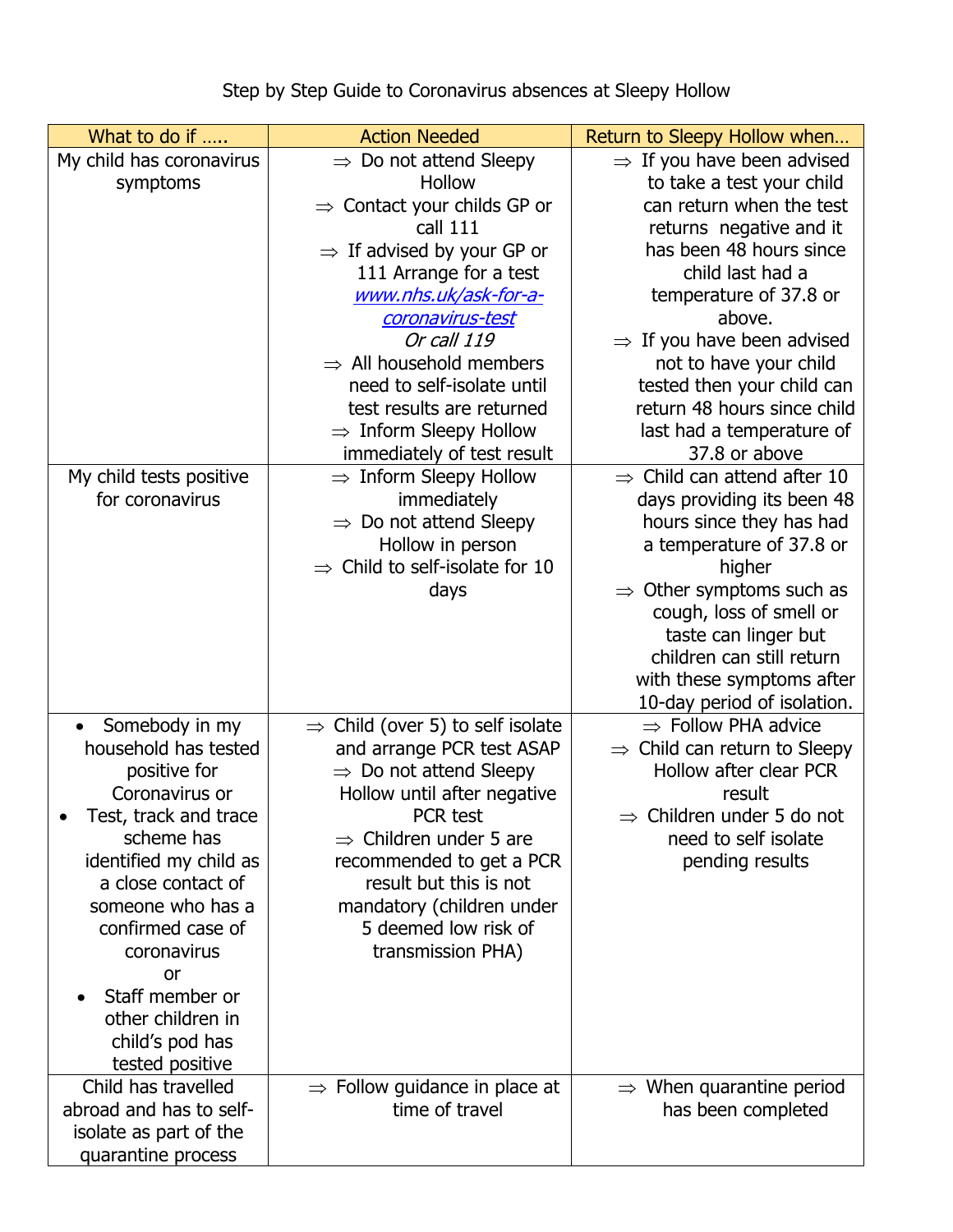## **GENERAL DATE PROTECTION REGULATION (including parents access to records)**

#### **Principle**

In order to work effectively Sleepy Hollow needs to gather information about staff, parents, children and professionals involved in the day to day running of the group. By adhering to the policy we will ensure that data is handled properly and confidentially at all times. Sleepy Hollow is registered with the Information Commissioners Office and this is renewed annually. Certificate of Registration is displayed on our hallway.

The General Data Protection Regulation (GDPR) came into effect on 25<sup>th</sup> May 2018 replacing the current Data Protection Act 1998. It gives individuals greater control over their own personal data.

#### **Statement of Intent**

#### **GDPR Principle**

GDPR condenses the Data Protection Principles into six areas, which are referred to as the Privacy Principles. They are:

- You must have a lawful reason for collecting personal data and must do it in a fair and transparent way.
- You must only use the data for the reason it is initially obtained.
- You must not collect any more data than is necessary.
- It has to be accurate and there must be mechanisms in place to keep it up to date.
- You cannot keep it any longer than needed.
- You must protect the personal data.

The GDPR provides the following rights for individuals:

- The right to be informed.
- The right of access.
- The right to rectification.
- The right to erase.
- The right to restrict processing.
- The right to data portability.
- The right to object.
- Rights in relation to automated decision-making and profiling.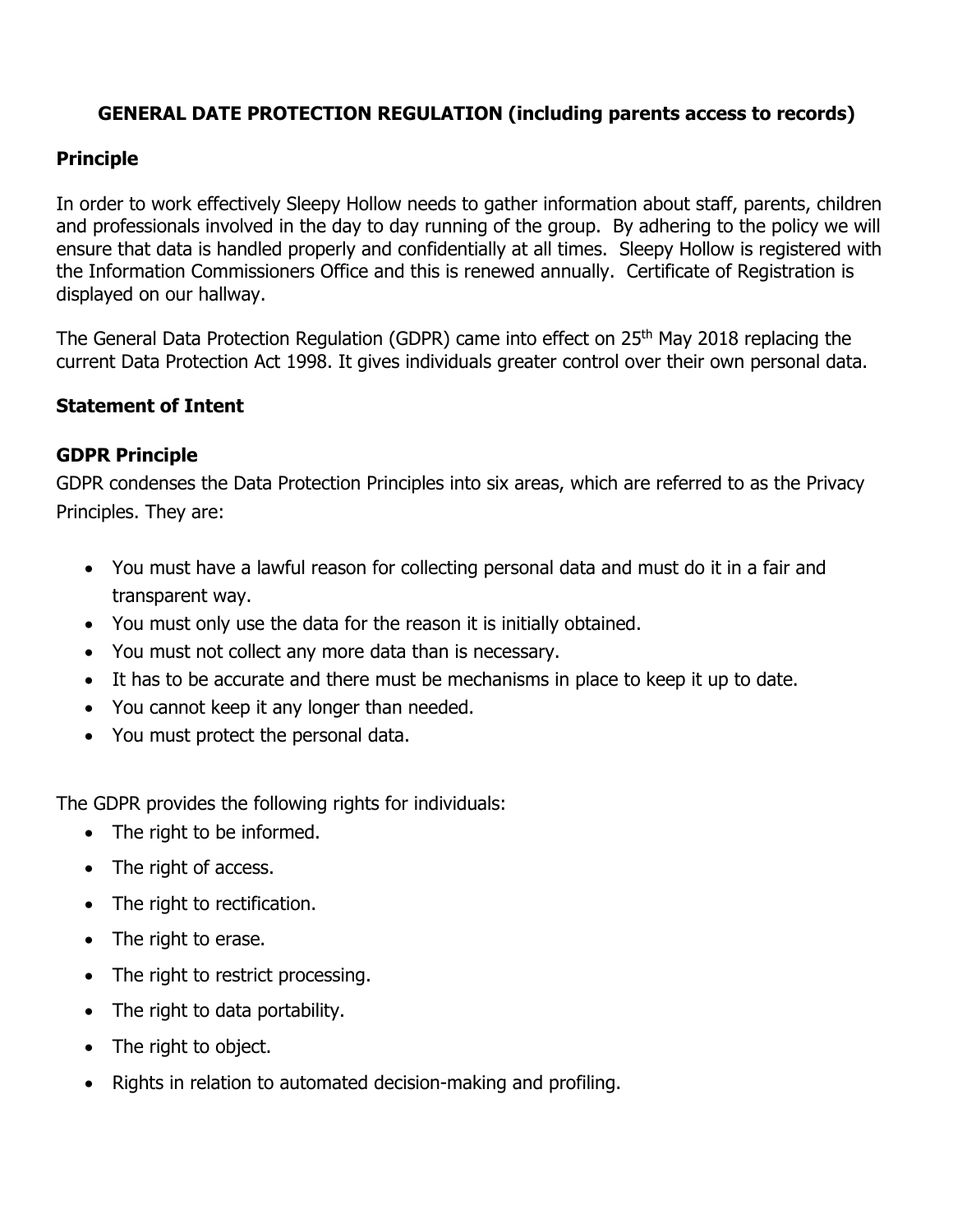## **Procedure**

There are two main roles under the GDPR; the data controller and the data processor. As a childcare provider, we are the data controller. The data is our data that we have collected about the children and their families. We have contracts with other companies to process data, which makes them the data processor. The two roles have some differences but the Principles of GDPR apply to both. We have a responsibility to ensure that other companies we work with are also GDPR compliant.

## **Lawful basis for processing personal data**

We must have a lawful basis for processing all personal data within our organisation and this is recorded on our Information Asset Register (appendix) for all the different information we collect. The six reasons are set out in Article 6 of the GDPR as follows:

**(a) Consent:** the individual has given clear consent for you to process their personal data for a specific purpose.

**(b) Contract:** the processing is necessary for a contract you have with the individual, or because they have asked you to take specific steps before entering into a contract.

**(c) Legal obligation:** the processing is necessary for you to comply with the law (not including contractual obligations).

**(d) Vital interests:** the processing is necessary to protect someone's life.

**(e) Public task:** the processing is necessary for you to perform a task in the public interest or for your official functions, and the task or function has a clear basis in law.

**(f) Legitimate interests:** the processing is necessary for your legitimate interests or the legitimate interests of a third party unless there is a good reason to protect the individual's personal data which overrides those legitimate interests. (This cannot apply if you are a public authority processing data to perform your official tasks.)

For the majority of data we collect, the lawful basis for doing so falls under the category of 'legal obligation' such as names, date of birth and addresses as we have a legal requirement to obtain this data as part of the Statutory Framework for the Early Years Foundation Stage. Some data we collect, for example, photographs, requires parents to give consent for us to do so. Where this is the case, parents will be required to sign a consent form to 'opt in' and are made aware that they have the right to withdraw their consent at any time.

We may also be required to collect data as part of parent's contract with the setting or local authority, for example, in order for us to claim government funding.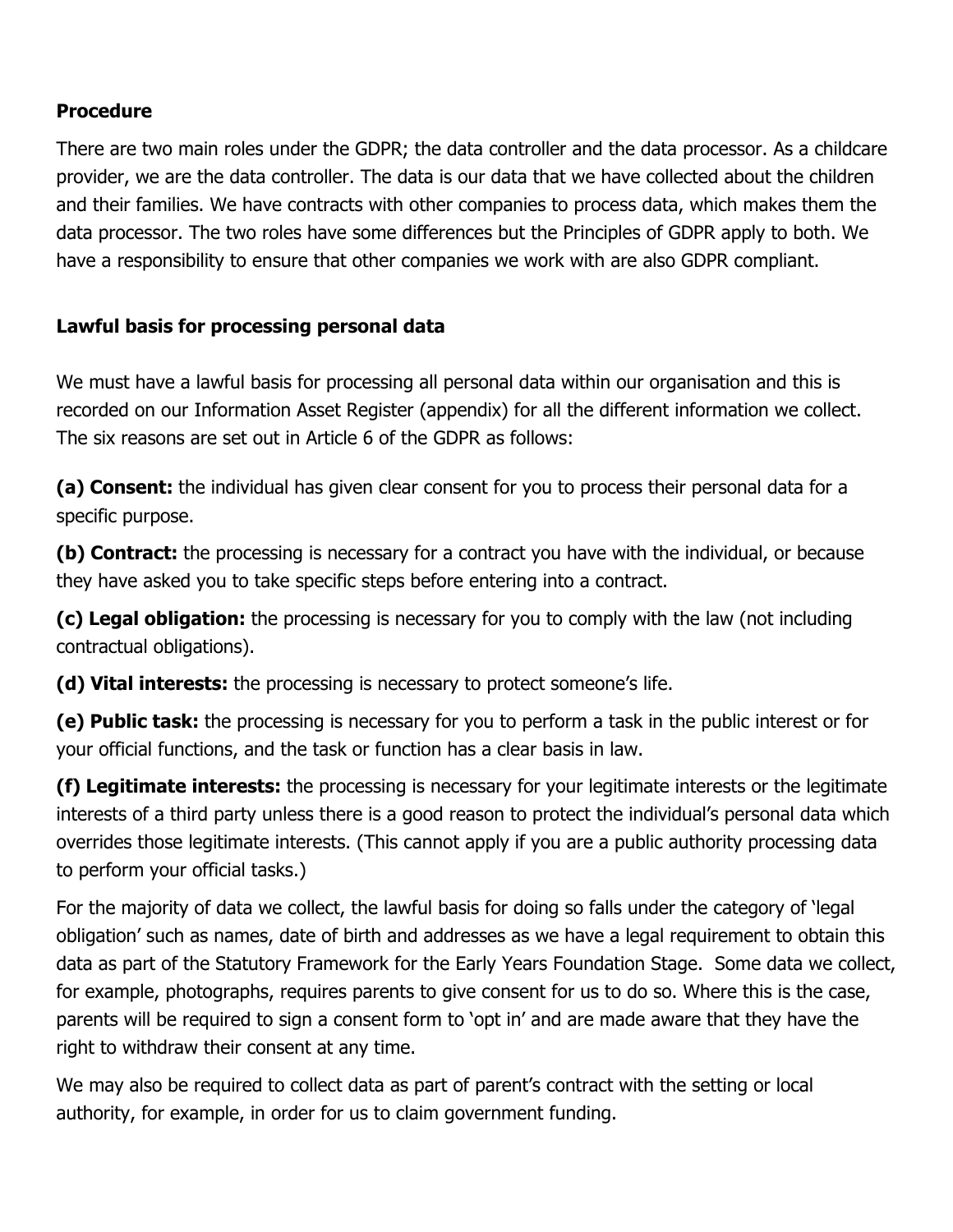## **Data retention**

We will hold information about individuals only for as long as the law says and no longer than necessary. After this, we will dispose of it securely. Please see appendix (Information Asset Register) for more information on retention periods for individual documents.

## **Security**

We keep data about all individuals secure and aim to protect data against unauthorised change, damage, loss or theft. All data collected is only accessed by authorised individuals. All paper forms are kept locked away and all computers and tablets are password protected.

## **Privacy notices (appendix)**

All parents and staff are provided with privacy notices which inform them of our Procedures around how and why we collect data, information sharing, security, data retention, access to their records and our commitment to compliance with the GDPR act.

#### **Ensuring compliance**

The members of staff responsible for ensuring that the setting is compliant are Diane Koplewsky and Bronagh Creery (Company Directors). Their main duties are:

- § Ensure that the provision is compliant with GDPR.
- Audit all personal data held.
- **Establish an Information Asset Register and maintain it.**
- Ensure all staff are aware of their responsibilities under the law, this may include delivering staff training.
- § Undertake investigations when there is a breach of personal data and report to the ICO.
- Keep up to date with the legislation.

#### **Data breach**

A personal data breach can be broadly defined as a security incident that has affected the confidentiality, integrity or availability of personal data. In short, there will be a personal data breach whenever any personal data is lost, destroyed, corrupted or disclosed; if someone accesses the data or passes it on without proper authorisation; or if the data is made unavailable, for example, when it has been encrypted by ransomware, or accidentally lost or destroyed. Recital 87 of the GDPR makes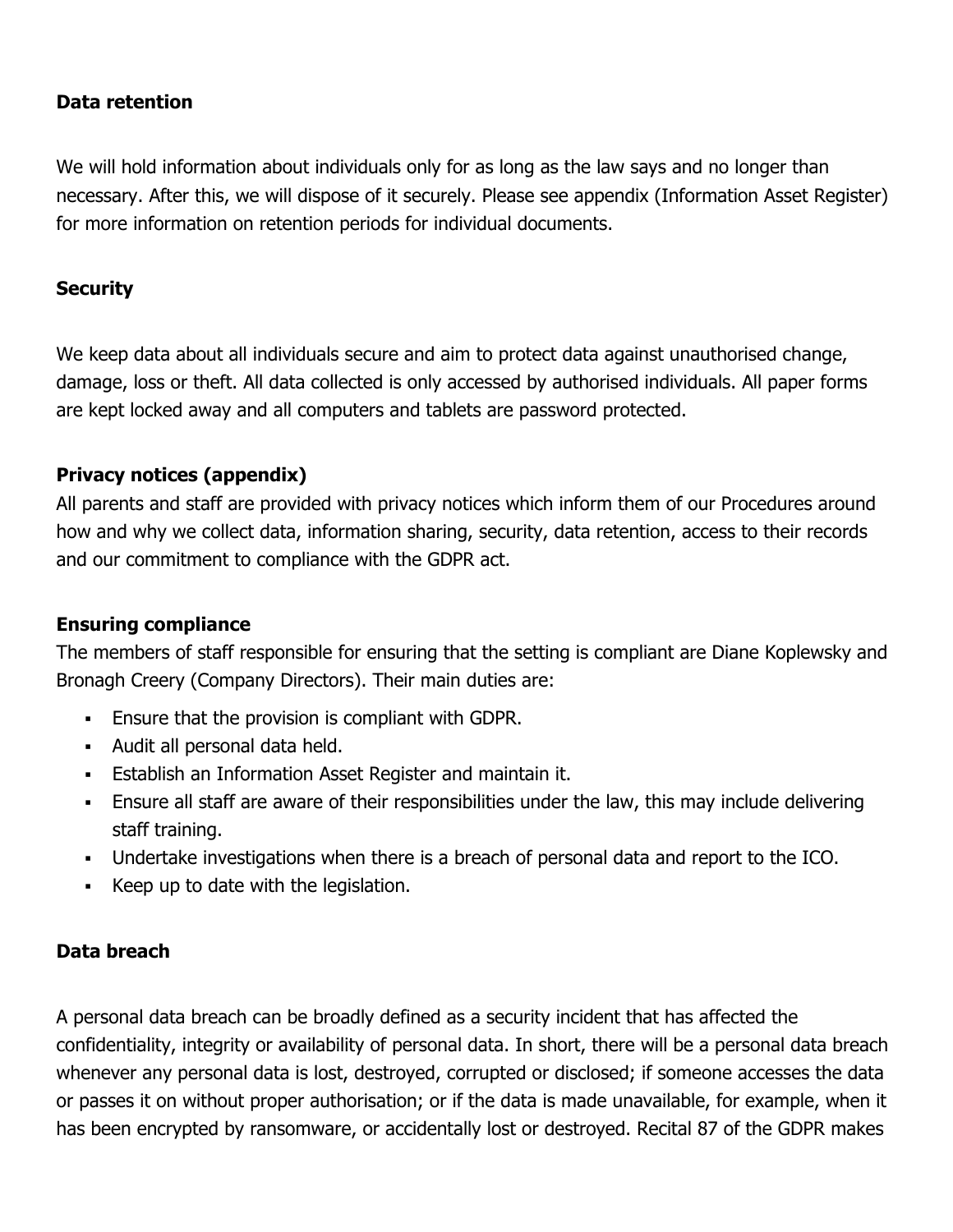clear that when a security incident takes place, we must quickly establish whether a personal data breach has occurred and, if so, promptly take steps to address it, including telling the ICO if required.

Personal data breaches can include:

- access by an unauthorised third party;
- · deliberate or accidental action (or inaction) by a controller or processor;
- sending personal data to an incorrect recipient;
- · computing devices containing personal data being lost or stolen;
- alteration of personal data without permission; and
- loss of availability of personal data.

Where there has been a personal data breach, the person responsible for monitoring the setting's GDPR compliance will complete the Data Breach Reporting Form within 72 hours

All staff undertake Data Protection and GDPR training as part of their induction when joining Sleepy Hollow so are aware of these guidelines. We will take disciplinary action against any person who breached data protection regulations negligently.

## **Data Disclosure**

The consent of the data subject will be obtained before the group discloses personal information to any organisation or individual.

All requests for disclosure will be in writing and telephone enquirers advised accordingly.

In cases of child protection, the law requires the disclosure of information, without consent, to relevant Health and Social Care Trust personnel and PSNI officers.

If a request for information relating to child protection is received by telephone, steps should be taken to ensure that such information is disclosed to identifiable personnel (ie seek verification of identity) and only if the individual is entitled to receive that information (authorisation). It is advisable to disclose such information only to those known to be involved in child protection. If doubt exists, ask the enquirer to route enquiry through a known channel. Always call an enquirer back and be very alert if the number given is that of a mobile telephone. Sleepy Hollow reserve the right to refuse if we aren't satisfied that the call is authentic.

Requests from parents for a printed list of children's names/addresses will be politely refused.

Personal data (including images) will not be used in newsletters, websites or in other media without the consent of the data subject. The conditions outlined in will be adhered to strictly.

A record will be kept of any data disclosed so that the recipient can be informed should data be updated/altered at a later date.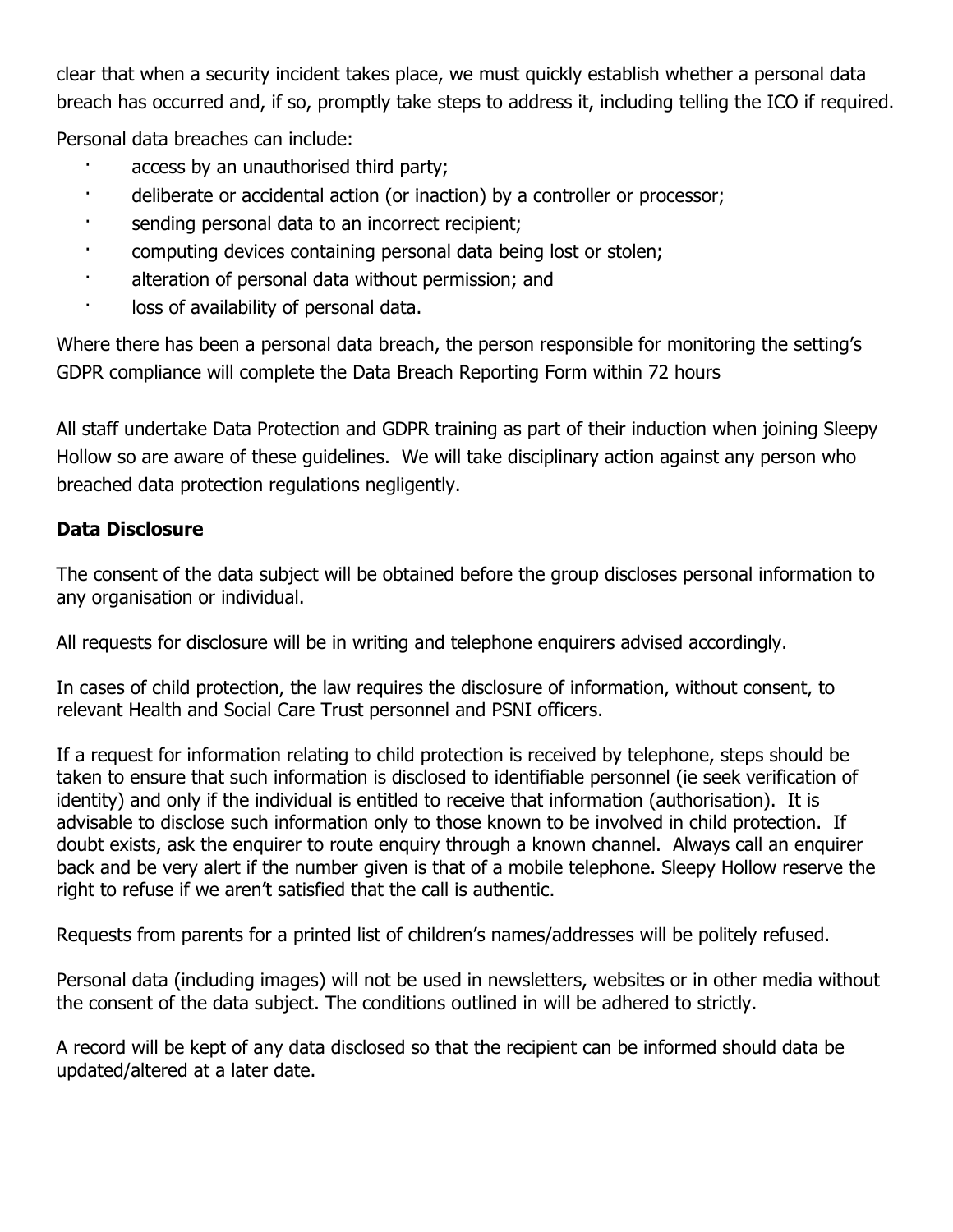## **Data Access**

Data subjects have the right to access any personal data held about them.

Any person(s) wishing to exercise this right must make a request in writing to the Data Controller.

The Data Controller will issue the appropriate form.

On receipt of the required fee and the completed and signed form, the designated Data Controller will make the information available. The information will be made available as soon as possible and within one month period recommended by the Information Commissioner. This may be extended by a further two months where requests are complex or numerous. If this is the case we will advise you within the 30 day period explaining why the extension is necessary.

We reserve the right to refuse to respond to a request but will explain our reasons why and also inform you of the right to complain to the ICO without delay and at the latest within one calendar month.

#### **The right to erasure**

This does not provide an absolute right to be forgotten. Individuals have a right to have personal data erased and to prevent processing in specific circumstances:-

- Data is no longer necessary
- Individual withdraws consent
- Individual objects and there is no legitimate interest for processing
- The data was unlawfully processed
- The data has to be erased to comply with a legal obligation
- The data relates to society services to a child.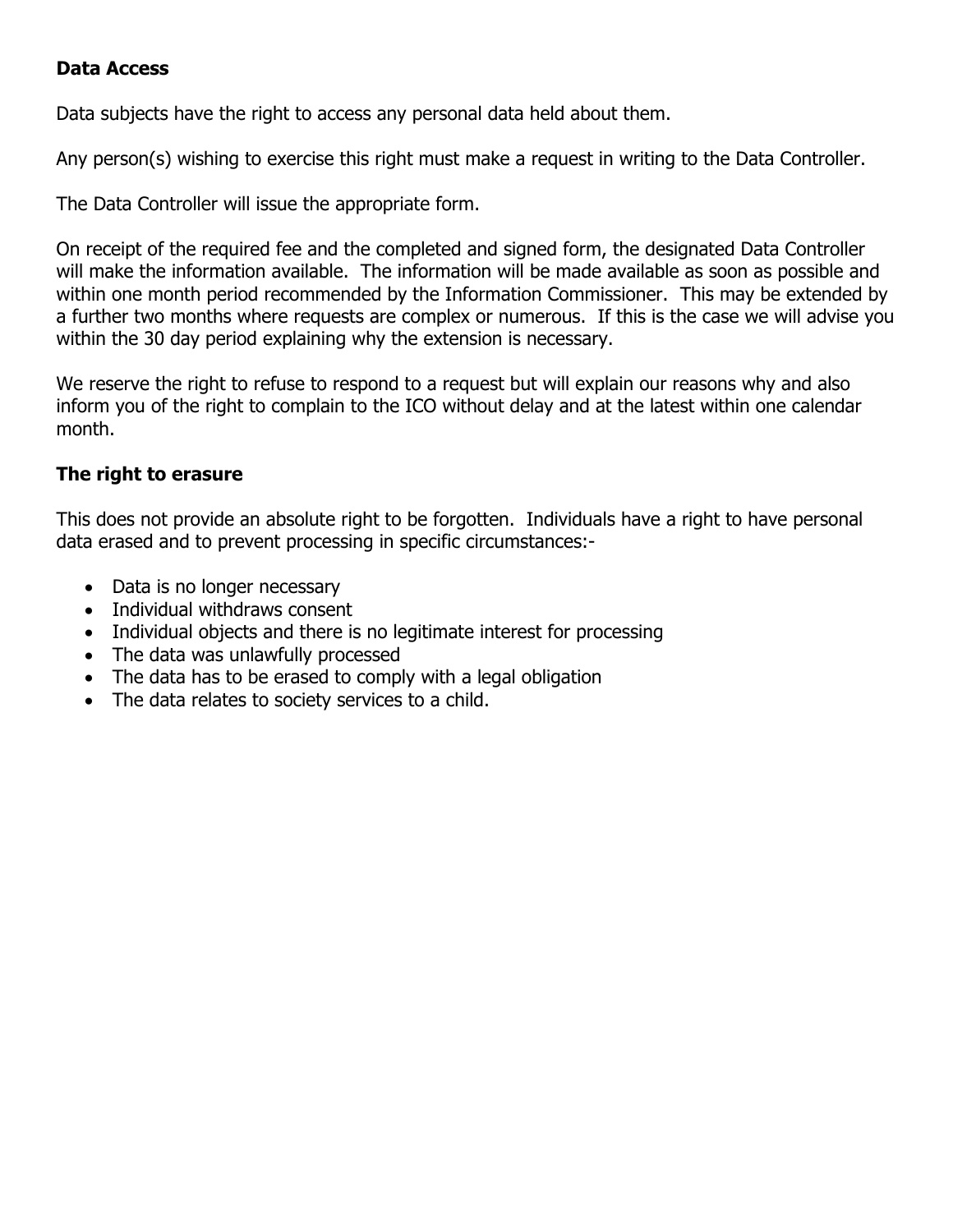Request for information under Data Protection Act

# **Request for Access to Data**

# **Child/Young Person**

| my child or the child in my care.                                                                                      |  |  |  |
|------------------------------------------------------------------------------------------------------------------------|--|--|--|
|                                                                                                                        |  |  |  |
|                                                                                                                        |  |  |  |
|                                                                                                                        |  |  |  |
| In the following categories (please tick as appropriate):                                                              |  |  |  |
| Health and medical matters                                                                                             |  |  |  |
| Religious information                                                                                                  |  |  |  |
| Personal details including name, address, date of birth, etc                                                           |  |  |  |
| Other information (please specify)                                                                                     |  |  |  |
|                                                                                                                        |  |  |  |
|                                                                                                                        |  |  |  |
| <u> 1989 - Johann Stoff, deutscher Stoffen und der Stoffen und der Stoffen und der Stoffen und der Stoffen und der</u> |  |  |  |
| <u> 1980 - Jan Samuel Barbara, martin din shekara 1980 - André a Santa Barbara, mashrida a tsarinin da shekara 1</u>   |  |  |  |
| <u> 1989 - Johann Stoff, deutscher Stoff, der Stoff, der Stoff, der Stoff, der Stoff, der Stoff, der Stoff, der S</u>  |  |  |  |
|                                                                                                                        |  |  |  |
| Postcode:                                                                                                              |  |  |  |
|                                                                                                                        |  |  |  |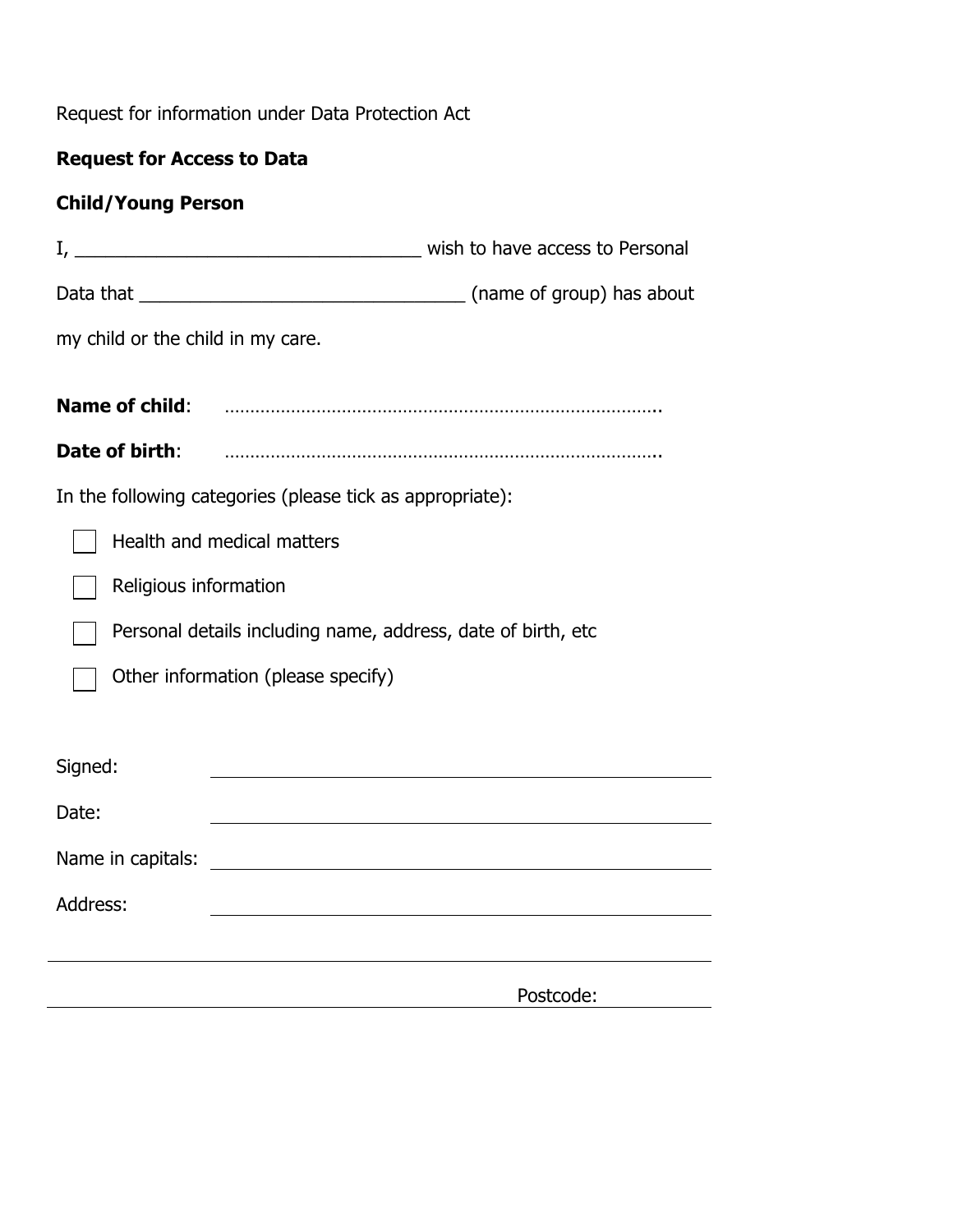# **Request for Access to Data (Any Adult)**

# **Adult**

|          | Health and medical matters                                                                                       |
|----------|------------------------------------------------------------------------------------------------------------------|
|          | Religious information                                                                                            |
|          | Personal details including name, address, date of birth, etc                                                     |
|          | Other information (please specify)                                                                               |
|          | <u> 1989 - Johann Stoff, Amerikaansk politiker († 1908)</u>                                                      |
|          |                                                                                                                  |
| Signed:  | and the control of the control of the control of the control of the control of the control of the control of the |
| Date:    | <u> 1980 - Johann Stoff, fransk politik (d. 1980)</u>                                                            |
|          |                                                                                                                  |
| Address: |                                                                                                                  |
|          |                                                                                                                  |

Postcode: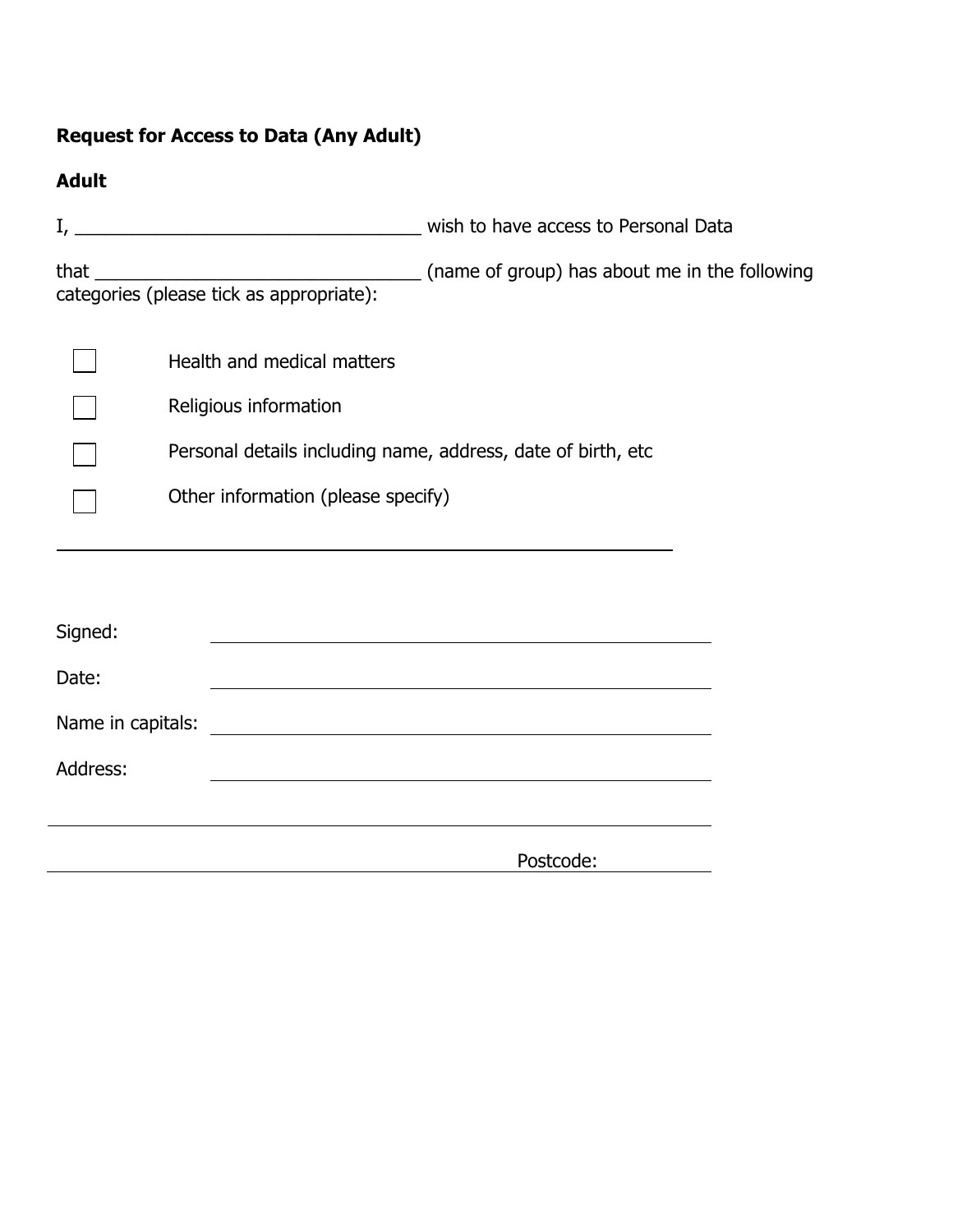## **Notice of Changes to Personal Information**

# **Child/Young Person**

Name of Parent or Guardian: \_\_\_\_\_\_\_\_\_\_\_\_\_\_\_\_\_\_\_\_\_\_\_\_\_\_\_\_\_\_\_\_\_\_\_\_\_\_

Name of Child: \_\_\_\_\_\_\_\_\_\_\_\_\_\_\_\_\_\_\_\_\_\_\_\_\_\_\_\_\_\_\_\_\_\_\_\_\_\_\_\_\_\_\_\_\_\_\_\_\_

With reference to the Data Protection Act (1998), please note the following changes to the abovenamed child/young person's personal information:

| Signed:           |           |
|-------------------|-----------|
| Date:             |           |
| Name in capitals: |           |
| Address:          |           |
|                   |           |
|                   | Postcode: |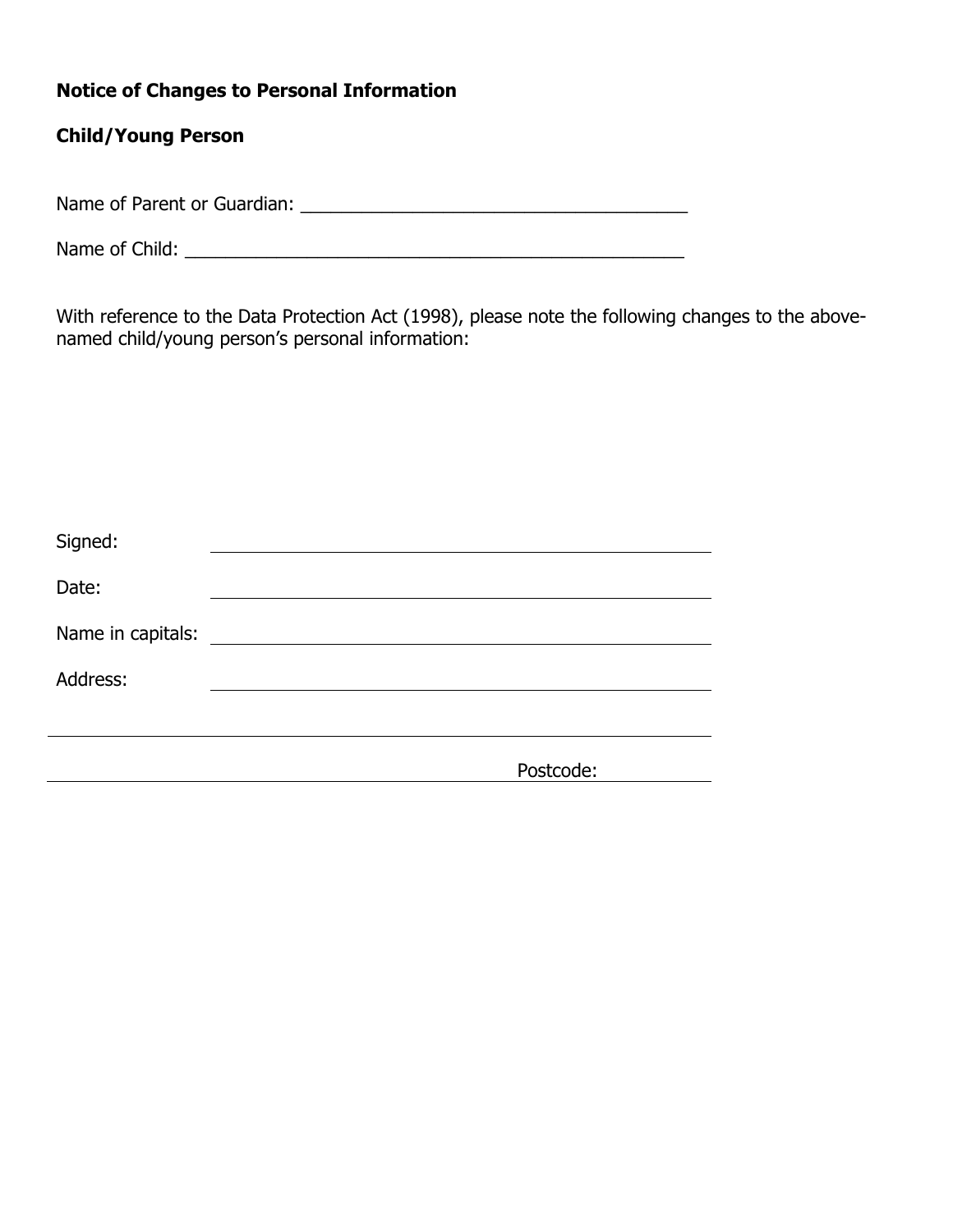# **Notice of Changes to Personal Information**

# **Adult**

Name: …………………………………………………………………………………..

With reference to the Data Protection Act (1998), please note the following changes to my personal information:

| Signed:           |           |
|-------------------|-----------|
| Date:             |           |
| Name in capitals: |           |
| Address:          |           |
|                   |           |
|                   | Postcode: |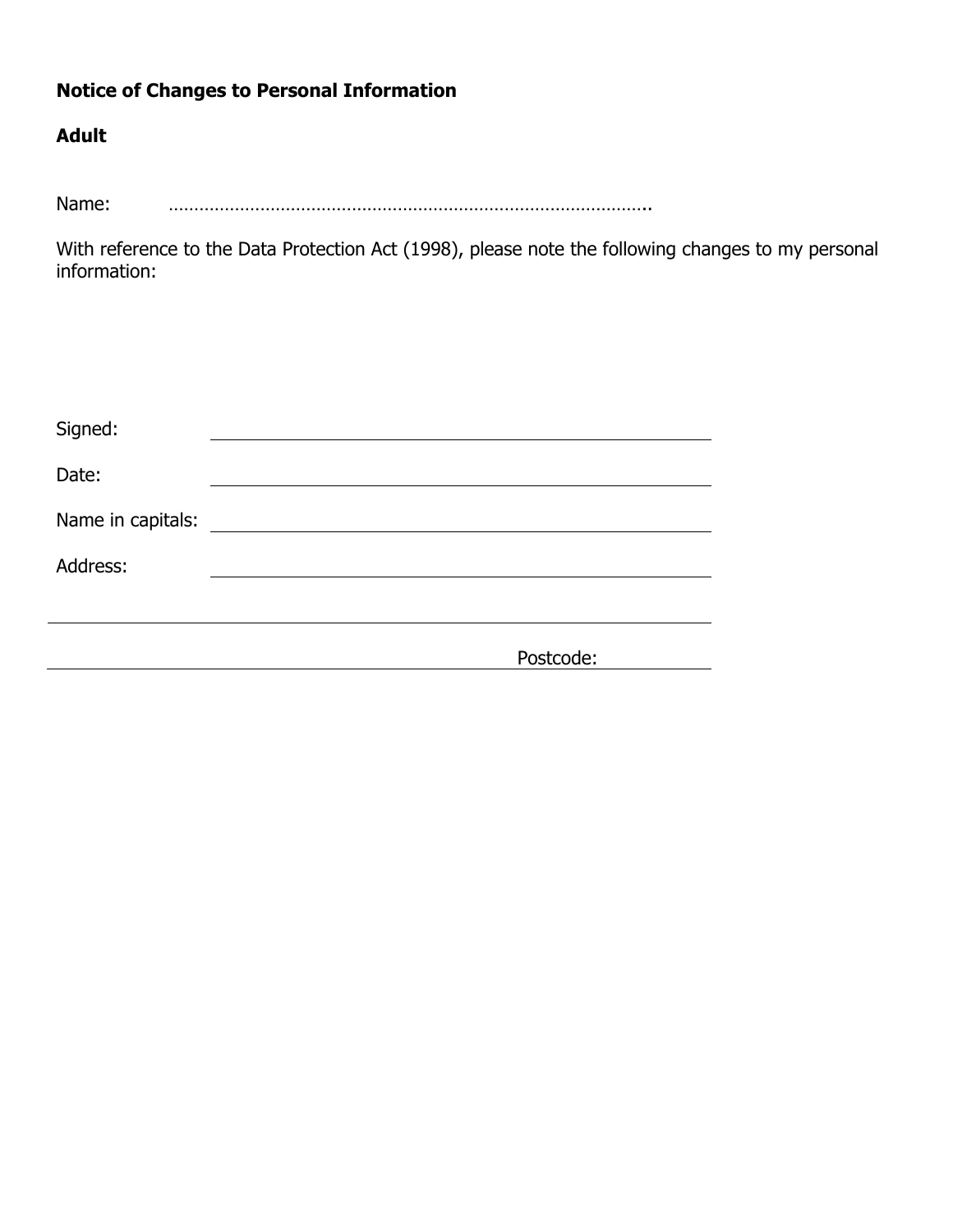Dear Sleepy Hollow

## **Subject access request**

Please supply the information about me I am entitled to under the Data Protection Act 1998 relating to:

Sleepy Hollow will respond to this request under the Data Protection Act 1998 with 40 days.

 $\frac{1}{2}$  ,  $\frac{1}{2}$  ,  $\frac{1}{2}$  ,  $\frac{1}{2}$  ,  $\frac{1}{2}$  ,  $\frac{1}{2}$  ,  $\frac{1}{2}$  ,  $\frac{1}{2}$  ,  $\frac{1}{2}$  ,  $\frac{1}{2}$  ,  $\frac{1}{2}$  ,  $\frac{1}{2}$  ,  $\frac{1}{2}$  ,  $\frac{1}{2}$  ,  $\frac{1}{2}$  ,  $\frac{1}{2}$  ,  $\frac{1}{2}$  ,  $\frac{1}{2}$  ,  $\frac{1$ 

Signed : \_\_\_\_\_\_\_\_\_\_\_\_\_\_\_\_\_\_\_\_\_\_\_\_\_\_

PRINT : \_\_\_\_\_\_\_\_\_\_\_\_\_\_\_\_\_\_\_\_\_\_\_\_\_\_\_

Parent/Guardian of \_\_\_\_\_\_\_\_\_\_\_\_\_\_\_\_\_\_\_\_\_\_\_\_\_\_\_\_\_\_

Address for Correspondence \_\_\_\_\_\_\_\_\_\_\_\_\_\_\_\_\_\_\_\_\_\_\_\_\_\_\_\_\_\_\_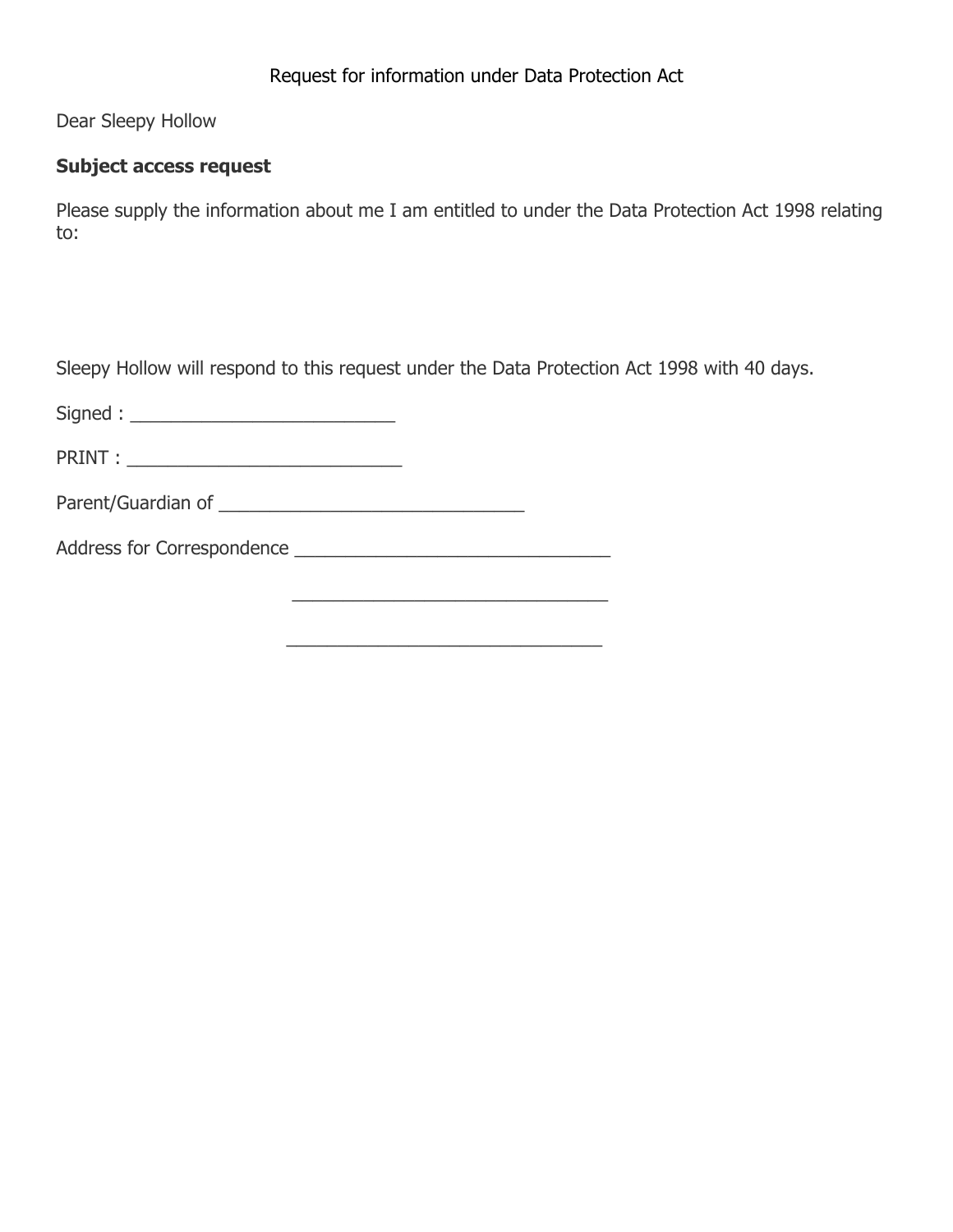# **PRIVACY POLICY**

In line with the GDPR guidelines as of 25th May 2018, Sleepy Hollow Group are committed to protecting your data. If you have any queries about data protection at Sleepy Hollow Group, please contact us at info@sleepyhollowgroup.com.

The dedicated ICO (Information Commissioner's Office) GDPR helpline for any queries regarding breaches of data is 0303 123 1113

Please see our privacy policy below for more information about how we protect your data.

## **Privacy policy for parents**

Sleepy Hollow Group is committed to protecting your privacy. This statement explains how we use any information you give to us and the ways in which we protect your privacy. We ask you to read it carefully. We may be required to change it from time to time so we also ask you to check it occasionally to make sure you are aware of the latest version.

How we comply with the Data Protection Act (1998) subsequent GDPR guidelines We treat any personal information (which means data from which you can be identified, including your name, address, e-mail address, etc.) which you provide us, or that we obtain from you, in accordance with the provisions of the Data Protection Act. Under this Act, we have a legal duty to protect any information we collect from you.

## How we collect information about you

When you send your children to Sleepy Hollow Group, we receive information about you and any children who attend our settings in a number of different ways.

You may give us the information when you:

- Apply for, or we offer you, a place at Sleepy Hollow Group
- Apply for holiday camp with us
- When you sign up to any of our waiting lists
- When you let us know about a change in your personal circumstances (for example, if you change your name when you get married or move house).
- We may receive it from another organisation, for example, should we be required to work with social services.

#### How we use your personal information

We use information that we have about you and your children for the running of Sleepy Hollow Group and to comply with HSCT requirements. These generally fall into the following areas.

1. Administration – this applies to past, current and potential future children and their parents/ guardians.

We use this information for the provision of child care.

The types of personal information we collect and use include:

- The personal details of your child;
- The payment of fees due;
- Details of the child's family (so we can contact you in case of an emergency)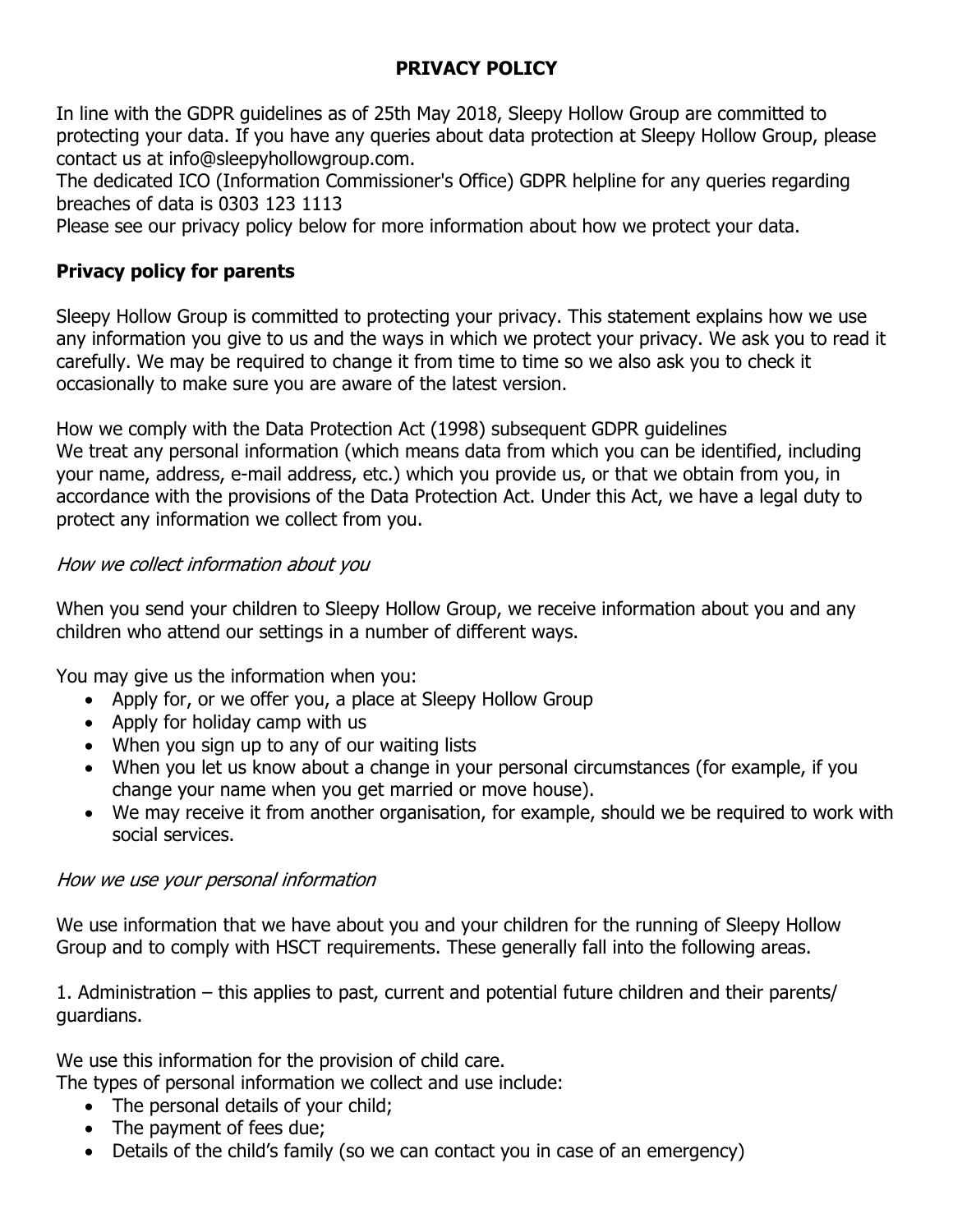• Medical information (so we can cater for any special needs)

2. Provision of early years education – this applies to past, current and potential future children and their parents / guardians. We use this information to ensure that your child's development needs are catered for.

The types of information we collect and use include:

Education and training details (so we can ensure your child's development needs are catered for).

3. Keeping you informed – this applies to current, past and potential future children and their parents /guardians. We use this information to keep you updated about events at Sleepy Hollow Group e.g. To let you know about news, events and changes to schedules.

The types of information we collect and use include:

Email address. So we can email you updates and newsletters, to facilitate the use of the Famly system and also for invoicing purposes.

#### How long we keep your information for:

We are required to keep certain personal information including registers, medication records and accident records pertaining to the children until they are 21 years of age in accordance with our legislative and insurance requirements.

#### Who we share your information with:

Generally, we only use your information within Sleepy Hollow Group. There are some occasions when we need to share personal information about you and / or your child with third parties. These are:

if you choose to pay for your child's care using vouchers (e.g. Childcare vouchers) we will share the minimum amount of your personal information necessary with the voucher scheme operator, so they can identify you and make the appropriate payments to Sleepy Hollow Group on your behalf.

Every now and again, we receive requests for information from schools, government departments, the police and other enforcement agencies. If there is a proper legal basis for sharing your personal information, we will provide it to the organisation that is asking for it.

In case of an emergency, we may need to share with the emergency services details of your child including details of any medical conditions as provided to us by you.

To contact you when we want to inform you about events at Sleepy Hollow Group Social services as part of our annual inspection process will ask for records pertaining to all of our current clients.

Where we store personal data:

We use third party data processors, these are secure online systems and any personal information shared with us is stored securely for necessary use by Sleepy Hollow Group.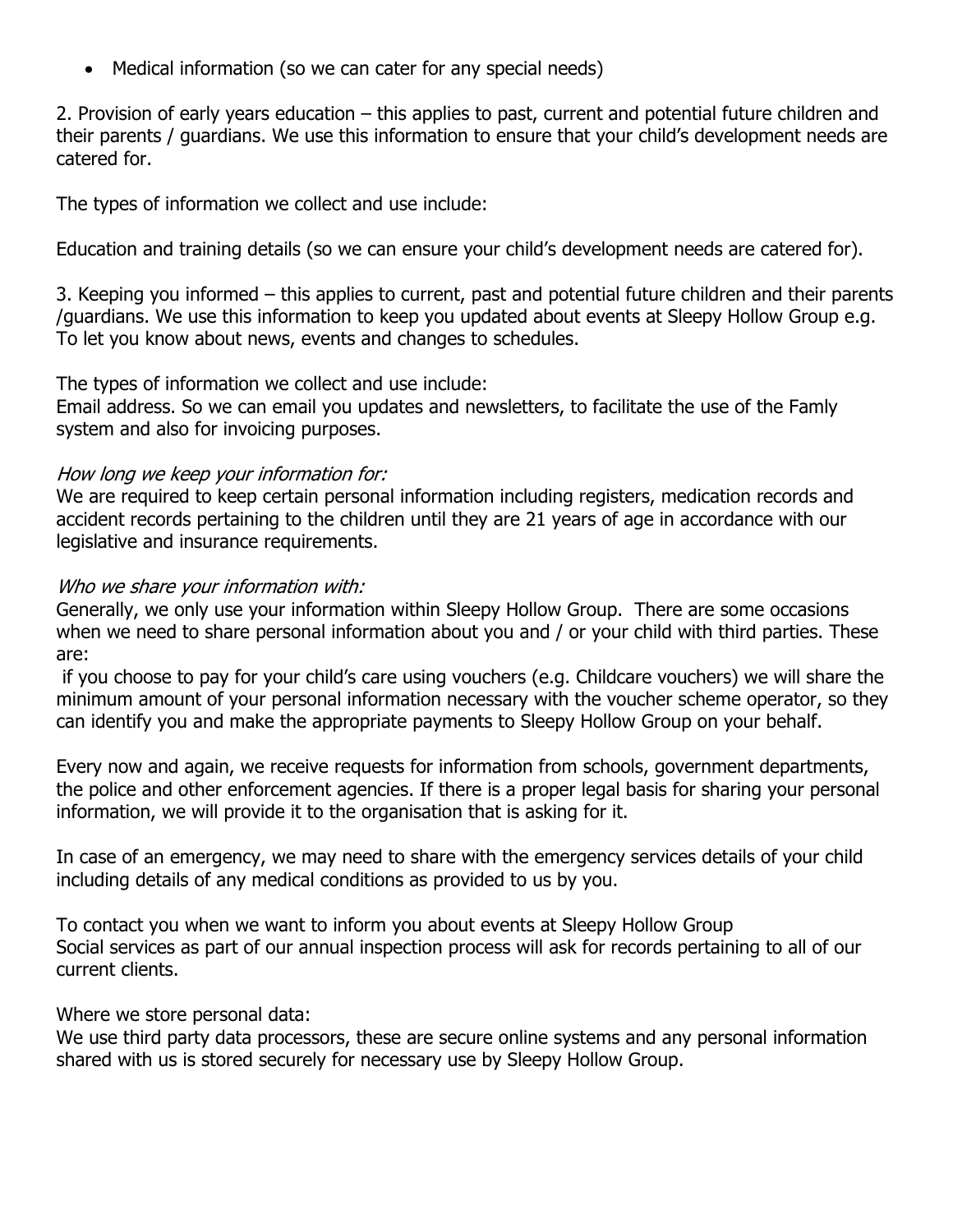Our commitment to you

- We will process your personal information in line with the Data Protection Act. This means that we will:
- Only collect and hold information about you which we need for some reason;
- Keep your personal information up to date and accurate (to help us do this, please let us know if any of your details change);
- Take appropriate steps to protect your personal information from being used without permission, or illegally, and to safeguard your rights; and
- Destroy your personal information in a secure way once we no longer need it.

Your rights over your personal information

You have certain rights over your personal information. Most importantly, you have a right to ask for a copy of all the personal information we hold about you but there are some legal exceptions to this, such as information which is confidential to Sleepy Hollow Group. If you would like a copy of your personal information, you should contact us on info@sleepyhollowgroup.com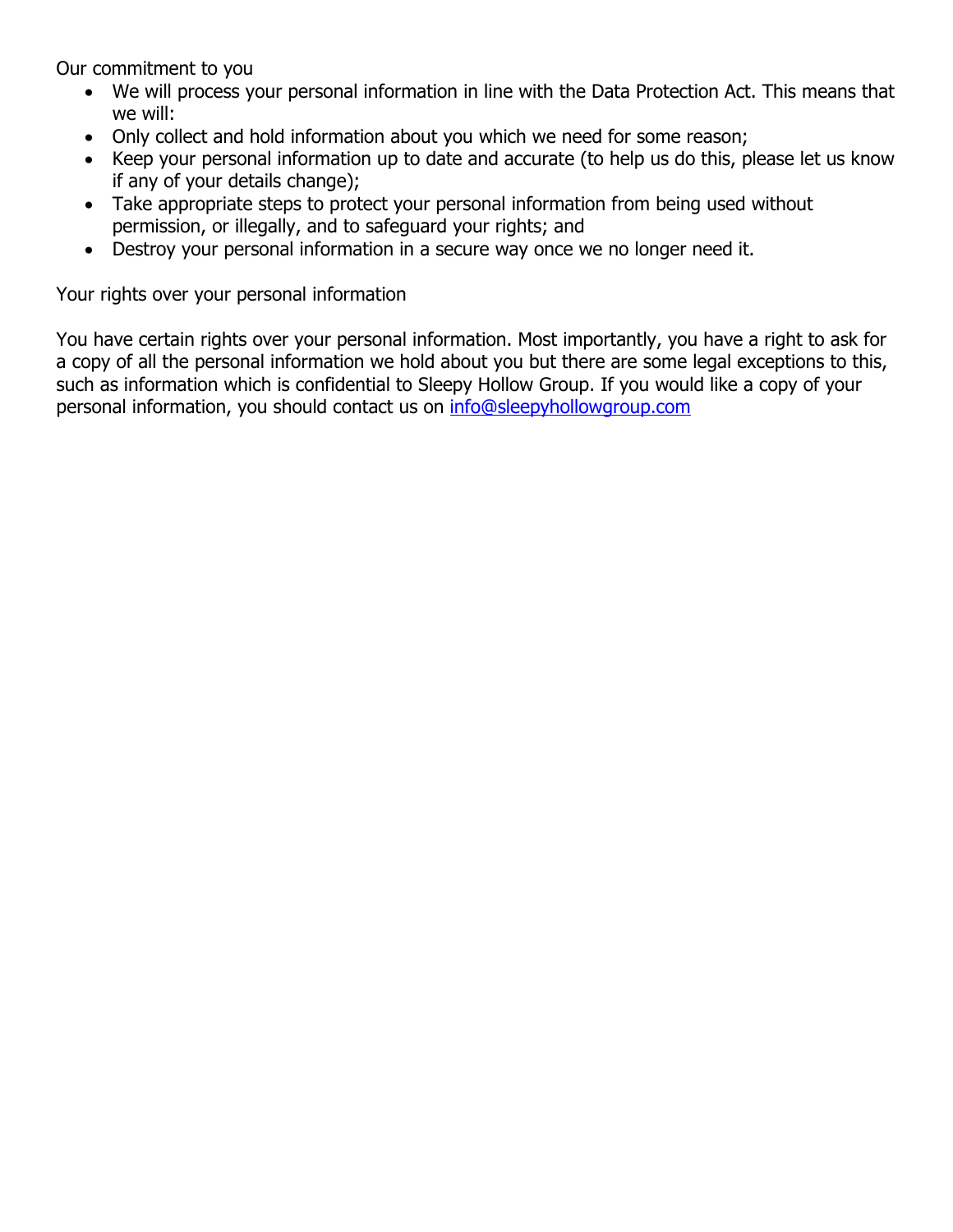## **DIET AND NUTRITION AND MENU POLICY**

## **'MENU PLANNING AND PROVISION OF FOOD AND DRINK'**

#### **PRINCIPLE**

At Sleepy Hollow we aim to promote and provide a nutritionally well balanced diet for all the children within the nursery setting. We work along side the Health Promotion Agency for Northern Ireland and follow specific early years guidelines, Nutrition Matters for the Early Years. (Health Promotion Agency, 2009, updated training in 2013 with revised undated guide). Within these guidelines we design seasonal menus, which are healthy, tasty and enable children to experience a wide range of foods.

#### **STATEMENT OF INTENT**

Sleepy Hollow believes that:

- Every child has the right to a well balanced diet.
- Good nutrition is essential during early childhood. This is also a vital stage for healthy tooth development.
- We respect and understand that children do have dislikes and will provide a healthy alternative.
- To enhance social development and good eating habits we encourage children to eat together around the table. We recognise that young babies may feed on demand therefore their care plan will differ.
- Children should have the opportunity to try foods from different cultures and this will be reflected within the menus.
- Drinking water is available throughout the day

#### **Procedures**

- The daily menu board is display on the notice board in the unit. This is to ensure that parents are aware of exactly what their child will be eating each day. The menu's rotate on a three weekly basis.
- We discourage parents bringing in treats or extra food for their child. This can cause problems within the group. If your child is hungry at any stage of the day or in the evening towards home time we can provide them with a health snack.
- If parents wish to bring in party food to celebrate their child's birthday then they most ensure that is a healthy snack i.e. fruit, bread sticks, yoghurts and such items as this.
- Over school holidays we ask parents to send in a healthy lunch. All perishable food will be covered and labelled with the childs name on it, and then kept in the fridge unless lunch time.
- We operate a nut free zone in all of our facilities.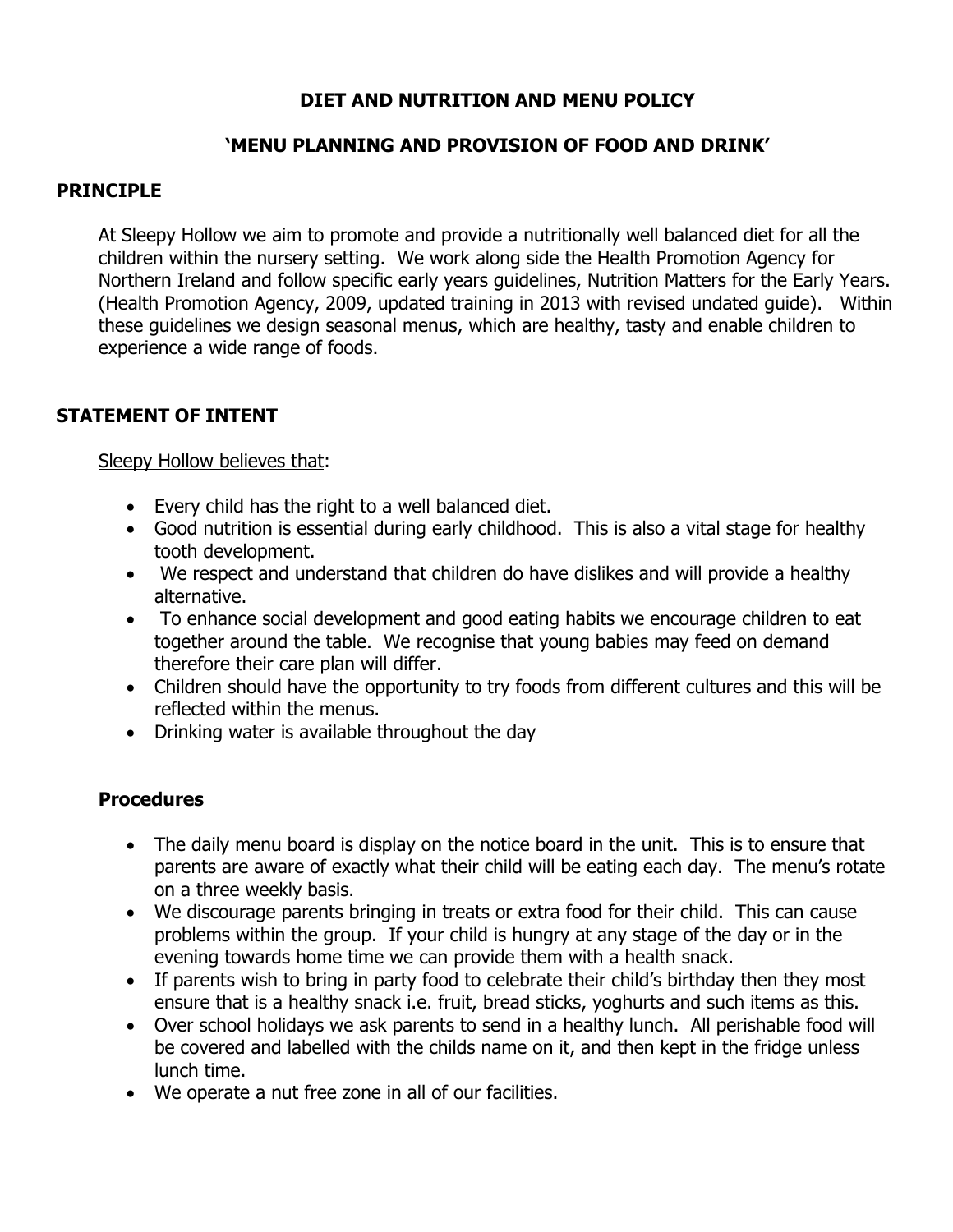## **DROP OFF AND COLLECTION POLICY**

## **Principle**

We aim to provide a safe and caring environment for children in our care.

#### **Statement of Intent**

#### Sleepy Hollow believes that:

Parents have a responsibility to ensure children are safely left to and collected from Sleepy Hollow.

#### **Procedures**

- If children have been given any medication prior to coming to Sleepy Hollow parents should inform a member of staff.
- If there is any change to collection of your children on that day or if they require a later pick up from school due to a trip or after school club, parents must inform staff.
- If a child has been sent home sick from school we would ask that parents notify the unit prior to their children's normal school finishing time.
- Only those persons designated on your child's collectors information on the Famly System are permitted to collect your children unless you have given written confirmation of any other arrangement. In such instances we will always ask the person collecting your child for ID. All people collecting children must be over 18 years of age, unless of course it's a parent who themselves are under the age of 18.
- We would ask parents to respect the opening and closing times in the unit as we do not carry insurance outside of these times.
- If a parent is running late in collecting their child/ren we would ask that they notify the unit in order that we can reassure the child/ren that you are on your way
- Staff will implement a late collection fee of £5 per each fifteen minute period of lateness. This fee is paid directly to staff in the unit and not to Sleepy Hollow.
- Managers record all instances of late collection will report persistent lateness to the Area Manager after which further action may be taken.
- We feel we have a responsibility to approach a parent if we see a child leaving or arriving into the setting in a vehicle or buggy (for example) where the correct restraints are not used, an inappropriate child seat, or not using a car seat.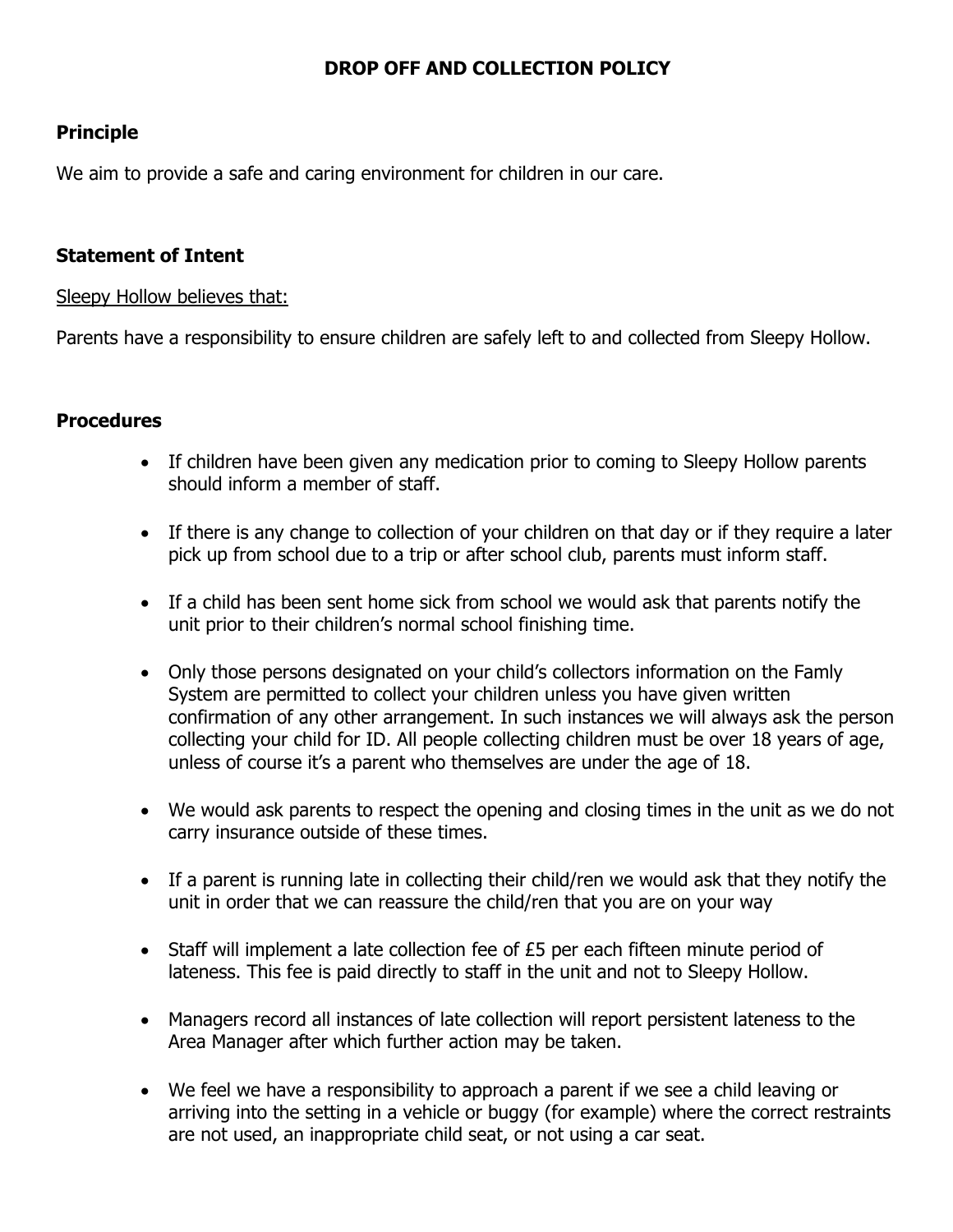#### **MANAGING EMERGENCIES**

## **Principle**

We aim to have contingency plans in place should an emergency situation ever arise at the wrap around unit.

#### **Statement of Intent**

#### Sleepy Hollow believes that:

- A plan of action is essential for the welfare of all staff and children in the event of an emergency at the units.
- Trial runs of this emergency plan are carried out at least annually by staff to ensure that all staff are aware of the procedure.

## **Procedures**

Should an emergency happen, the unit should:

- Follow the fire drill procedure
- Take all of the children to the furthest point in the car park, proceed to contact parents/guardians and ask them to collect their children immediately and also contact the Area Manager.
- The Area Manager will contact all the required authorities in relation to the emergency, including the owners and our registering body Health and Social Care Trust.
- Details of the event will be recorded in our incident file.

In the unfortunate event of an accident occurring to a child which requires hospital attention then the unit manager will contact the child's parents/guardians immediately and then call for an ambulance. Then contact the Area Manager.

Parents/Guardians will be expected to meet the staff member and child at the hospital. The staff member will remain with the child, reassuring them and comforting them until the parent/guardian arrives. The staff member will remain there until the parents have been given full and detailed information about the emergency which arose.

Full details of the incident will be recorded and where appropriate the matter will be reported to the HSC Trust and Health & Safety Executive, in accordance with legislative requirements (RIDDOR NI 1997) and also to the Early Years Team.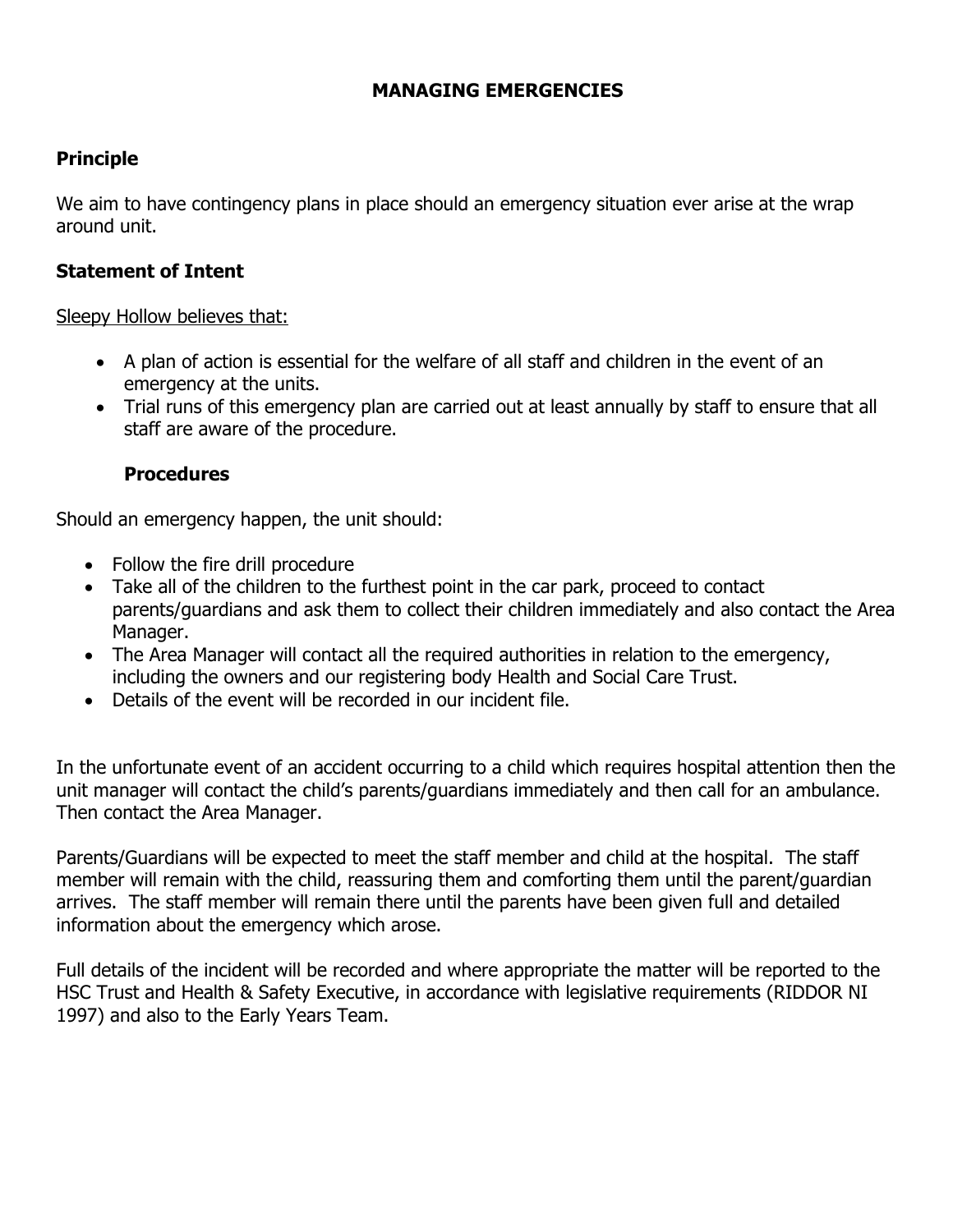## **EMERGENCY CLOSURE POLICY**

#### **Principle**

We aim to have contingency plans in place should an emergency situation ever arise at the wrap around unit resulting in having to close our facility

#### **Procedure**

In the event of having to close our facility due to a decision being taken by the school, snow, ice, industrial action, contagious illness outbreak or for any other reasonable incident outside the direct control of the company - fees cannot be refunded, nor can the company organise alternative childcare. However should any such incident be for a prolonged time we will make every effort to recover costs through our insurance policy and if successful will re-imburse parents when funds are made available by the insurers.

Your statutory rights will not be affected if the company has in any way been negligent.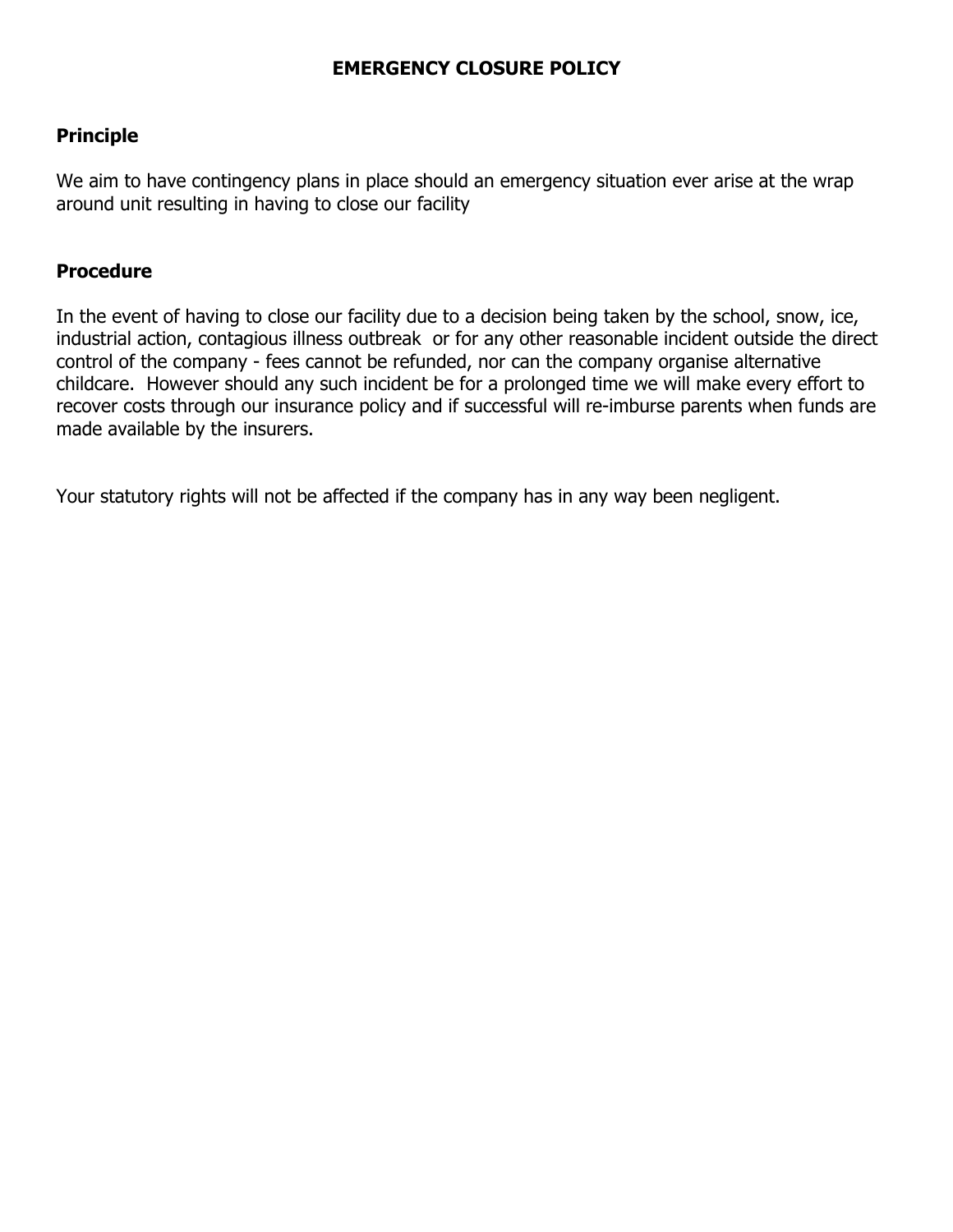# **EPIDEMIC POLICY**

## **'Part of Infection, Prevention and Control'**

## **Principle**

We feel that it is appropriate to have in place general guidelines which can be put into practice immediately if at any stage we feel necessary. This is for the benefit of children, parents, staff and visitors to the setting.

## **Statement of Intent**

The guidelines on exactly how to deal with any epidemics within a care setting appears to be changing on a regular basis. We will liaise with the Early Years Team of the Health and Social Care Trust immediately if any incident arises.

#### **Procedure**

- We ask all parents to inform the area manager if their child has been diagnosed with an illness. If further information or guidance is required, we will contact the Public Health Agency Duty Room on 03005550119 for advice.
- We will contact the Health and Social Care Trust on receipt of this information.
- In terms of exclusion we will follow the trust guidelines.
- Roll calls are carried out daily within the setting and also have time in and out sheet. We also have records of any movement of any children to another room. All of this information is kept on file. Therefore this enables us to gain a greater understanding of where and who the child has been with each day.
- The area manager will keep up to date with current information on epidemic illnesses through the Health and Social Care Trust websites and also the Health Promotion Agency.
- This information will also link with the infection control policy and Illness and Medication policy.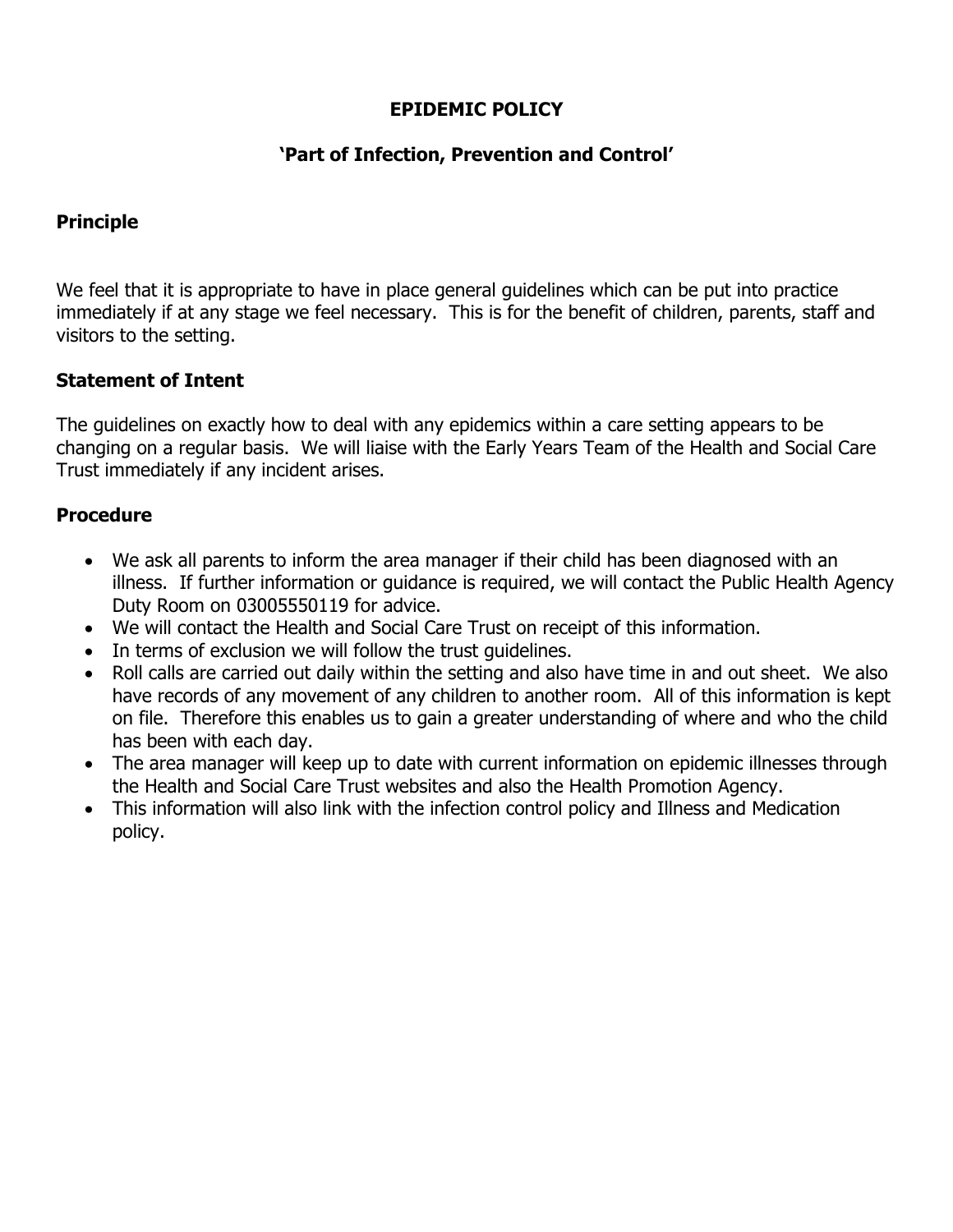## **EQUAL OPPORTUNITY POLICY**

## **Principle**

Sleepy Hollow is committed to ensure the talents and resources of all our employees are utilized in full and that all employees will be recruited and promoted in accordance's with these talents. As early years professionals we have an awareness of children's individuality and are able to promote this through care and play, helping him/her to reach their full potential.

## **Statement of Intent**

Sleepy Hollow believes that

- Everyone at Sleepy Hollow (staff and children) will be treated in the same manor.
- Sleepy hollow will never discriminate on any grounds.
- We commit to learning and nurture from all different cultures, creeds and abilities within our group.

#### **Procedure**

#### Employment

- Our recruitment and selection will be in accordance with our policy.
- We will maintain a neutral working environment in which no employee feels under threat or intimidation because of his/her religious feelings, beliefs, political opinions, race, sexual orientation, marital status, gender or disability.
- We will prohibit the display of flags, emblems, tattoos, jewellery, posters, graffiti, slogans or songs which may be deemed offensive.
- Staff can at anytime lodge a grievance in accordance with their terms and conditions of their employment if there is an issue with the afore mentioned.

#### Childcare

- Our facilities are open to all children in accordance with the settings admissions policy.
- Families of children without distinction of nationality, religion or political affiliation shall be eligible for enrolment.
- Staff will encourage parents and carers to become involved by making them feel welcome, by respecting the differences in families, their language and religious cultures and by encouraging them to become involved in their child's play experience and care in whatever way they can.
- Activities and the use of play equipment will offer children opportunities to develop in an environment free from prejudice and discrimination.
- The response to discriminatory behaviour or remarks amongst children will aim to be sensitive and supportive to the feelings of the victim and to help those responsible to understand and overcome their prejudices.
- Our play planning will incorporate multicultural awareness through including the world around us (eg festivals and food etc).
- Our menus will reflect tastes and dishes from around the world.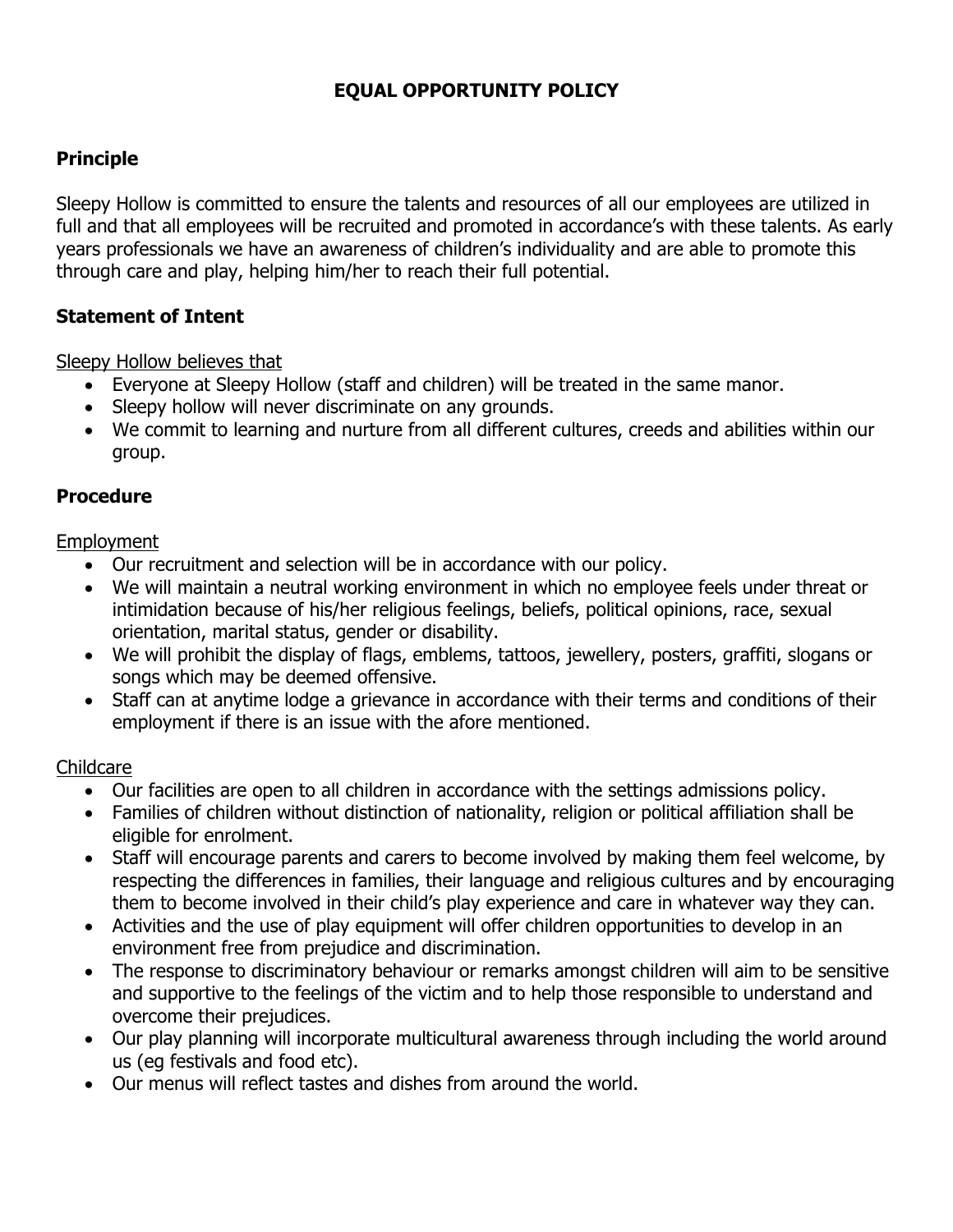## **EQUIPMENT/TOY SELECTION**

## **Principle**

We strive to provide excellent play opportunities for the children in our care which includes ensuring that all aspects of their play are age appropriate.

#### **Statement of Intent**

Sleepy Hollow believes that

- Children will develop new skills and understanding from play which is age appropriate.
- Children will become frustrated if play opportunities are too advanced or too simple for them.
- It is important to select the correct balance of play.

#### **Procedures**

Staff and managers should follow the guidelines below when choosing items for a group.

- Is the toy, play or activity appropriate for the age of the child?
- Does it feature positive images of people, male and female, range of ethnic and cultural groups, with and without disabilities?
- Is it good quality and safe?
- Is it really necessary or required?
- Does it confirm to relevant safety standards?
- Will children enjoy using it? And be stimulated?
- Staff should report any broken items to management immediately and where it is possible to remove the item from the playroom immediately.
- Management will either arrange for the item to be repaired or disposed off immediately.
- All room supervisors, unit managers submit a supplies request form monthly in line with planning and otherwise resources are purchased at three set periods in each year (February, Summer – for summer scheme specifically, September)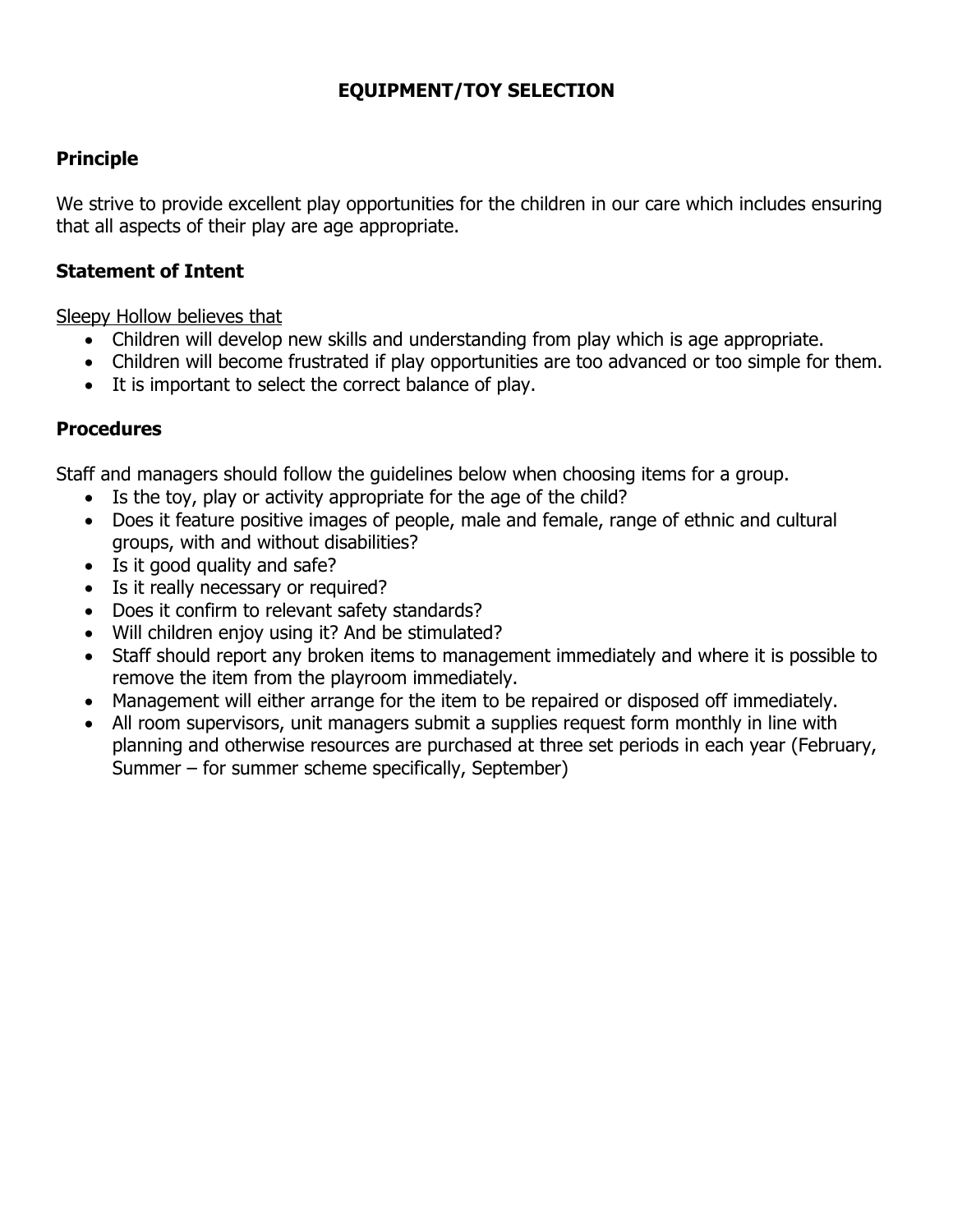## **FIRE DRILL POLICY AND PROCEDURE**

## **'INCLUDES PART OF MANAGEMENT OF EMERGENCIES'**

## **Principle**

We aim to ensure that children are safe at all times in Sleepy Hollow. We ensure that risk of accidents and fires occurring are minimised at all times by good maintenance programs.

#### **Statement of Intent**

#### Sleepy Hollow believes that

- Regular fire drills are important for the safety of all children, staff, parents and visitors
- All of our fire fighting equipment and sensors will be serviced annually by an accredited authority in the school.
- We are in receipt of an up to date fire authority certificate or written clearance.

#### **Procedures**

- After discovering a fire  $-$  raise the alarm.
- Dial 999 and report the fire to the emergency services do not replace the handset until the fire service confirms our address.
- Staff should take registers from their unit and lead the children safely and calmly out in an orderly manner using the nearest safe exit.
- Staff should assemble at the farthest point in the school car park .
- The Unit Manager or deputy should check all areas are evacuated including toilets, staff room.
- The Unit Manager should do a roll call for their unit at the Muster point and report back to the Area Manager when all of their children have been accounted for.
- The Unit Manager will account for all staff and any other visitors who may have been in the building.
- Only if it is safe to do so attempt to put out the fire using the appropriate fire fighting equipment.
- If it has been a false alarm and it is safe to return to the building then do so.
- All visitors and trainees must be informed of this policy when entering the building.
- Fire drills will be carried out every month. A record made of the date, time and duration of the drill will be noted.
- We will also carry out a fire drill or emergency evacuation at least once annually during a staff meeting when children aren't present to ensure that all members of staff are competent in evacuation Procedures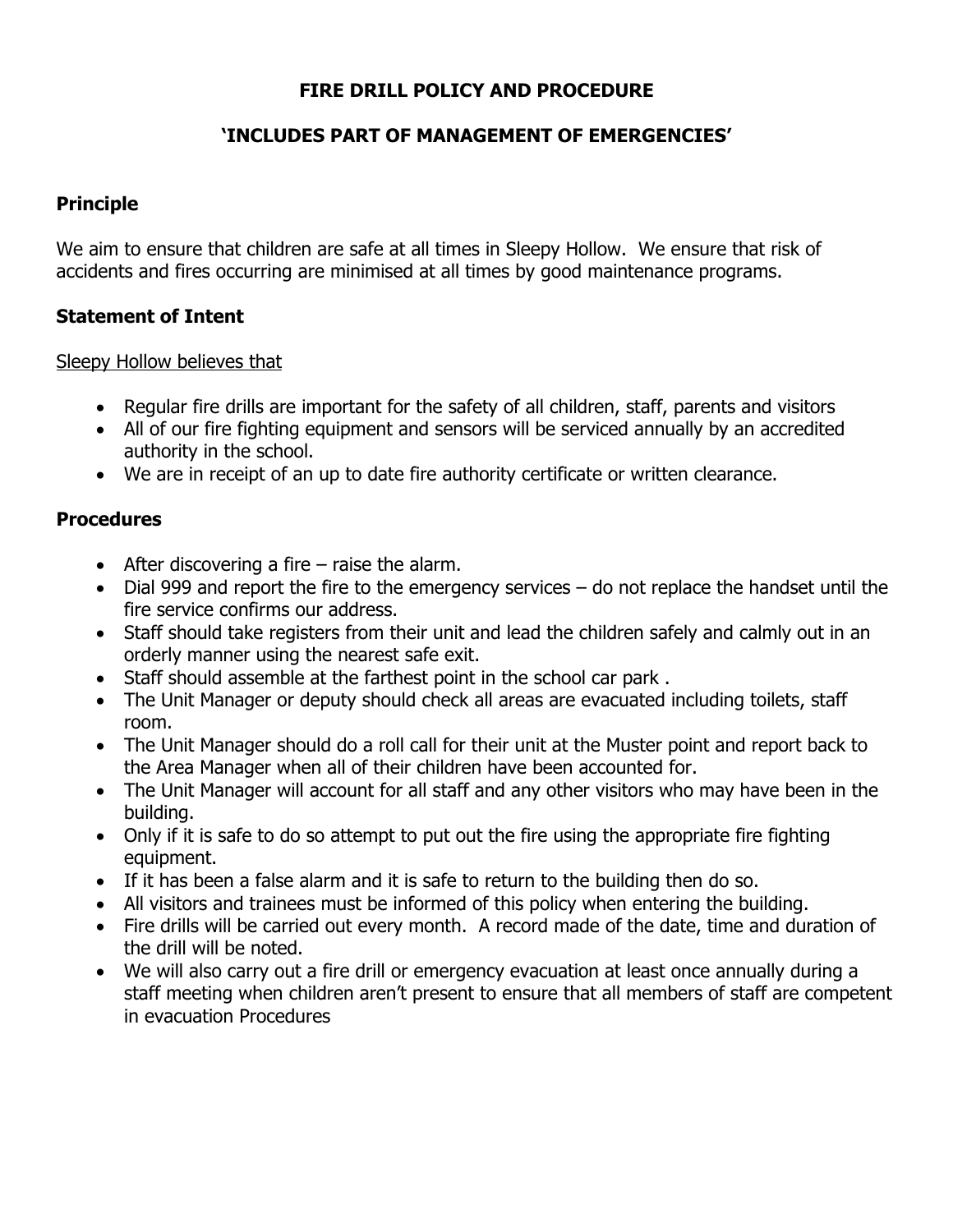# **Principle**

We aim to help others through fund raising and incorporate this as much as possible within the planning at the wrap around units.

## **Statement of Intent**

#### Sleepy Hollow believes that

- Children learn through helping others
- It is not the amount we raise that is important; it is participation and learning which is our main focus when fundraising.
- We do not expect parents to sponsor or get sponsorship for each event we run.
- We will limit the charities we raise funds for and the numbers of fundraising activities throughout the year.

## **Procedures**

- We encourage staff, children and parents to come forward with fundraising suggestions.
- We normally raise funds for charities relating to helping children or to charities which have been of help in the past to our children, parents, families or staff.
- Each event will be co-ordinated by one staff member and all unit leaders should ensure that they incorporate the event into their planning.
- The unit manager will ultimately be in charge of fundraising but will delegate fundraising activities to individuals or groups to enhance staff contribution to these events.
- Each event will be evaluated to see if we will run the event again in the future.
- We will seek to do a display in the units of the event so the children can see afterwards how much they have raised, and photographs where applicable of them participating. (see policy regarding consent for taking photographs.)
- We will not give prizes or name the leading fund raiser in order to avoid competitiveness amongst the children.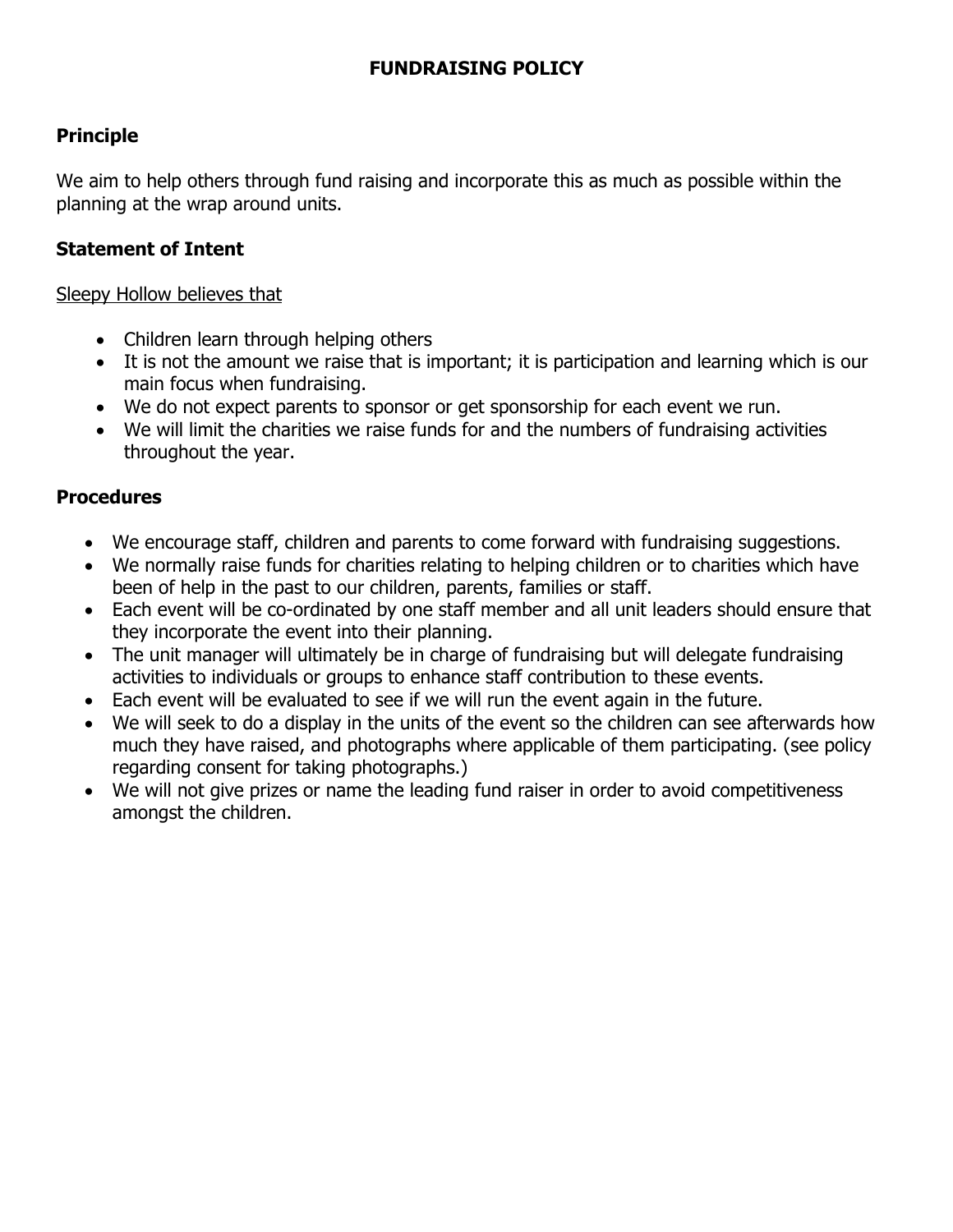## **GLASS POLICY**

Following recommendations from the Food Standards Agency, Sleepy Hollow does not permit the use of glass food containers within the kitchen area. This is to prevent the risk of physical contamination to foods.

#### **Procedure**

Any foods brought into the setting in a glass container will be decanted into a plastic one upon arrival, labelled and dated before being stored.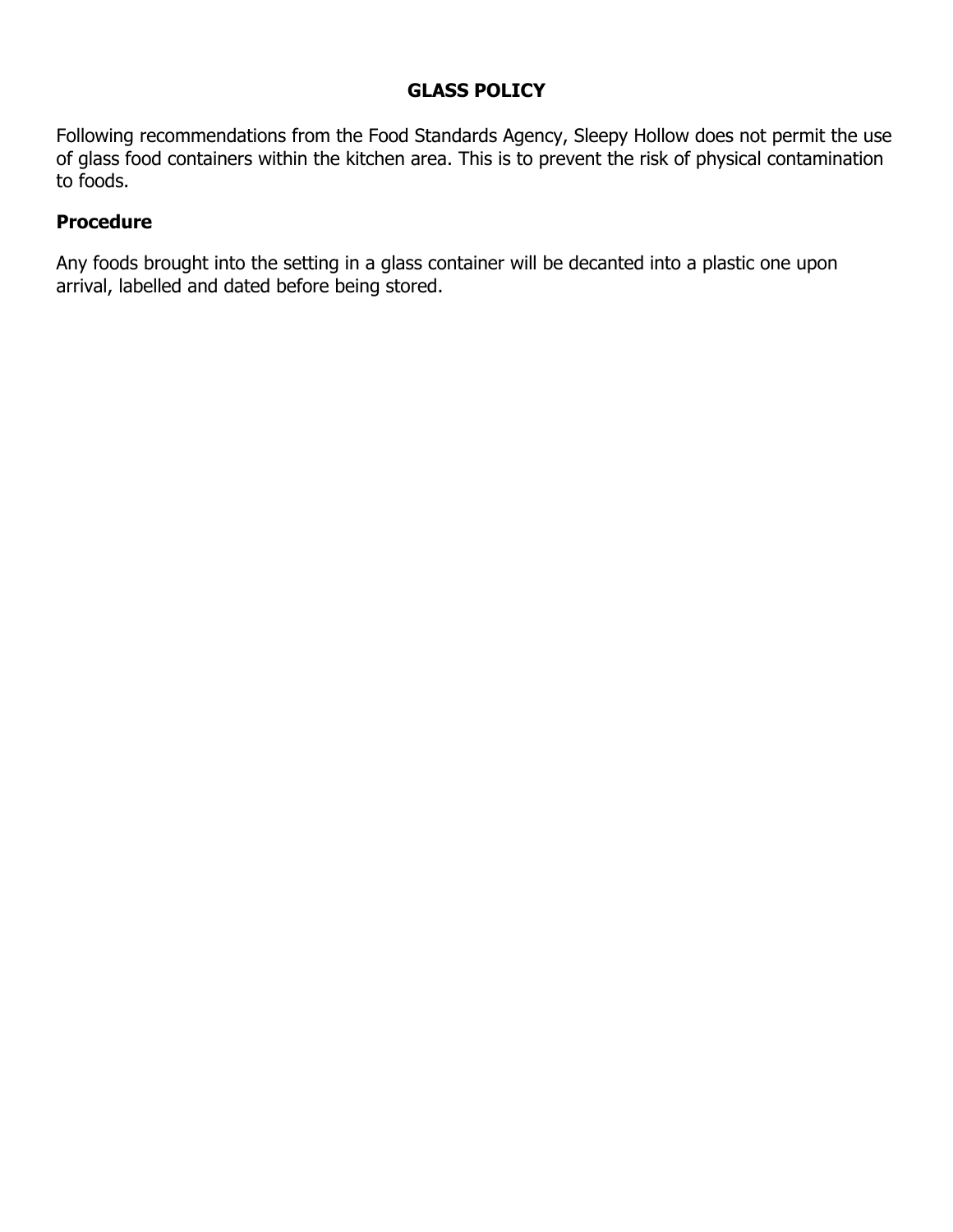#### **HAIRBRUSHING POLICY**

Following new guidelines form Early Years (Oct 2012), we will now inform parents that afterschools children who choose to do so, may bring in hairbrush each day.

#### **Procedure**

For hygiene reasons we cannot store hairbrushes in our settings, they will have to be brought in the childs bag on a daily basis.

If parents wish to send a hairbrush with their child to the setting then they must comply with the afore mentioned policy.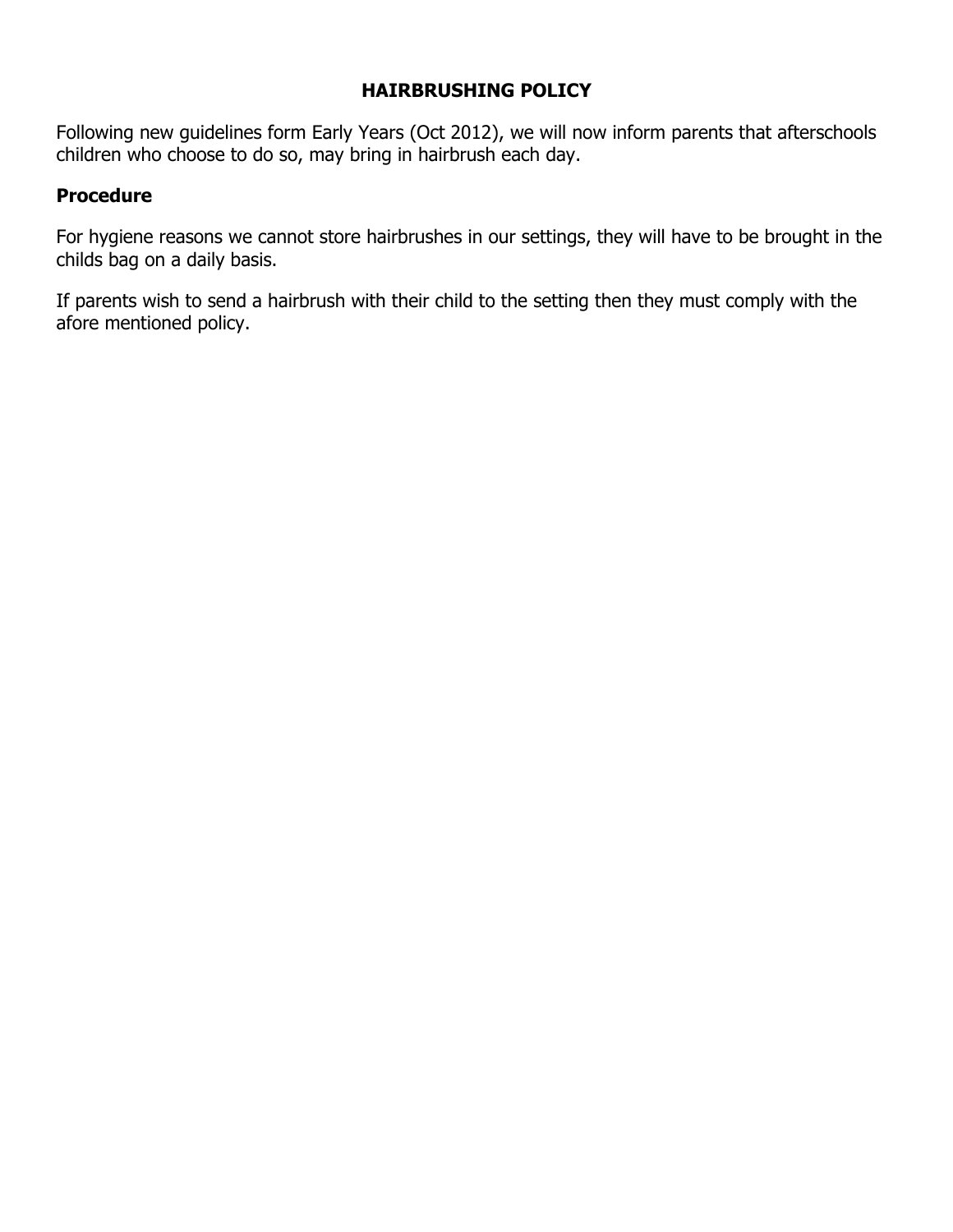## **HEALTH AND SAFETY POLICY AND PROCEDURE**

## **'PART OF MANAGEMENT OF RISKS ASSOCIATED WITH THE CARE OF INDIVIDUAL SERVICE USERS'**

#### **Principle**

We aim to provide a healthy, safe and friendly environment, for children, staff, parents, carers and professionals visiting our group.

#### **Statement of Intent**

Sleepy Hollow believes that

- Children and staff have the right to be cared for, and the right to work in a safe environment.
- Staff have a duty of care to the children in their units.
- Staff have a duty of care to their employers to take care of the workplace in which they work and the materials/resources in it.
- Staff have a duty of care to their colleagues.
- Parents, carers and professionals visiting the unit have a duty of care to us.

## **Procedures**

#### Staff health & safety

We agree to provide a workplace environment that is so far as is reasonably practicable, safe without risk to health and adequate as regards facilities and arrangements for the employees welfare at work such as:-

- Facilities to rest and eat meals.
- During term time staff do not work long enough hours for a break entitlement. During full days staff who work over six hours are entitled to a 20 minute unpaid comfort break and staff working full days ie. 8:00am-6:00pm are entitled to a full 45 minute lunch hour unpaid.
- Adequate toilet facilities.
- Arrangements for smokers outside of school premises.
- Adequate employee liability insurance.
- First aid.
- Designated coordinator who is responsible for all Health and safety (Area Manager).
- The building complies with all fire regulations and fire fighting equipment is checked regularly by the school authorizes.
- Sanitary facilities are provided in staff toilets.
- Risk assessments are carried out for all pregnant employees.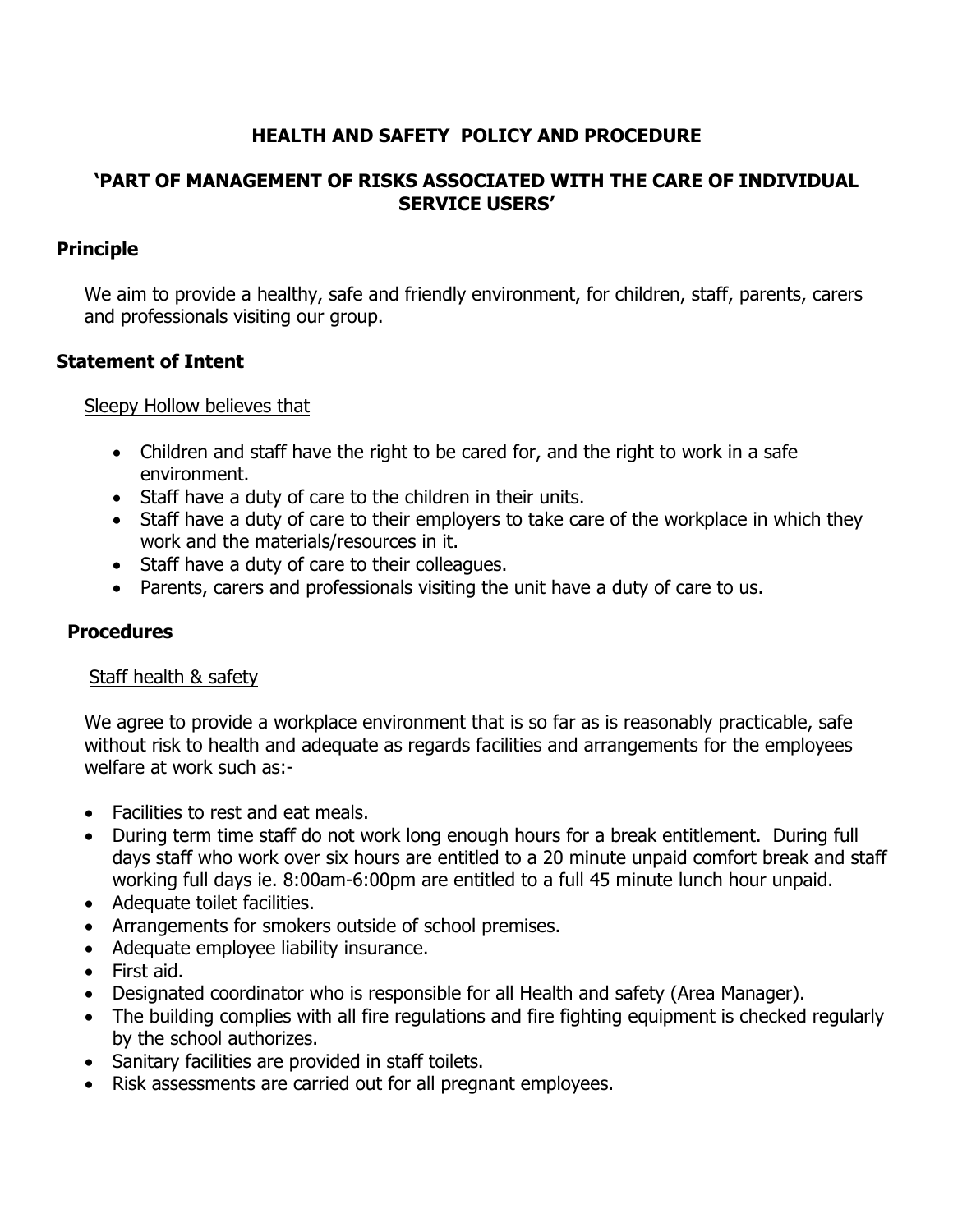## Employees have a duty of care which requires them to:

- All accidents should be reported to the unit manager and they should always inform the Area manager.
- Taking care of their own health and safety
- Taking care of their colleague's health and safety, refraining from practical jokes, bulling or harassment at all times.
- Reporting any items of risk in the workplace to the unit manager who will inform the Area Manager
- Notify the Area Manager if they are taking any medication which may impair their ability to carry out work duties
- Ensuring that they maintain a high level of personal hygiene
- Making management aware of any high risk or contagious illnesses such as AIDS, HIV, Hep B, etc.

## Childcare Facilities

The staff will ensure that all facilities are maintained in a condition that is as far as is practicable, without risk to the safety of the child by adhering to the following code of practice:-

- Equipment will be checked regularly and any broken or torn items given to the unit Manager for disposal. The unit manager should keep a written record of this.
- Heaters if not thermostatically controlled, will be covered, electrical points, wires & leads will be adequately guarded.
- All doors and access points will be locked.
- Fire exits will be kept clear.
- Fire drills will be held in accordance with the fire evacuation policy.
- All dangerous materials will be recorded in accordance with the COSHH policy.
- Spills will be dealt with promptly, as soon as is practically possible
- All units will be kept tidy.
- Outside areas will be checked for dangers before use.
- Staff will wash their hands at regular points throughout the day.
- Children will also be encouraged to wash their hands after toileting, before and after snack, and after play in soil or sand.
- Children will not brush their teeth in the wrap around units to avoid cross contamination of brushes. Also in accordance with early dental health guidelines from community dental team children of school age should only brush their teeth twice daily.
- Sleepy Hollow participate in Sun Safe ensuring safety in the sun at all times
- Children are not permitted where there are separate food preparation areas
- All waste is disposed off on at least a daily basis.

## Parents, carers & visitors

Have a responsibility to

- Report any concerns they have about safety.
- Reporting any accidents they may have incurred in the setting.
- Reporting any matter pertaining to health and safety of a child which we need to know about in order to provide a high standard of care.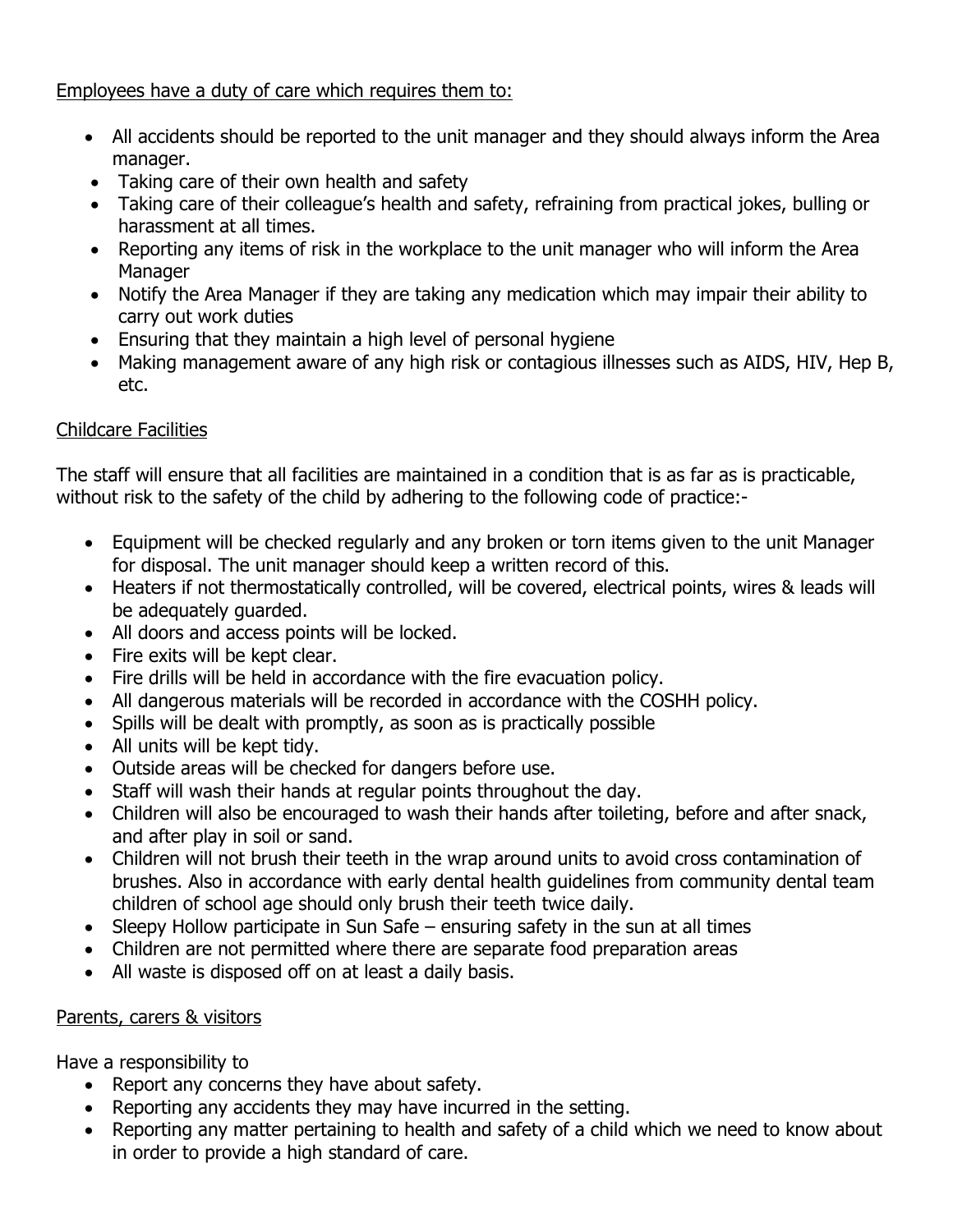• Follow any relevant safety advice within the units.

## ALSO

- No staff member, carer, member of the public will be permitted unto the premises if they are under the influence of alcohol or substance abuse.
- Similarly if anyone is aggressive or abusive towards anyone else in the building they will be asked to leave the premises immediately and a report WILL be made to the police.
- We are regulated by Environmental Health on safe catering and the safe catering pack is available to anyone who wishes to view it in the office.
- Sleepy Hollow try to recycle as much waste as possible.

All water in the building is thermostatically controlled

See also our fire policy for health and safety relating to fire & emergency lighting.

See also our risk assessments for outdoor play and outings.

See also our outings policy, school runs and vehicle use for risk assessments.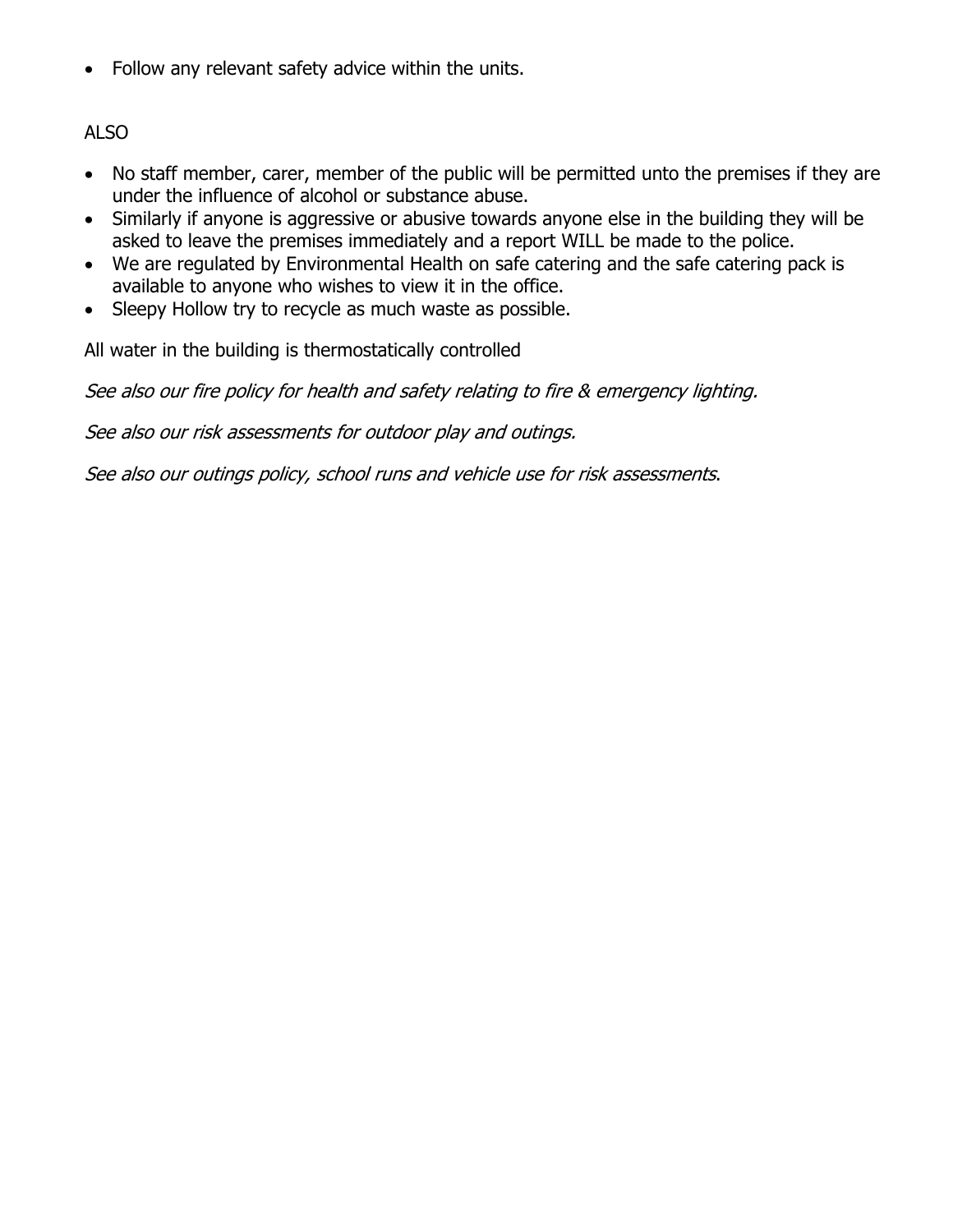#### **HOMEWORK POLICY**

We will accommodate homework time for up to 45 minutes each afternoon. This may be extended in the case of children who are preparing for transfer tests who may require one hour set aside to complete tests. Staff will supervise and help where required but will not be able to sign any homework sheets and we do not accept responsibility for correcting any mistakes. We therefore expect parents to check any homework their child may have done during after schools.

Other quiet activities will be offered to children whilst homework time is ongoing.

Any further concerns regarding homework time should be addressed to the manager.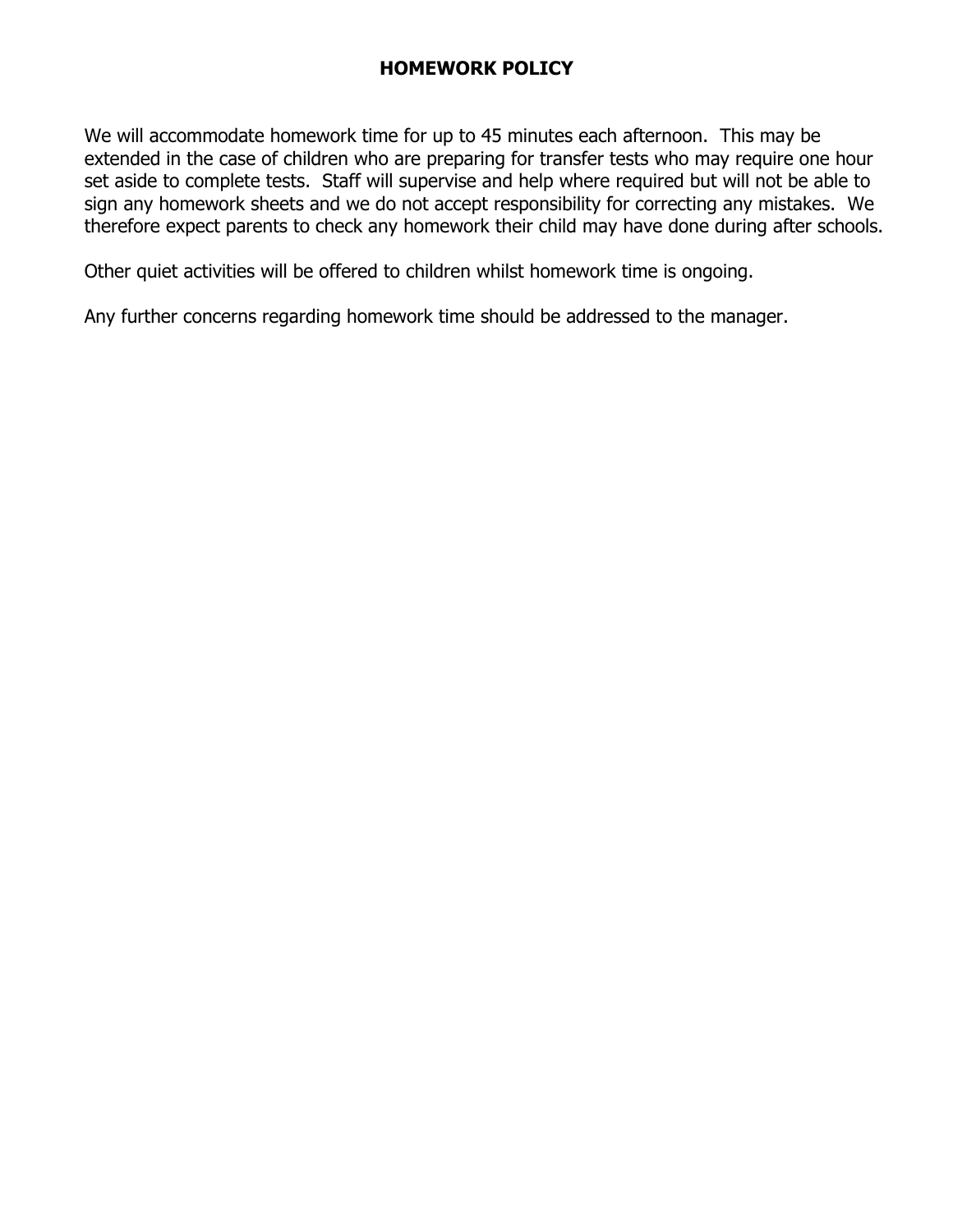## **ILLNESS AND MEDICAL ADMINISTRATION POLICY**

## **'MANAGEMENT OF MEDICINES'**

## **Principle**

We aim to provide comfort for all of the children in our care, which may mean from time to time administering medication. We also have a duty of care to all of the children in our care and our staff to ensure they are kept in a healthy environment whilst at Sleepy Hollow. We believe that children who are unwell require one to one attention in a home environment to enable them to recover from illness. We do not allowed to accept children who are ill into the unit in accordance with guidance issued by our regulating authority Health & Social Services.

#### **Statement of Intent**

#### Sleepy Hollow believes that

- Children, staff and parents should not come into the unit if they are unwell, or have a contagious illness.
- Children, staff and parents who are well, but require medication to be administered are welcome to attend the unit as normal.
- It is important that parents complete on their child's enrolment form about illnesses or allergies the child may suffer from or any regular medication the child takes.
- Should this change parents must notify the Unit Manager immediately.

#### **Procedures**

#### Illness

- Children cannot be brought into the unit if they are unwell or have a contagious illness of any kind;
- If a child has more than two case of diarrhoea at the unit or vomits, we will contact their parent/guardian and ask them to collect their child.
- Any soiled clothing will be double bagged and left for collection by parents.
- If a child has a temperature we will administer calpol or nurofen, in accordance with the authority given in the child's enrolment form we will always contact the parent first to inform them. Any layers of clothing will be removed and the child's temperature will be repeatedly taken over a period of 30 minutes to ensure that the temperature reduces.
- If the temperature does not reduce or the level of temperature gives cause for concern then the parent/guardian will be contacted immediately. In the case of an emergency an ambulance will be called.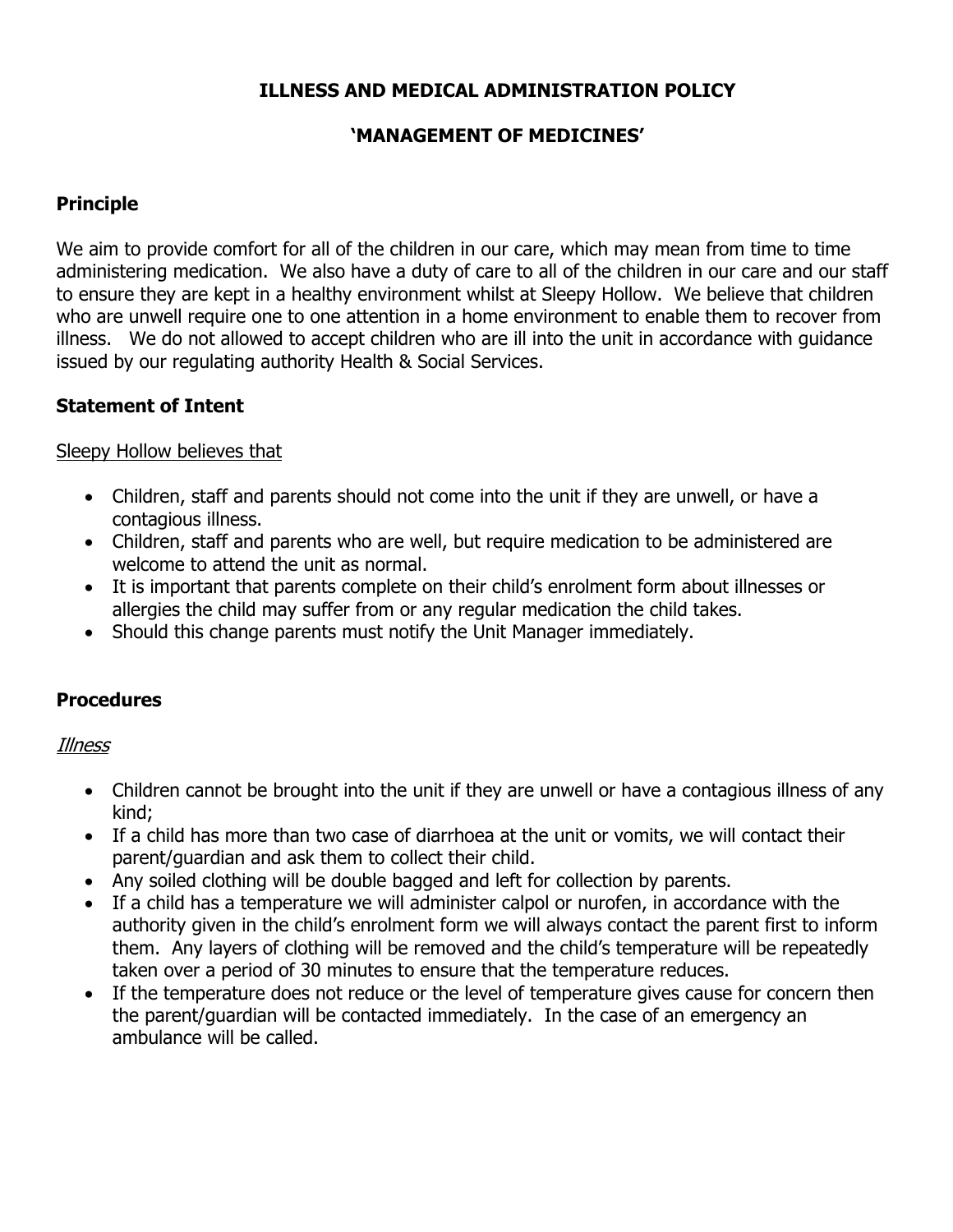#### Administering medication

- Medicines should be labelled with your child's name, exact dosage required and time or times of the day to be administered;
- The Unit Manager (or someone appointed by them) will always witness the administration of medication.
- Administration of medication forms must be completed and signed by the parents which will be retained for the units records.
- All medication will be stored out of reach, expect for any medication which must be refrigerated which will be kept in the fridge which is out of children's reach.
- We will only administer calpol or nurofen where we have received consent to do so on the child's enrolment form and will follow instructions from the manufacturer with regard to dosage to administer in accordance with the child's age or weight.
- We would only ever administer piriton in case of an allergic reaction following telephone consent from a parent or guardian. We would require the parent to complete a medication form for this when collecting their child.
- Medication is normally administered using a measuring spoon or syringe.
- This policy links closely with the infection control policy.

See separate policy on epidemics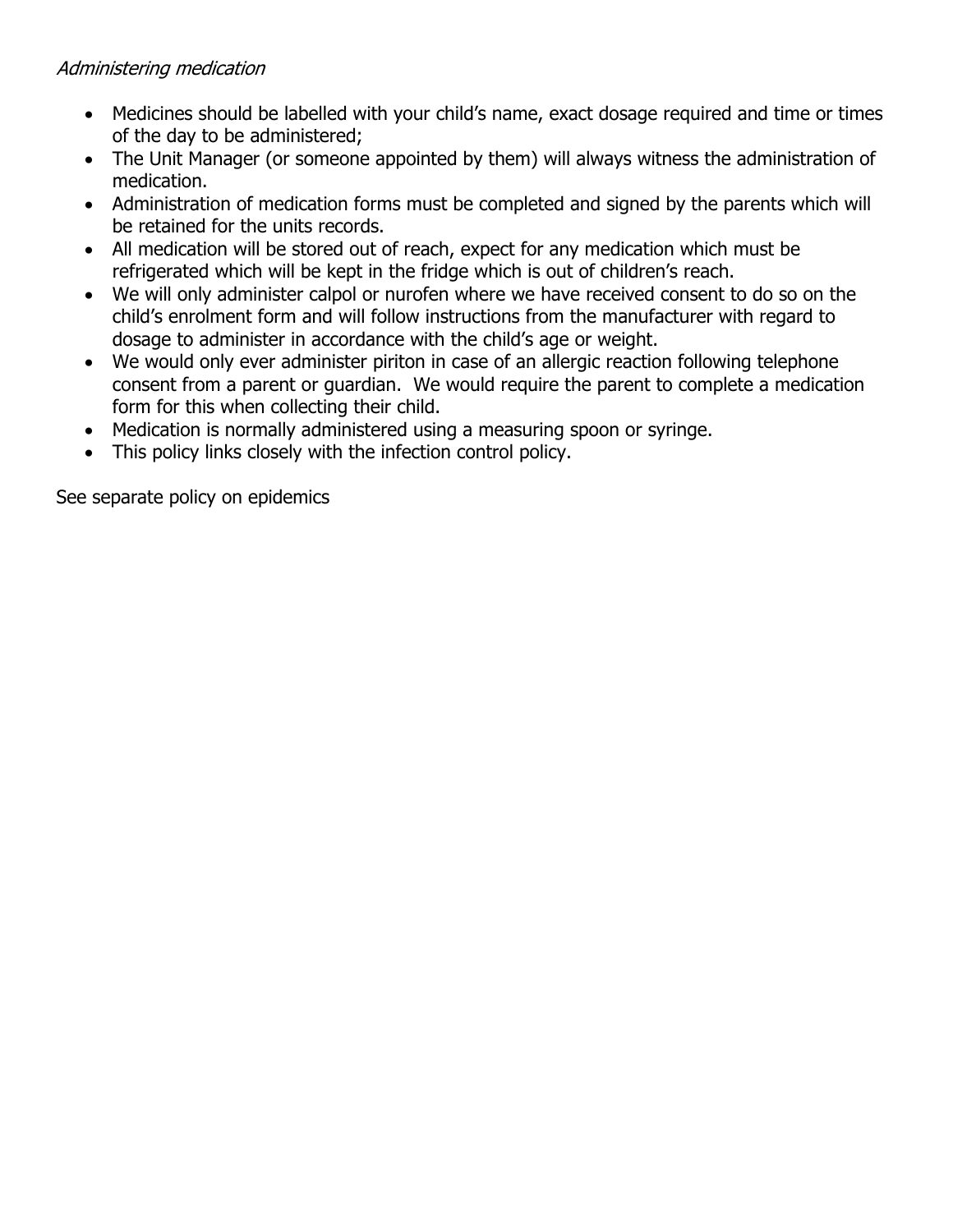# **INFECTION PREVENTION AND CONTROL POLICY**

## **Principle**

The infection control policy has been put into place to ensure the health and safety of all the children within the unit. We also feel that it is vital to practice this procedure to ensure that staff members also have a healthy and clean environment to work in.

### **Statement of Intent**

Sleepy Hollow believe

- Each child has the right to develop within a clean environment
- The units must hold a high standard of hygiene.
- No hazardous cleaning materials are kept within the units premises, which could harm children or staff.
- As this is such a large part of the units practice it is the unit manager who is responsible to over see the running and to ensure a high level of standard of infection control is followed through.

## **Procedure**

- If a child or a staff member within the setting has two cases of diarrhoea or vomiting their parents will be contacted and asked to collect him/her, the child will not be able to return to the unit unless they have had 48 hours clear of vomiting or diarrhoea.
- If any child or a staff member has to be excluded form the unit for a number of days due to an infectious disease or condition, this is kept confidential within the setting. Please refer to the chart displayed on the notice board for exclusion periods for certain diseases.
- Children's clothing or belongings which have been accidentally soiled must be double bagged and sent home to parents.
- Any spillages must be cleaned and disinfected using antibacterial solution of 99.9%
- Hand washing Procedures are displayed above each sink within the unit and staff must follow this and also encourage and assist children in learn the proper hand washing technique.
- All cleaning materials and equipment are kept within a locked cupboard. The units primarily uses Milton solution to clean and sterilize equipment.
- Cleaning checklists are displayed within each room and also in general areas within the setting. Certain cleaning duties are signed off each day and also at the end the of the week. This is Checked and signed by the unit manager weekly and filed appropriately.
- Any animals which are brought into the units are done so as an educational opportunity. They will all be accompanied by their owner; if the children touch the animals then the appropriate hand washing procedure will be carried out.
- Other policies may co inside with this policy such as Health and Safety, Child/Adult illness and Confidentiality Policy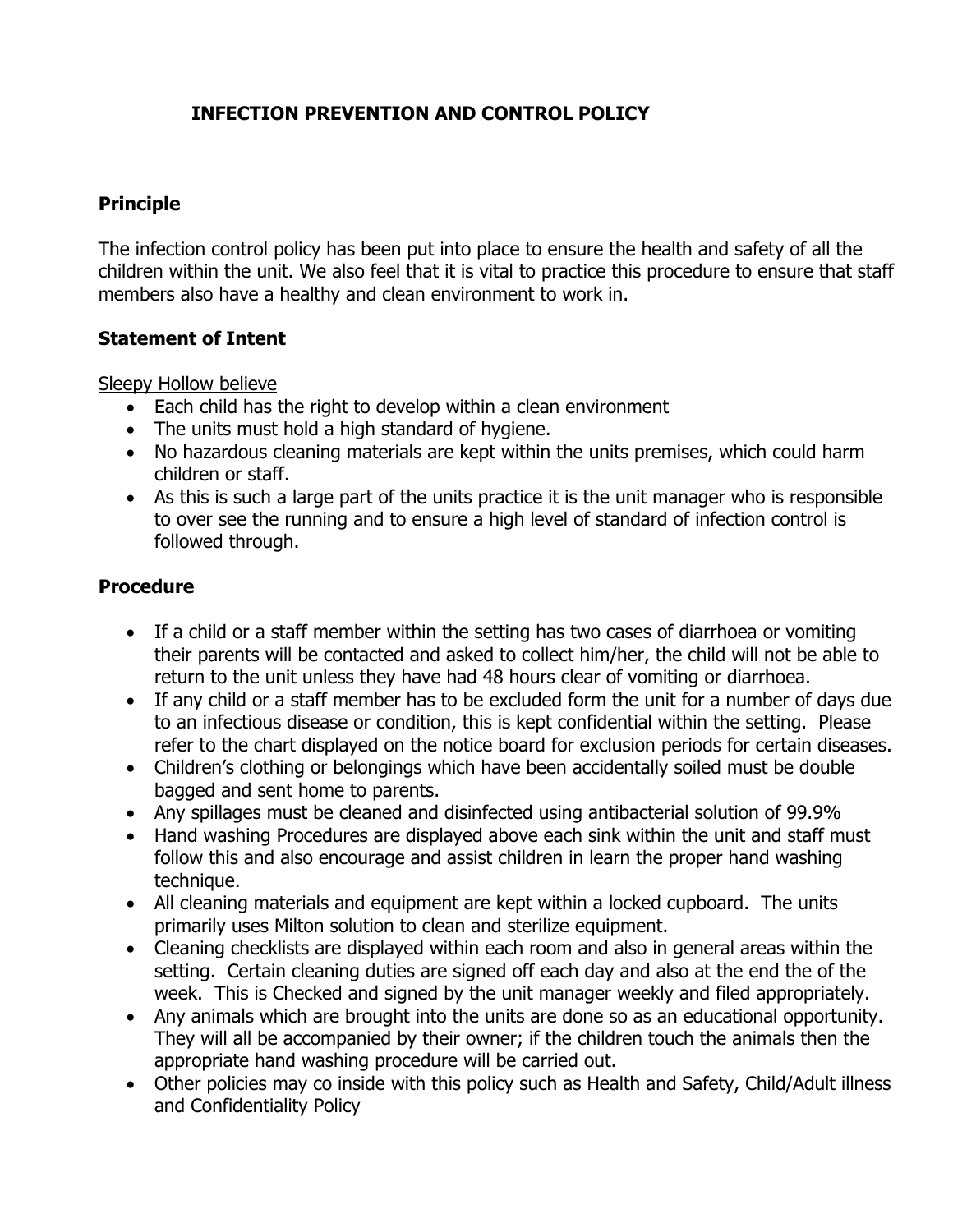### **MANAGING CHILDREN'S BEHAVIOUR**

## **'PART OF MANAGING AGRESSION AND CHALLENGING BEHAVIOUR – INCLUDING BULLYING'**

### **Principle**

Children within the setting are provided with a simulating environment, space and comfortable atmosphere to express themselves through play. Within this environment children are rewarded through praise and are encouraged for positive behaviour. Children imitate and learn from adults therefore it is the role of the playworker within the setting to set a good appropriate example towards the children and adults.

### **Statement of Intent**

Sleepy Hollow believes

- Children are given respect and their ideas and opinions are valued. This enables the child to build on their confidence and self esteem, making them a valued member of the group.
- Positive behaviour can be reinforced through encouragement and praise.
- Negative behaviour is dealt with promptly and the method of the HighScope approach 'Conflict Resolution' will be put in to place.
- No adult within the unit should ever raise their voice to a child, nor do we promote the use of time out in any form.

### **Procedures**

- Children should always be praised for their efforts and participation within the group. Giving positive attention for good behaviour will encourage this to occur again within the setting.
- As the setting is a group care environment our approach on behaviour is the same for every child.
- If a child within the setting requires additional support and help on behaviour management then this is done with the partnership of his/her parents and any outside professionals who work along side the family.
- When negative behaviour is shown we believe that the best way to deal with this behaviour is through talking to the child and understanding how he/she feels.
- The unit does not believe in time out. We feel that this is ignoring the issues and children need to be given the language and vocabulary to express themselves. By engaging in dialogue and conversation we are enabling the child to this.
- Consideration must be given to stages of development. If children display ongoing negative behaviour there may be an underlying reason. We will carry out observations to try and understand or to pin point a particular difficultly the child may be experiencing. Information will be gathered from these to help understand the behaviour more. The unit manager will discuss this with the Area manager and they will work together on helping with this behaviour.
- Staff within each group must agree on rules and boundaries for the room. This is to ensure that children are not receiving mixed messages which could create negative behaviour. The children must be involved within this process.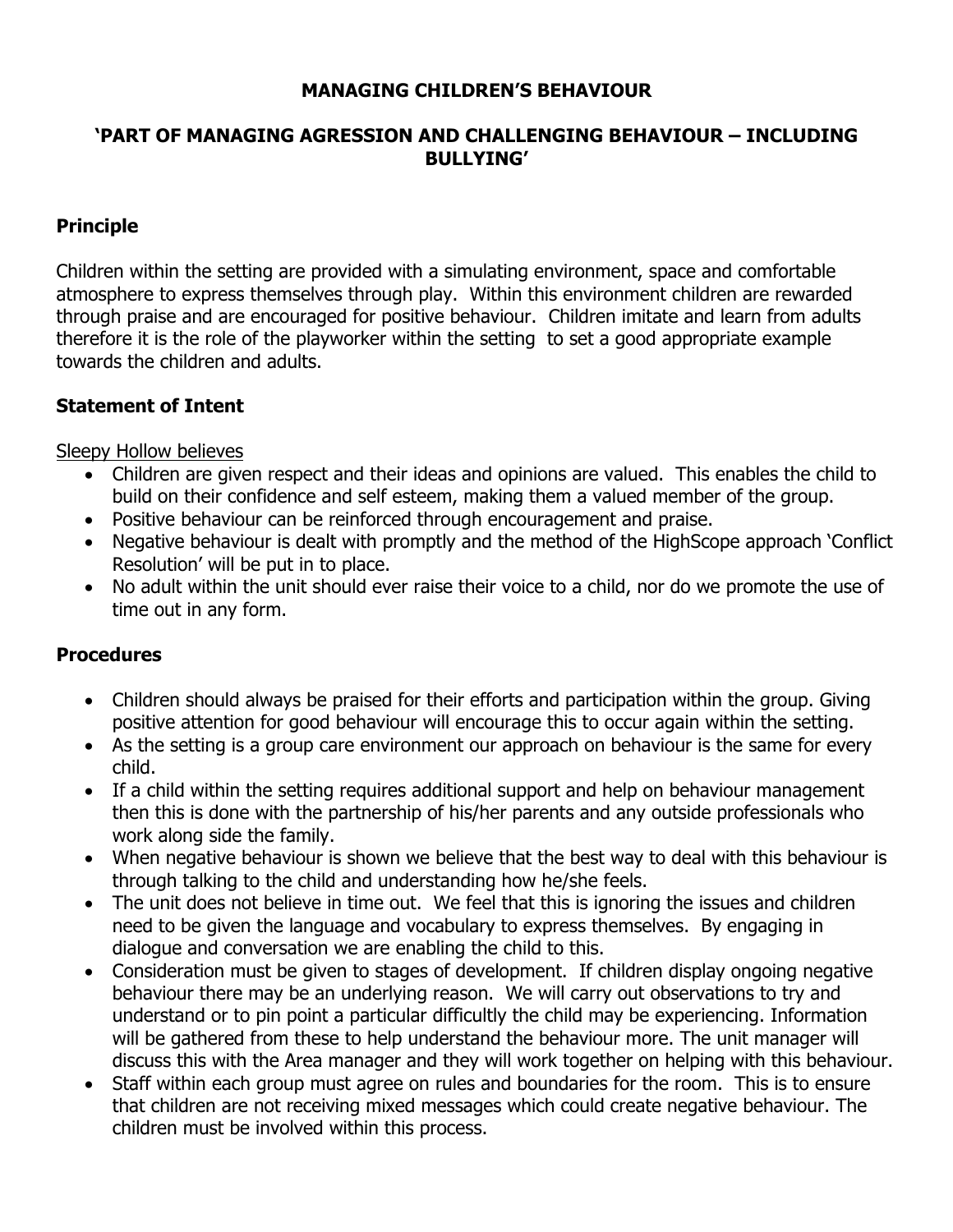- Parents play an active role within the setting. To enable children to achieve and develop there must be clear communication between the playworker and parent. This can be particularly important when building on positive behaviour and addressing negative behaviour.
- If at anytime a staff member has a concern or worry about a child's behaviour they can seek advice and support from the Area manager.
- We will contact parents to collect a child where we cannot manage an incident.
- If we sent a child home we will record this as an incident and ask everyone involved to sign the form. This may be done after the child has gone home as priority will be given to the incident and resolving the matter before recording it. We will endeavour to complete the incident record within two working days of the incident. A senior manager will liaise with parents in regard to the incident form.
- If a child is sent home for behavioural issues we may ask the parents to arrange alternative childcare arrangements – this will be done as a last resort however and we will try to work with parents to manage behaviourial issues prior to reaching this decision.
- \*This links in with bullying and managing childrens behaviour\*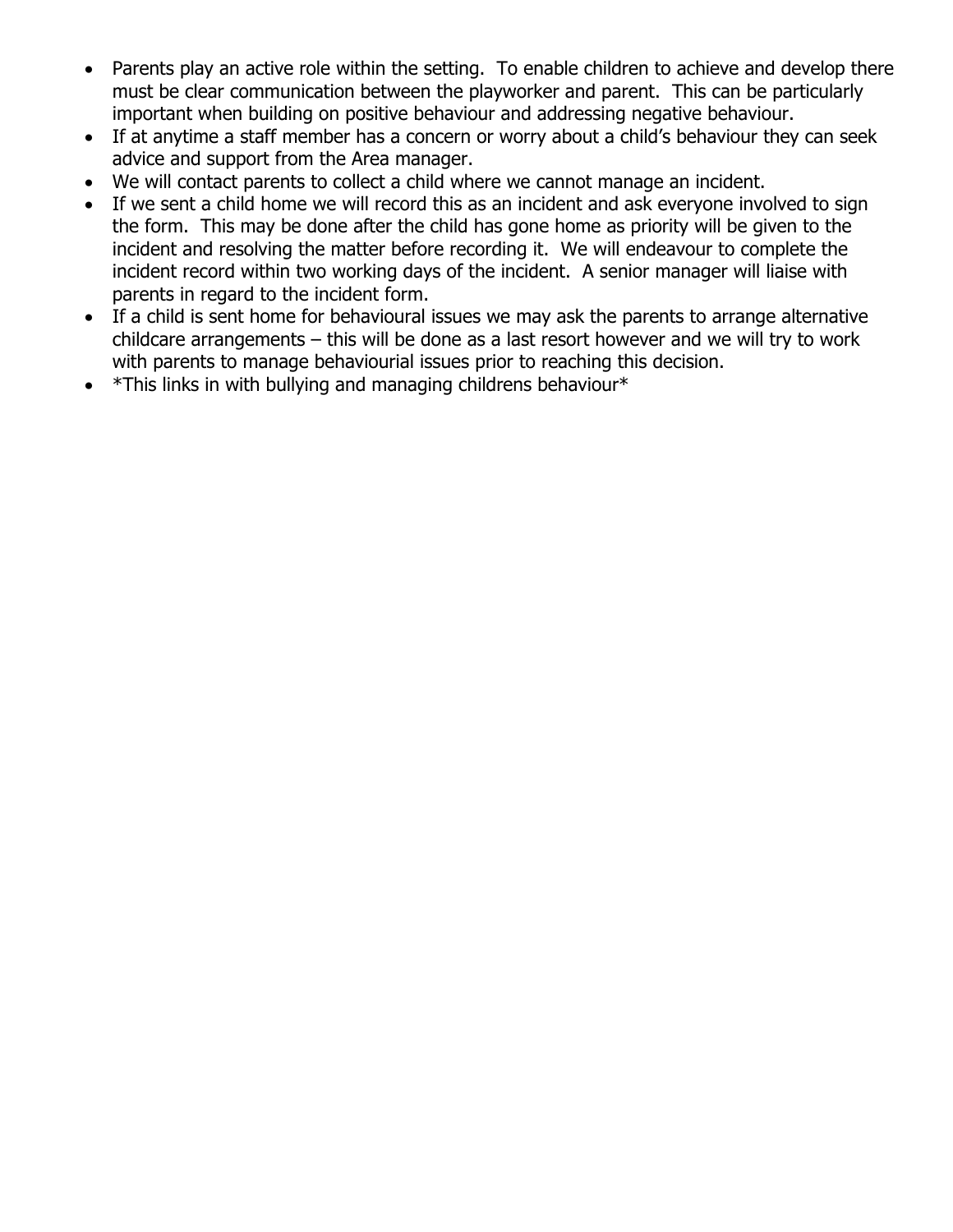# **Conflict Resolution**

We believe that combining the above strategies of praise and encourage with conflict resolution is the way forward for the setting as a whole.

We are aware that in order for children to learn and develop the adult can be looked upon as a resource of guidance and knowledge. This is how we should view the adult while engaging in conflict resolution; he/she will guide children through the conflict by communication, understanding of the situation, providing and extending vocabulary, supporting and recognising each child's feelings, building on the child's problem solving skills by involving them in and asking for view or solutions to the problem. Listed below are the six steps which each staff member will follow when situations arise.

## **1. Approach calmly, stopping any harmful actions.**

- $\triangleright$  Place yourself between the children, on their level.
- $\triangleright$  Use a calm voice and gentle touch.
- $\triangleright$  Remain neutral rather than take sides.

## 2. **Acknowledge children's feelings**.

- $\triangleright$  "You look really upset."
- $\triangleright$  Let Children know you need to hold any object in question.

## **3. Gather information**

 $\triangleright$  "What's the problem"

## 4. **Restate the problem**.

 $\triangleright$  "So the problem is ......"

# 5. **Ask for ideas for solutions and choose one together**.

- $\triangleright$  "What can we do to solve this problem?"
- $\triangleright$  Encourage children to think of a solution.

## **6. Be prepared to give follow-up support.**

- Ø "You solved the problem!"
- $\triangleright$  Stay near the children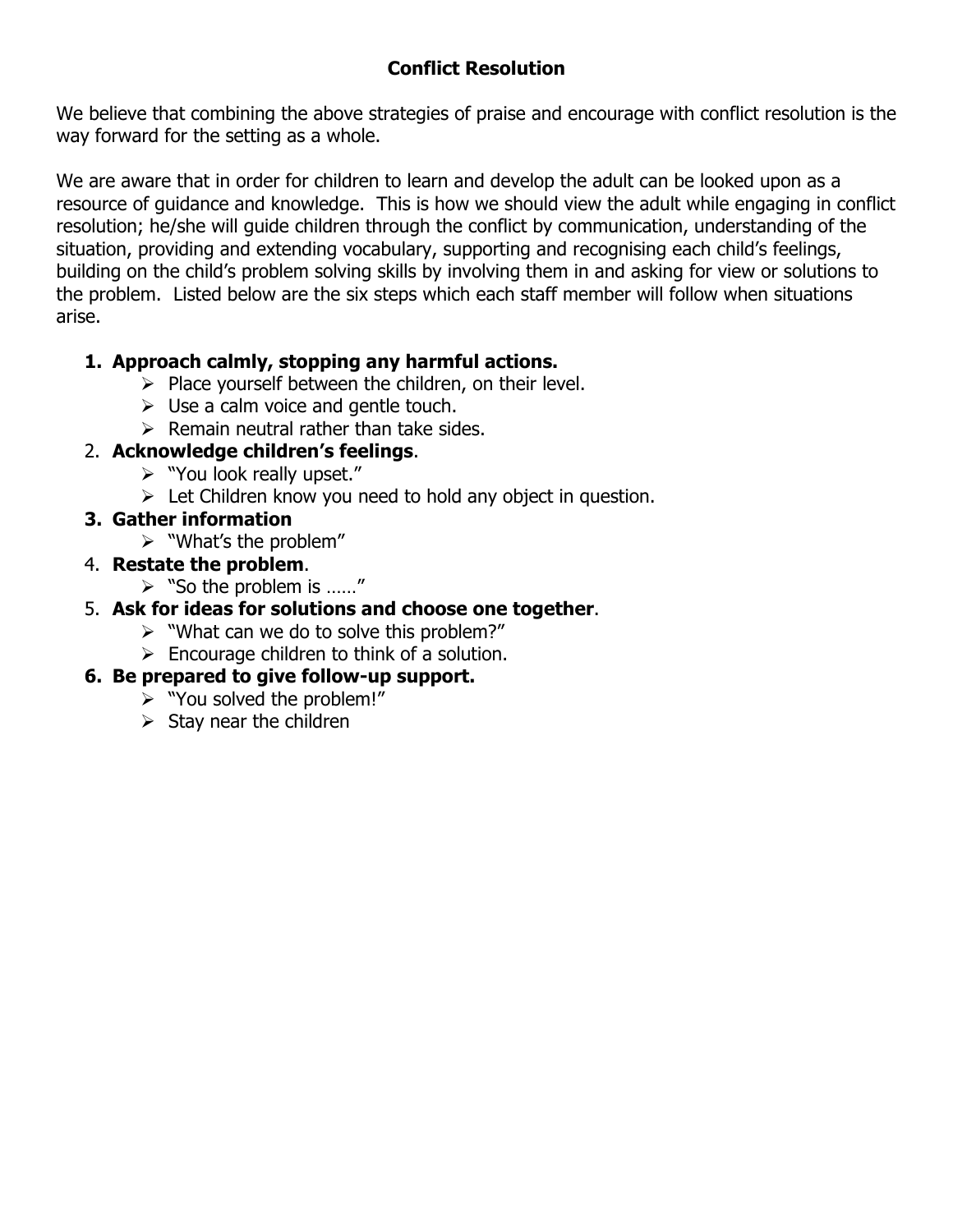## **MANUAL HANDLING POLICY**

## **Principle**

We aim to ensure our staff work in a safe environment and that the welfare of the children in our care is of the foremost importance. We follow Manual Handling Regulations 1992.

## **Statement of Intent**

#### Sleepy Hollow believes that

- We have a duty of care for our employees
- We have a duty of care that children in our care are lifted correctly avoiding injury to them or their carer
- Staff have a duty of care to their employers by following instructions and policies which have been put in place
- Staff must inform us if there are any changes which we should be aware of ie. illness, pregnancy etc, so we can carry out risk assessments which may exclude them from manual handling duties

## **Procedures**

- A manual handling instruction leaflet is attached showing the correct way to lift and staff should make sure they follow these guidelines at all times;
- Staff should avoid lifting school age children unless it is absolutely necessary (in accordance with child protection guidelines)
- Special attention will be given to students, pregnant women, staff recovering from injury or staff members who are returning to work following a lengthy absence. Risk assessments will be carried out on those individual staff and direction given on what level of manual handling they can do, if any. This may mean a staff member being moved to work for a period of time which we deem necessary with older children where manual handling will not be required.
- We can only help staff members when we have been informed of an injury, illness or pregnancy and would therefore ask staff members to share any such information with us at an early stage so we can put measures in place to protect their well being.
- Staff should always ask themselves when facing a manual handling techniques 'do we need to lift?'. Always look at alternative methods and if you are unsure speak with a manager prior to moving any items of furniture in the room.

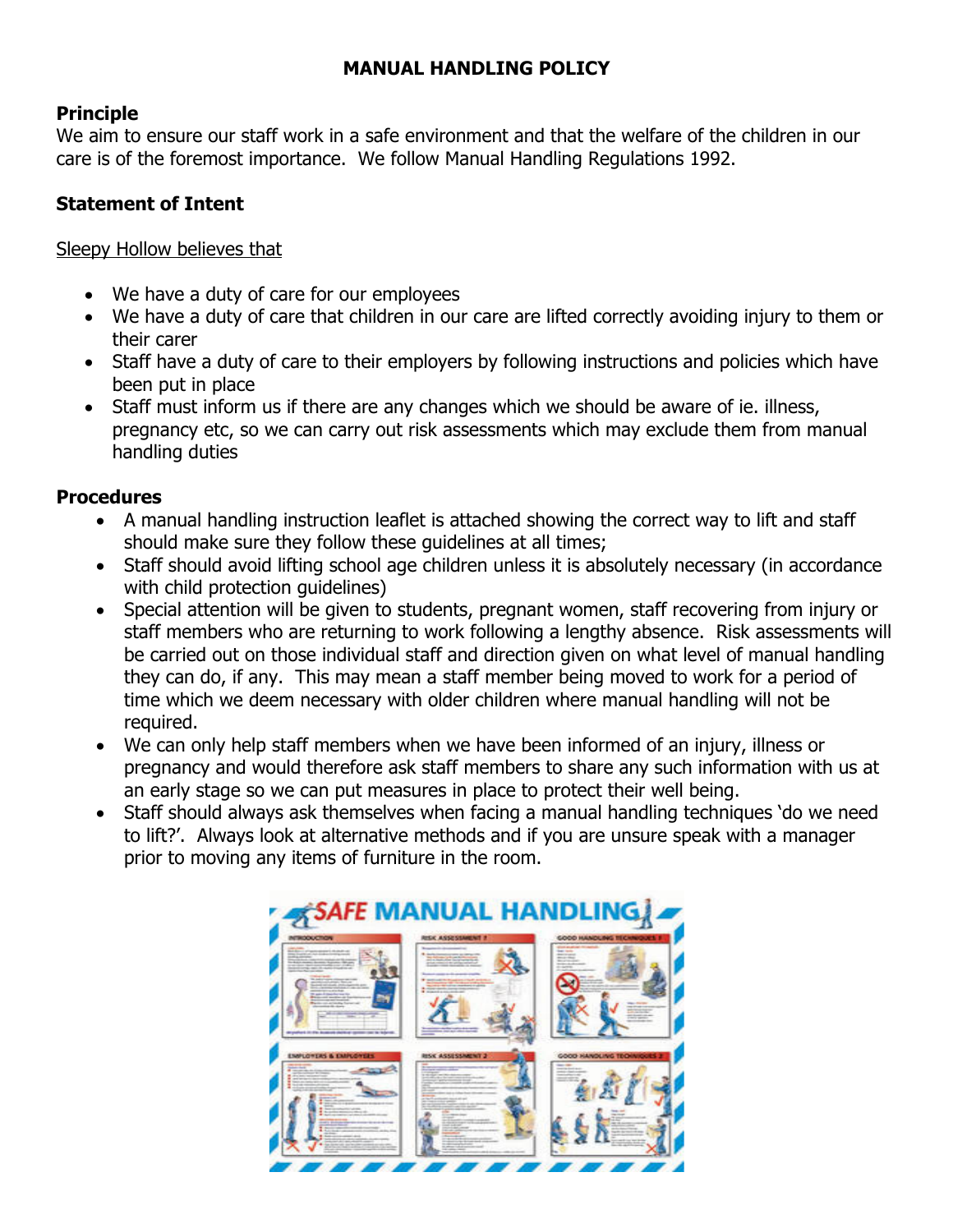### **MULTI MEDIA POLICY**

## **'INCLUDES PHOTOGRAPHY AND VIDEOGRAPHY'**

### **Principle**

We aim to ensure that children have a valuable play experience during their time at Sleepy Hollow. Often the best for a child to observe what they have achieved is through showing them photographs of them or their group participating in activities.

### **Statement of Intent**

Sleepy Hollow believes

- It boosts a child's self-esteem when they see visually what they have achieved.
- Parents can gain a better idea of what their child does in the unit during the day when they see photographs.
- In order to comply with child protection legislation full names and dates of birth will never appear alongside photographs which are on display.
- Children benefit from seeing themselves on photographs and in video's.

### **Procedure**

- Photographs will only ever be taken of your child if you have consented to this on your child's Famly account.
- Photographs will only be taken for display purpose.
- Individual photographs will be sent home with the child when the display is taken down. Group photos and staff photos will be shredded.
- No photographs of children will ever be included in students portfolios.
- We will seek your consent if any photographs are going to be published in media or for an advertising purpose.
- When staff within the unit are taking photos for display work this will only ever be take by the company camera. Once the photo has been printed the photographs will then be deleted off the camera this is the only method of photography which is allowed to be taken with the unit by the staff.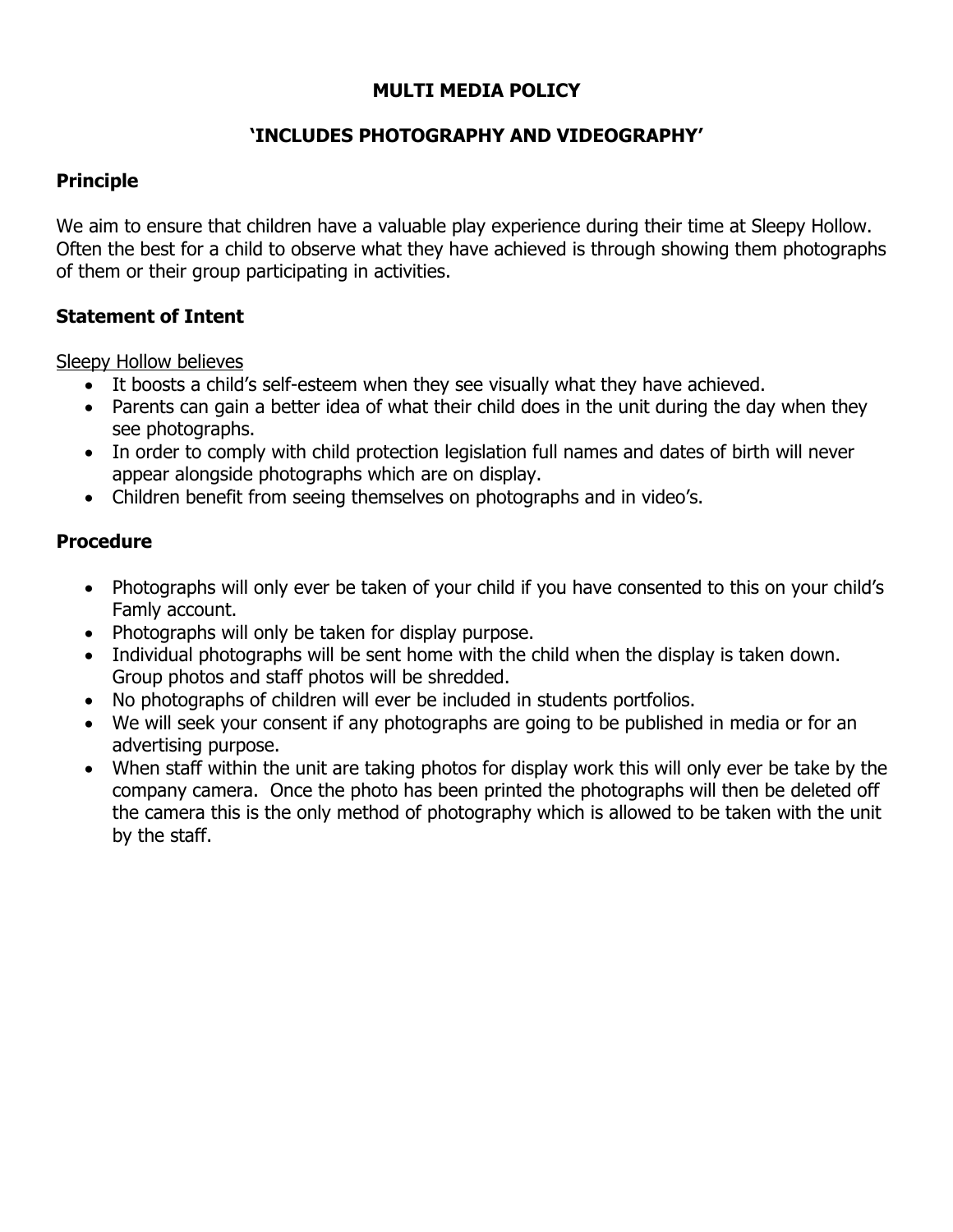### **OUTINGS AND COMMUNITY LINKS POLICY**

#### **Principle**

Outings and community links are seen as vital part of a child's life. This enables them to experience first hand all those exciting places which we talk about within the planned play programme i.e. the summer scheme plan. While doing this we hope to build up good relationships with the local and wider community and make the most of the facilities around us.

#### **Statement of Intent**

#### We at Sleepy Hollow believe

Every child should have the opportunity to use the facilities within the local community.

Children learn best by first hand experience which we hope to achieve by providing the  $\frac{1}{2}$ children with a varied programme during holiday periods which included outings.

Children's safety and wellbeing is always paramount to the nursery staff and  $\mathbb{F}^n$  management team when organizing an outing for the groups).

#### **Procedure**

Parents must be made aware of the venue, time, cost, the appropriate clothing which their child may need to wear during planned outings and any other information which is relevant to the outing.

Written permission must be obtained from all parents prior to planned outings (check enrolment form for consent given for local community trips.).

The child/adult ratio must be in accordance with the Health and Social Care Trust guidelines for outings and also in accordance with the nurseries insurance policy.

Whilst on all outings a staff member with first aid qualifications must be included within the ratios and a first aid box taken.

A member of staff most have a mobile phone in the case of an emergency and to also be able to remain in good contact with the nursery manager at all times.

A roll call sheet must be taken on the trip and carried out before leaving, on regular intervals throughout the trip and before returning.

If at anytime the group has been divided up into small groups then the staff member assigned to a certain group most take responsibility to ensure that they mark their children off the roll call registered.

If a parent collects their child directly from an outing then the manager must be informed before the child leaves and the parent must sign the roll call sheet.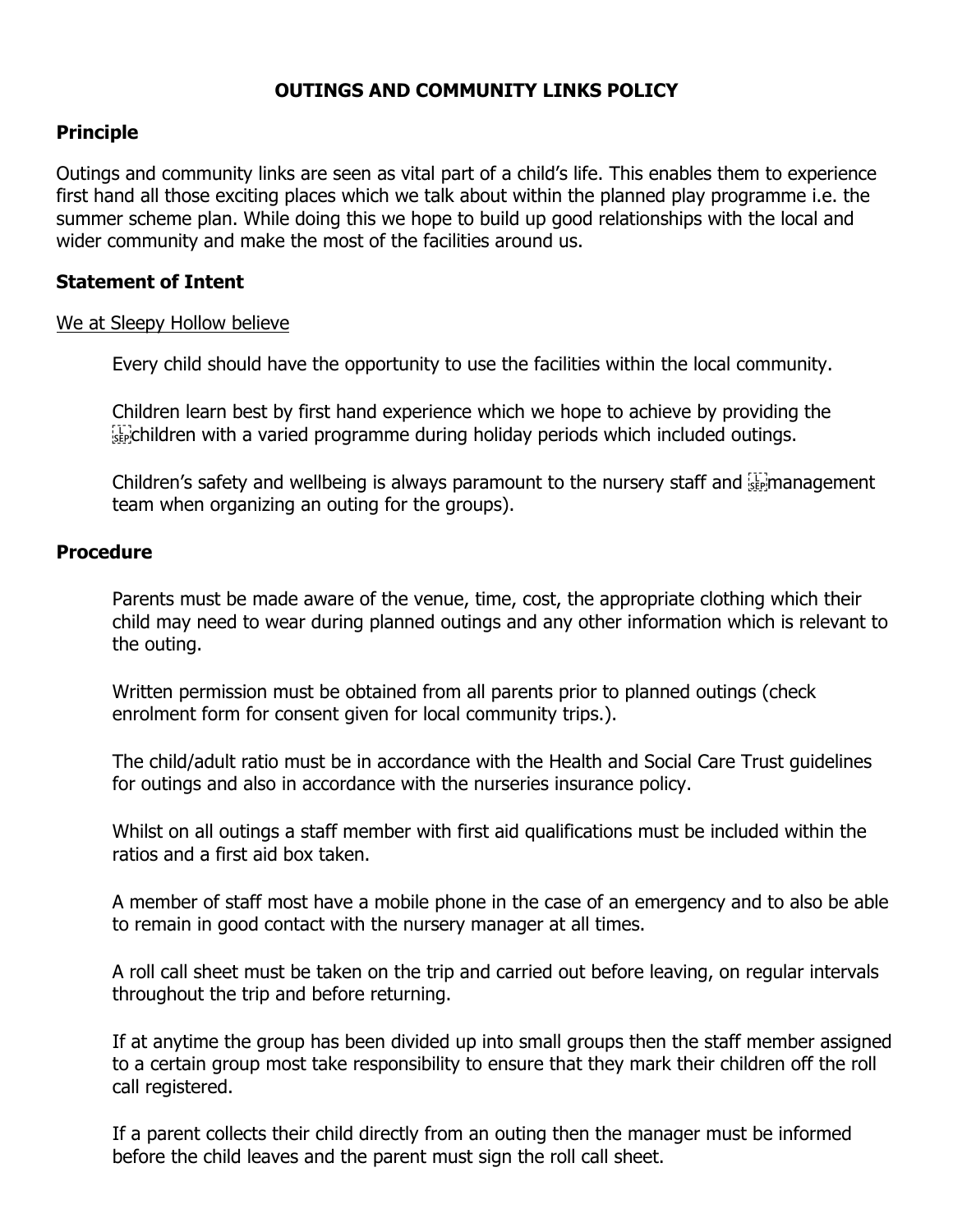Food and drink must be available at the same times as they would in the setting(ie if trip extends past snack/lunch times).

Meeting points must be pre designated and times arranged when all the party should assemble. These must be strictly adhered to.

Transport must be fully insured, drivers details satisfactory and all seats have safety harnesses or equivalent. The maximum seating capacity of the vehicle must not be exceeded. Appropriate booster seats should be used when there is not a child's adjustable seat belt.

Before bringing the children on an outing the staff member in charge of the outing and the manager will gather information on the place of interest. If possible they may visit this to carry out a risk assessment before bringing the children to ensure that it is appropriate for their age and has a safe environment. Before leaving for the trip staff will complete a checklist to ensure that have all the equipment and information which they need. Once the children have been on an outing the staff members involved will complete the evaluation form rating different aspects of the trip from transport right through to learning experiences. This information will be kept for future use along with all the consent forms and any other information relation to the trip in the outings file.

Only staff members will accompany trips and there will always be a person in charge who has been on a trip before. During school holiday or summer scheme trips a manager, or senior team leader will accompany each trip.

Staff should obtain and record feedback on each outings trip from the children who attended.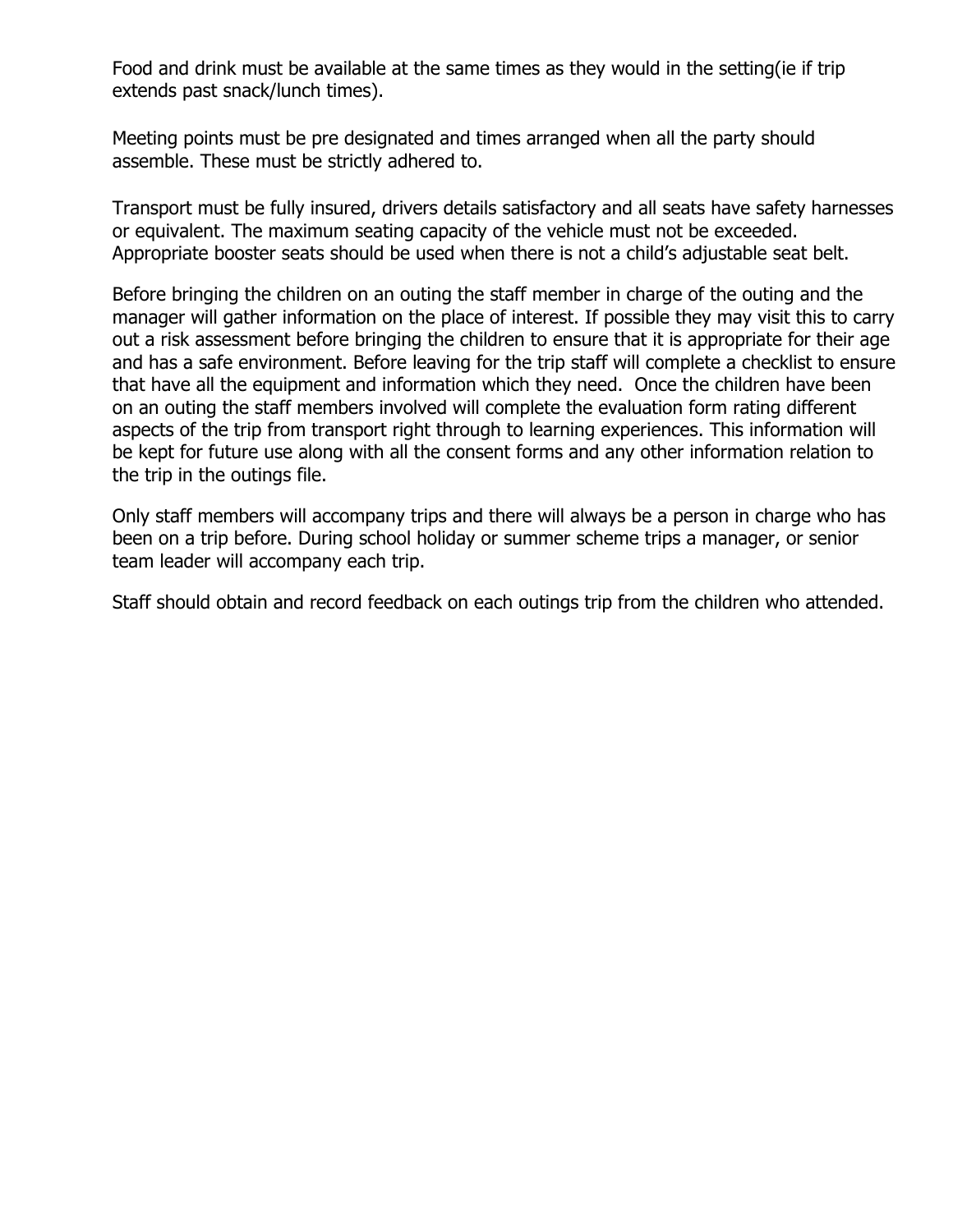## **PARTNERSHIP WITH PARENTS POLICY**

## **'INCLUDING PARENTAL ACCESS TO RECORDS AND PARTICIPATION'**

## **Principles**

Parents / Carers involvement within the wrap around units is necessary for a child's individual development. If a parent / carer have a certain skill or particular profession then we at Sleepy Hollow would encourage them to come in and share this with the children as a learning opportunity.

### **Statement of Intent**

Sleepy Hollow believes that

- Parents/carers are welcome in the units at any time.
- Parents/carers play a vital role in their child's development.
- The parents/carers are welcome to give their input into the children's planning.
- Parents/carers know their child better than anyone and this will always be respected at all times.

### **Procedures**

- Information which is held on your child can be accessed at anytime. This can be requested at any time.
- Any information, which we hold is strictly confidential. (Refer to data protection policy on how this information is handled).
- As we are a private wrap around care after schools you can request at any time through out the year to meet with the unit manager to discuss your child. The time and venue will be decided between the manager and parent/carer to arrange this when it suits both parties.
- Monthly planning which is devised is clearly displayed on the notice board of each unit.
- During outings parents are encouraged to join in the learning experience with their child. We can only accommodate those parents/carers, which have been vetted through the trust.
- We aim to hold social events from time to time for parents to join in with either in the setting or in the evenings, such as quiz nights, open afternoons etc.
- Families' beliefs, culture, language and customs are always valued respected within the unit
- We have stay and play dates each month for parents to come and join in with our fun, but parents are of course welcome any day to spend time with us.
- All parents/carers will be asked to fill out a questionnaire at the end of every year via the day nurseries website www.daynurseries.co.uk this will enable Sleepy Hollow to further develop and implement changes to ensure that our setting continues to deliver a quality provision for the children in our care. Parents can also review our setting on, on our facebook site or on yell.com. We also really encourage all parents to complete and return questionnaires to the Early Years Teams in the respective HSCT as part of our annual inspection process.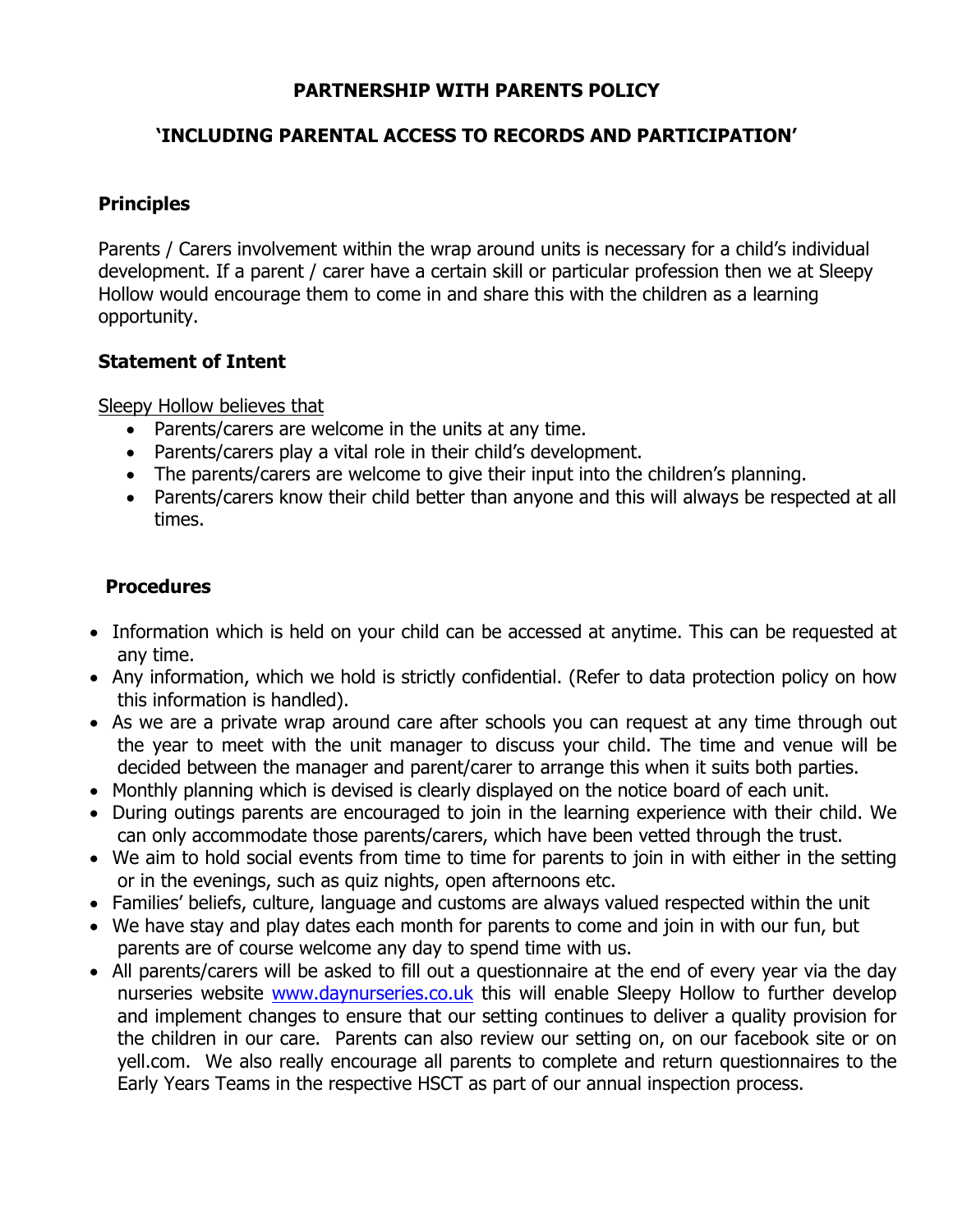• The contribution from parents/carers is of pivotal importance to our setting. At Sleepy Hollow we would recommend that anyone who is interested in becoming more involved should speak to the management team.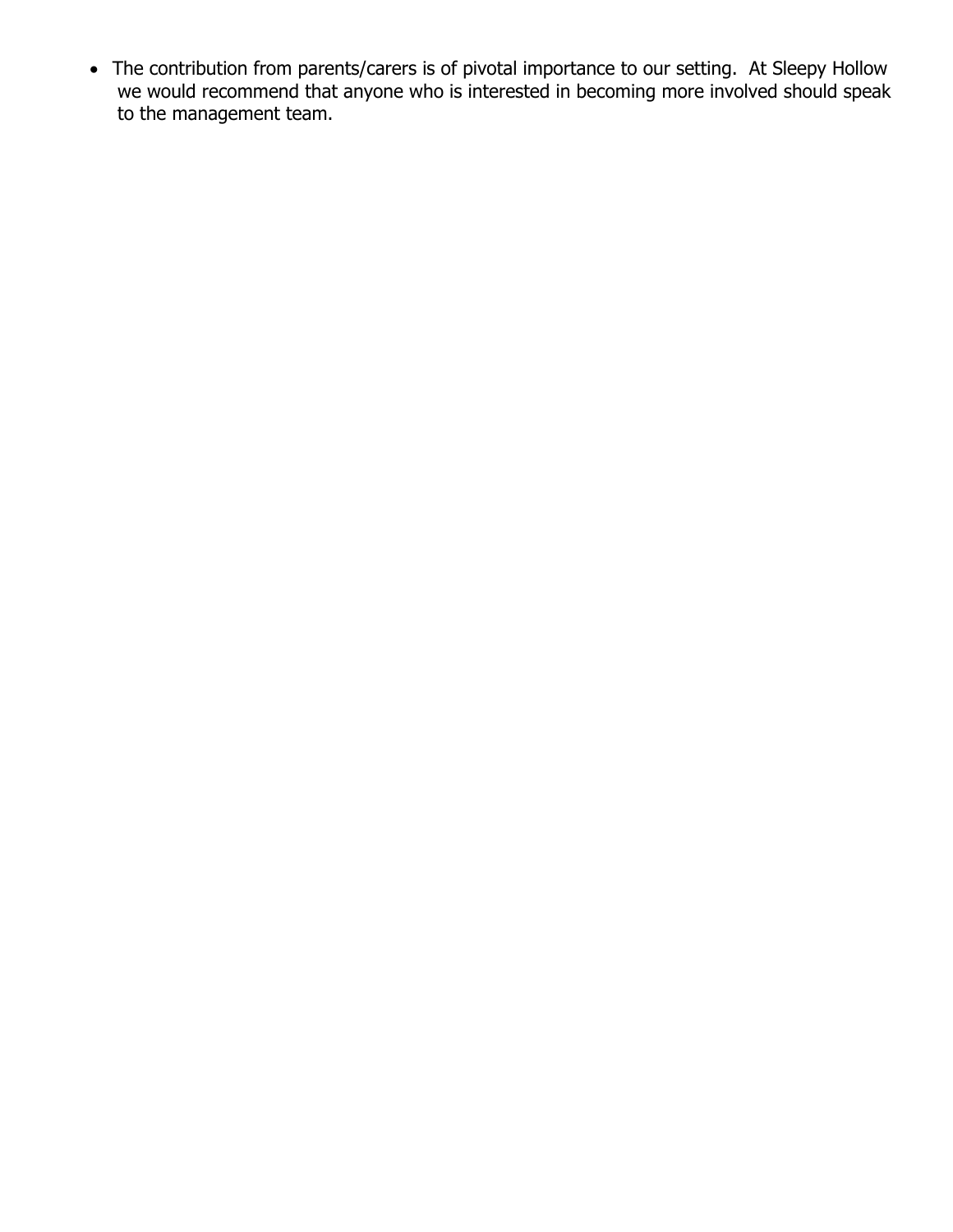## **PLAY AND PLANNING POLICY**

## **'INDOOR AND OUTDOOR'**

## **Principle**

We believe that children and young people need to play, and that a we use and enhance our natural play spaces. It is fundamental to the healthy development and well being of each individual child and young person in a setting such as ours.

### **Statement of Intent**

#### Sleepy Hollow believes that

- All children and young people need and have the right to play.
- Children and young people should have a choice and ownership over their play.
- The equipment should be age appropriate.
- We have a responsibility to advocate for play where and when possible.
- We should try and use all different play types (Hughes 1996) in our daily day to day play.

### **Procedures**

- We will provide different play spaces to enhance our play types.
- Free play should be given as much importance in the unit as structured activities as the children gain and experience many opportunities through this.
- When setting boundaries the children are fully involved in the decision making so they understand if restrictions are made for safety reasons.
- We manage the balance between risky play and keeping the children safe from harm by ensuring the children are supervised and by completing risk benefit assessments.
- Ensuring that the resources we have will encourage and stimulate the children to play.
- Maximise play opportunities and natural play spaces for children by regularly changing and varying their play spaces and natural environments.
- We will aim to have at least one hour outdoor play during each half day session or two hours in a full day session. We strongly believe that there is no such thing as bad weather it is bad clothing.
- Our play plan will be displayed monthly, but we also have a daily play programme which is displayed. Please note that planning can change due to childrens choice.
- A risk assessment checklist is ticked before each outdoor play session.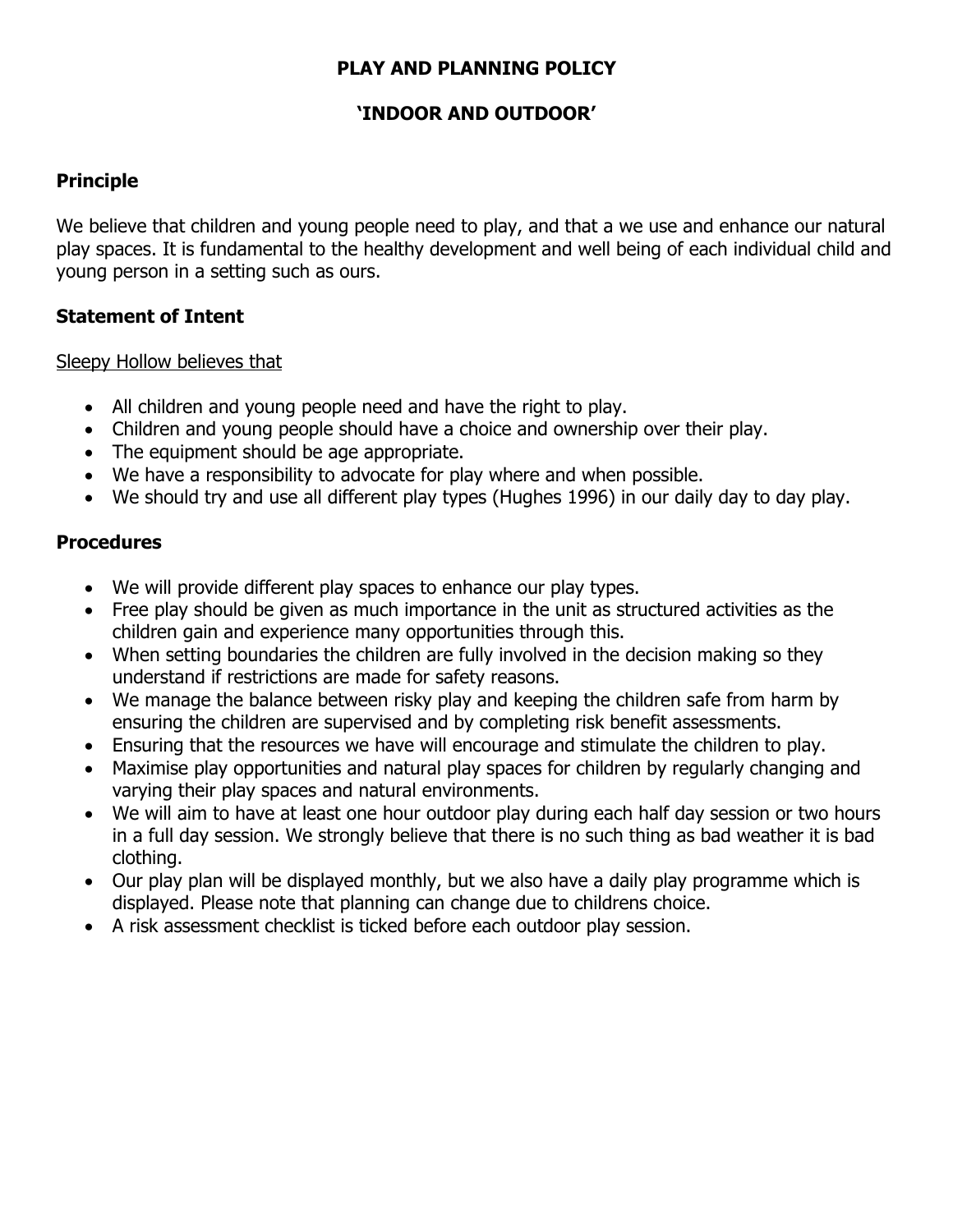## **RECRUITMENT, SELECTION AND REDUNDANCY POLICY**

## **'SEPERATE STAFFING INFORMAITON HELD IN STAFF HANDBOOK'**

## **Principle**

We wish to promote a fair recruitment, selection and redundancy procedure in line with our equal opportunities ethos which we promote in Nursery.

## **Statement of Intent**

### Sleepy Hollow believes that

- All vacancies within nursery will be advertised in either local facilities, newspaper, job centre or recruitment agency
- All applicants will have to submit their current CV.
- At least two people will be on the recruitment panel.
- Staff are entitled to be paid equally, and not to be discriminated against.
- Part time employees will be treated no less favourably than full time members of staff.
- All staff will be given a written contract of employment which must to be signed prior to commencing employment.

### **Procedures**

- The recruitment process will apply to permanent and temporary staff members, but not students.
- Vacancies will be advertised by the above mentioned means.
- There will be a minimum of two people in the selection panel.
- A job description will be drafted for each position.
- Staff will be short listed and if an applicants scores equal weighting then second interviews will be arranged.
- Interview questions will be appropriate to the job.
- References will be taken up immediately.
- Offers of employment will always be made subject to vetting and successful references;
- Access NI forms will be completed by the candidate and company. Once the company receives the Access NI certificate this will then be passed on to the Early Years Team on the NHS Trust with additional information required by the trust.
- Employment will only commence after receipt of vetting form and references.
- A comprehensive induction programme will be given to all staff pertaining to policies, Procedures, guidelines etc. Staff will sign to confirm that they have read and UNDERSTOOD these policies. Staff will also have to do this annually and policies will be displayed in the staff room and put on the board when a policy has been updated.
- All staff will have annual staff appraisals, or at closer intervals if thought necessary.
- A staff supervision session is held bi-monthly with each staff member.
- All staff will receive appropriate training in accordance with our requirements.
- A staff handbook is given to staff to read and sign, and a copy left in staff room, at all times.
- Selection for any redundancy is detailed on each staff's contract of employment.
- The nursery comply with all relevant employment legislation.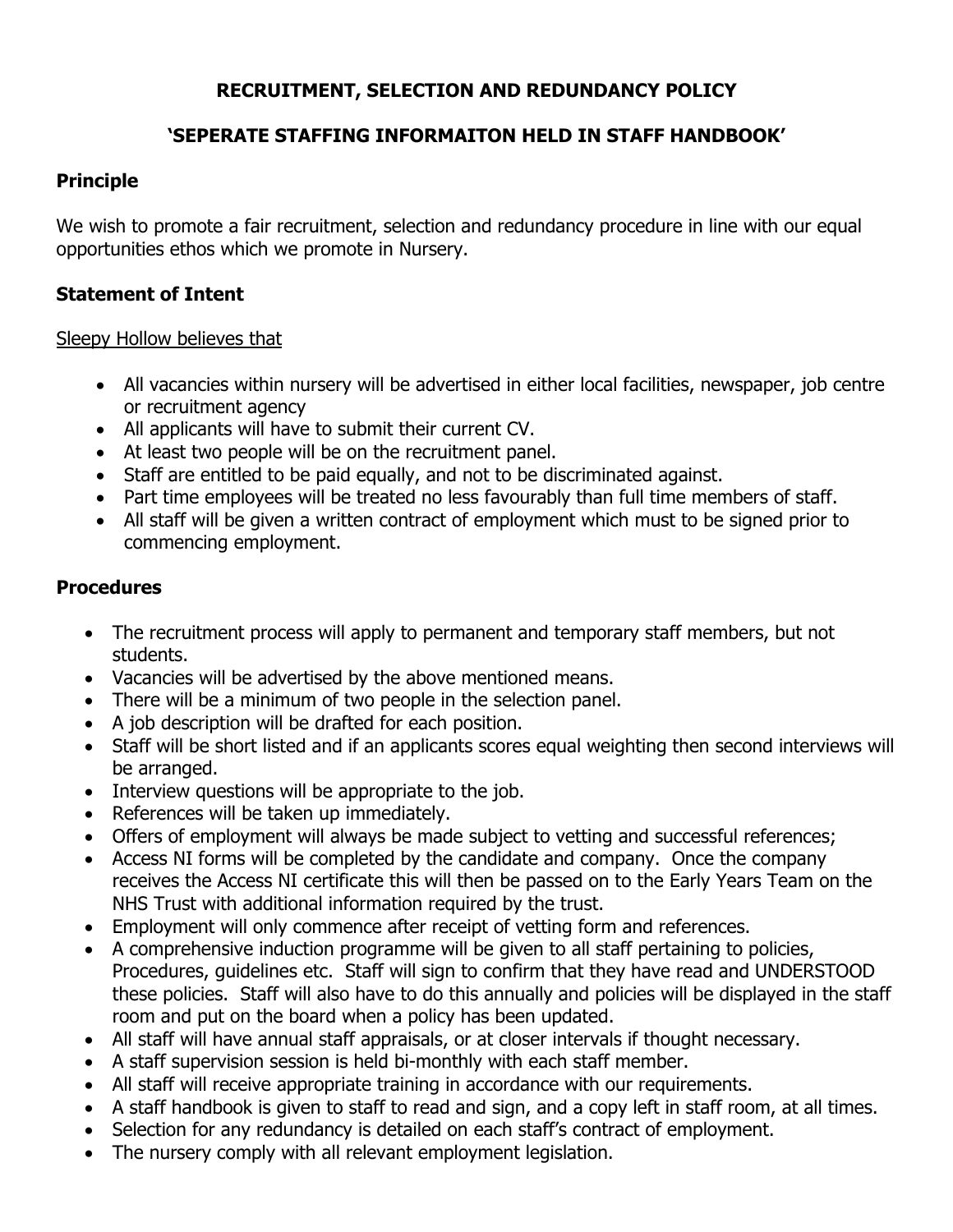• Staff records are kept for the duration as required by the Employers Liability Insurance guidance.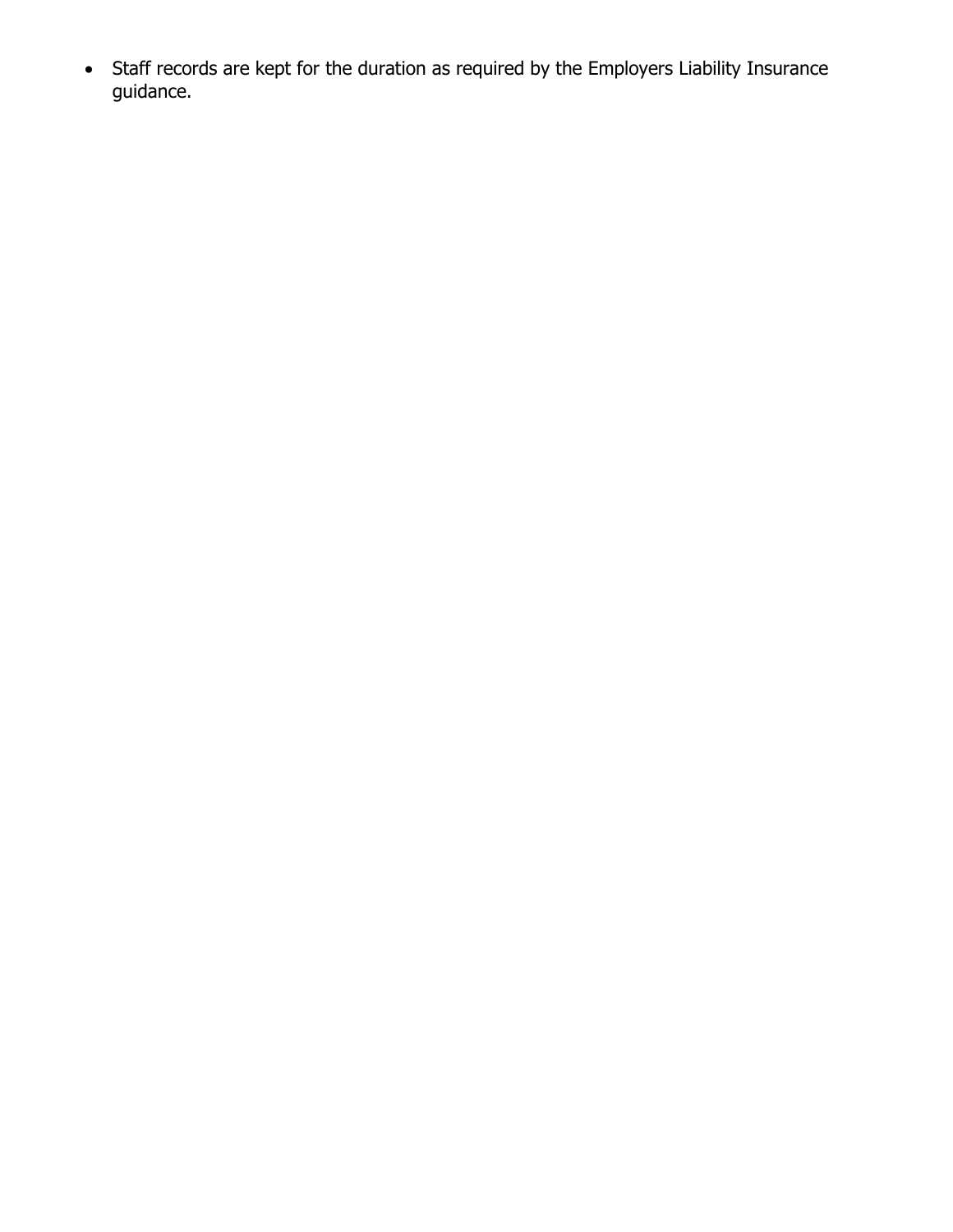## **RISK ASSESSMENT POLICY**

### **'management of risks associated with the care of individual service users'**

## **Principle**

In order to deliver a high standard of health and safety within the setting we feel that a risk assessment on all areas throughout the premises is required. This will help to minimise on accidents which may occur and is in keeping with health and safety legislation outlined in the Health and Safety at Work Order 1998.

## **Statement of Intent**

By carrying out a risk assessment it will help those involved to identify the hazards, evaluate them and then prioritize any measures to be taken. An example of this could be a spillage of water in the main hallway which is a hazard; the evaluation of this would be children, staff, parents and any other person slipping therefore causing harm. This would be off priority and dealt with immediately by displaying a wet floor sign until the spillage was cleaned up and the surface had dried.

## **Procedure**

- To help carryout the risk assessment we believe that it is important to have a united approach throughout the setting. This will therefore promote the importance of health and safety issues within the company and help those working on the premises gain a greater understanding of the importance in carrying out a risk assessment.
- A risk assessment is an on going process which takes time and commitment to maintain. Therefore as stated the Area Manager will have responsibility of reporting and changing risk assessement as a hazard is found. Risk assessments will be reviewed on an annual basis as a minimum.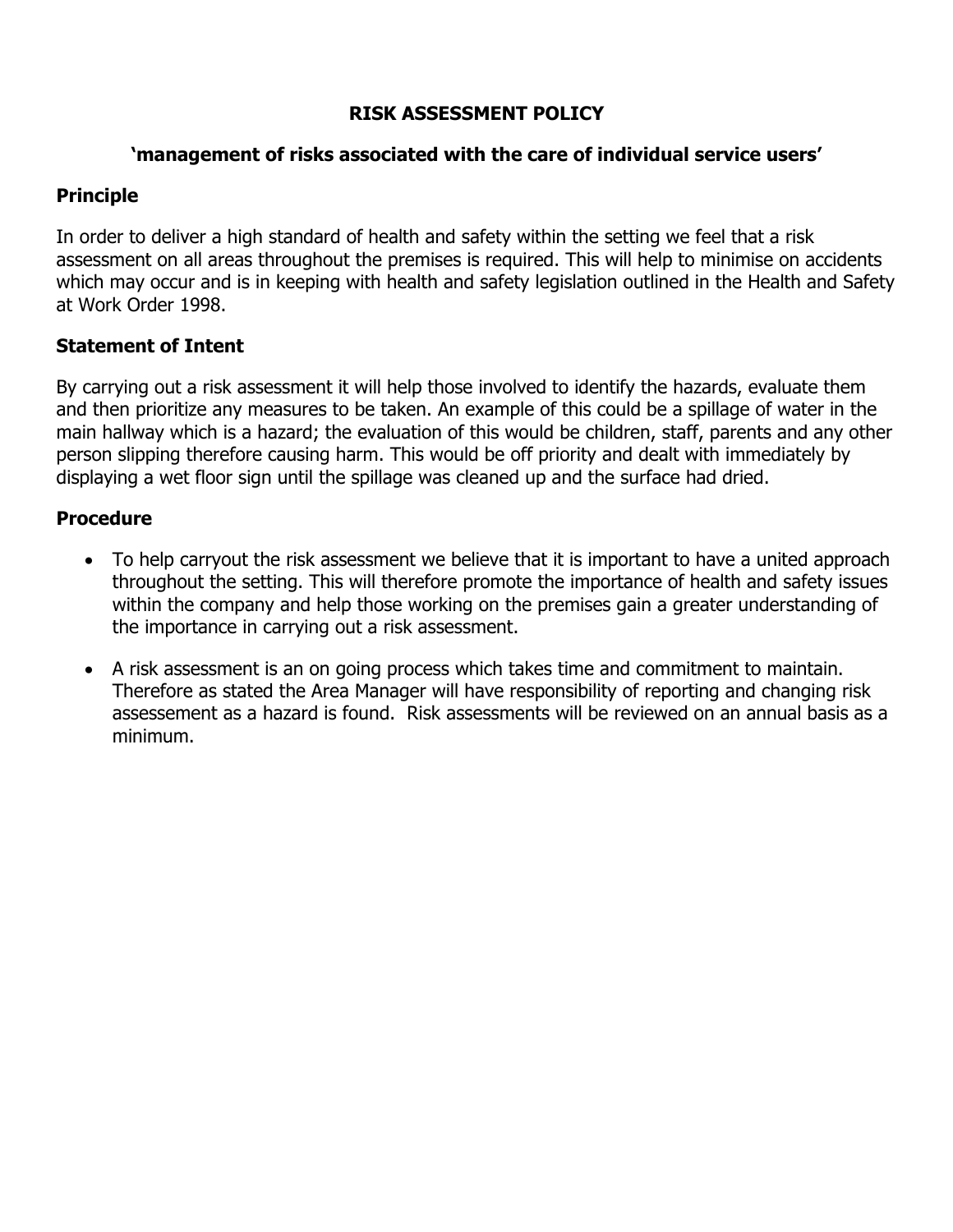## **SMOKING POLICY**

## **(includes e-cigarettes and vape devices)**

## **Principle**

This policy has been created to help protect children, staff and others coming in and out of the setting against passive smoking (second hand tobacco smoke). Exposure to second hand smoke can increase the risk of health problems to non smokers. April 2007 seen the implementation of workplaces becoming smoke free zones, this was in compliance with The Smoking (Northern Ireland) order 2006. Therefore it is against the law to smoke in enclosed and substantially enclosed workplaces.

## **Statement of Intent**

We believe that children, employees, parents and visitors have the right to experience the nursery in a smoke free environment.

## **Procedure**

- It is illegal to smoke within the workplace or in any of the company's vehicles
- The setting and company vehicles will have non smoking signs on display.
- A non smoking environment applies to all within the setting such as employees, parents, contractors and visitors. It is the responsibility of the nursery manager to ensure that those unfamiliar with this policy adhere to it.
- A smoking area outside the building and away from children's play area is available for those staff who wish to use it. Those that do so can excess this area during their break and lunch period.
- If an employee chooses to smoke during their break or lunch we would ask that they wash their hands and use mouth wash before returning to work with the children. This is due to the close contact we have, especially with young babies, given the particular field of work.
- For help and support on giving up smoking you can contact the Smokers Helpline free phone on 0800 85 85 85.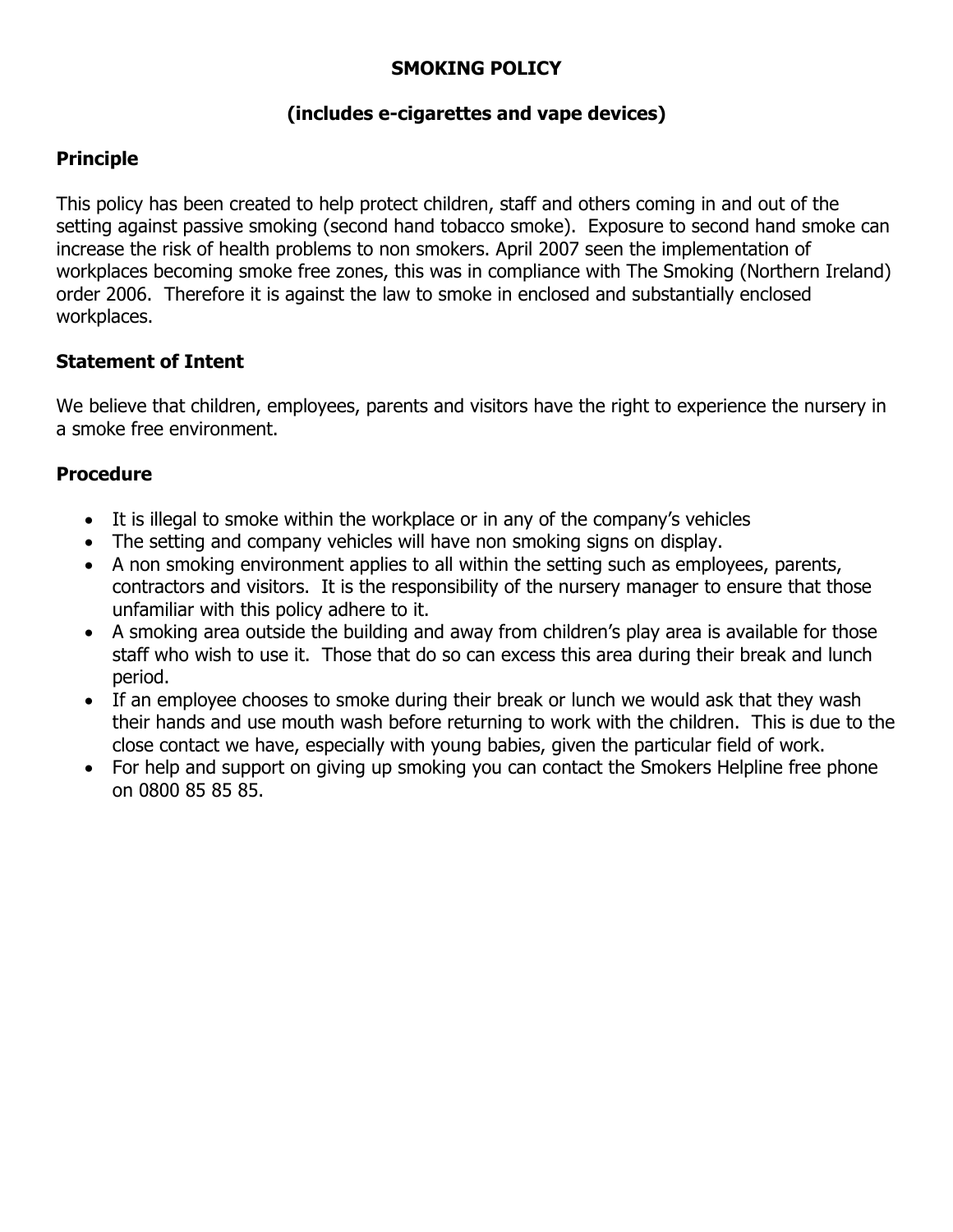### **SOCIAL MEDIA, NETWORKING AND THE USE OF MOBILE TELEPHONES**

### **Principle**

We believe our staff should be completely attentive during their hours of working, to ensure all children in the nursery and after school units receive good quality care and education.

#### **Statement of Intent**

Mobile phones are not to be used during working hours. Therefore mobile phones are not permitted for use in our wraparound premises. They may be used outside the premises. Sleepy Hollow mobile phones are permitted as they are for business use only.

We also feel that restrictions need to be placed on staff when they access social networking sites. SHG (NI) Limited and Sleepy Hollow Group has a high reputation to upkeep and comments made on sites such as 'Facebook', 'Twitter' etc could have an impact on how parents using the nursery/club view the staff.

We want to use some social media platforms to share information and gather feedback from parents.

### **Policy**

- Mobile phones must not be used unless on a designated break and off the premises.
- Staff in the units should ensure that mobile phones are turned off and kept preferably off the premises but at least in a closed bag out of reach of children.
- Staff must not post anything onto social networking sites such as 'Facebook' that could be construed to have any impact on SHG (NI) Limited or Sleepy Hollow Group's reputation.
- Staff must not post anything onto social networking sites that would offend any other member of staff or a parent/carer.
- We would request that from the date of signing the policy that staff do not have clients as 'friends' on social networking sites and review those who are currently 'friends'. If staff choose to allow parents or clients (which will include any staff who work in the schools in which we operate) who are already friend to view their page on social networking sites then this relationship must remain professional at all times, and must not contain any reference to Sleepy Hollow Group or SHG (NI) Limited.
- Staff must not list Sleepy Hollow Group, Sleepy Hollow Day Nursery or SHG NI Limited as their workplace, employer etc on any social networking site. If you have already done this then please remove it within 5 days of signing this policy.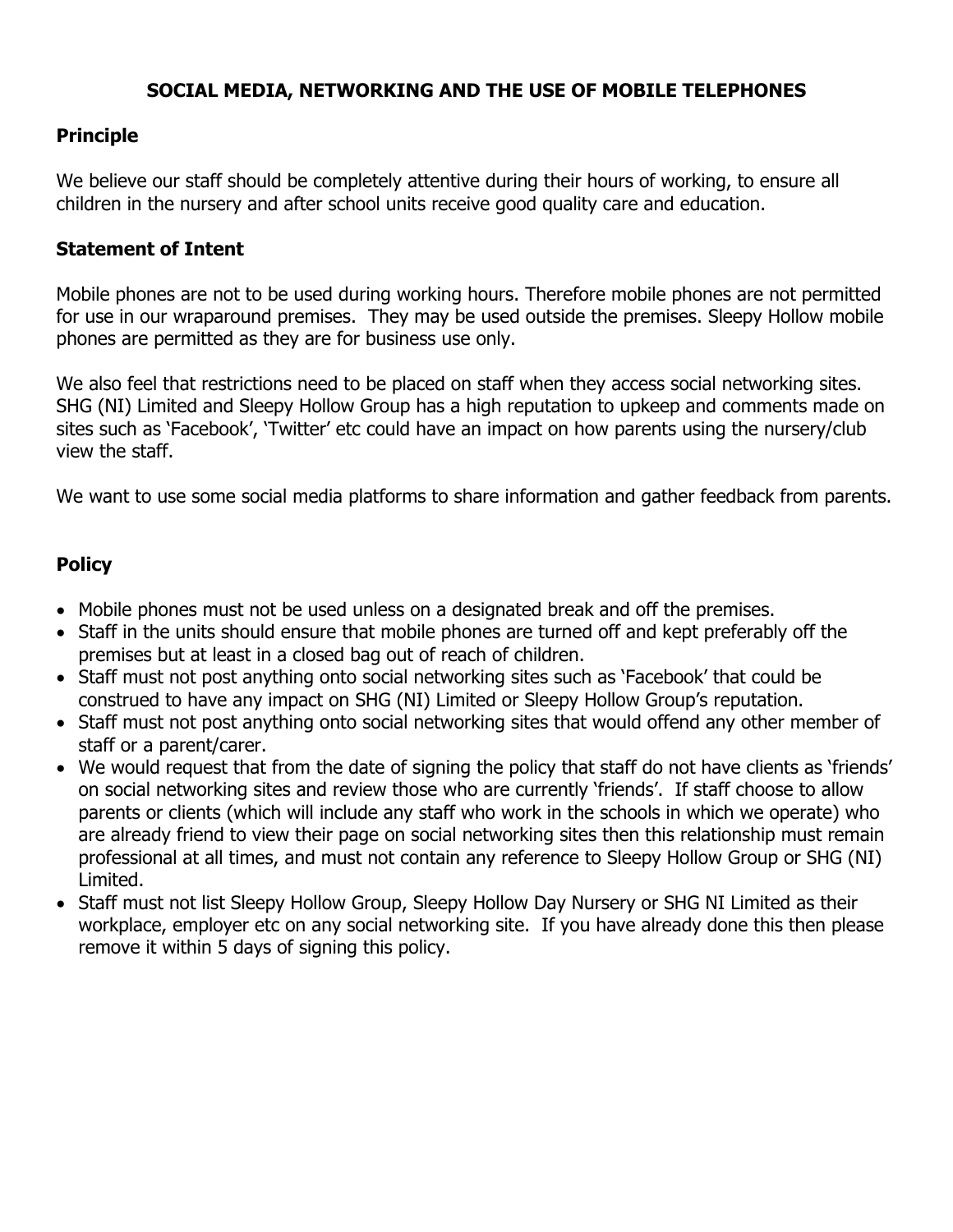## **Sleepy Hollow Social Media Sites**

Sleepy Hollow Group treat 'electronic behaviour' as it would 'non-electronic behaviour'

Sleepy Hollow Group has a Facebook page, Instragram page, Twitter account and You Tube channel available. We also have a Sleepy Hollow Inspired consultancy page and Sleepy Hollow Wraparoud Unit's page. These are used as communication tool for the setting. We ask for parental consent to include your child on our social media on enrolment forms – parents can choose to update or change consent on enrolment forms at any time by completing a new enrolment form. We will use it to

- Promote certain events such as parent consultations, trips, social events & visitors.
- Update parents on staff training & development.
- Give hints and tips for activities the children have enjoyed and home learning ideas.
- To give news.
- To show photos of activities, trips or special events.
- Promote Sleepy Hollow Group.

We also want to invite parental thoughts, comments and feedback.

Company Directors are the page administrators and will update the page on a regular basis.

The page administrators reserve the right to remove any comments at any time. The intent of the policy is to protect the privacy and rights of the company, staff & families.

We will remove any postings that

- Name specific individuals in a negative way
- Are abusive or contain inappropriate language or statements
- Use defamatory, abusive or generally negative terms about any individual
- Do not show proper consideration for others privacy
- Breach copyright or fair use laws
- Contain any photos of children without necessary parental consent.

If you would like to report an inappropriate comment then please send an email to info@sleepyhollowgroup.com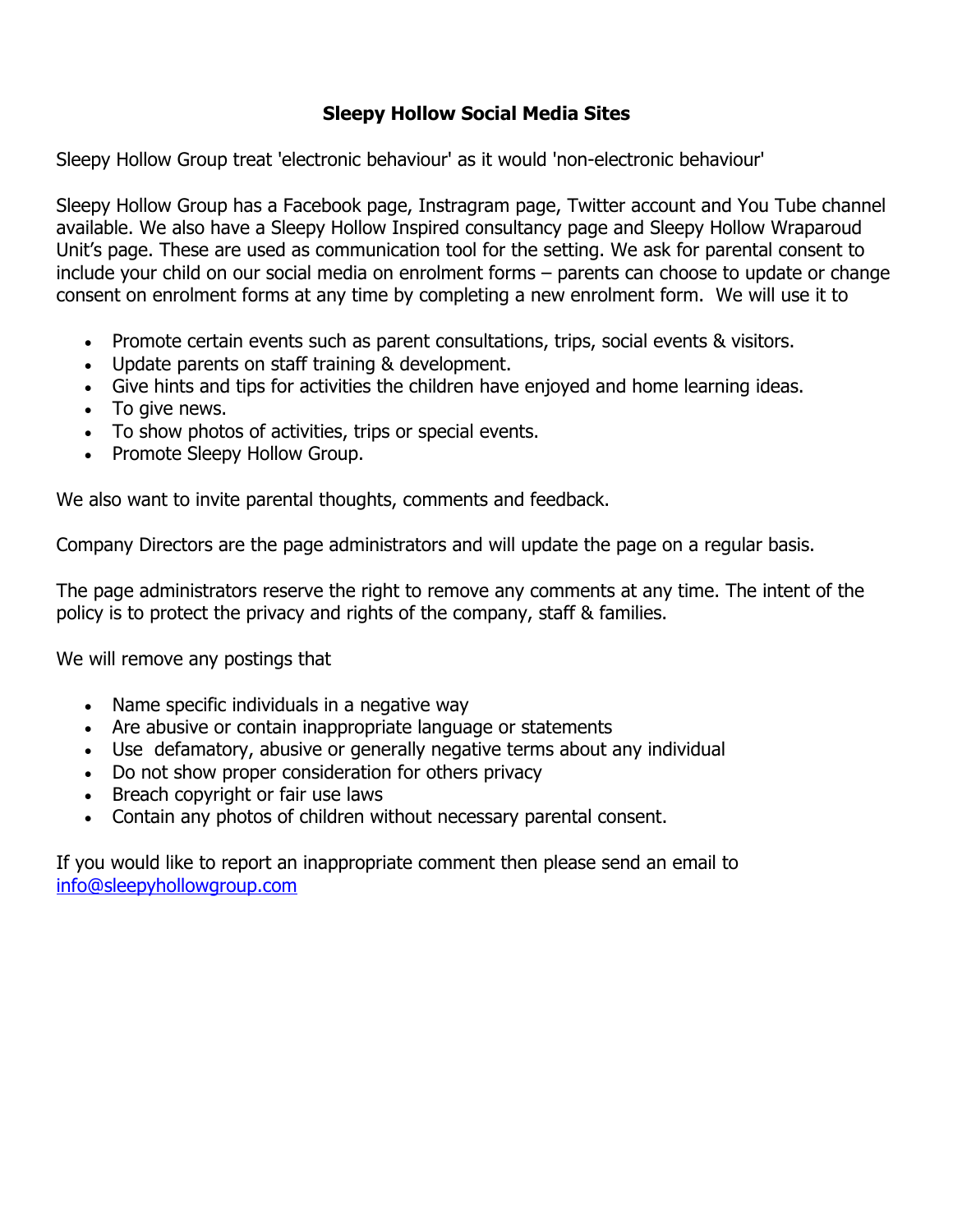## **SETTLING IN POLICY**

## **Principle**

Through many years of experience we at Sleepy Hollow believe that one of the main aspects of a child's Personal, Social and Emotional Development (PSED) within the units is that they are able to have time to settle in a new environment. Parents also need to use this time to build up a good relationship with the main carers so that when the time comes for the parents to leave their child within our care that they feel comfortable and at ease doing so.

## **STATEMENT OF INTENT**

### **Sleepy Hollow believes that**

- Each child must be given the appropriate time to explore and investigate their new environment.
- Feel comfortable and relaxed when at the unit.
- Settling in time is of most importance to parents as well as the child.
- Parents can also use this time to share any additional information with the unit staff that has not been already stated on the enrolment form or to chat in-depth more about their child's needs.
- Settling in time also gives the parents/guardians a chance to build up a good relationship with the staff who will be working along side their child to make sure that we are doing everything possible to make the child feel a sense of belonging within the unit.
- We strive to make this a very positive experience for both child and parent/guardian.

### **Procedure**

The following stages are to ensure your child has a happy and enjoyable experience at Sleepy Hollow.

- Each child/children's placement is booked at Sleepy Hollow (refer to Admission Policy for more information on this process).
- Parents/Guardians will be contacted before the placement is due to begin by the unit manager. At this same stage a time will be arranged for you and your child to visit the unit.
- We understand that certain times and dates may not suit and we will try to be as flexible as possible.
- The settling in times and dates will take place on the days which your child will be attending the unit.
- We prefer parents/guardians to stay and play with their child for the first session, this may be increased if deemed necessary.
- Whilst settling at Sleepy Hollow the unit manager will work along side the child to ensure that they are happy and enjoying their new environment.
- The unit manager will also be the main contact with whom the parent can discuss their child's needs.
- The unit manager will also complete a care plan for your child and ensure that all other information has been recorded on the enrolment form, unless your child has a special requirement, (refer to Sleepy Hollows Special Needs Policy for more information).
- Once the child's settling in times have finished and their placement is due to begin we always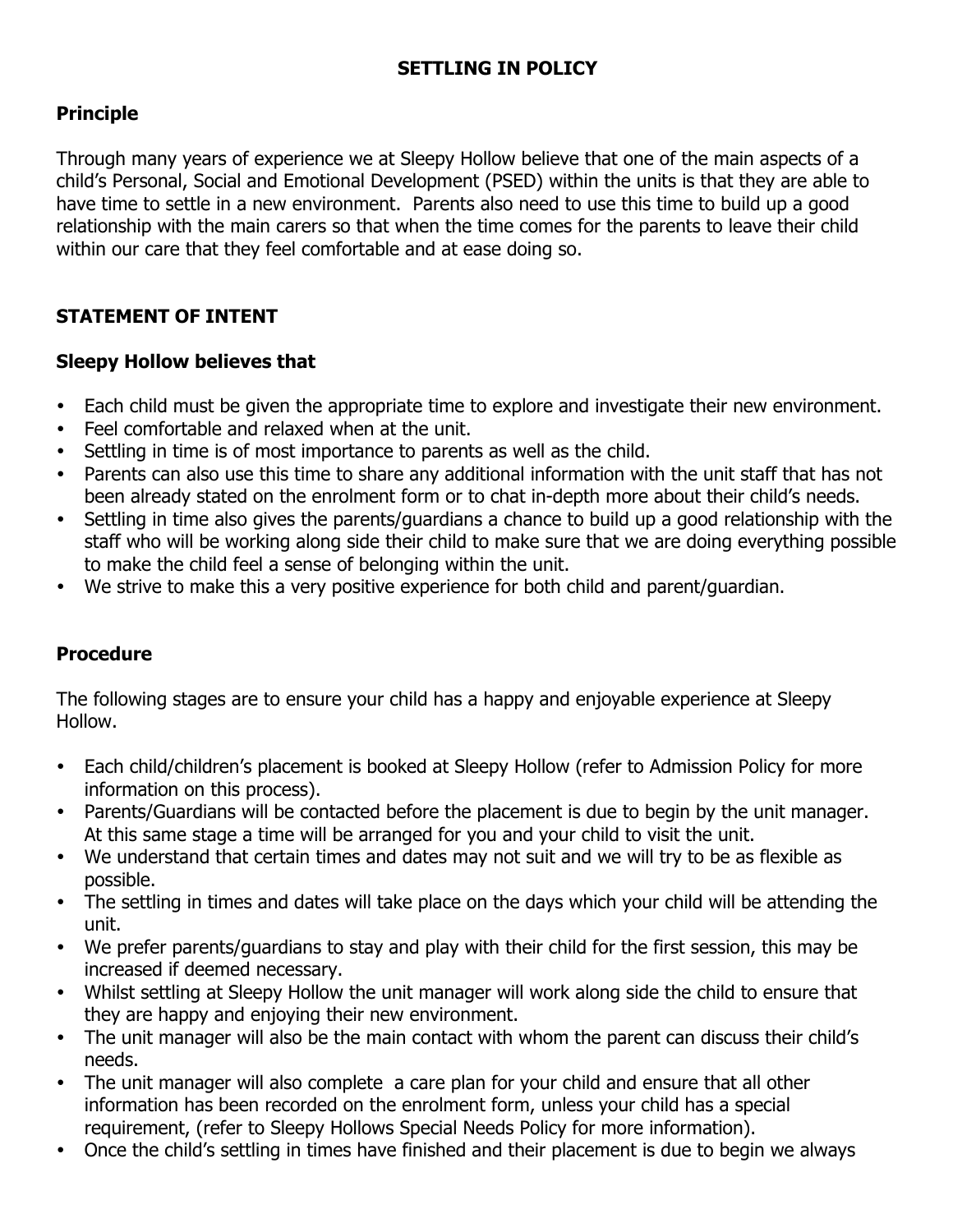reassure parents that they can feel free to contact us at any time to see how their child is getting on.

• Children starting Primary 1 and joining any Sleepy Hollow Wraparound facility may not commence wraparound care until the beginning of October, this will allow setting in time during September. If a Primary 1 child comes to our summer camp prior to starting Primary 1 they are eligible to start wraparound care at the beginning of September.

It is important to remember that children may cry or be upset when leaving parents/guardians but this is just a natural process and in turn they also settle very quickly. If a child is very upset and they do not settle we would contact the parent/guardian and ask in the best interest of the child if he/she could be collected. If this was to continue then we would review and look at prolonging the settling in process. We would that each child is an individual and our policy is entirely flexible to best suit their needs.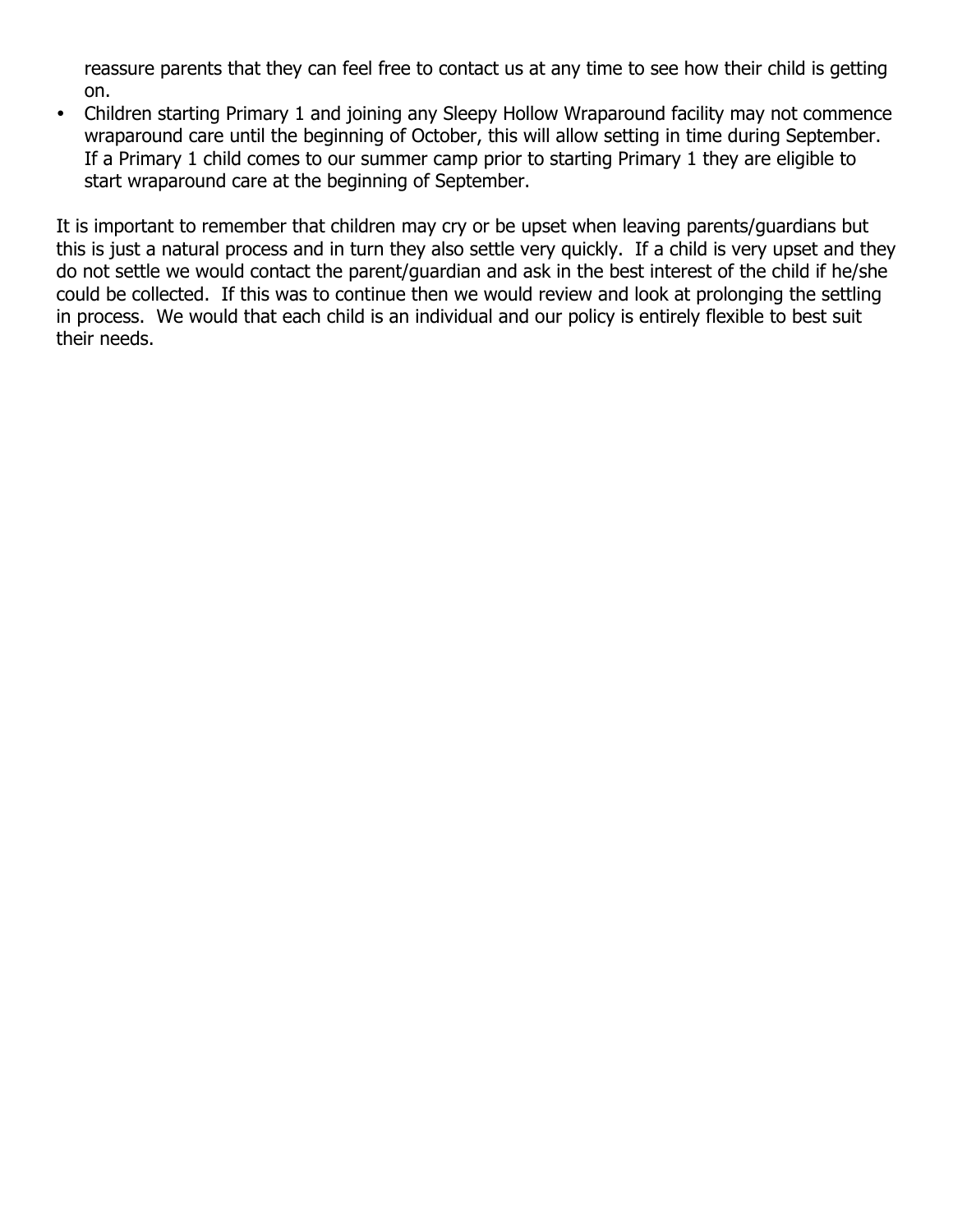At Sleepy Hollow Group we recognise that when parents separate it can be a difficult situation for all concerned. We understand that emotions may run high and this policy sets out how we will support the all parties in within the nursery including our staff team. The manager will work closely with the parents to build close relationships which will support the child's/children's emotional wellbeing and report any significant changes in behaviour to the parent. Parents will be signposted to relevant services and organisations for support for the whole family.

# **Parental responsibility**

While the law does not define in detail what parental responsibility is, the following list sets out some of the key features of someone holding parental responsibility. These include:

- Providing a home for the child
- Having contact with and living with the child
- Protecting and maintaining the child
- Disciplining the child
- Choosing and providing for the child's education
- Determining the religion of the child
- Agreeing to the child's medical treatment
- Naming the child and agreeing to any change of the child's name
- Accompanying the child outside the UK and agreeing to the child's emigration, should the issue arise
- Being responsible for the child's property
- Appointing a guardian for the child, if necessary
- Allowing confidential information about the child to be disclosed.

### **Northern Ireland**

The Children's (Northern Ireland) Order stresses that parents are to have continued responsibility for their children and continuing involvement in the child or children's upbringing, even if they have separated.

Where two parents with parental responsibility disagree about how these rights are exercised they may apply to the court to determine these issues. Prior to this it is recommended that parents get in touch with a solicitor who practises in family law.

If the parents of a child are married to each other at the time of the birth, or if they have jointly adopted a child, then they both have parental responsibility. Parents do not lose parental responsibility if they divorce, and this applies to both the resident and the non-resident parent. This is not automatically the case for unmarried parents. According to current law, a mother always has parental responsibility for her child. However, a father has this responsibility only if he is married to the mother when the child is born or has acquired legal responsibility for his child through one of these three routes:

- By jointly registering the birth of the child with the mother (From 1 December 2003)
- By a parental responsibility agreement with the mother
- By a parental responsibility order, made by a court.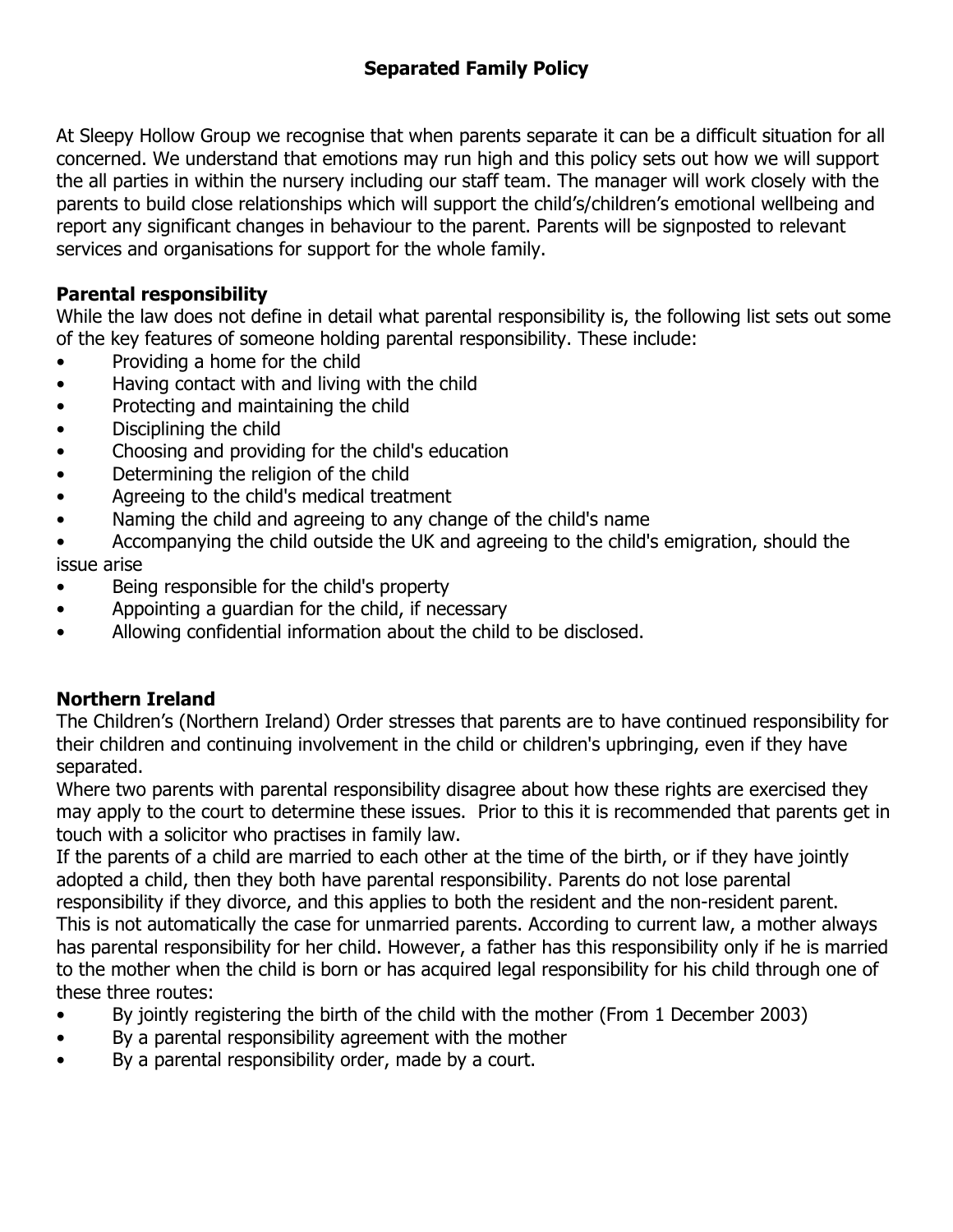# **Nursery registration**

During the registration process we collect details about both parents including who has parental responsibility, as this will avoid any future difficult situations.

We request these details on the child registration form. If a parent does not have parental responsibility, or has a court order in place to prevent this, we must have a copy of this documentation for the child's records.

If a child is registered by one parent of a separated family, we request disclosure of all relevant details relating to the child and other parent such as court orders or injunctions. This will make sure we can support the child and family fully in accordance with the policy set out below.

## **We will:**

• Ensure the child's welfare is paramount at all times they are in the nursery

• Comply with any details of a court order where applicable to the child's attendance at the nursery where we have seen a copy/have a copy attached to the child's file

• Provide information on the child's progress, e.g. learning journeys, progress checks within the nursery, to both parents where both hold parental responsibility

Invite both parents to nursery events, including parental consultations and social events where both hold parental responsibility

• Ensure any incident or accident within the nursery relating to the child is reported to the person collecting the child

• Ensure that all matters known by the staff pertaining to the family and the parent's separation remain confidential

• Ensure that no member of staff takes sides regarding the separation and treats both parents equally and with due respect

Not restrict access to any parent with parental responsibility unless a formal court order is in place or where both parents are in mediation that a signed copy of any access agreement is held by us signed by both parents. We respectfully ask that parents do not put us in this position.

## **We ask parents to:**

- Provide us with all information relating to parental responsibilities, court orders and injunctions
- Update information that changes any of the above as soon as practicably possible
- Work with us to ensure continuity of care and support for your child

• Not involve nursery staff in any family disputes, unless this directly impacts on the care we provide for the child

• Talk to the manager/manager away from the child when this relates to family separation in order to avoid the child becoming upset. This can be arranged as a more formal meeting or as an informal chat

• Not ask the nursery to take sides in any dispute. We will only take the side of your child and this will require us to be neutral at all times.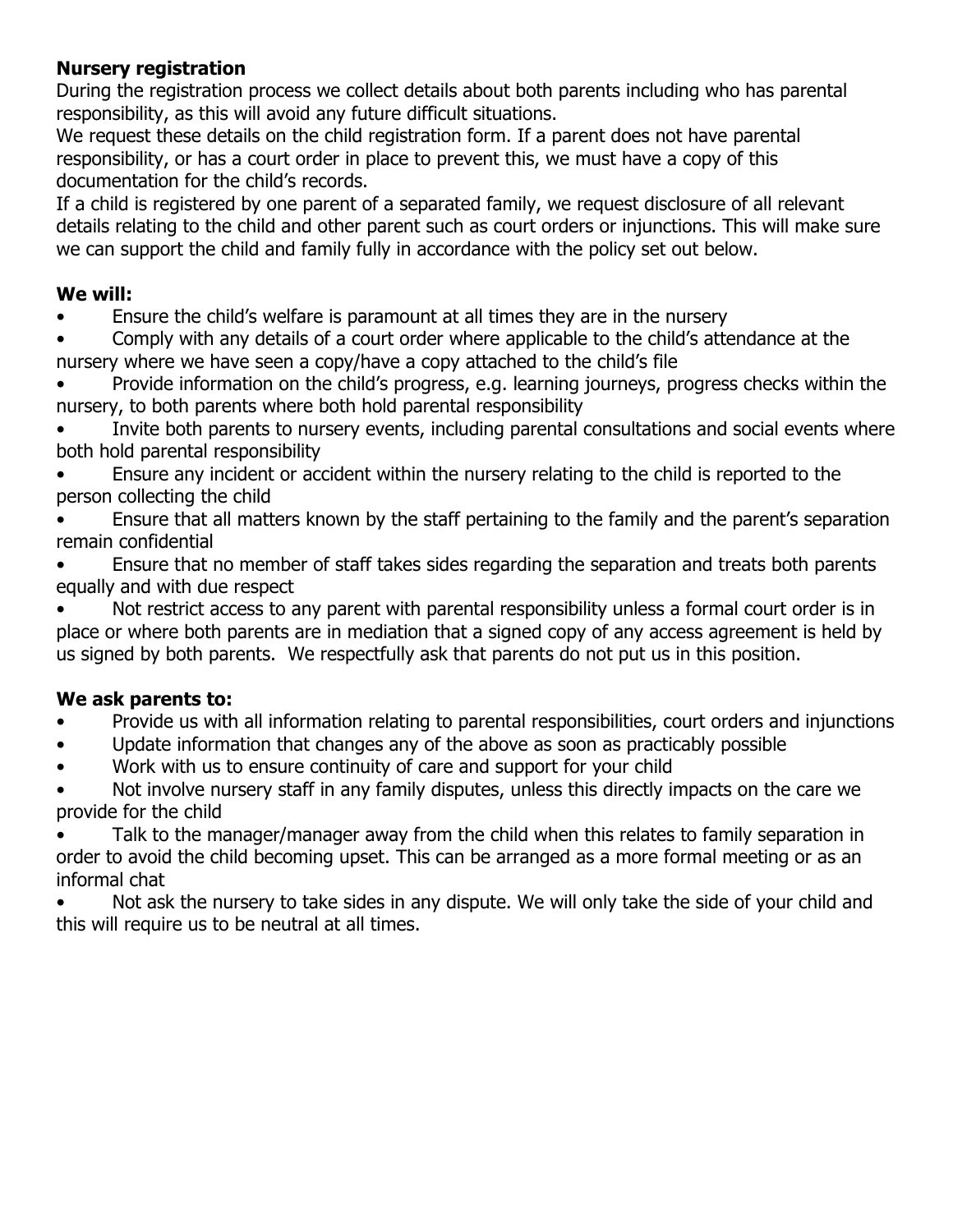## **STAFF TRAINING AND DEVELOPMENT POLICY**

## **Principle**

Staff development and training is a way in which staff can gain greater knowledge and understanding of their job role and duties within Sleepy Hollow. previous experience has shown that training staff has a which has a positive reflection on the quality of care within the unit.

### **Statement of Intent**

### **Sleepy Hollow believes**

- That each staff member should be given opportunities to develop their skills and abilities within the early year's and play work sector.
- Those working within the units should have relevant qualification and experience in childcare or be willing to undertake childcare qualifications.
- Courses such as First Aid, Food and Hygiene and Child Protection should be up dated when necessary.

### **Procedure**

- Sleepy Hollow facilitates regular in house training and is able to provide staff with the necessary time off to participate in those courses provided.
- The setting has a budget set aside for training and development.
- We expect the afterschool staff to undertake any necessary training which is required for an individual child's needs (Refer to Children with Special needs policy for more information).
- Additional in house support and assistance is available to those staff involved in training courses.
- Sleepy Hollow has a wide range of resources and literature which is available at all times to assist with relevant research to enable staff to further their knowledge during their employment.
- The setting will provide appropriate notice before training courses take place with the relevant information such as the course lay out, time, date and venue.
- Regular appraisals take place during the year; this gives staff the opportunity to list their objectives for the next twelve months and gives the management team an awareness of the training which staff feel is necessary.
- Sleepy Hollow works along side training providers such as Belfast Metropolitan College, Childcare Partnership, Early Years, Playboard and the Health and Social Care Trust.
- After participating in a training course, it is expected that staff share the information with the manager and time is set aside to implement any new practices within their units.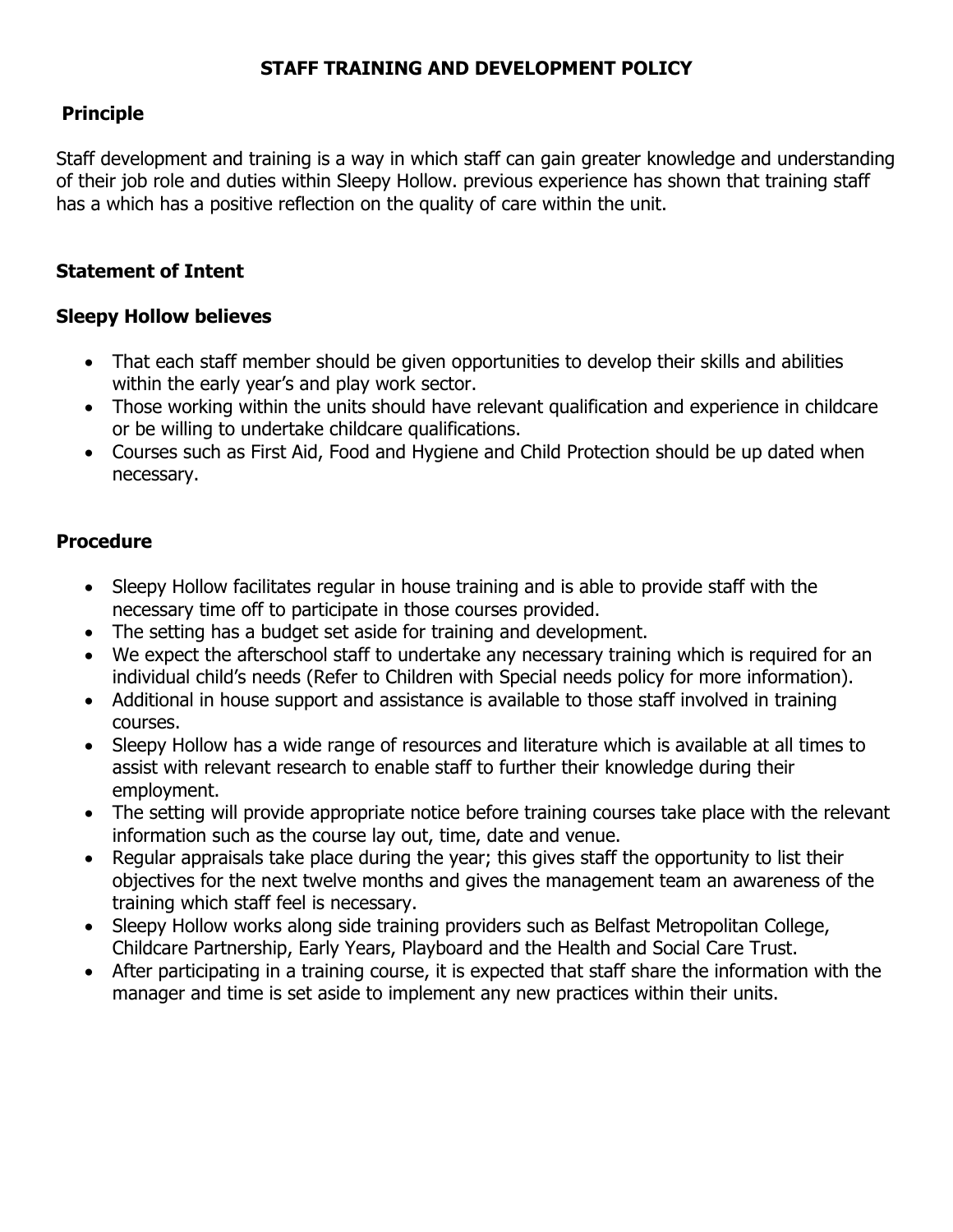### **TOILETING/INTIMATE CARE POLICY**

### **'part of intimate/personal care'**

Here at Sleepy Hollow we believe that no child should be left unassisted in the case of a toileting accident.

We believe that:

Children should be encouraged to become independent when toileting prior to starting our setting which will be at the earliest the July prior to starting Primary one.

If the child's underwear or clothes are damp/soiled in any way as a result of a toileting accident, children will be given the opportunity to get changed immediately. Any damp or soiled clothes will be double bagged for collection by the parent / guardian.

Children should wash their hands following use of the toilet. The appropriate hand washing guidelines should be followed and staff will assist where needed.

We ask parents to ensure children are sent in with spare clothes, particularly during school holidays.

If a child is soiled and we don't have a appropriate change of clothes, or we feel the child needs a complete wash which cannot be accommodated in the settling we will telephone the carer or parent to come immediately so the child isn't left distressed as a result of the accident.

We will always act in a discreet manner in relation to toileting accidents.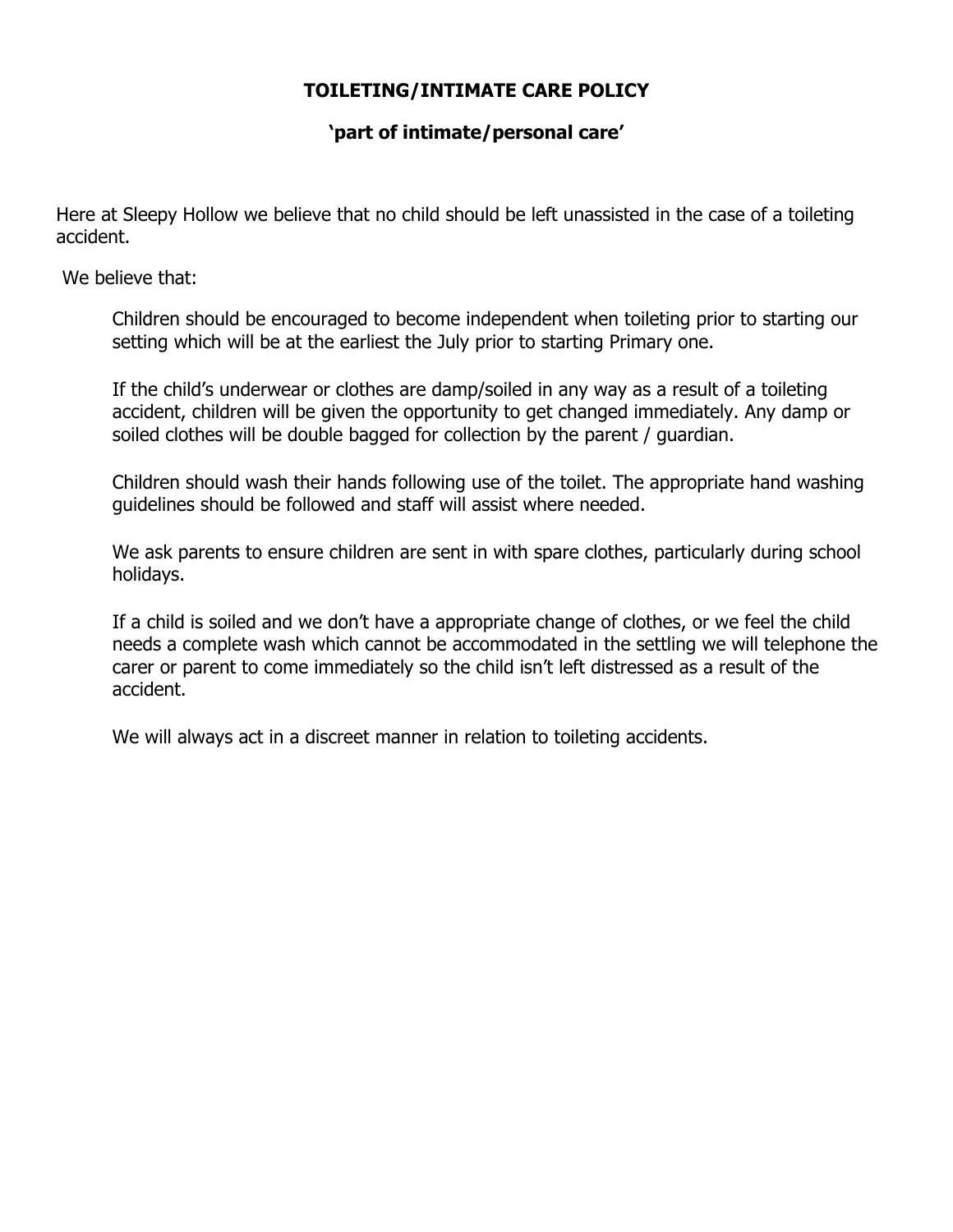## **TRANSPORT POLICY**

### **Principle**

We like to ensure that children are getting a varied program of activities whilst in our settling and this includes visits to places of interest and to link in with our monthly themes.

#### **Procedures**

Records are kept of all company owned vehicles in which children are transported including insurance and details of all named drivers.

All vehicles are appropriate insurance cover and all drivers have an up to date Driver Licence, Vehicle Road Tax, MOT or PSV if required.

Child safety seats or booster seats are corrected installed and seat belts are worn at all times.

Any vehicles used from contracted providers are suitable and meet the current road traffice legislation

A risk assessment is carried out for all outings (see separate policy).

Parental consent is required prior to taking children on transport.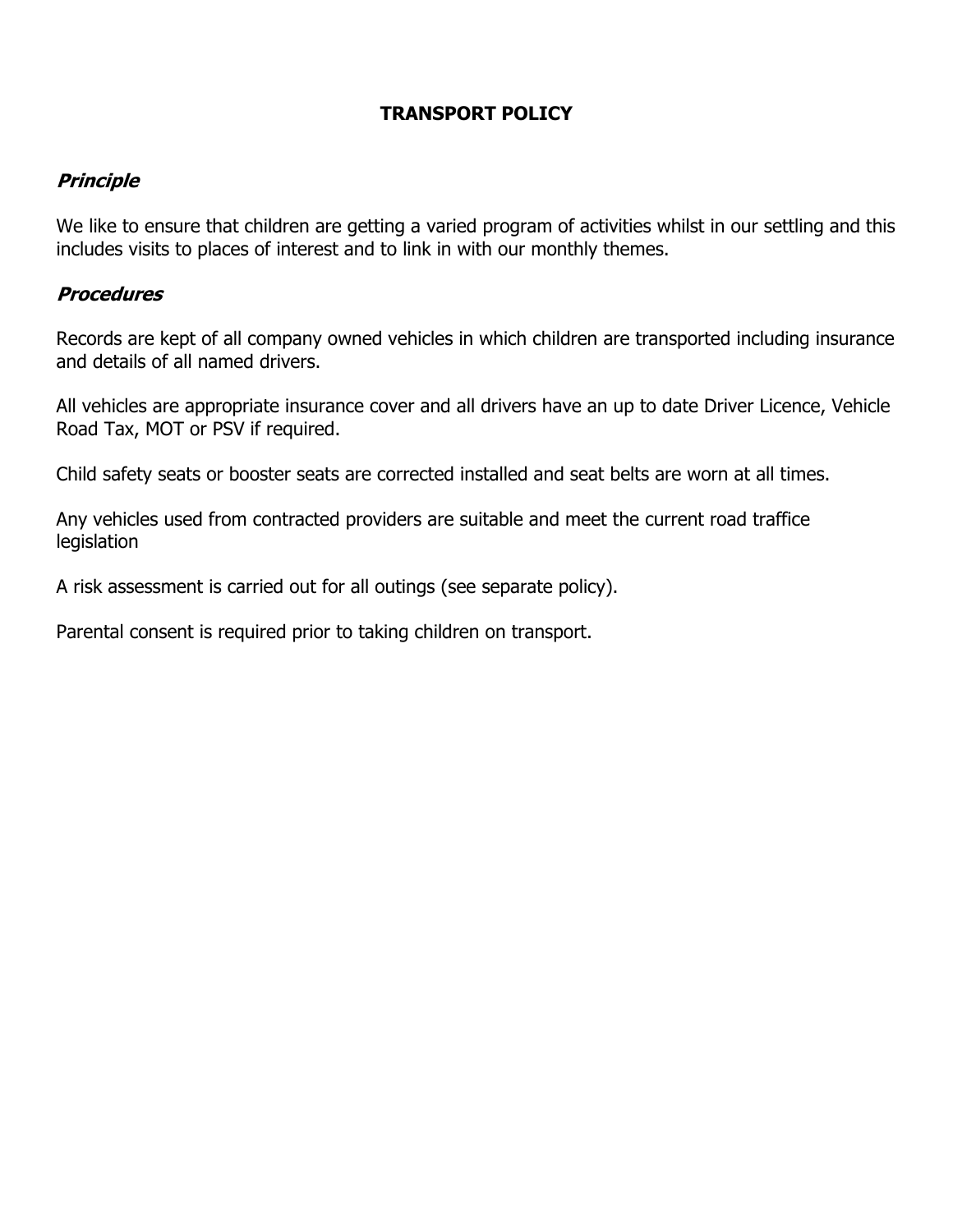## **WHISTLE BLOWING POLICY**

# **Principle**

The group is committed to the highest standards of openness, integrity and accountability. Where an individual member of our staff, parent or professional working closely with our organization discovers information they believe to be of serious malpractice or wrongdoing within the group then this information should be disclosed without fear of reprisal. We have an open and honest environment and an "open door" ethos. If any member of staff has a concern they should feel a genuine freedom to be able to discuss it with a senior member of staff.

## **Statement of Intent**

The Public Interest Disclosure Act 1998 give legal protection to employees against being dismissed or penalized as a result of publicly disclosing certain serious concerns. The group has endorsed the provision set out below so as to ensure that no member of staff should feel at a disadvantage in raising legitimate concerns.

Our welfare requirements are:-

- safeguarding and promoting children's welfare
- taking necessary steps to safeguard and promote the welfare of children in the setting suitable people
- adults looking after children, or having unsupervised access to them, must be suitable to do so. adults looking after children must have appropriate qualifications, training, skills and knowledge
- staffing must be organised to ensure safety and to meet the needs of the children

## **Procedures**

We will comply with the terms and conditions of the Public Interest Disclosure (NI) Order 1998, Data Protection Act 1998 and the Freedom of Information 2000.

This policy is designed to enable employees of the group to raise concerns internally and at a high level and to disclose information that they believe shows malpractice or impropriety. The policy covers all employees and trainees. The act protects people who raise concerns about past, present and future malpractices in relation to:

- A criminal act
- A failure to comply with a legal duty
- A miscarriage of justice
- Danger to health and safety
- Damage to the environment
- Deliberately covering up any of these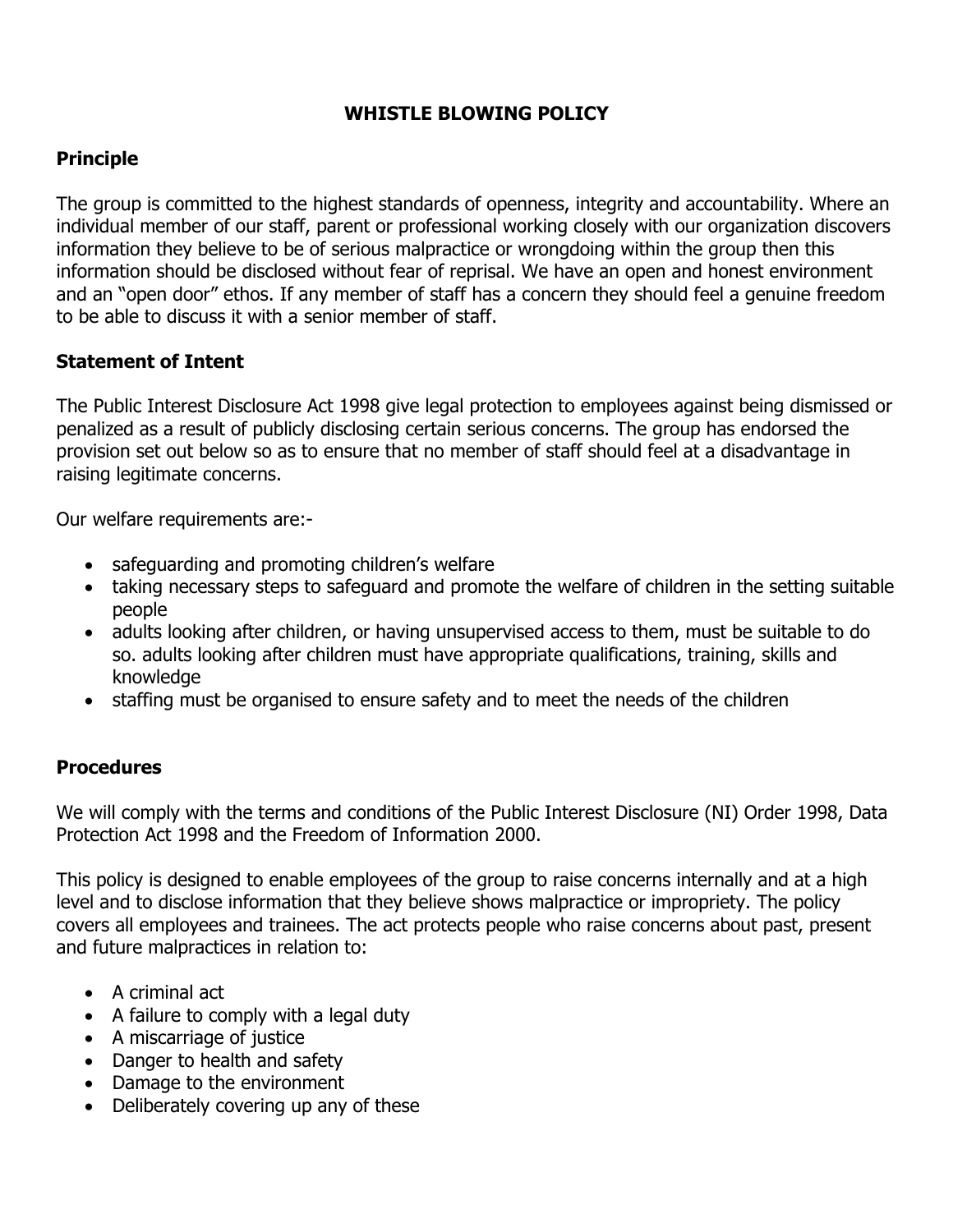All adults working within the setting should be observant at all times to ensure high standards of care to all children. Whilst we expect all our colleagues, both internal and external, to be professional at all times and hold the welfare and safety of every child as their paramount objective, there may be occasions where this may not be happening. It is vital that all team members talk through any concerns they may have with their manager at the earliest opportunity to enable problems to be ironed out as soon as possible.

# DISCLOSURE OF INFORMATION

If at any point you become aware of information that you reasonably believe tends to show one or more of the following, you MUST use the disclosure procedure set out below

- That a criminal offence has been, is being or is likely to be committed
- That a person has failed, is failing or is likely to fail to comply with any obligation to which they are subject e.g Sleepy Hollow policy or procedure, Early Years Standards
- That a miscarriage of justice that has occurred , is occuring, or is likely to occur.
- That the health and safety of any individual has been, is being, or is likely to be endangered
- That the environment has been, is being or is likely to be damaged
- That information tending to show any of the above, is being, or is likely to be, deliberately concealed.

## DISCLOSURE PROCEDURE

- Where you reasonably believe one or more of the above circumstances listed above has occurred you must promptly disclose this to the Manager, Area Manager or Director
- Employees will suffer no detriment of any sort for making such a disclosure.
- Any disclosure or concerns raised will be treated seriously and dealt within a consistent and confidential manner
- Any employee who is involved in victimising employees who make a disclosure or takes any action to deter disclosure or who makes a malicious allegation or disclosure in bad faith will be subject to

disciplinary action which may result in dismissal.

- Failure to report serious matters will be investigated and will also lead to disciplinary action which may result in dismissal
- Any management employee who inappropriately deals with a whistleblowing issue may be deemed to have engaged in gross misconduct which could lead to dismissal.
- If an allegation has been made regarding a potential child protection issue then Management will contact the relevant Early Years Team
- Staff may contact the Early Years Team at any time directly regarding any matter in relation to concerns they have about the setting as well as any child protection issues.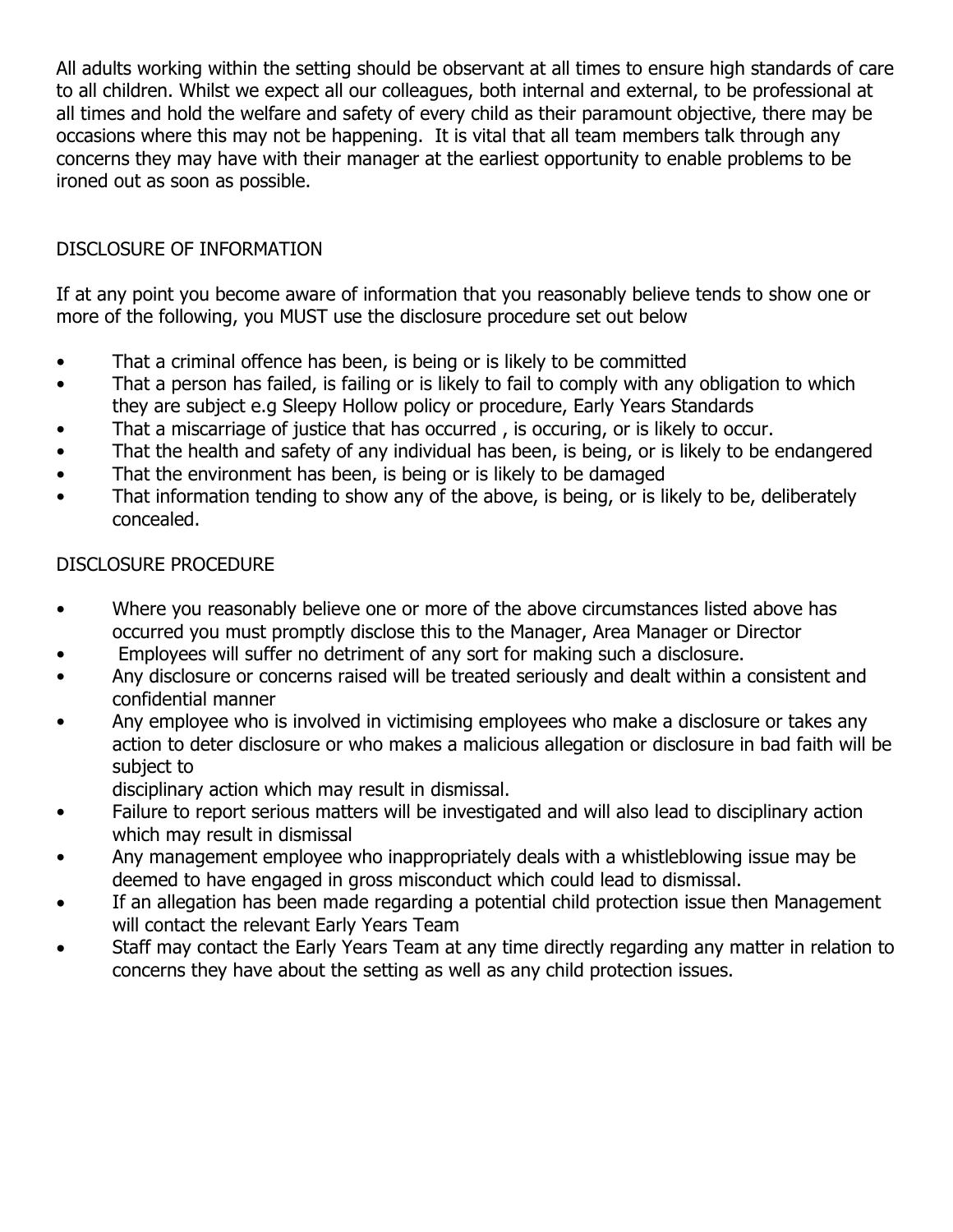Sleepy Hollow prides itself on its caring and safe environment and has high standards in relation to all aspects of the care of children. This is includes safe handling, positive and kind communication, and caring attitudes. All staff have a responsibility to maintain these values and to follow policies and Procedures at all times. If you believe any colleague is in any way not upholding this ethos, it is your responsibility to disclose your concerns to a manager and you MUST do so promptly. Failure to do so may result in disciplinary action which may lead to dismissal. Managers, Area Manager and Directors have a responsibility to address all disclosures appropriately.